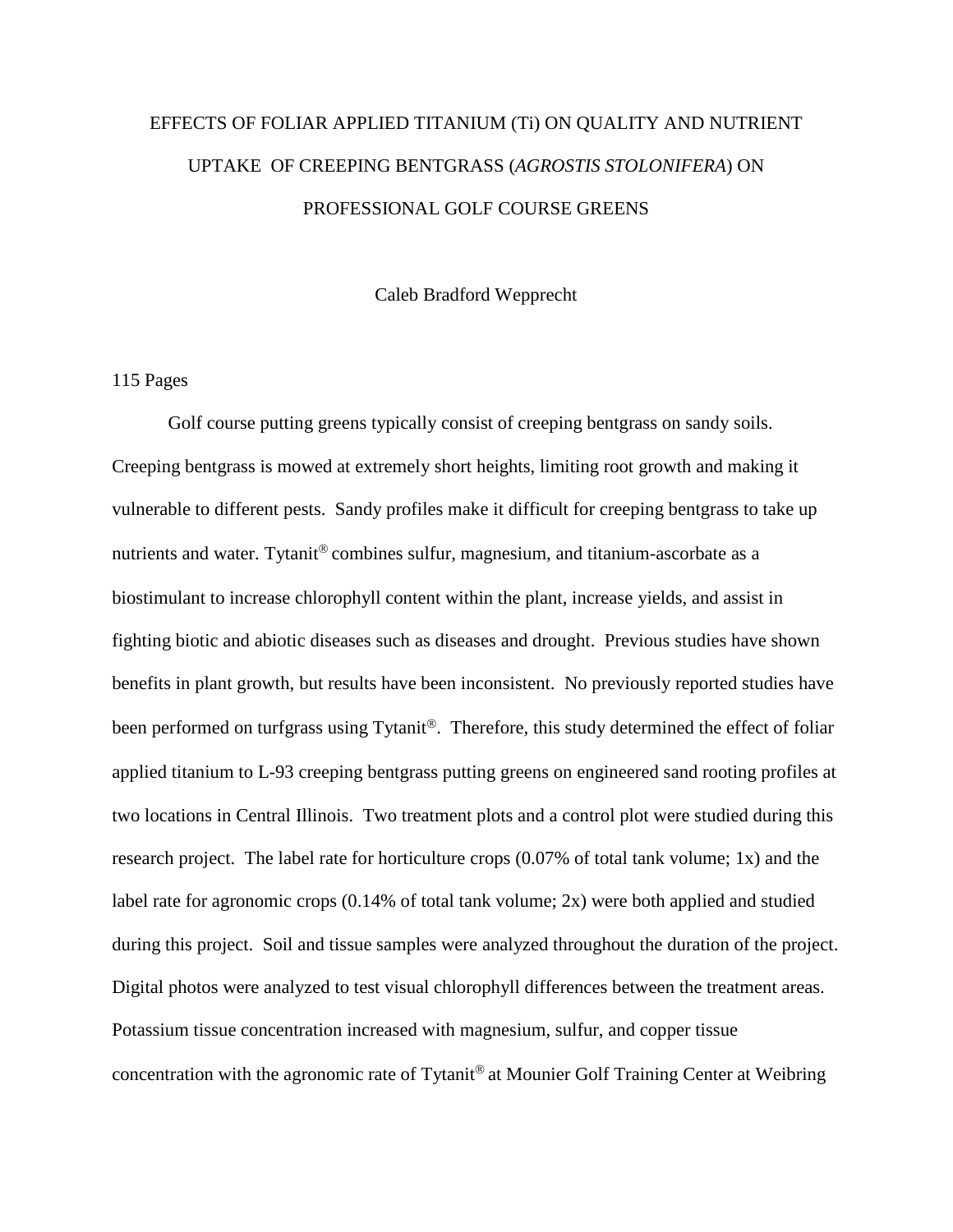Golf Club in Normal, IL. Phosphorus, manganese, and zinc tissue concentration decreased during this time frame. Calcium, magnesium, iron, and manganese tissue concentration increased with the horticultural rate of Tytanit® at Lauritsen/Wohler's Outdoor Golf Practice Facility, Urbana, IL. Titanium did impact plant growth in this study, but the results were location and nutrient specific, so it is recommended that further research be conducted on this product.

KEYWORDS: chlorophyll content, macronutrients, micronutrients, putting greens, root growth, sandy profiles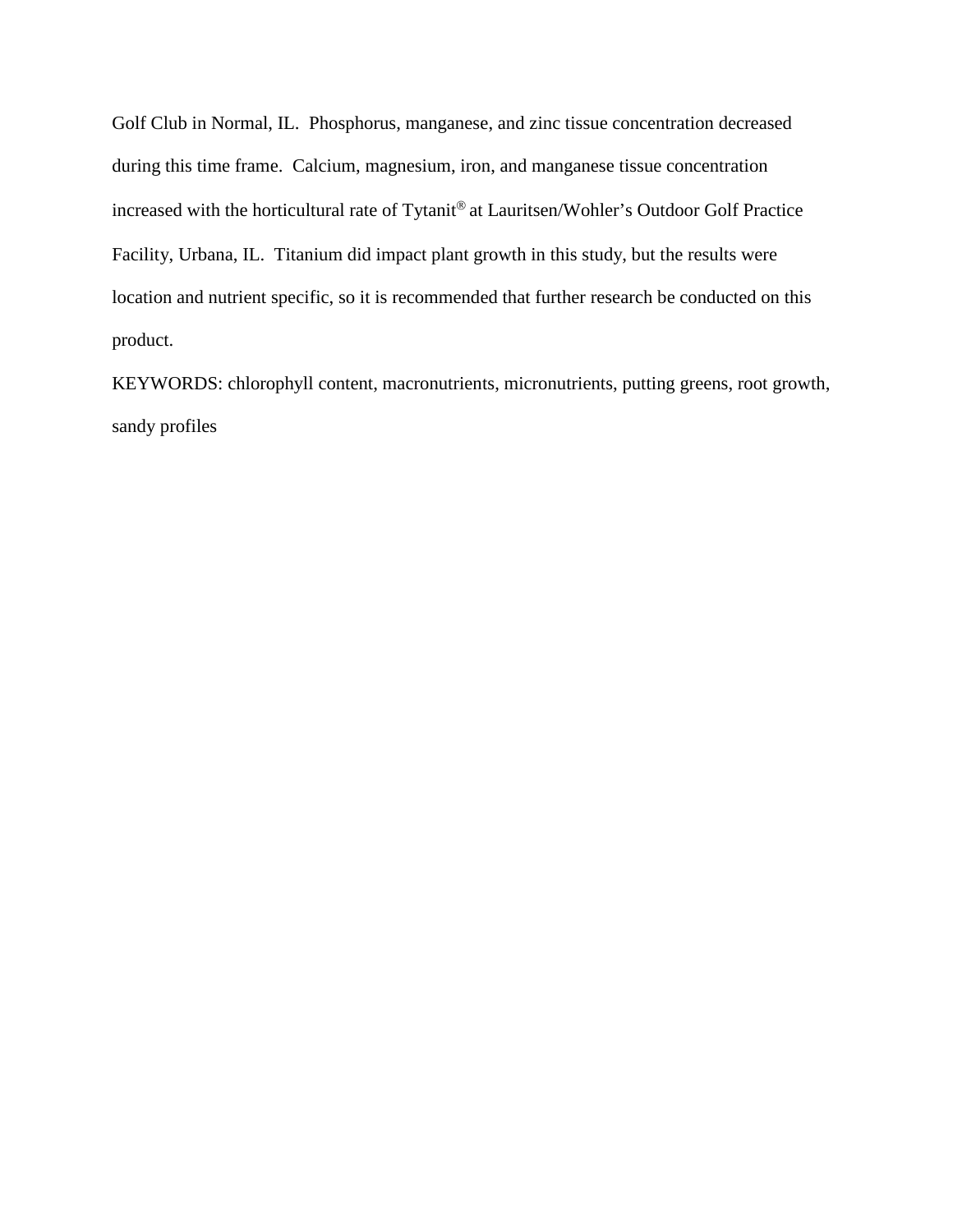# EFFECTS OF FOLIAR APPLIED TITANIUM (Ti) ON QUALITY AND NUTRIENT UPTAKE OF CREEPING BENTGRASS (*AGROSTIS STOLONIFERA*) ON PROFESSIONAL GOLF COURSE GREENS

CALEB BRADFORD WEPPRECHT

A Thesis Submitted in Partial Fulfillment of the Requirements for the Degree of

## MASTER OF SCIENCE

Department of Agriculture

## ILLINOIS STATE UNIVERSITY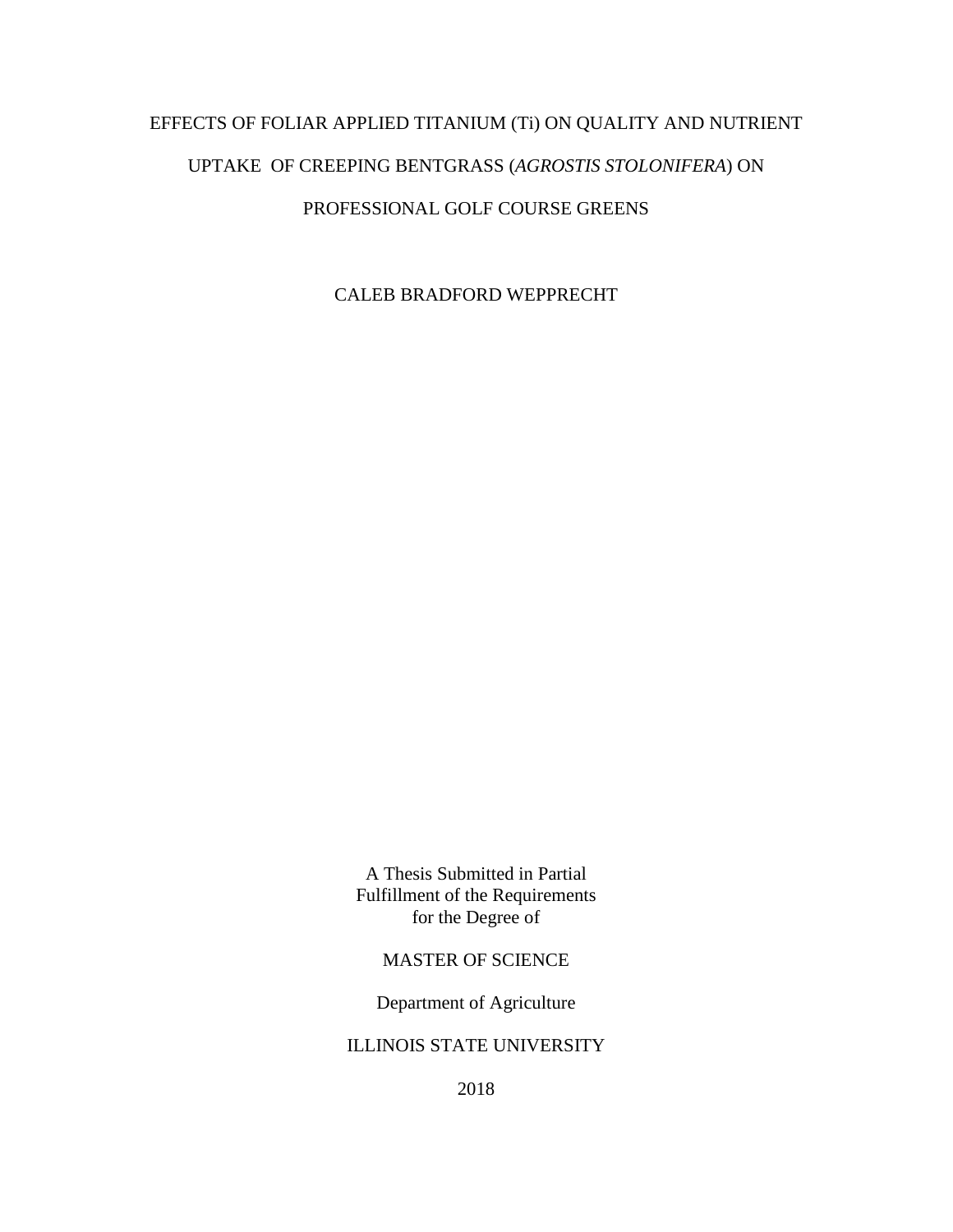Copyright 2018 Caleb B. Wepprecht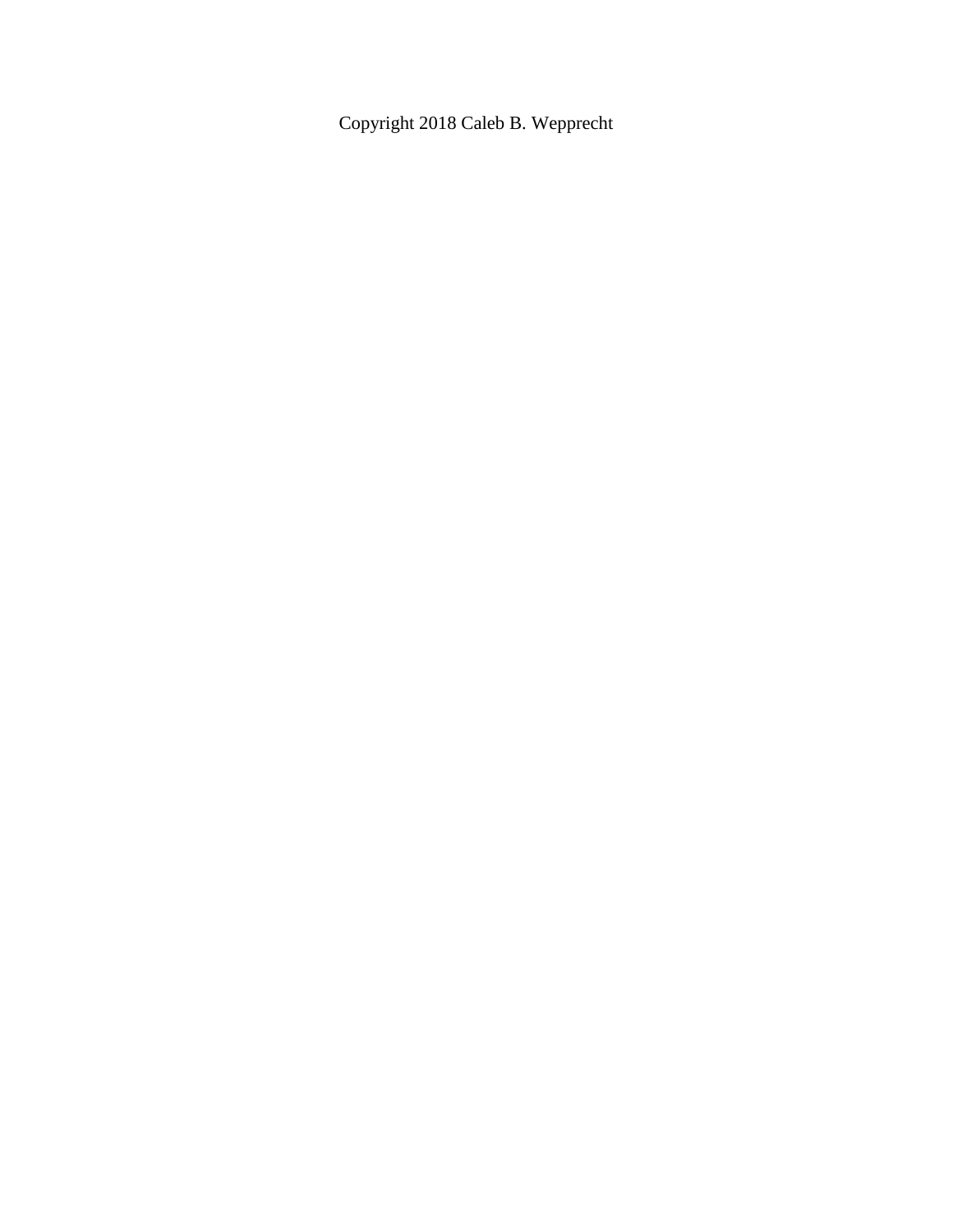# EFFECTS OF FOLIAR APPLIED TITANIUM (Ti) ON QUALITY AND NUTRIENT UPTAKE OF CREEPING BENTGRASS (*AGROSTIS STOLONIFERA*) ON PROFESSIONAL GOLF COURSE GREENS

CALEB BRADFORD WEPPRECHT

### COMMITTEE MEMBER

David E. Kopsell, Chair

Dean A. Kopsell

Robert L. Rhykerd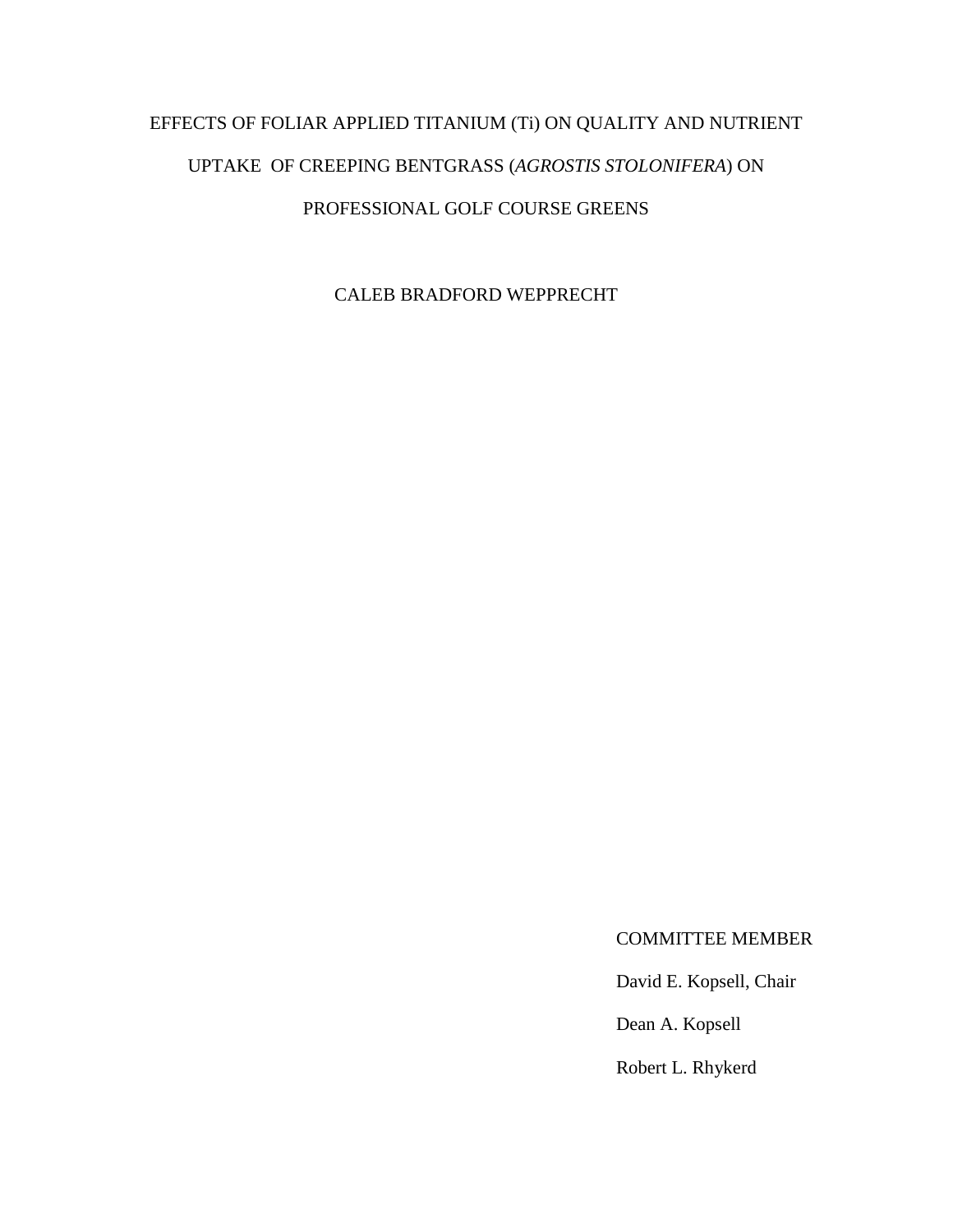#### ACKNOWLEDGMENTS

<span id="page-5-0"></span>This research project would not have been possible without the support of numerous individuals. I want to thank the College of Applied Science and Technology for allowing me to pursue and complete my master's degree and the financial support that goes with that. I also want to thank the Central Illinois Golf Course Superintendents Association of America for the facilities and also for their financial support as well.

This thesis would not have been possible without the guidance of my advisor, Dr. David Kopsell. Thank you for supporting me in this project and always being available to answer any questions and all the help along the way. I learned just as much from you while completing the project as I did in the classroom with you lecturing and maybe even more.

I also want to thank my other committee members. I want to thank Dr. Dean Kopsell for all of the lab equipment and guidance you provided in making this project as efficiently effective as you did. Also, I want to thank Dr. Rob Rhykerd. Ever since the first day in the Department of Agriculture, you always made this place feel welcoming. Without the experience and expertise you both provided, this project would have been a lot more difficult to complete.

I also want to thank Travis Williams, Mike Rayman, Cory Wisher, and Nick Stein for their assistance in providing a location to complete the project and aiding with the data collection.

My most sincere appreciation goes to the Illinois State University Department of Agriculture for all of the experiences, knowledge, laughs, and good times along the way. I promise these memories will always be with me.

I also want to thank Dr. Michael Barrowclough for his assistance with the data analysis portion of this project. I appreciate the way you were always available to help and broke down

i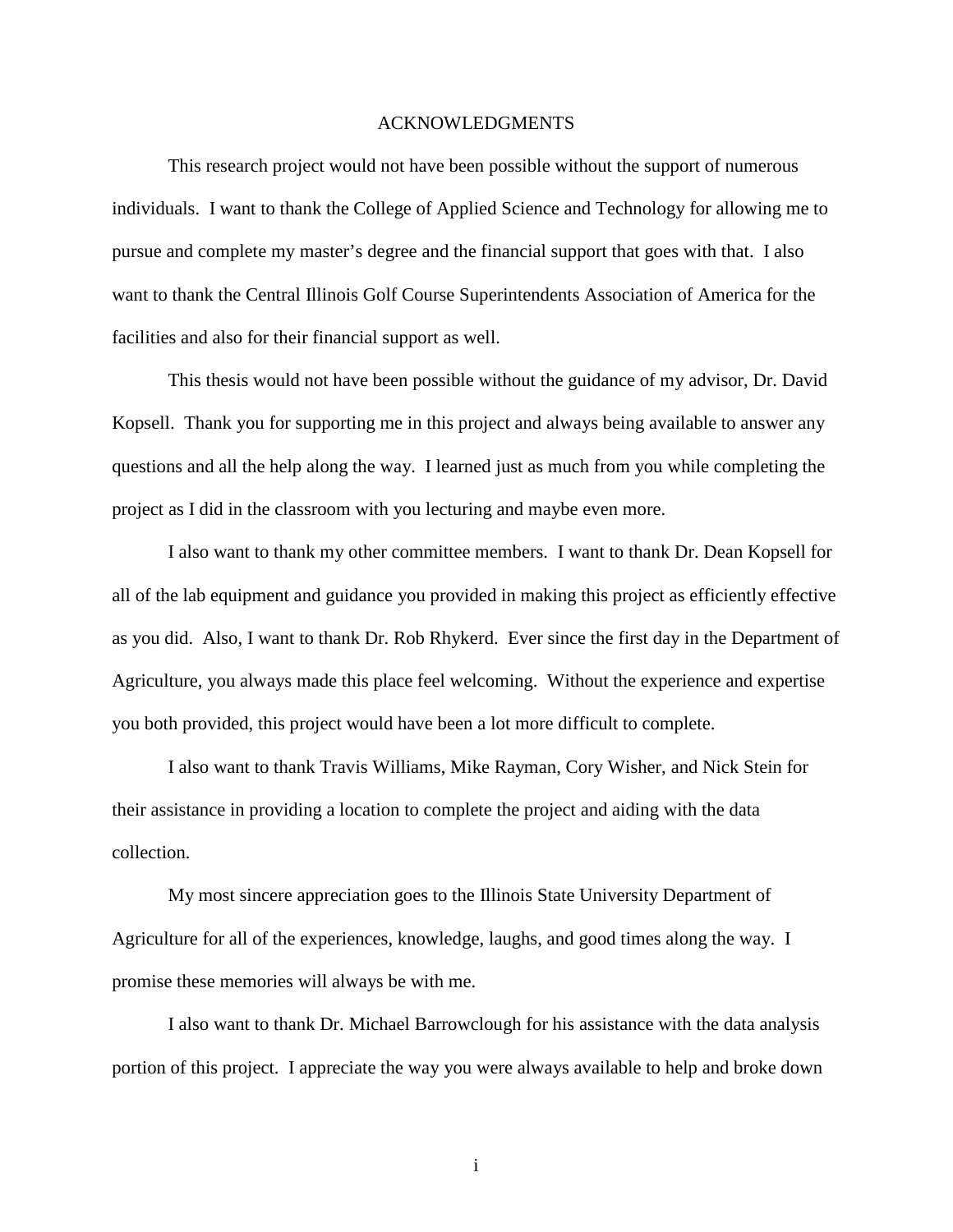the steps of the analysis for me to understand what each segment meant.

Lastly, and most importantly, I want to thank my family, especially my parents, John Bradford (Brad) and Daphne Wepprecht. Both of you have always done anything and everything you could to put my brothers and I in the best position we could possibly be in. You have always encouraged me to do this and supported me endlessly along the way. Thank you for everything, especially believing in me to accomplish things I didn't think I could.

C.B.W.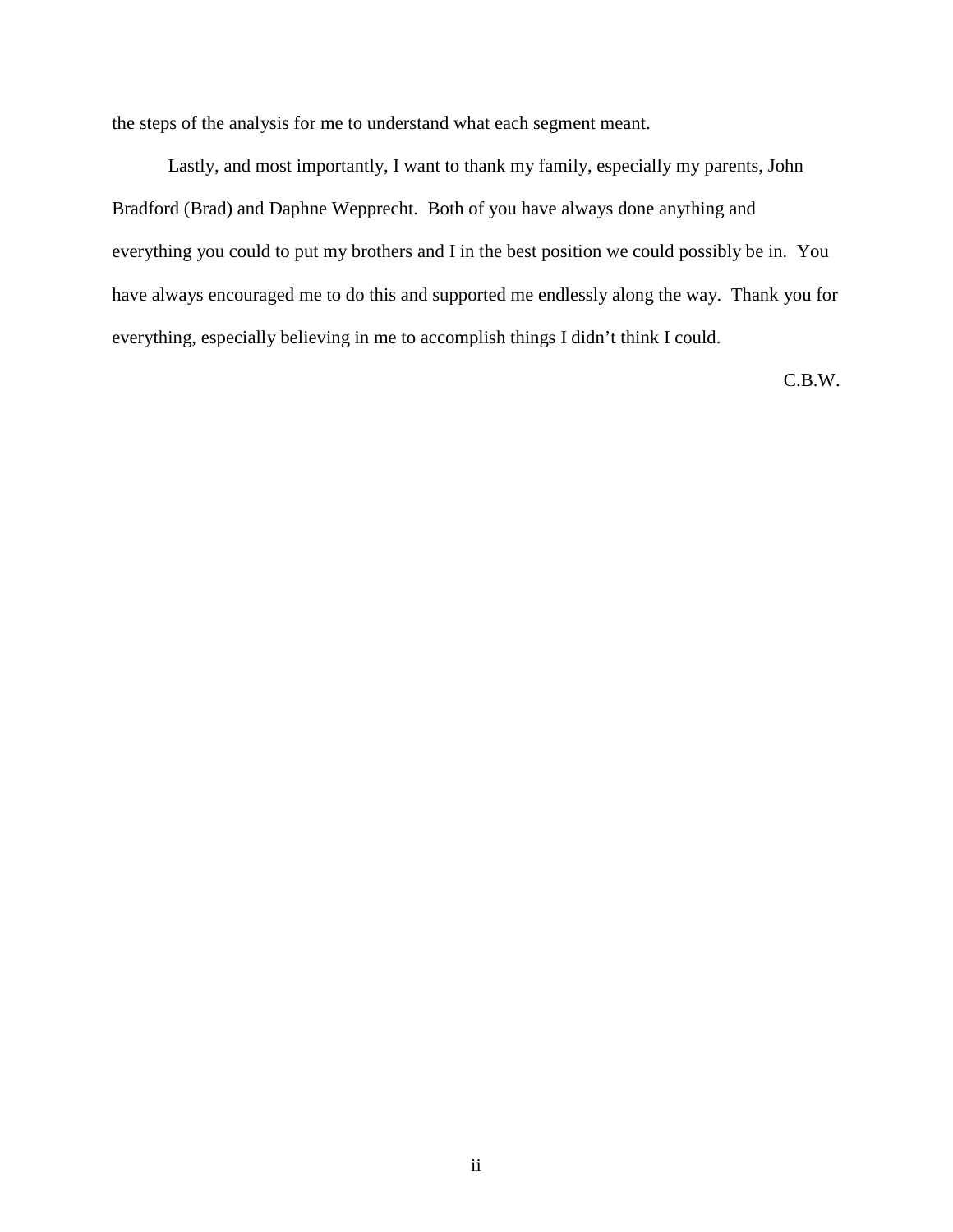# **CONTENTS**

|                                                         | Page           |
|---------------------------------------------------------|----------------|
| <b>ACKNOWLEDGMENTS</b>                                  | $\mathbf{i}$   |
| CHAPTER I: THE PROBLEM AND ITS BACKGROUND               | $\mathbf{1}$   |
| CHAPTER II: REVIEW OF RELATED LITERATURE                | $\overline{4}$ |
| <b>Golf Course Industry Management</b>                  | 4              |
| <b>Overview of Creeping Bentgrass</b>                   | $\overline{4}$ |
| <b>Mowing Creeping Bentgrass</b>                        | 4              |
| United States Golf Association (USGA) Sand-Based Greens | 5              |
| Primary Macronutrients in Turf                          | 6              |
| Nitrogen                                                | 6              |
| Phosphorus                                              | 7              |
| Potassium                                               | 8              |
| <b>Secondary Macronutrients</b>                         | 9              |
| Sulfur                                                  | 9              |
| Calcium                                                 | 9              |
| Magnesium                                               | 10             |
| <b>Essential Micronutrients for Plant Growth</b>        | 11             |
| <b>Beneficial Nutrients for Plant Growth</b>            | 13             |
| Soil and Plant Tissue Laboratory Analysis               | 14             |
| Digital Analysis                                        | 14             |
| <b>Foliar Applications of Fertilizers</b>               | 15             |
| <b>Common Diseases of Bentgrass Greens</b>              | 18             |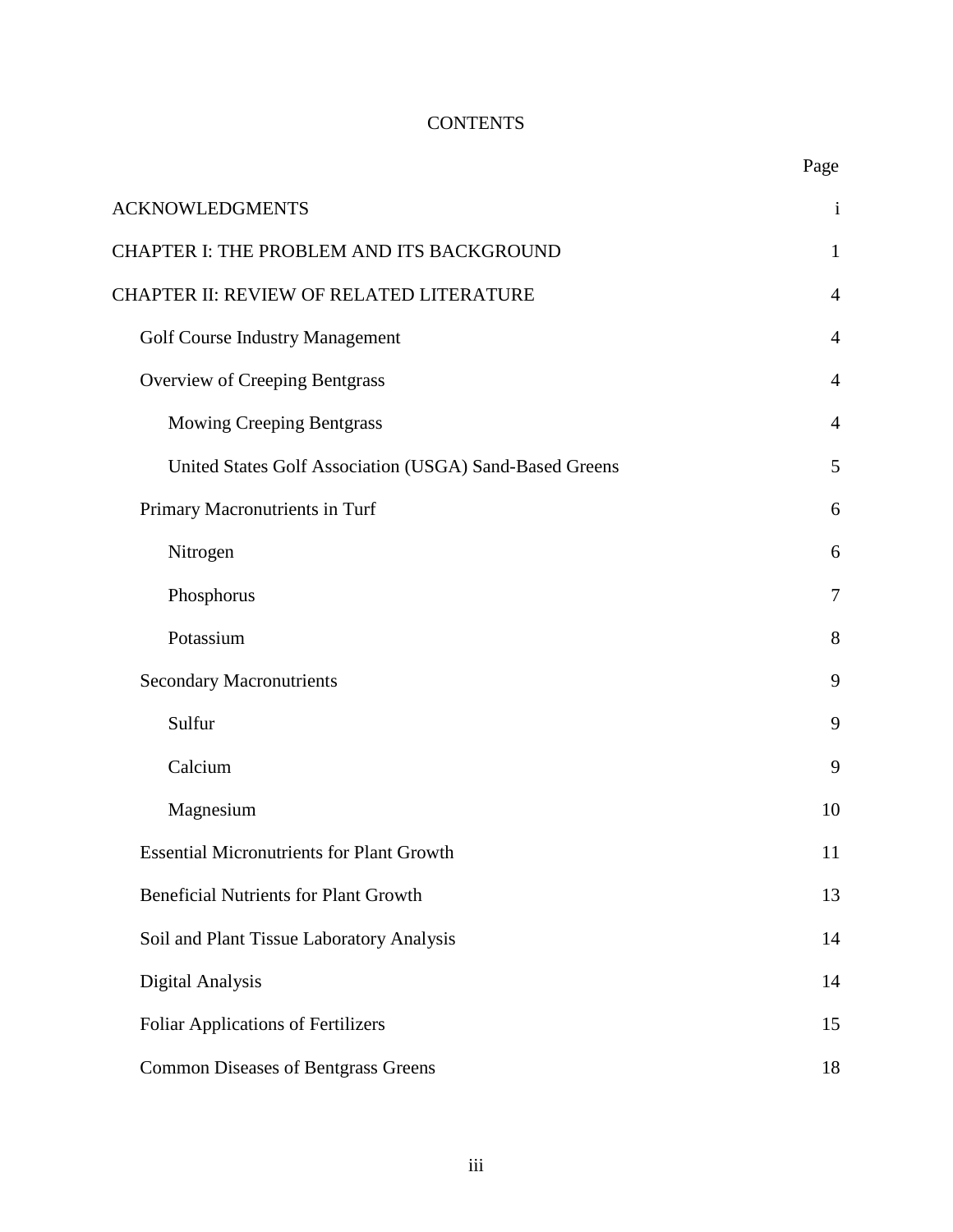| Dollar Spot                                                         | 18 |
|---------------------------------------------------------------------|----|
| <b>Brown Patch</b>                                                  | 19 |
| Pythium Blight                                                      | 19 |
| <b>Fairy Ring</b>                                                   | 20 |
| <b>REFERENCES</b>                                                   | 22 |
| CHAPTER III: EFFECTS OF FOLIAR APPLIED TITANIUM (Ti) ON QUALITY AND |    |
| NUTRIENT UPTAKE OF CREEPING BENTGRASS (AGROSTIS STOLONIFERA) ON     |    |
| PROFESSIONAL GOLF COURSE GREENS                                     | 32 |
| Abstract                                                            | 32 |
| Introduction                                                        | 34 |
| <b>Materials and Methods</b>                                        | 39 |
| Chlorophyll Analysis-Tissue Extraction                              | 41 |
| Digital Analysis                                                    | 41 |
| Chlorophyll Content                                                 | 42 |
| <b>Tissue Analysis</b>                                              | 42 |
| <b>Statistical Analysis</b>                                         | 43 |
| <b>Results and Discussion</b>                                       | 43 |
| <b>REFERENCES</b>                                                   | 45 |
| CHAPTER IV: CONCLUSIONS AND RECOMMENDATIONS                         | 61 |
| APPENDIX A: Tytanit® Product Label                                  | 63 |
| <b>APPENDIX B: Soil Testing Results</b>                             | 64 |
| <b>APPENDIX C: Tissue Testing Results</b>                           | 70 |
| APPENDIX D: chlorophyll data statistics                             | 94 |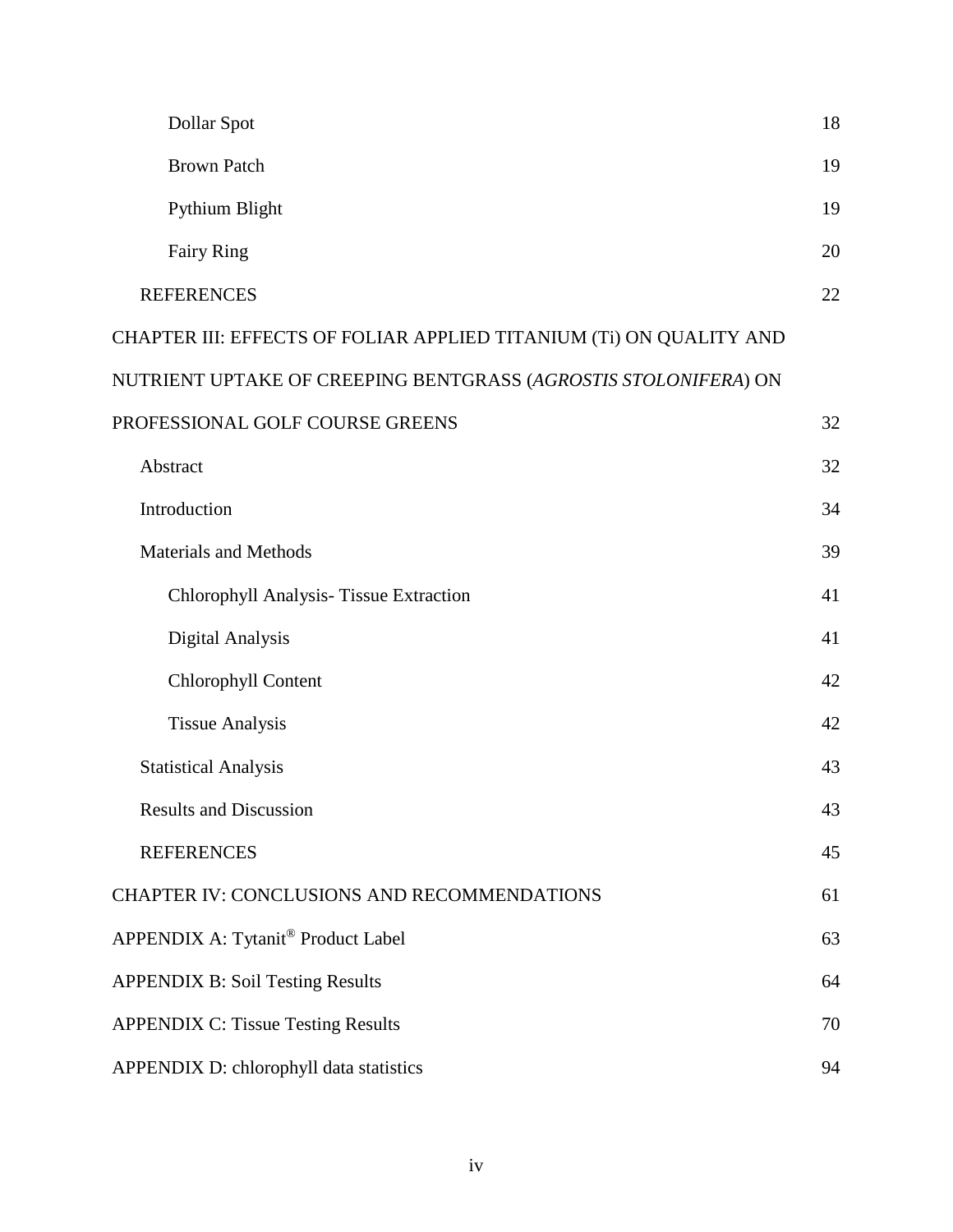# TABLES

| Table |                                                                                                  | Page |
|-------|--------------------------------------------------------------------------------------------------|------|
| 1.    | Mean Value <sup>z</sup> and Standard Deviation for Leaf Tissue Macronutrient Content of Creeping |      |
|       | Bentgrass (Agrostis stolonifera) in the Control Plot at Mounier Golf Training Center at          |      |
|       | Weibring Golf Club, Normal, IL                                                                   | 49   |
| 2.    | Mean Value <sup>z</sup> and Standard Deviation for Leaf Tissue Micronutrient Content of Creeping |      |
|       | Bentgrass (Agrostis stolonifera) in the Control Plot at Mounier Golf Training Center at          |      |
|       | Weibring Golf Club, Normal, IL.                                                                  | 50   |
| 3.    | Mean Value <sup>z</sup> and Standard Deviation for Leaf Tissue Macronutrient Content of Creeping |      |
|       | Bentgrass (Agrostis stolonifera) in the Horticulture Treatment Plot (1x) at Mounier Golf         |      |
|       | Training Center at Weibring Golf Club, Normal, IL                                                | 51   |
| 4.    | Mean Value <sup>z</sup> and Standard Deviation for Leaf Tissue Micronutrient Content of Creeping |      |
|       | Bentgrass (Agrostis stolonifera) in the Horticulture Treatment Plot (1x) at Mounier Golf         |      |
|       | Training Center at Weibring Golf Club, Normal, IL                                                | 52   |
| 5.    | Mean Value <sup>z</sup> and Standard Deviation for Leaf Tissue Macronutrient Content of Creeping |      |
|       | Bentgrass (Agrostis stolonifera) in the Agronomic Treatment Plot (2x) at Mounier Golf            |      |
|       | Training Center at Weibring Golf Club, Normal, IL                                                | 53   |
| 6.    | Mean Value <sup>z</sup> and Standard Deviation for Leaf Tissue Micronutrient Content of Creeping |      |
|       | Bentgrass (Agrostis stolonifera) in the Agronomic Treatment Plot (2x) at Mounier Golf            |      |
|       | Training Center at Weibring Golf Club, Normal, IL                                                | 54   |
| 7.    | Mean Value <sup>z</sup> and Standard Deviation for Leaf Tissue Macronutrient Content of Creeping |      |
|       | Bentgrass (Agrostis stolonifera) in the Control Plot at Lauritsen/Wohler's Outdoor Golf          |      |
|       | Practice Facility, Urbana, IL                                                                    | 55   |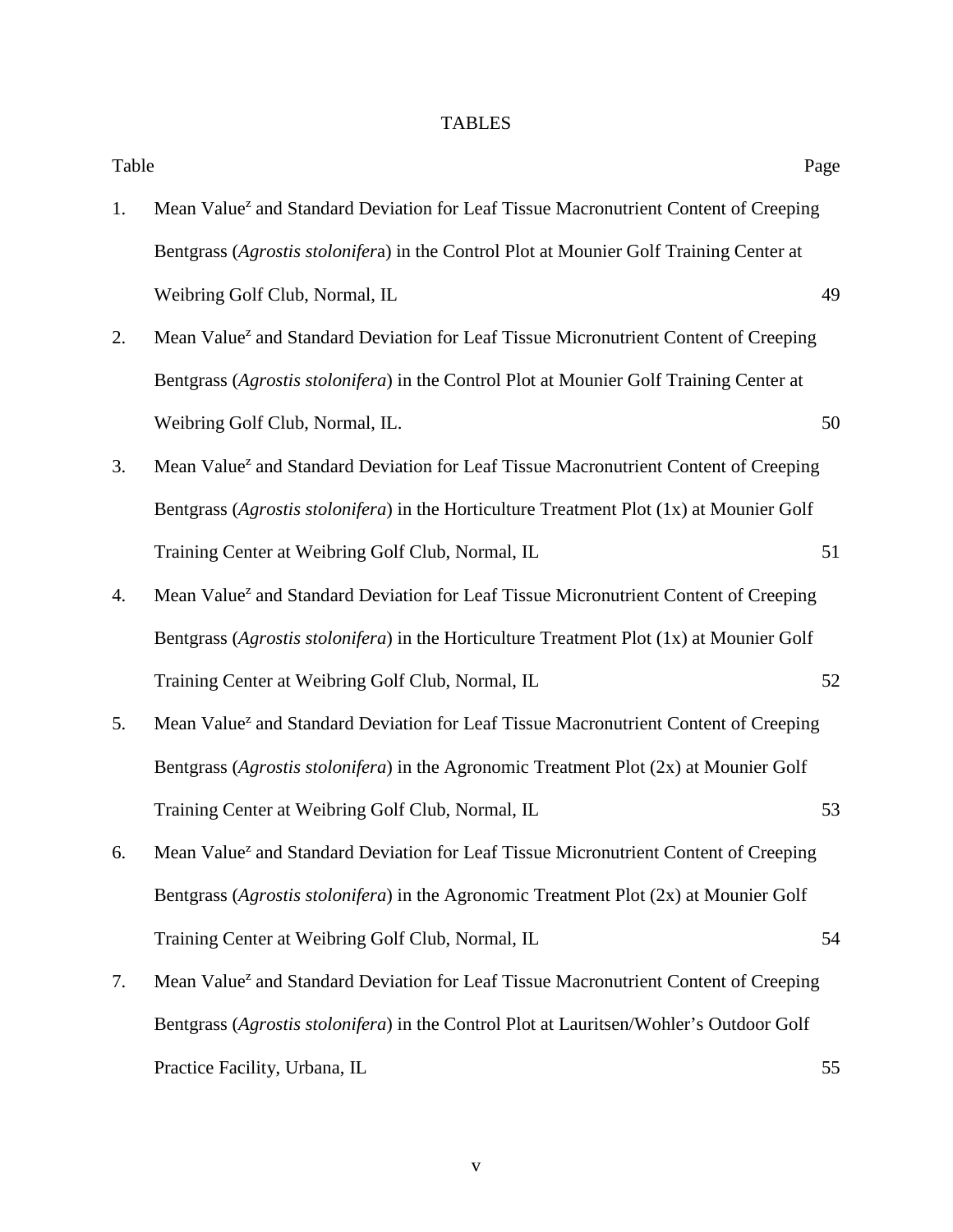| 8.  | Mean Value <sup>z</sup> and Standard Deviation for Leaf Tissue Micronutrient Content of Creeping |    |
|-----|--------------------------------------------------------------------------------------------------|----|
|     | Bentgrass (Agrostis stolonifera) in the Control Plot at Lauritsen/Wohler's Outdoor Golf          |    |
|     | Practice Facility, Urbana, IL                                                                    | 56 |
| 9.  | Mean Value <sup>z</sup> and Standard Deviation for Leaf Tissue Macronutrient Content of Creeping |    |
|     | Bentgrass (Agrostis stolonifera) in the Horticulture Treatment Plot (1x) at                      |    |
|     | Lauritsen/Wohler's Outdoor Golf Practice Facility, Urbana, IL                                    | 57 |
| 10. | Mean Value <sup>z</sup> and Standard Deviation for Leaf Tissue Micronutrient Content of Creeping |    |
|     | Bentgrass (Agrostis stolonifera) in the Horticulture Treatment Plot (1x) at                      |    |
|     | Lauritsen/Wohler's Outdoor Golf Practice Facility, Urbana, IL                                    | 58 |
| 11. | Mean Value <sup>z</sup> and Standard Deviation for Leaf Tissue Macronutrient Content of Creeping |    |
|     | Bentgrass (Agrostis stolonifera) in the Agronomic Treatment Plot (2x) at                         |    |
|     | Lauritsen/Wohler's Outdoor Golf Practice Facility, Urbana, IL                                    | 59 |
| 12. | Mean Value <sup>z</sup> and Standard Deviation for Leaf Tissue Micronutrient Content of Creeping |    |
|     | Bentgrass (Agrostis stolonifera) in the Agronomic Treatment Plot (2x) at                         |    |
|     | Lauritsen/Wohler's Outdoor Golf Practice Facility, Urbana, IL                                    | 60 |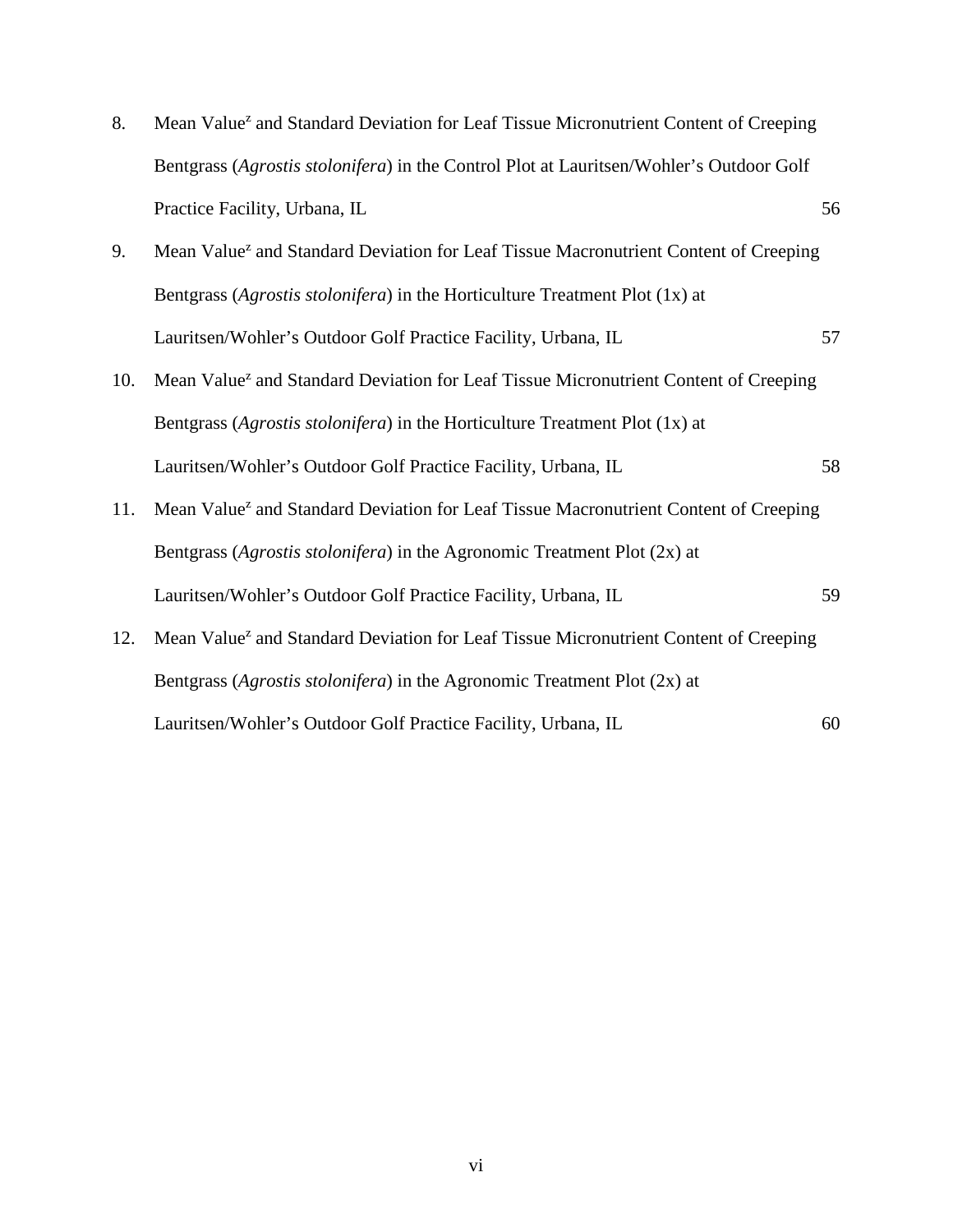# FIGURES

| Figure | Page                                                   |  |
|--------|--------------------------------------------------------|--|
| 1.     | pH Effect on Nutrient Uptake (Vista and Brasnet, 2015) |  |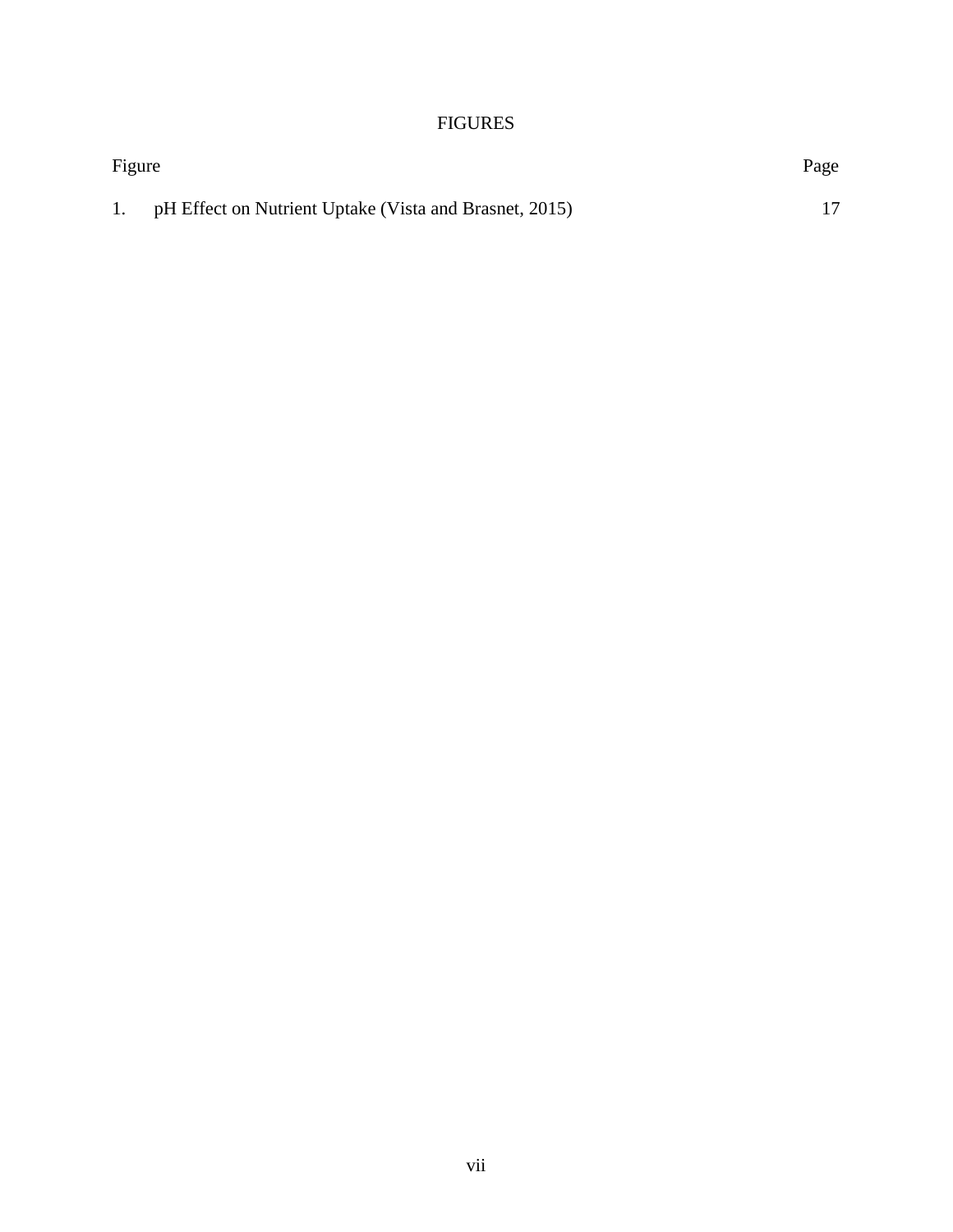#### CHAPTER I: THE PROBLEM AND ITS BACKGROUND

<span id="page-12-0"></span>The turfgrass industry is one of the largest agricultural industries in the United States (Emmons 2008). California, Texas, Florida, and New York spend more than \$5 billion in each state every year on turfgrass research (Emmons, 2008). A study conducted in these states in 2013 found homeowners were willing to spend \$25-74 per year on fertilizers for their lawn (Khachatryan et al., 2014). There are approximately 15,000 golf courses in the U.S. alone, decreasing 5.6% since 2006 (Crittenden, 2017). The National Golf Foundation found that nearly 12% of the population over the age of 12 golfs, and that there are more than 30,000,000 golfers in the United States and 60,000,000 worldwide (Emmons, 2008). With the popularity of this sport, it remains important to have sound management techniques in maintaining golf courses, especially the putting greens.

Typically, putting greens are composed of creeping bentgrass and mowed at extremely low heights, which can limit root growth and increases sensitivity to environmental stresses (McCullough et al., 2006). Putting greens also experience large amounts of traffic from golfers constantly walking on the greens, which weakens its recuperative capacity that causes weed invasions (Samaranayake, Lawson, and Murphy, 2008). Thus, improving nutrient use efficiency is economically and agronomically beneficial for the long-term health of putting greens (McCullough et al., 2006).

The Environmental Protection Agency has developed ecologically sound strategies to manage fertility and pests (Balogh and Walker, 1992). Golf courses provide a natural habitat for many animals, including threatened species, and have a direct impact on water sources, especially the putting greens because they are constructed of sandy soils, which are susceptible to nutrient and water loss. (Terman, 1997). Balogh and Walker (1992) suggests that chemical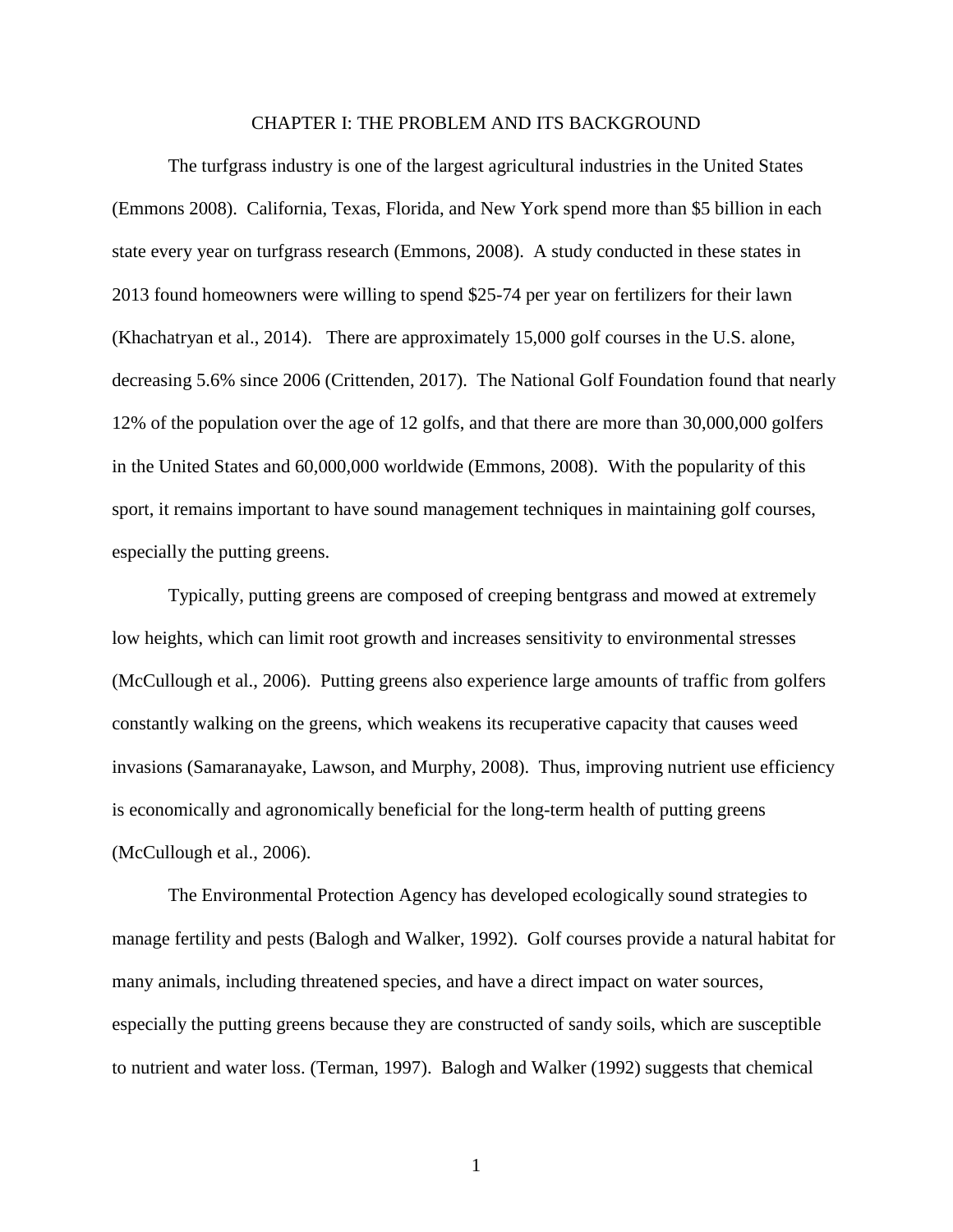treatment of turfgrass should not be a source of water pollution (surface or groundwater) if managed properly. Large amounts of habitat on golf courses reduces water runoff, irrigation, and chemical inputs (Terman, 1997). Golf courses should be able to reduce these issues by combining environmentally sound measures with Integrated Pest Management (IPM) methods when using pesticides and applying essential nutrients to the turf (Balogh and Walker, 1997).

Modern putting greens are typically constructed using sands to avoid compaction and increase water drainage (Bigelow et al., 2001). Nutrient management is difficult on sand-based greens due to the physical and chemical characteristics of the sand and shallow root zone of the creeping bentgrass (Bigelow et al., 2001). For drainage purposes, creeping bentgrass on putting greens is typically established on sand-based soils, which are prone to nutrient deficiencies and require supplemental fertilization (Rodriguez et al., 2002). Although sands provide favorable physical properties, nutrient retention is often poor and soluble nutrients are prone to leaching (Bigelow et al., 2001).

These sandy soils often require supplemental fertilization because of their low cation exchange capacity (CEC). The CEC of a soil is measured by the amount and type of colloids (clay minerals and organic matter) present (Havlin et al., 2005). CEC is measured in cmolc per  $kg<sup>-1</sup>$  of soil and is a measure of the quantity of readily exchangeable cations neutralizing negative charge in the soil (Rhoades, 1982). In other words, a soil's CEC shows how well the soil can hold onto cations and water without them leaching or leaving the soil profile. The higher the CEC, the more cations and water the soil can retain. Sands typically have a low CEC, thus they retain little nutrients and water.

The objectives of this study was to…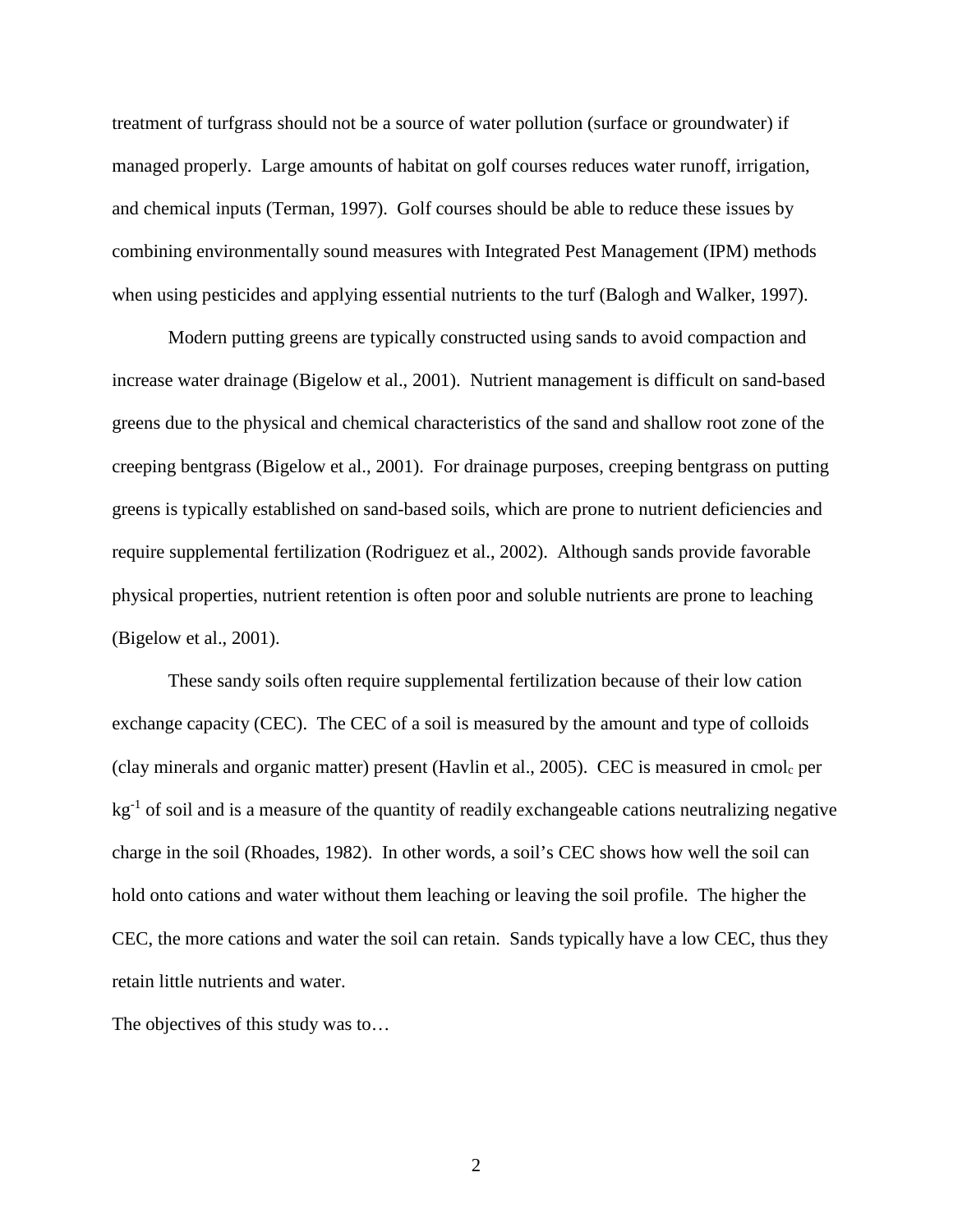- Apply a foliar Ti biostimulant on creeping bentgrass on professional golf course putting greens the effect on color and quality.
- Specific measurements included chlorophyll content, visual coloration, and macro- and micronutrient uptake include measuring chlorophyll content of creeping bentgrass on golf course putting greens at Mounier Golf Training Center at Weibring Golf Club, Normal, IL, and Lauritsen/Wohlers Outdoor Golf Practice Facility, Urbana, IL.

The previously mentioned elements have been individually researched, with varying beneficial results, depending on the crop. Thus, if properly managed, their potential to benefit creeping bentgrass on golf course putting greens is likely. However, additional research is needed to determine the effect Ti has on plant growth, specifically on creeping bentgrass.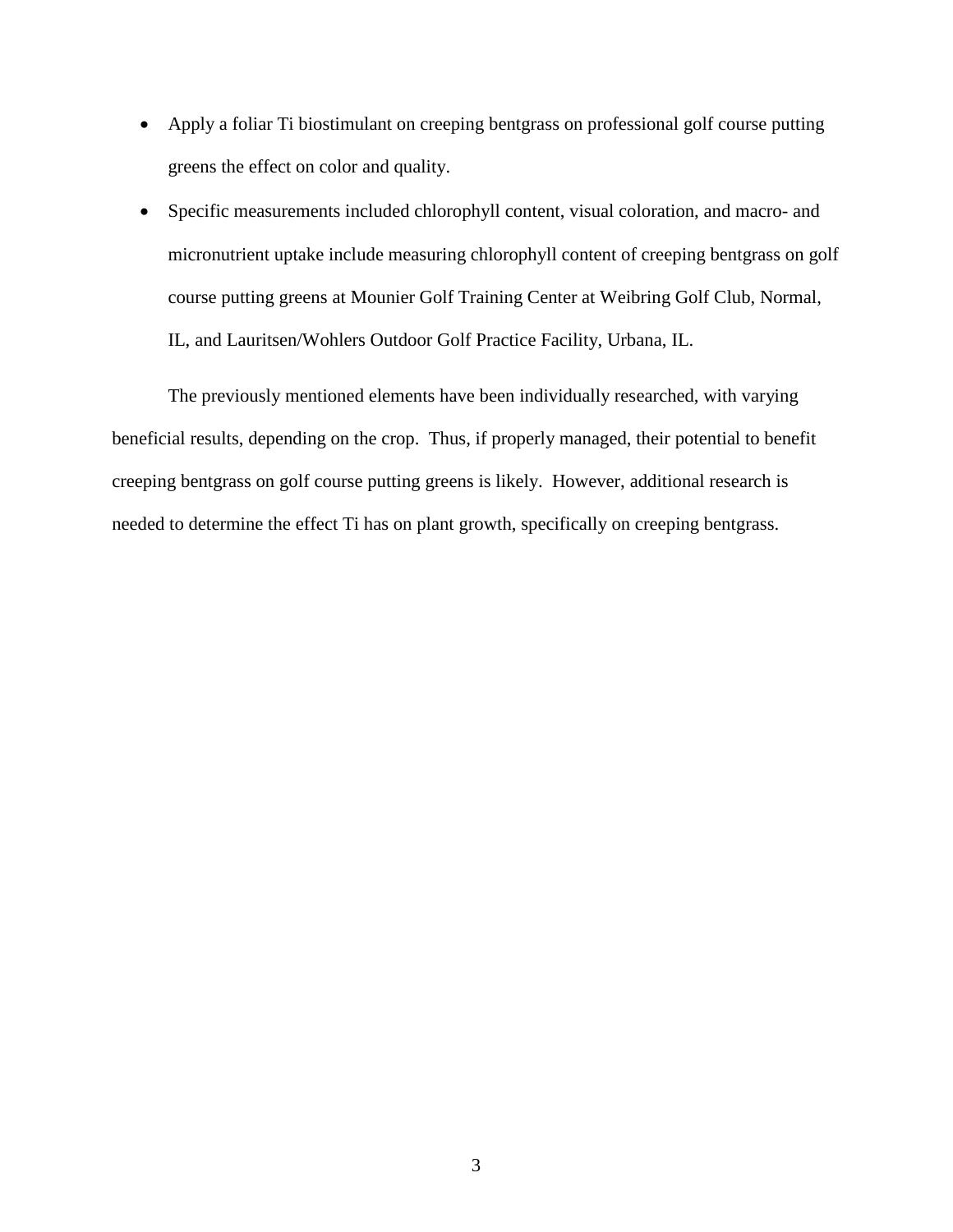#### CHAPTER II: REVIEW OF RELATED LITERATURE

#### <span id="page-15-0"></span>**GOLF COURSE INDUSTRY MANAGEMENT**

<span id="page-15-1"></span>Golf courses are an important part of the turf industry. The popularity of golf in the world continues to grow and the number of golf courses now exceeds 25,000 worldwide (Guzman and Fernandez, 2014; Terman, 1997). More than 100 colleges and universities in the U.S. offer turfgrass classes or complete turfgrass programs (Emmons, 2008). Each state holds turf conferences and field days to help keep turfgrass managers up-to-date on their information and knowledge (Emmons, 2008).

#### **OVERVIEW OF CREEPING BENTGRASS**

<span id="page-15-2"></span>Creeping bentgrass (*Agrostis stolonifera*) is the most commonly used cool season turfgrass on golf course fairways, tees and putting greens in the U.S. (Elmore et al., 2015) (Emmons, 2008). The quality of a golf course is judged by the condition of its greens (Emmons, 2008). A lot of the important strokes of a round of golf occur on the greens. To put things into perspective, a golf course superintendent held to a tight budget will attempt to keep the greens in excellent shape and give lower priority to fairways and other turf areas (Emmons, 2008). Summer growing conditions can facilitate biotic and abiotic stresses such as diseases and drought stress on creeping bentgrass (Dernoeden, 2013). Many bentgrass diseases are associated with color changes, appear in circular patterns, and can result in a loss of vigor and stand density (Dernoeden, 2013). Turf fungal diseases typically rely on fungicides for control, which can cause environmental concerns (Zhou et al., 2011).

#### **Mowing Creeping Bentgrass**

<span id="page-15-3"></span>Creeping bentgrass is a very commonly used cool season turfgrass on golf course greens in the transition zone and cool climate areas (Liu and Huang, 2002). With putting greens, low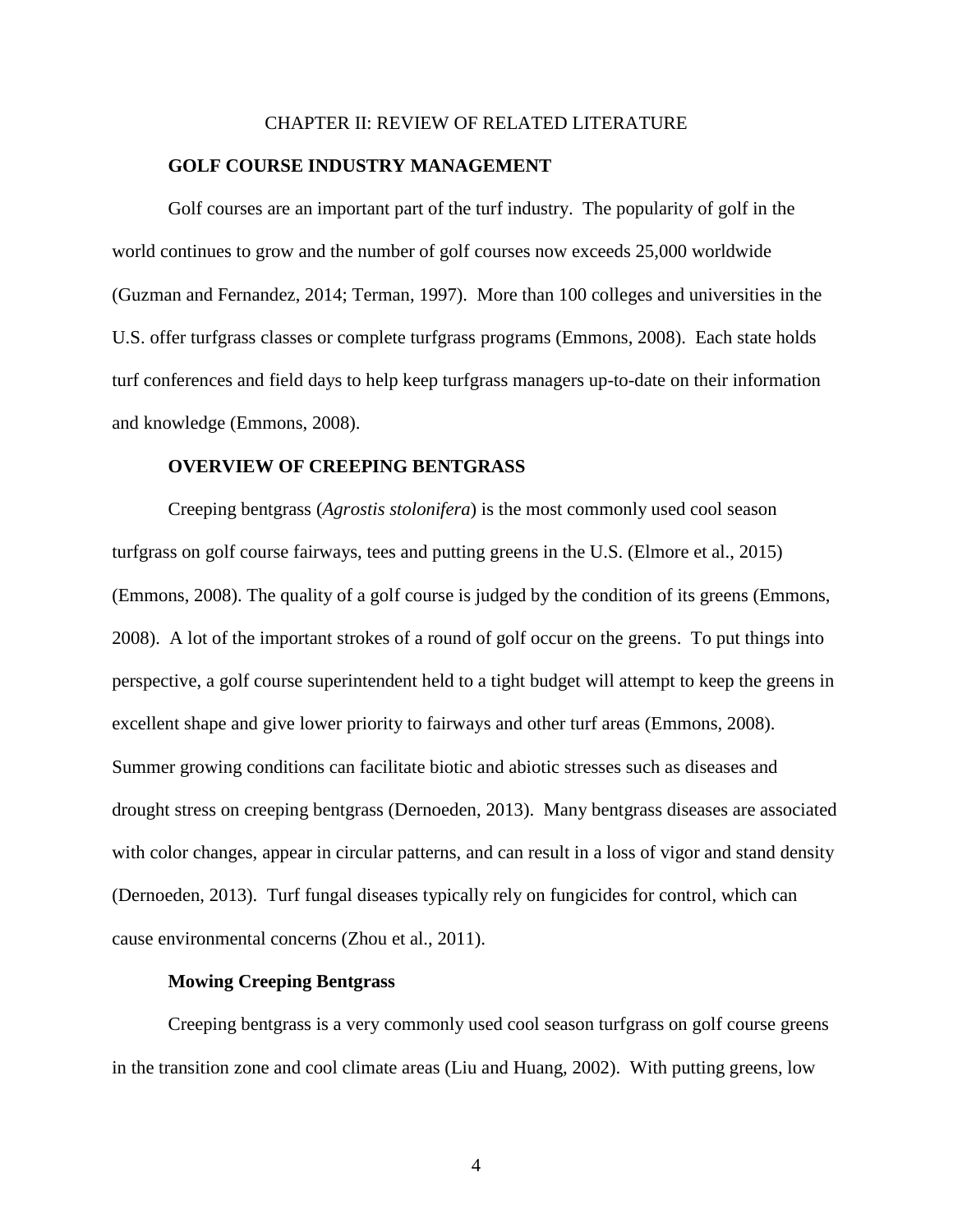mowing heights lead to increased golf ball speed, which is a common practice (Liu and Huang, 2002). Creeping bentgrass is typically mowed at 0.12 in with a reel mower (Emmons, 2008). When cut this short, creeping bentgrass is highly attractive but becomes shallow rooted and can be severely damaged in the summer (Emmons, 2008; Dernoeden, 2012). However, low mowing heights are generally preferred to maintain surface smoothness in high density cultivars (Dernoeden, 2012).

#### **United States Golf Association (USGA) Sand-Based Greens**

<span id="page-16-0"></span>The USGA's method of constructing putting greens has served as the industry standard for building greens since it was introduced in 1960 (Moore, 2004). Most of the changes since its introduction have revolved around adjusting the root zone mix (Hummel, 1993). Physical and chemical properties of root zone mixes and methods of putting green construction are critical considerations for improving turf quality (Ok, Anderson, and Ervin, 2003). Sand provides an ideal root zone for bentgrass putting greens due to its particle size, which provides a firm surface for foot traffic and compaction resistance, while remaining highly permeable (Ok, Anderson,  $\&$ Ervin, 2003). Sands also have low water and nutrient retention properties, even with added peat moss because the peat moss deteriorates in three to four years (Brockhoff et al, 2010).

The USGA funded research projects in the 1950s at Texas A&M and the University of California at Los Angeles to study root zone structures (Hummel, 1993). Studies show that the root zone mix of a putting green should be 85% to 90% sand, with the rest being peat or aggregated clay (Hummel, 1993). Since 1993, more than \$1 million has funded 18 projects regarding the slope of the greens, water movement in USGA and California profiles, engineering factors of sand root zones, the impact of inorganic and organic amendments, environmental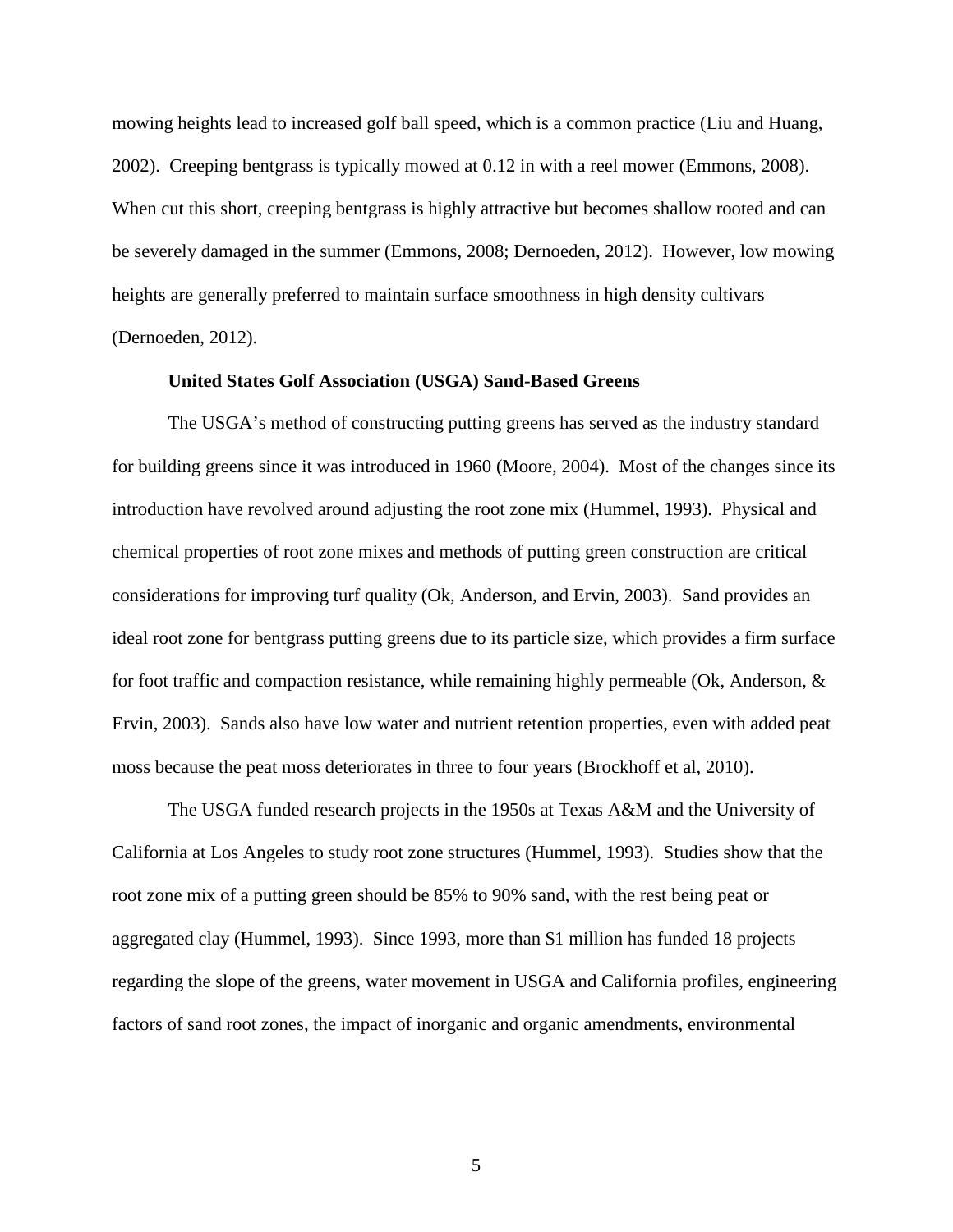impact of sand-based greens, and the status of microorganisms in sand-based greens and in fumigated root zones (Moore, 2004).

## <span id="page-17-0"></span>**PRIMARY MACRONUTRIENTS IN TURF**

#### **Nitrogen**

<span id="page-17-1"></span>Perhaps no other nutrient has as much of an impact on golf greens in terms of canopy color, vigor, root-to-shoot ratios, and disease susceptibility than nitrogen (N) (Schlossberg and Schmidt, 2007). Studies show that desired turf color, the mass of the turf clippings, and the percent foliar N all increased with an increase of inorganically applied N fertilizer (Garling and Boehm, 2001). The darker shade of green is more aesthetically pleasing turf (Schlossberg and Schmidt, 2007). In another study, results showed better quality turf after equal applications of N in the  $NH_4$ <sup>+</sup> and  $NO_3$ <sup>-</sup> forms, instead of one or the other (Schlossberg and Schmidt, 2007). For plants,  $NH_4^+$  and  $NO_3^-$  are the most important forms of N and are produced from aerobic decomposition of soil organic matter or from addition of N fertilizers (Havlin et al., 2005). However, it is important to remember after sod establishment at least half of the applied nitrogen should be in a slow release form (Schlossberg and Schmidt, 2007). There was another study completed on sand-based greens, during establishment, with nitrogen fertilizer application (Brauen and Stahnke, 1995).

During the first year of establishment, there was a limited root structure, no thatch, and no organic matter, which led to leaching, especially in the fall and spring with increased rainfall (Brauen and Stahnke, 1995). However, hardly any nitrate leached when applied at the standard four pounds total (one pound per application) per 1,000 square feet per growing season (Brauen and Stahnke, 1995). The other excessive nitrate leaching numbers found were involved with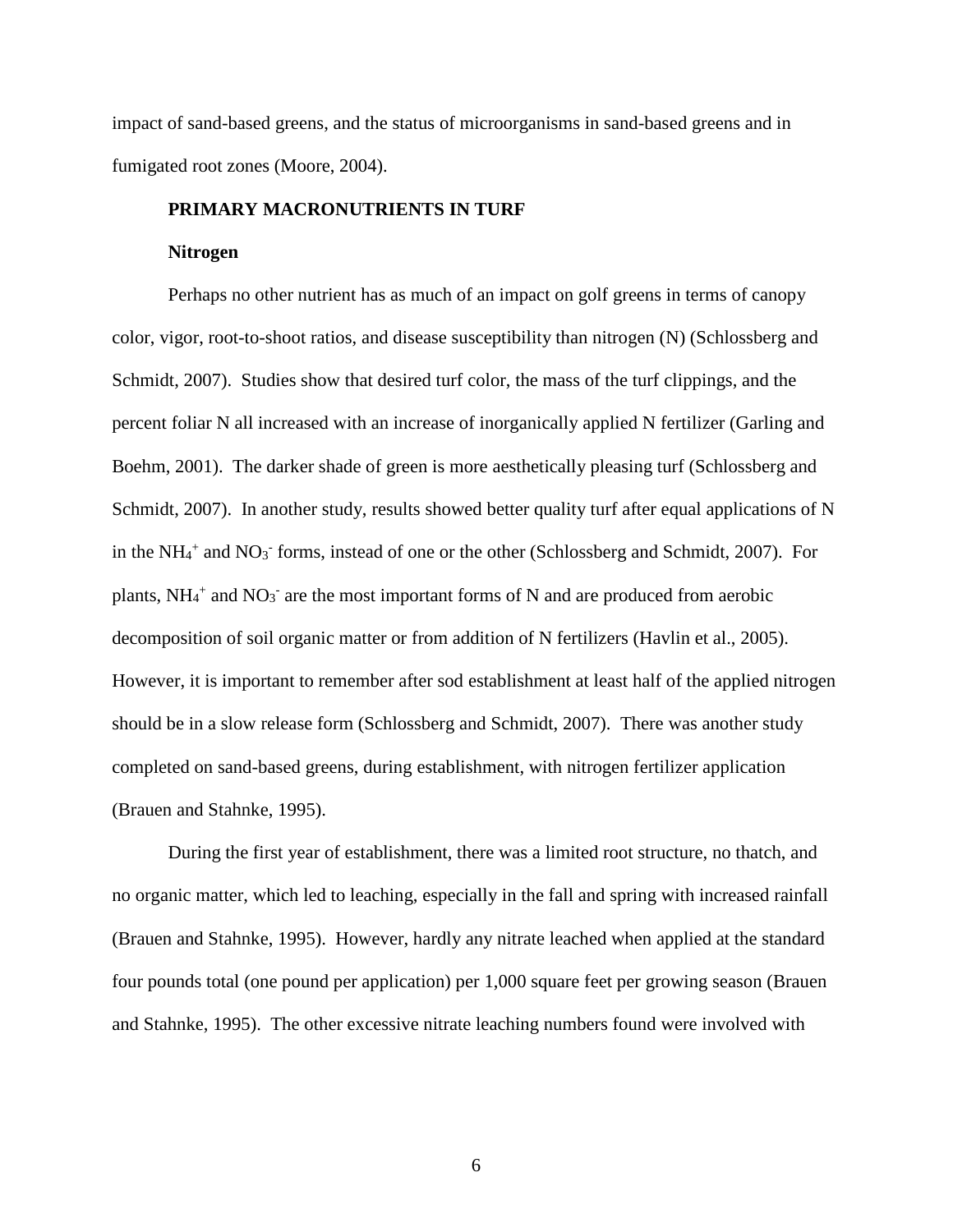over-applying and excessive rainfall; 12 pounds per 1,000 square feet saw much more leaching than eight pounds per 1,000 square feet (Brauen and Stahnke, 1995).

Nitrogen levels on low CEC sandy soils can decrease quickly due to plant uptake and leaching (Johnson, Koenig, and Kopp, 2003). Deficient nitrogen levels have a direct correlation with the chlorophyll production made by bentgrass, which, in turn, has a direct impact on the health of the plant (Johnson, Koenig, and Kopp, 2003). (Razmjoo et al., 2008) showed that a higher mowing height reduces nitrogen levels, so when it comes to increasing nitrogen levels in the plant, inorganic fertilizer is the main way to do so.

#### **Phosphorus**

<span id="page-18-0"></span>Plants can uptake phosphorus (P) in the inorganic forms  $H_2PO_4$  and  $HPO_4^2$  (Havlin et al., 2005). The most essential function P provides is energy storage and transfer within the plant (Havlin et al., 2005). Another function is P aids in root promotion (Emmons, 2008). As with nitrogen, organic P converts to plant available inorganic P through mineralization and becomes unavailable during immobilization, which occurs with warmer temperatures (Busman et al., 2002). Phosphorus can adsorb to clay particles to reduce leaching, which is seen in fine-textured soils (Havlin et al., 2005). Phosphorus has three pools within the profile- the fixed pool holds the P that is insoluble and therefore unavailable to the plant, the solution pool, which contains the orthophosphate forms (plant available), and the active pool, which replenishes the solution pool (Busman et al., 2017).

With turf, P should be incorporated after application (Emmons, 2008). Most of the P lost from the soil profile is due to water running over the surface causing runoff (Havlin et al., 2005). Because of this, P can be considered a pollutant to water bodies (algae blooms), which is why it is environmentally and economically important to only apply when soil test results show a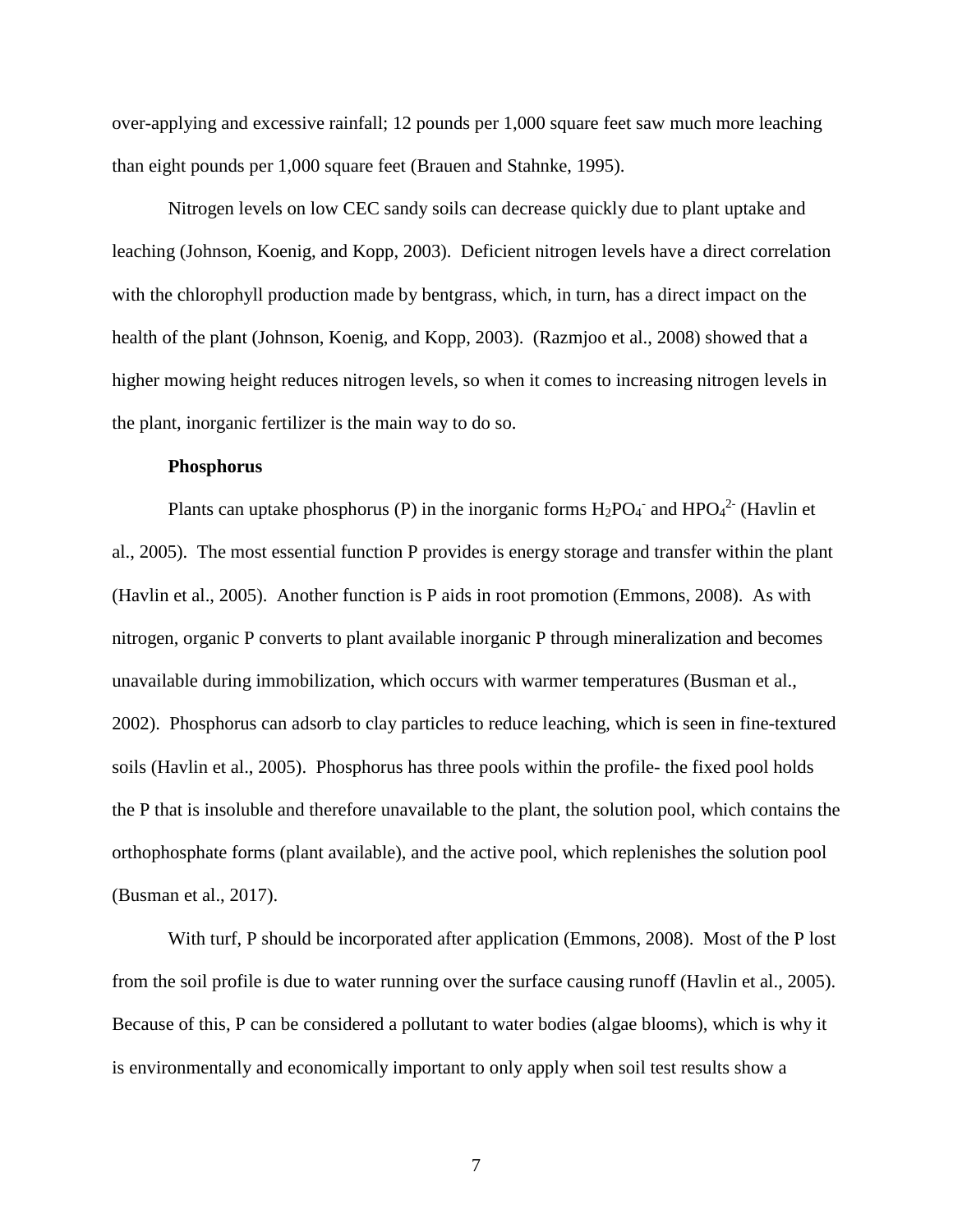deficiency (Emmons, 2008). It is important to note many turf areas have adequate P levels because it does not leave the soil profile readily; however, sand-based greens with low CEC could be an exception (Emmons, 2008).

### **Potassium**

<span id="page-19-0"></span>Potassium (K) counteracts many of the negative effects of nitrogen such as decreased plant tolerance to cold, heat, drought, and diseases (Emmons, 2008). Potassium is absorbed by plants in the  $K^+$  form and is needed for metabolic (energy making) reactions because of its capacity to activate a multitude of enzymes (Maathuis, 2009). These metabolic processes include photosynthesis, synthesis, and translocation of enzymes (Havlin et al., 2005). Energy from these processes is required for production in carbohydrates, proteins, lipids, oils, vitamins, and other compounds, essential for plant growth (Havlin et al., 2005). Higher K concentrations allow plants to allocate more resources to developing stronger cell walls for preventing pathogen infection and insect attack, and to obtain more nutrients to be used for plant defense and damage repair (Wang et al., 2013). Adequate amounts of K help resist drought damage, maintaining good cell structure to keep the plant healthy and strong (Wang et al., 2013).

Plants exhibit "luxury consumption" with K, absorbing more than they need (Emmons, 2008). Like with other nutrients, sand creates a different environment for K. A lack of response to applied K has been explained by lack of stress due to high amounts of K in the sand (Johnson, Koenig, and Kopp, 2003). Another explanation for lack of response is the inability of the K to adsorb to the sand particles due to low CEC, which leads to subsequent leaching of K through the root zone (Johnson, Koenig, and Kopp, 2003).

Potassium is the second most needed nutrient by turf (Johnson et al., 2003). However, as stated earlier, turf will absorb more K than needed (Emmons, 2008). Turf fertilizers with a 2:1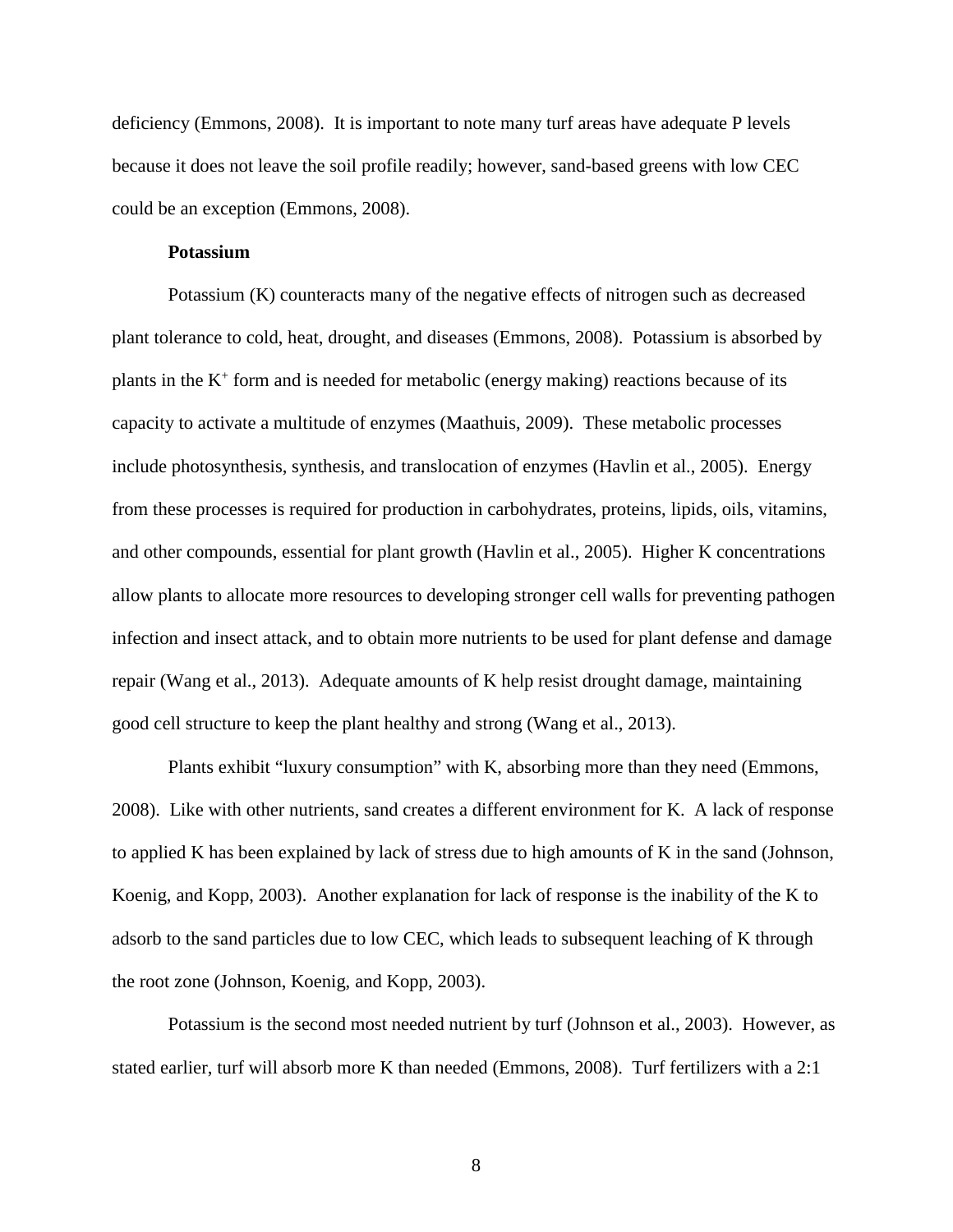nitrogen to K ratio are often recommended unless soil tests indicate otherwise (Emmons, 2008). Some studies have shown applications of K to other types of grass showed no benefit, but it is important to note creeping bentgrass being mowed at such short heights is more susceptible to drought, and K can help prevent drought (Wang et al., 2013; Fitzpatrick and Guillard, 2004).

#### <span id="page-20-0"></span>**SECONDARY MACRONUTRIENTS**

#### **Sulfur**

<span id="page-20-1"></span>Sulfur (S) is a secondary macronutrient and is primarily absorbed as  $SO_4^{-2}$  (Havlin et al., 2005). Sulfur is critical for protein synthesis (Jeschke and Diedrick, 2017). It is taken up primarily as sulfate and required for synthesis of S-containing amino acids, which are essential components of plant proteins that compromise nearly 90% of S in plants (Havlin et al., 2005). In the early spring, a sulfur application may be beneficial as mineralization needs warm weather to take place (Jeschke and Diedrick, 2017). Mineralization is the conversion of S from organic to inorganic, meaning the plant can then use the nutrient. There is a benefit to applying S to young plants or plants with shallow root systems because S can be translocated in the soil profile (Jeschke and Diedrick, 2017).

#### **Calcium**

<span id="page-20-2"></span>In humans, not having enough calcium (Ca) leads to fragile bones, and this is similar in plant growth, with calcium deficiency leading to the disintegration of cell walls and the collapse of the affected tissues (Hirschi, 2004). When examining the total amount of Ca in plants, the concentration is quite large but its requirement is comparable to the requirement of a micronutrient (Hepler, 2005). However, Ca plays an important role in germination and pollen production (Brewbaker and Kwack, 1963). In a study done, Ca was uniformly distributed along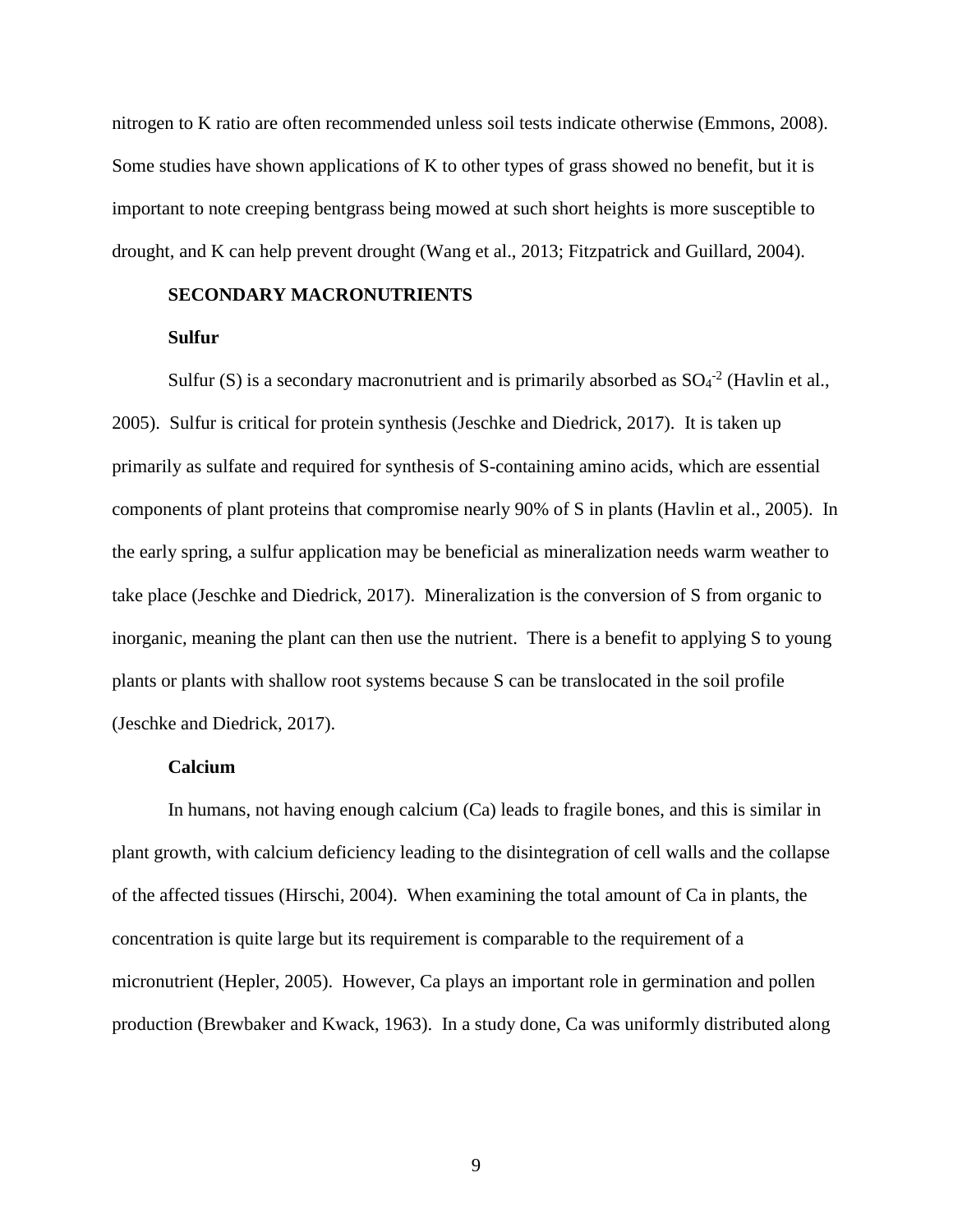pollen tube walls and the growth of the pollen due to calcium related primarily to the binding of Ca to groups along the pollen wall (Brewbaker and Kwack, 1963).

In another study, elevating Ca levels led to an inhibition in shoot or coleoptile growth, but reducing its concentration promoted cell and tissue elongation (Hepler, 2005). The same study showed low calcium concentrations making membranes more permeable, and if this is true, it is right to believe high calcium concentrations should make the membrane less permeable (Hepler, 2005). Calcium stabilizes cell membranes by connecting various proteins and lipids at membrane surfaces so when these membranes and cell wall weaken, they are susceptible to letting disease pathogens enter the plant (Hirschi, 2004).

While Ca deficiency is uncommon, it is seen in highly leached, unlimed soils (Havlin et al., 2005). Calcium is generally immobile in the plant and is important in enhancing nitrate uptake in the plant as well (Havlin et al., 2005). Ever since the early sixties, plant biologists have been investigating the notion that Ca is crucial for plant development, along with the other macronutrients as well (Hepler, 2005). Macronutrients are considered such because plants require them in large amounts; however, micronutrients, though less demanded, have just as much of a critical role in plant growth and development.

#### **Magnesium**

<span id="page-21-0"></span>Magnesium is a secondary macronutrient also present in the earth's crust at approximately 2% (Havlin et al., 2005). Even though Mg is a secondary macronutrient, it is an important chlorophyll molecule in plant tissue and helps to activate specific enzyme systems (Kaiser, Rosen and Lamb, 2016). It is also required for carbohydrate metabolism (Havlin et al., 2005). Thus, if Mg is deficient, there will be a shortage of chlorophyll causing stunted growth (Kaiser et al., 2016). Most Midwest soils contain adequate amounts of Mg (Kaiser et al., 2016).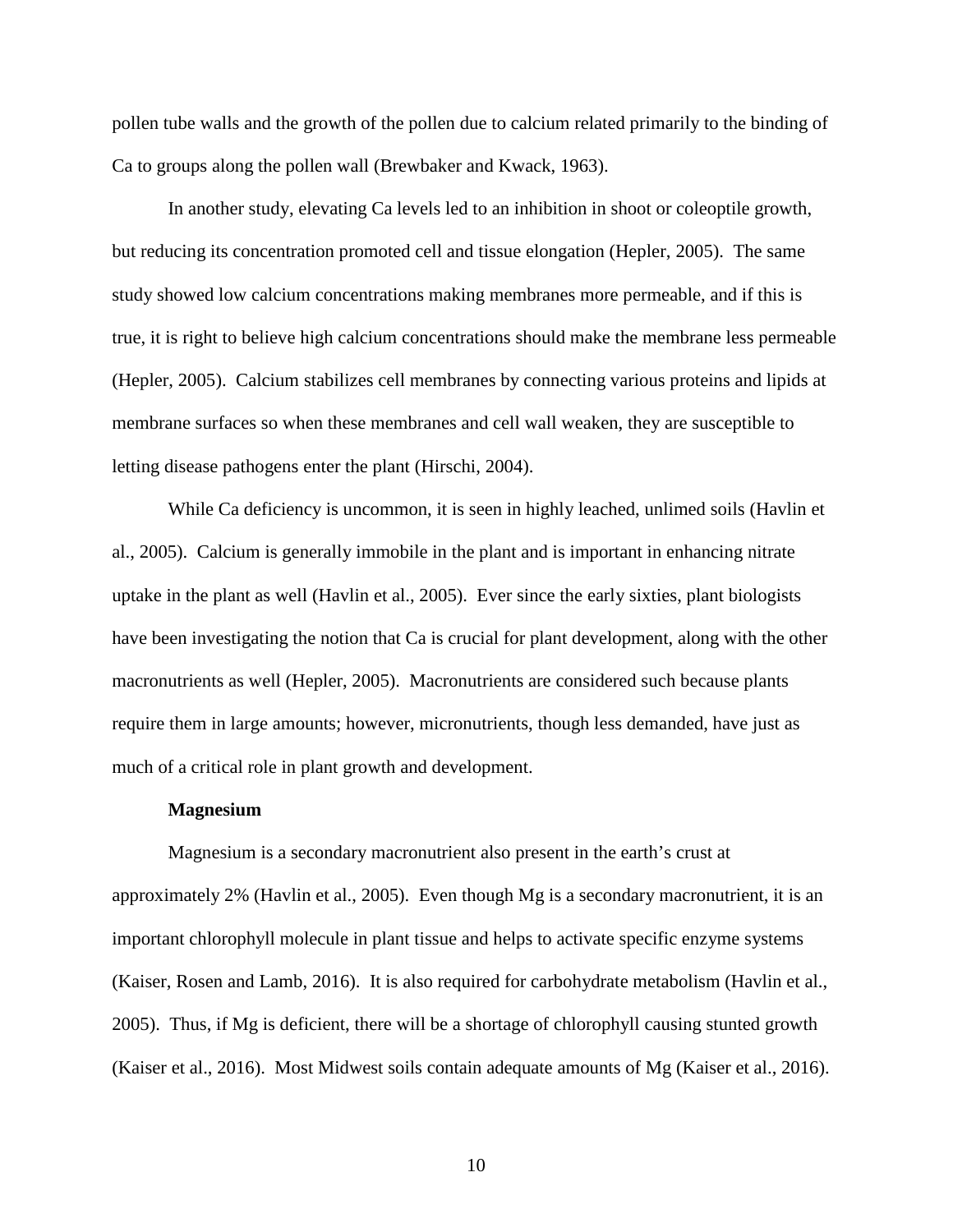Arid soils show deficiencies. Magnesium is a mobile nutrient, meaning deficiencies would be seen on the lower portion of the plant.

#### **ESSENTIAL MICRONUTRIENTS FOR PLANT GROWTH**

<span id="page-22-0"></span>Micronutrients are equally important as macronutrients in plant growth; the only difference is micronutrients are required in smaller amounts (Havlin et al., 2005). There are seven essential micronutrients and they combined constitute less than one percent of the dry weight of most plants (Clemson University, 2018). Plants grown in micronutrient deficient soils will exhibit deficiency symptoms just like macronutrients (Havlin et al., 2005). Some forms of these nutrients are more important than others, but understanding the relationships and dynamics among these nutrients is critical for optimizing plant productivity (Havlin et al., 2005).

The physiological interaction and substitution of nutrients with each other in metabolic processes can make it difficult to identify the role of a single nutrient in a disease (Huber and Wilhelm, 1988). Studies have recognized the relationships between manganese (Mn) status of the plant and severity of the disease infecting the plant, and manganese plays a big role (Huber and Wilhelm, 1988). Manganese has been shown to help with production of chlorophyll but excessive amounts have shown to decrease chlorophyll levels (Shenker, Plessner, and Tel-Or 2004).

Iron (Fe) assists in photosynthesis, respiration, and nitrogen assimilation (Raven, 1988). A large portion of the arable land worldwide does not have soil properties that allow sufficient Fe for optimal growth and yield (Buckhout and Schmidt, 2003). Because solution Fe is low compared to calcium, magnesium, and potassium, only a small amount of Fe is adsorbed to the clay particles, meaning only a little adsorbed iron contributes to plant growth (Havlin et al., 2005).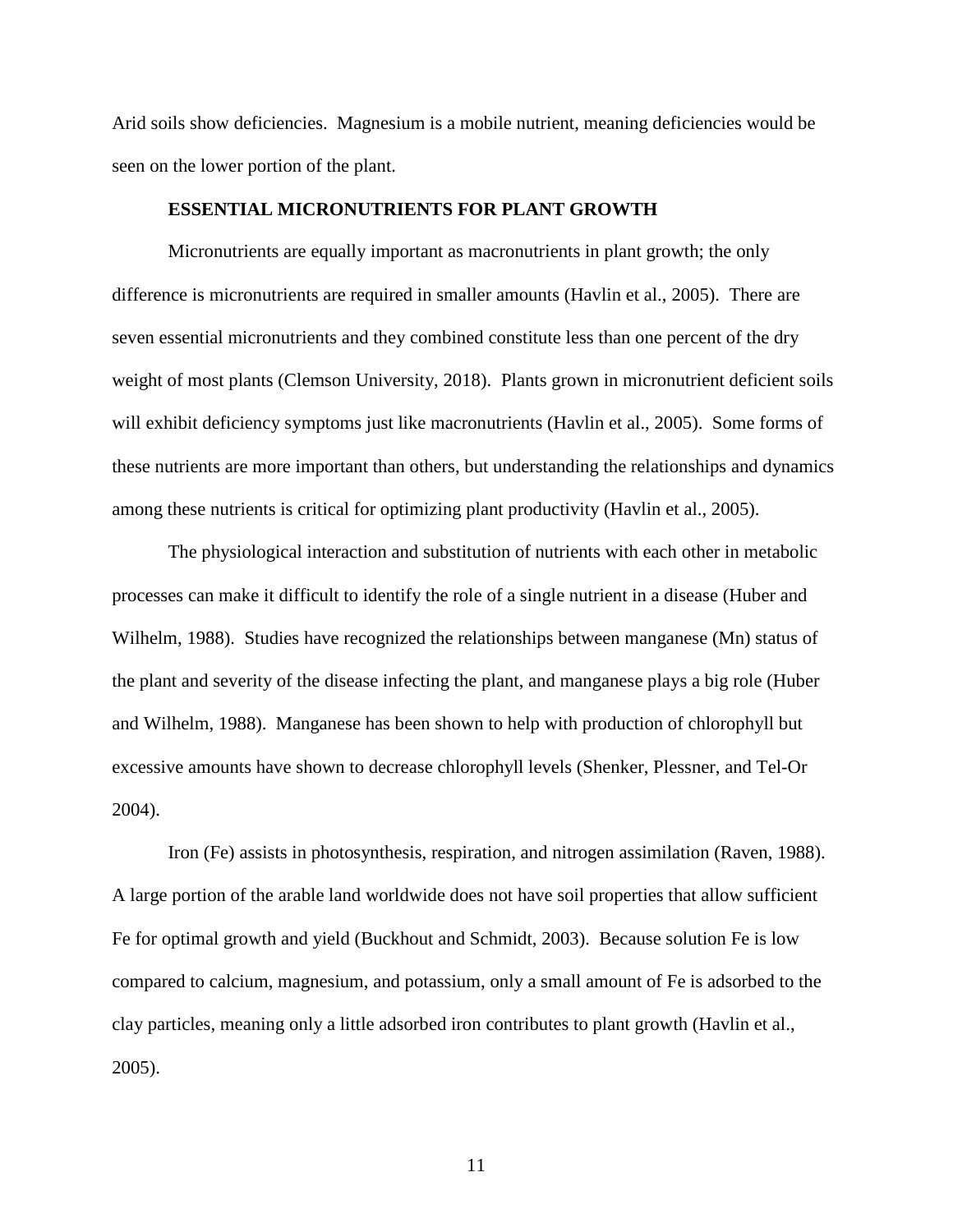Chlorine (Cl) is primarily involved with maintaining osmotic and ion charge balance, which are important in many biochemical processes in plants (Havlin et al., 2005). Chlorine is also critical for the function of manganese within the plant (photosynthetic production of carbohydrates) (Havlin et al., 2005). For plants to use nutrients efficiently, nutrients accumulate in the vacuole until being transported to growing plant parts; chlorine helps with maintaining balance in the tonoplasts, which are membranes that protect the vacuole (Havlin et al., 2005).

Boron (B) deficiency is viewed in plants more than any other micronutrient, world-wide (Blevins and Lukaszewski, 1998). Deficiencies are typically seen in light-textured soils where the boron can leach in a water-soluble form (Blevins and Lukaszewski, 1998). Boron's primary function is incorporated with plant cell wall structure- cell wall expansion and lignin production with cell wall expansion (Blevins and Lukaszewski, 1998; Havlin et al., 2005).

Zinc (Zn) is required for the production of growth hormones (Havlin et al., 2005). Reduced growth hormone production in plants causes shortening of internodes and smaller than usual leaves (Havlin et al., 2005). Zinc is also involved with chlorophyll synthesis, enzyme activation, and cell wall integrity (Havlin et al., 2005). Deficiencies in grasses can reduce tillering and can be seen as a chlorotic midrib of younger leaves (Havlin et al., 2005).

Soil solution copper (Cu) and plant available Cu are mainly determined by solution pH and the amount of Cu adsorbed to the clay and organic matter surfaces (Havlin et al., 2005). Copper provides structure in regulatory proteins and participates in photosynthetic electron transport, mitochondrial respiration, oxidative stress response, cell wall metabolism, and hormone signaling (Yruela, 2005). Both Cu deficiencies and excess Cu can cause disorders in plant growth and development by adversely affecting important physiological processes in plants (Yruela, 2005).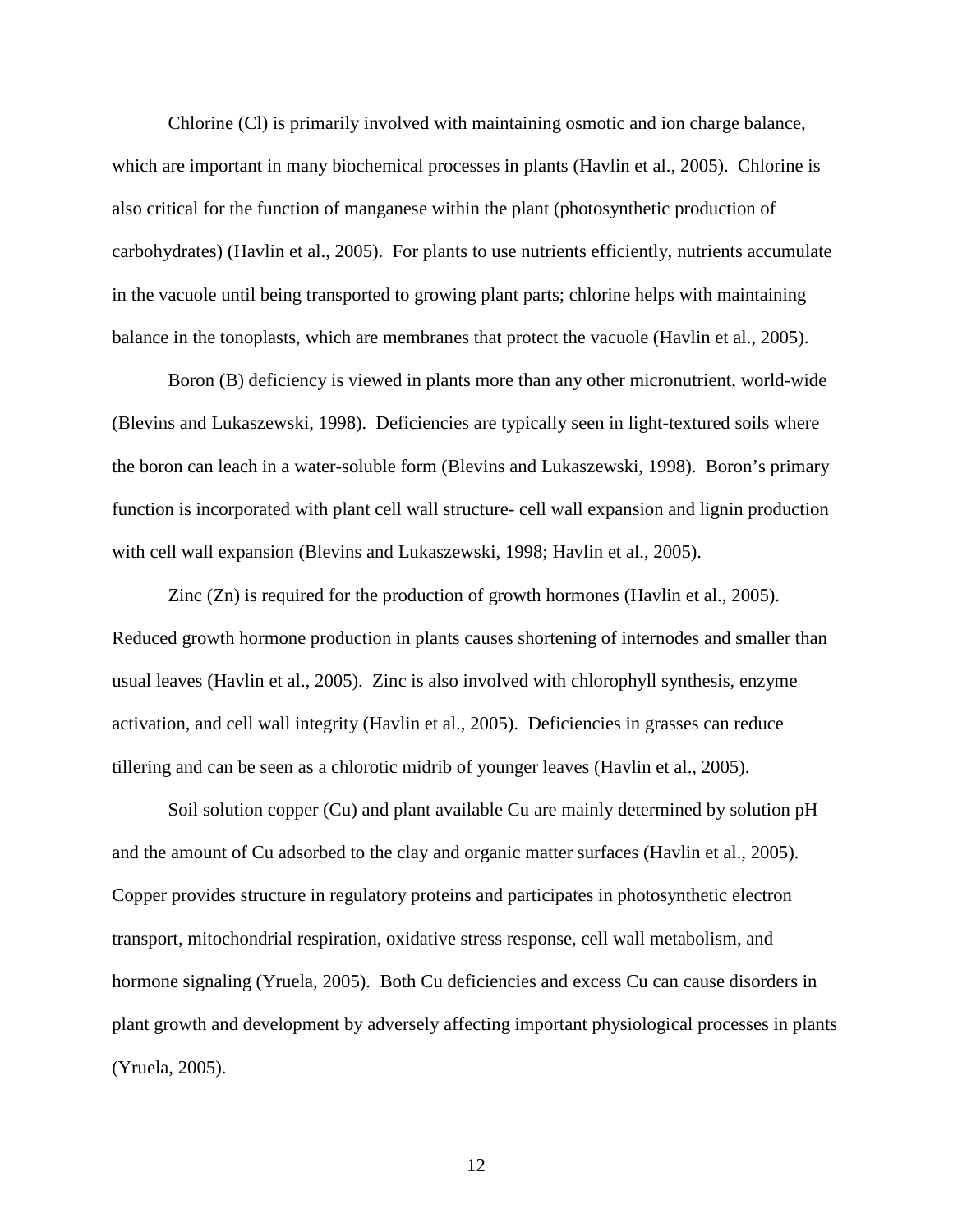Besides copper, molybdenum (Mo) is the least abundant essential micronutrient present in most plant tissues (Kaiser et al., 2005). It is often set as the base from which all other nutrients are compared to and measured (Kaiser et al., 2005). Considered a transition element, Mo is required by enzymes that catalyze important reactions within the cell (Mendel, 2011). Molybdenum is used by selected enzymes to carry out redox reactions (Kaiser et al., 2005). However, there is little information on how plants access Mo from the soil and how it is distributed throughout the plant (Kaiser et al., 2005).

Even though nickel (Ni) is essential for plant growth, the amount of Ni required is very low (Chen et al., 2009). It is important to keep the amount of Ni low in plants and the soil solution, because it has been found to be toxic at high levels, limiting root growth (Seregin and Kozhevnikova, 2006). However, a Ni deficiency has been shown to cause an increase in nitrogen uptake, causing necrosis among leaves (Eskew et al., 1984).

#### **BENEFICIAL NUTRIENTS FOR PLANT GROWTH**

<span id="page-24-0"></span>Beneficial elements are not classified as essential for plant growth and development (Kaur et al., 2015). These elements are not critical for plants but have the potential to improve plant growth and yield (Kaur et al., 2015). Beneficial elements enhance resistance to abiotic stresses (drought, salinity, high temperatures, cold temperatures, ultraviolet stress, nutrient toxicity, and nutrient deficiency (Kaur, et al., 2015).

Titanium (Ti) is the tenth most abundant element in the earth and is present in the soil at relatively high concentrations (57% by weight of the crust); however, it is insoluble at pH ranges of 4-8, which is the range most plants need because most nutrients are available in that pH range (Carvajal and Alcaraz, 1998; Lyu et al., 2017). Titanium content has been shown to intensify plant growth and development, as well as cause increased chlorophyll content (Tlustos et al.,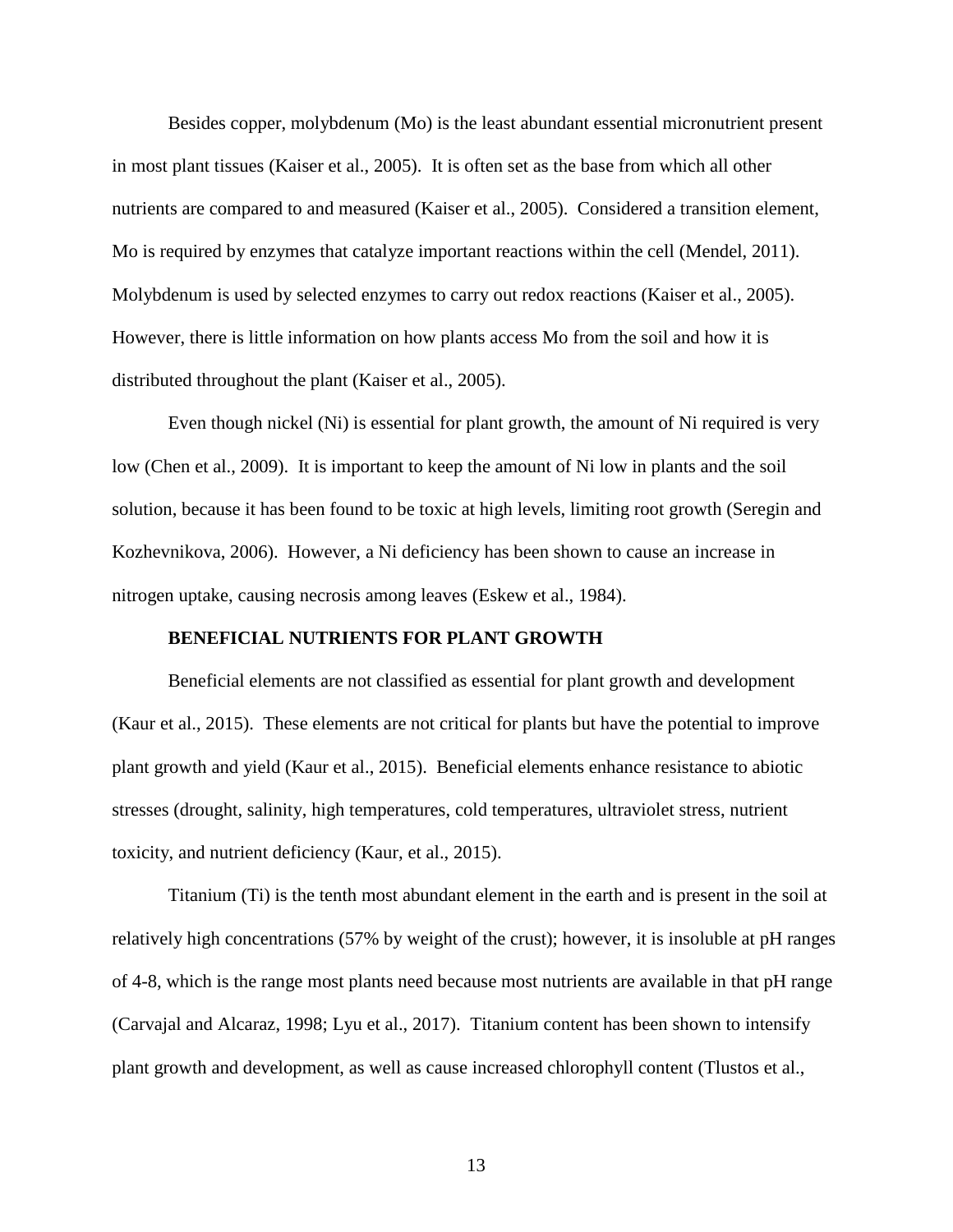2005). The results have varied from plant-to-plant, as well as how much Ti benefits the plant, and, in general, if it does noticeably at all. To the author's knowledge, no reported studies have been researrched on turfgrass using foliar applied Ti, but those that have been completed have mainly focused on various agronomic and horticultural crops, all showing benefits for the most part, but varying results. Another study done tested annual bedding plants and those results fluctuated from plant-to-plant (Whitted-Haag et al., 2014).

Tytanit<sup>®</sup> is a liquid biostimulant that combines titanium, magnesium, and sulfur to create a biostimulant that aids in plant growth by increasing chlorophyll content and helping resist biotic and abiotic disease stress. It is composed of 10% sulfur trioxide, five percent magnesium oxide, and  $0.85\%$  titanium-ascorbate. Tytanit<sup>®</sup> provides the previously mentioned nutrients in soluble forms and is made by INTERMAG in Poland.

#### **SOIL AND PLANT TISSUE LABORATORY ANALYSIS**

<span id="page-25-0"></span>Farmers and growers soil test mainly to determine fertilizer and lime requirements (Jones, Jr., 2001). The other main reason soil samples are taken is to determine if there would be a profitable response to a fertilizer application (Jones, Jr., 2001). Plant tissue testing is useful in helping determine nutrient status within the plant and diagnosing nutrient deficiencies (University of Connecticut). This allows growers to have the most efficiently effective nutrient management program (University of Connecticut). Analysis by inductively coupled plasma (ICP) has become more popular in labs due to its ability to measure multiple elements, meaning it's very versatile and efficient (Pittman et al., 2007).

### **DIGITAL ANALYSIS**

<span id="page-25-1"></span>Near-ground remote sensing is becoming increasingly important in modern agriculture production (Jia et al., 2014). Ground-based observations of crop growth provide fast, real-time,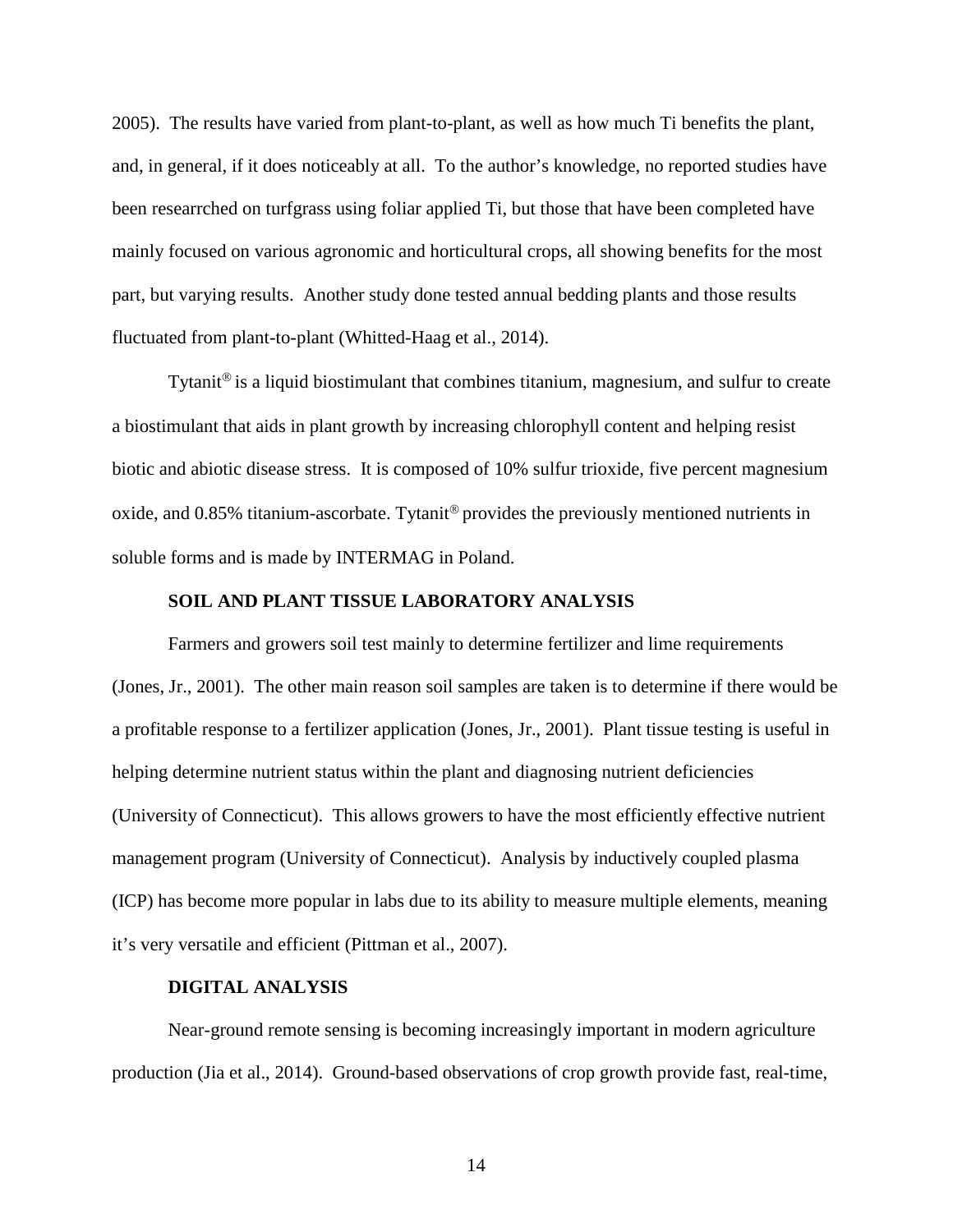non-destructive, automatic, and relatively inexpensive information about crop status (Jia et al., 2014). This information can significantly increase yields by allowing growers to properly time cultivation, fertilizer application, irrigation, pest control, and harvest (Jia et al., 2014).

#### **FOLIAR APPLICATIONS OF FERTILIZERS**

<span id="page-26-0"></span>Foliar fertilization is the process of nutrient uptake through the foliage or other aerial parts of the plant (Stiegler et al., 2010). All 16 plant nutrients have been reported to be absorbed by leaves (Liu et al., 2003). Using foliar fertilizers has seen an upward trend for all levels of turfgrass management, including home lawns and sports turf, especially golf courses (Liu et al., 2003; Stiegler et al., 2010). Total fertilizer input may be reduced by using foliar fertilization (Liu et al., 2003). Recent surveys of Arkansas golf course superintendents show that nearly all superintendents use foliar fertilization on at least some area of the golf course (Stiegler et al., 2010). Micronutrient deficiencies may limit crop yields even though small amounts of each nutrient are required by plants (Martens and Westerman, 1991). Foliar applications of fertilizers can help change that. Foliar fertilization can complement soil fertilization (Fageria et al., 2009).

Nutrient uptake by leaf tissue is more affective the longer the nutrient solution remains in the form of a fine film on the leaf surface, which means applying a foliar fertilizer on a hot, humid day will make absorption tough (Mengel and Kirby, 1987). Nutrient concentration and day temperature should be optimal to avoid leaf burning and the fertilizer source should be soluble in water to be more effective (Fageria et al., 2009). Cool season grasses can absorb foliar fertilizers better than warm season grasses due to a higher concentration of stomates (Hull and Kopec, 2001). The process of nutrient uptake by leaf cells is at the very least comparable to that of root cell absorption- the transport of the nutrients through the biological membrane, the plasmalemma, is the main process (Mengel and Kirby, 1987). The rate of uptake is regulated by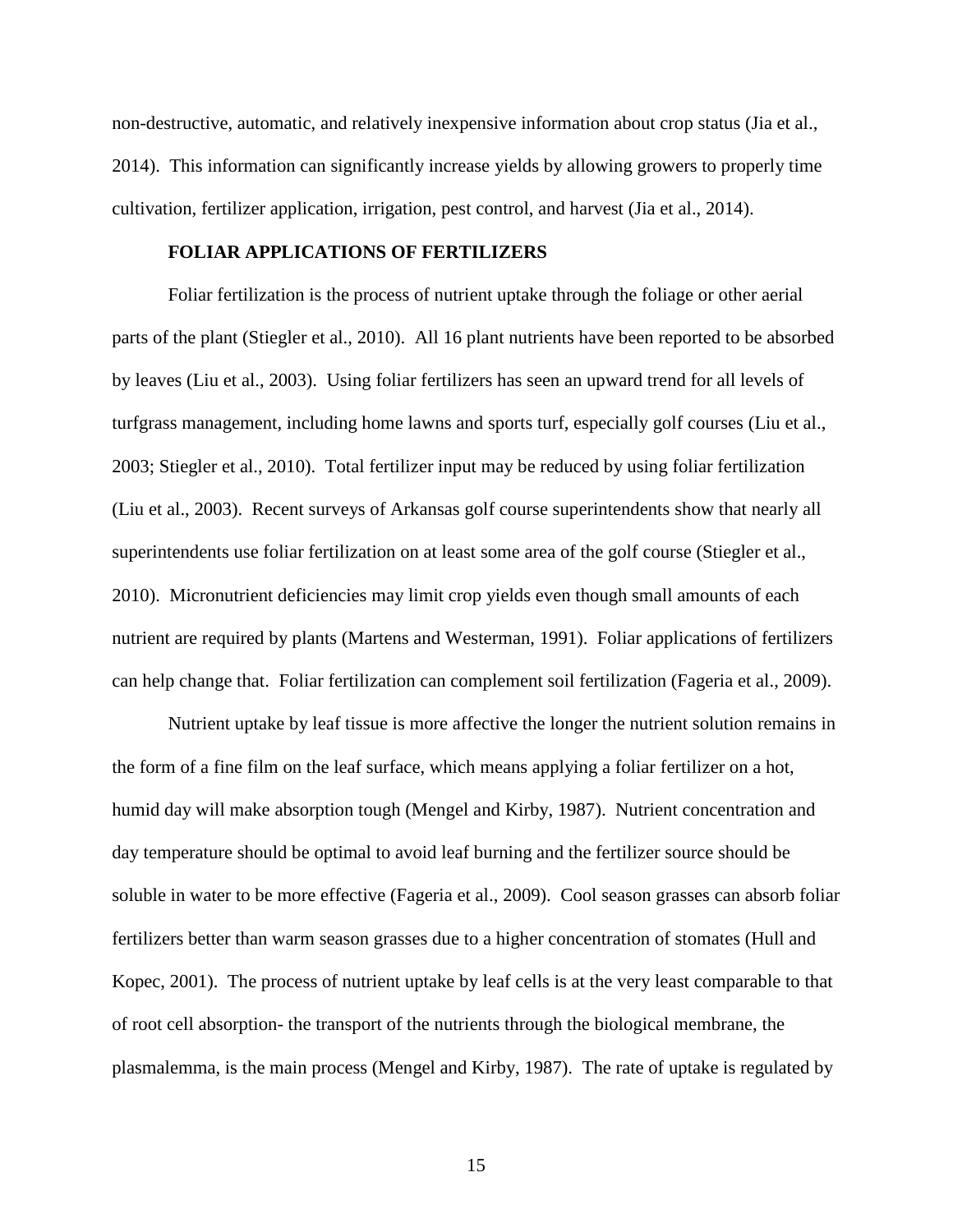diffusion of the nutrients from the water film on the leaf surface through the cuticle and cell wall material to the plasmalemma (Mengel and Kirby, 1987). Foliar application is particularly useful under certain conditions restricting nutrient uptake, and it is important to note the maximum effect of one particular nutrient can only be expected if the concentration of the other plant nutrients is adequate (Mengel and Kirby, 1987).

Several studies have been done testing foliar fertilizer applications on sports turf, typically of N, P, and K. One test showed an absorption rate of 30% to 60% of the N applied and 43% to 74.8% of the P and K applied (Liu et al., 2003). The rest of the percentages can be left in the soil, lost by the removal of clippings, or stuck in the thatch layer; however, it is important to note that unabsorbed liquid fertilizer still has a better chance of being available to the plant than granular fertilizers because liquid fertilizers are already dissolved (Liu et al., 2003). Another test was done on creeping bentgrass specifically at the University of Arkansas, and foliar N was applied with no irrigation for 24 hours to test the true absorption rate of the leaves (Stiegler et al., 2010). The absorption rate ranged from 24-57% in the first hour after treatment and 76% of the N was absorbed in the first 24 hours during the month of May, which is the month with the highest absorption rate (Stiegler et al., 2010). A study done at Clemson University showed bentgrass absorption being the highest when the fertilizer was applied as 100% liquid (Totten, 2006).

Foliar fertilization can result in more uniform growth and more consistent putting green conditions (Stiegler et al., 2010). In today's agricultural world, environmental practices are a growing concern, and it is true that foliar applications are more environmentally sound practices than granular fertilizers (Liu et al., 2003).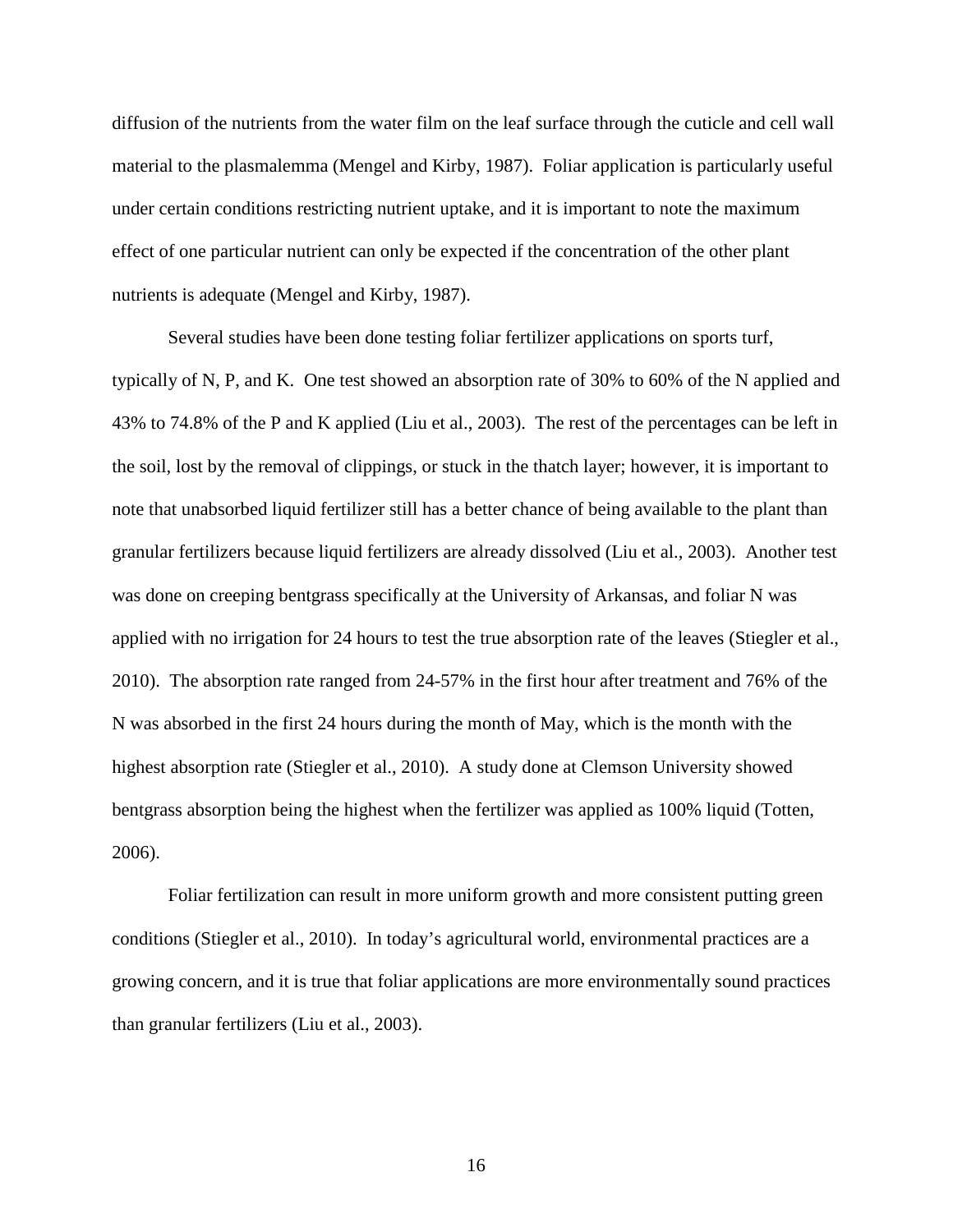<span id="page-28-0"></span>

**Figure 1**. pH Effect on Nutrient Uptake (Vista and Brasnet, 2015)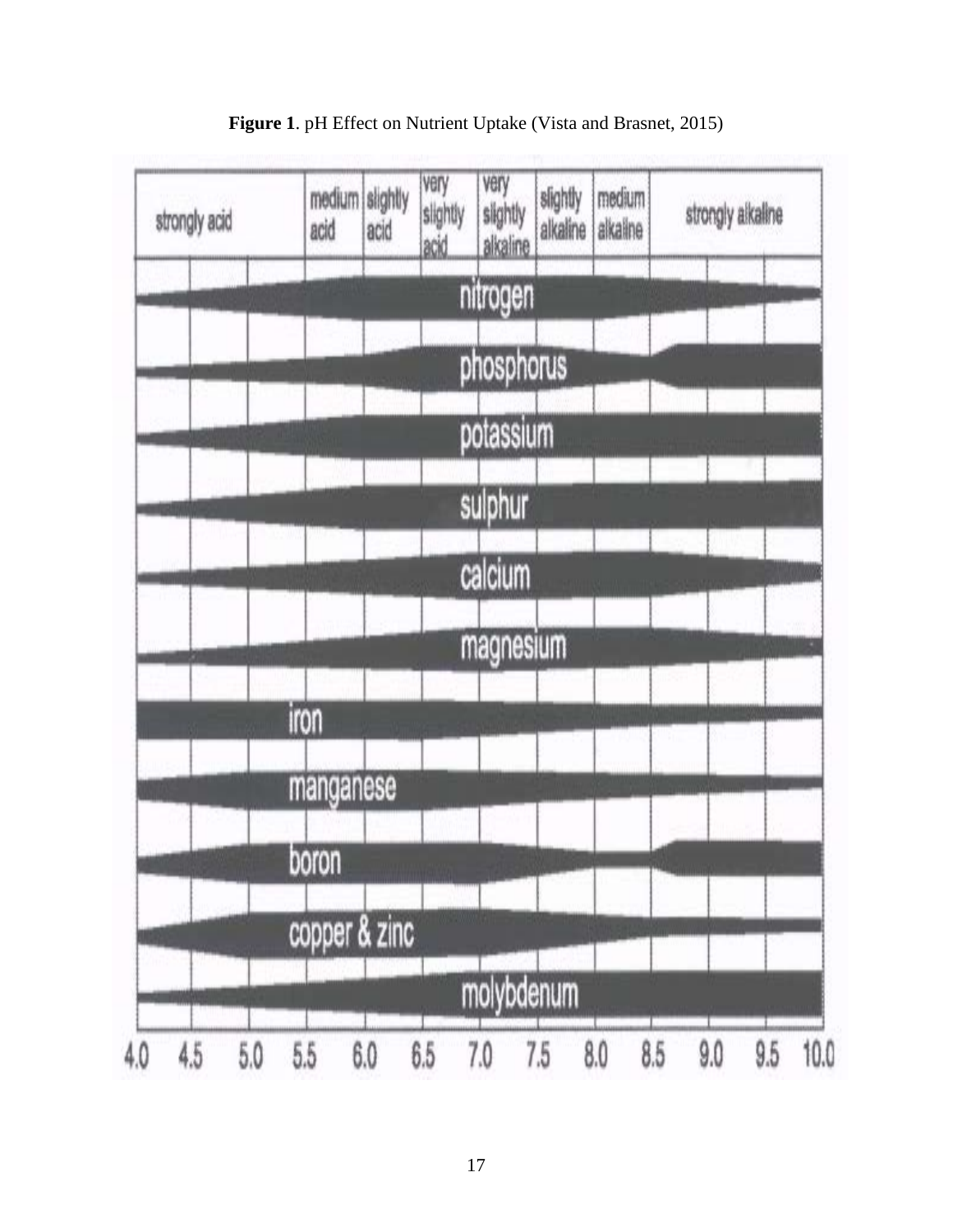#### **COMMON DISEASES OF BENTGRASS GREENS**

<span id="page-29-0"></span>Creeping bentgrass is prone to several diseases (Cook, 2008). Dollar spot, brown patch, and pythium blight are seen nationwide (Cook, 2008). Fairy ring is seen more on sandy soils due to thatch and root environment (Cook, 2008). Creeping bentgrass is susceptible to diseases by hyphae entering through the stomata and through mowing wounds (Emmons, 2008). Fungicides are cost-effective because of the value level of greens; however, a reduction in fungicides would be beneficial because of how intensely used golf courses are during the summer as well as golfers being in close contact with the turf (Goodman and Burpee, 1991).

#### **Dollar Spot**

<span id="page-29-1"></span>Creeping bentgrass is highly susceptible to dollar spot (Belanger, Bonos, and Meyer, 2004). There is a wide range of susceptibility among current cultivars (Belanger, Bonos, and Meyer, 2004). Genetic resistance is an important control strategy that can reduce fungicide use (Bonos, 2006). The genetic mechanism of dollar spot resistance in turfgrasses is not fully understood (Bonos, 2006). Mowing and dew removal can greatly reduce the chances of seeing dollar spot on creeping bentgrass (Ellram et al., 2006). Removing the dew daily reduced the chances of seeing dollar spot compared to removing the dew every other day (Ellram et al., 2006). There were no differences in disease control indicated between sharp and dull blades when it came to mowing (Ellram et al., 2006). Dollar spot activity begins at 60 degrees Fahrenheit and is optimum at 70-80 degrees Fahrenheit (Emmons, 2008). The first symptoms are straw-colored bands on the leaves and on closely-mowed turf, the first observable signs are when the spots on the turf are the size and shape of a silver dollar (Emmons, 2008).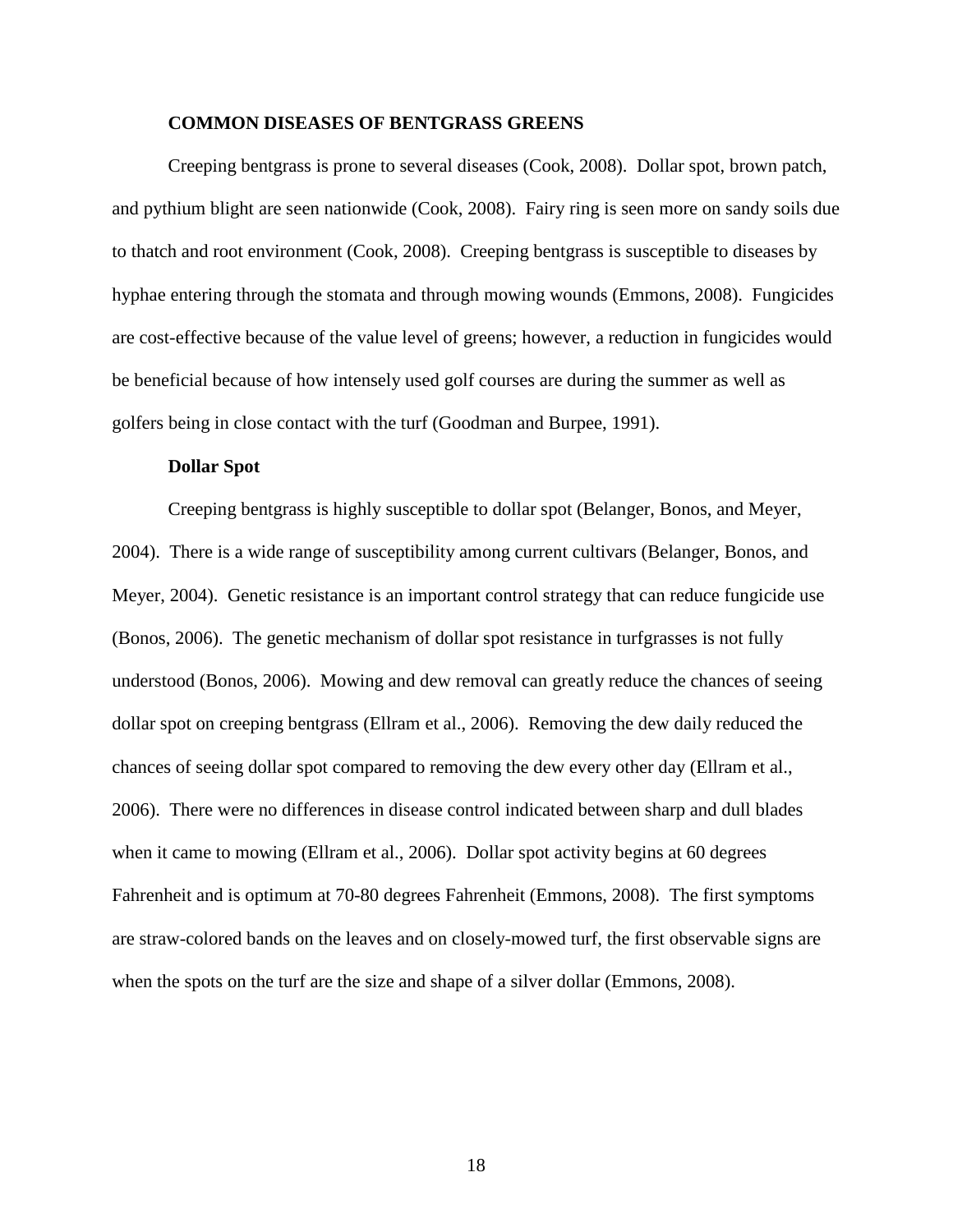#### **Brown Patch**

<span id="page-30-0"></span>Creeping bentgrass is one of the most susceptible grasses to brown patch (Emmons, 2008). Curative applications of fungicides on turf infected with brown patch do not always control the disease (Settle, Frye, and Tisserat, 2001). Brown patch develops rapidly, with some plots exceeding 10% of the plot within the first 24 hours (Settle, Frye, and Tisserat, 2001). Disease activity begins at 15 degrees Celsius but is greatest between 27 and 32 degrees Celsius (Emmons, 2008). Somewhat circular, light brown patches ranging from a few inches to several feet across the turf will appear (Emmons, 2008). When the grass is wet, grayish black mycelia may be observed around the edge of the patch (Emmons, 2008). Dew removal can help prevent this disease as well as not overwatering the turf and not over fertilizing with nitrogen fertilizers (Emmons, 2008).

#### **Pythium Blight**

<span id="page-30-1"></span>There is probably no other disease that can devastate a turf area like pythium blight (Emmons, 2008). Entire turf stands can be destroyed in less than 24 hours when conditions are optimal (27- 32 degrees Celsius, cloudy, wet, rainy weather) (Emmons, 2008). On high value turf such as golf course putting greens, preventative fungicides may be economically justified ("Pythium blight," 2017). On fairway-height bentgrass, the first symptoms appear as irregularly shaped, water-soaked greasy patches up to four inches in diameter (Kennelly, 2008). Leaves appear water-soaked at first, then shriveled ("Pythium blight," 2017). Patches fade to a light brown or gray color (Kennelly, 2008). Groups of spots frequently join together and can even appear in streaks (Kennelly, 2008). Pattern and presence of the streaks determined by the flow of water ("Pythium blight," 2017). Typically, temperatures between 30-35 degrees Fahrenheit and high humidity will trigger this disease (Kennelly, 2008). Sometimes in the early morning,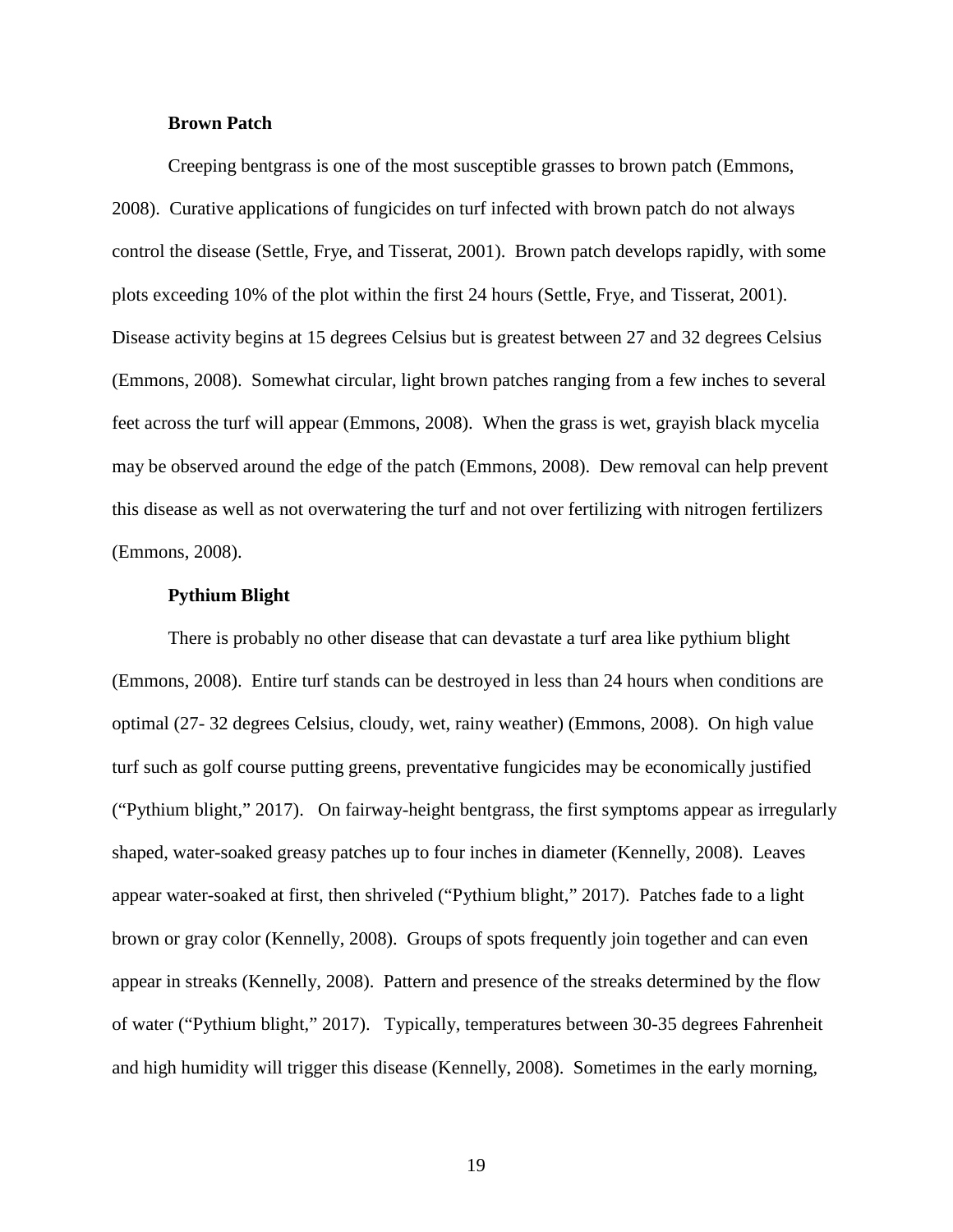especially with high humidity, a cottony-looking white mycelium is present on the leaf tissue, which is why this disease is also called "cottony blight" (Emmons, 2008). Moderate fertilizer applications and adequate drainage can help prevent Pythium blight ("Emmons, 2008).

#### **Fairy Ring**

<span id="page-31-0"></span>Fairy rings are partial or complete circular bands of grass that are darker green and faster growing than the remainder of the turf (Emmons, 2008). The circles are initially one foot or less in diameter but expand in size year after year, reaching up to several hundred feet in diameter ("Fairy Ring," 2016). The organisms that cause fairy rings feed on organic matter in the soil (Emmons, 2008). They release chemicals that stimulate plants to grow faster and become darker (Emmons, 2008). If the conditions are wet enough, mushrooms can appear along the circular pattern (Emmons, 2008). Turf is not typically injured by fairy rings, but can be killed if the fungi secrete toxic compounds or if the layer of mycelia becomes so thick that water cannot penetrate to the roots (Emmons, 2008). The source of fairy ring infestations is unclear ("Fairy Ring," 2016). Sterilization or fumigation of the root zone mix has not been effective in controlling fairy ring establishment ("Fairy Ring," 2016). Power raking or vertical mowing to remove excess thatch will help to minimize fairy rings ("Fairy Rings," 2016). Golf course superintendents should aerate and topdress putting greens regularly to prevent thatch buildup and maintain soil aeration ("Fairy Ring," 2016). It's important to avoid extremes in soil moisture (too wet, too dry) and to apply adequate nitrogen and maintain adequate nutrient levels ("Fairy Ring," 2016). Applying extra nitrogen to the surrounding areas can help mask the darker green color of the infected turf (Emmons, 2008). Fungicides are most effective for fairy ring control when used as a preventative fungicide ("Fairy Ring," 2016). Curative applications have little to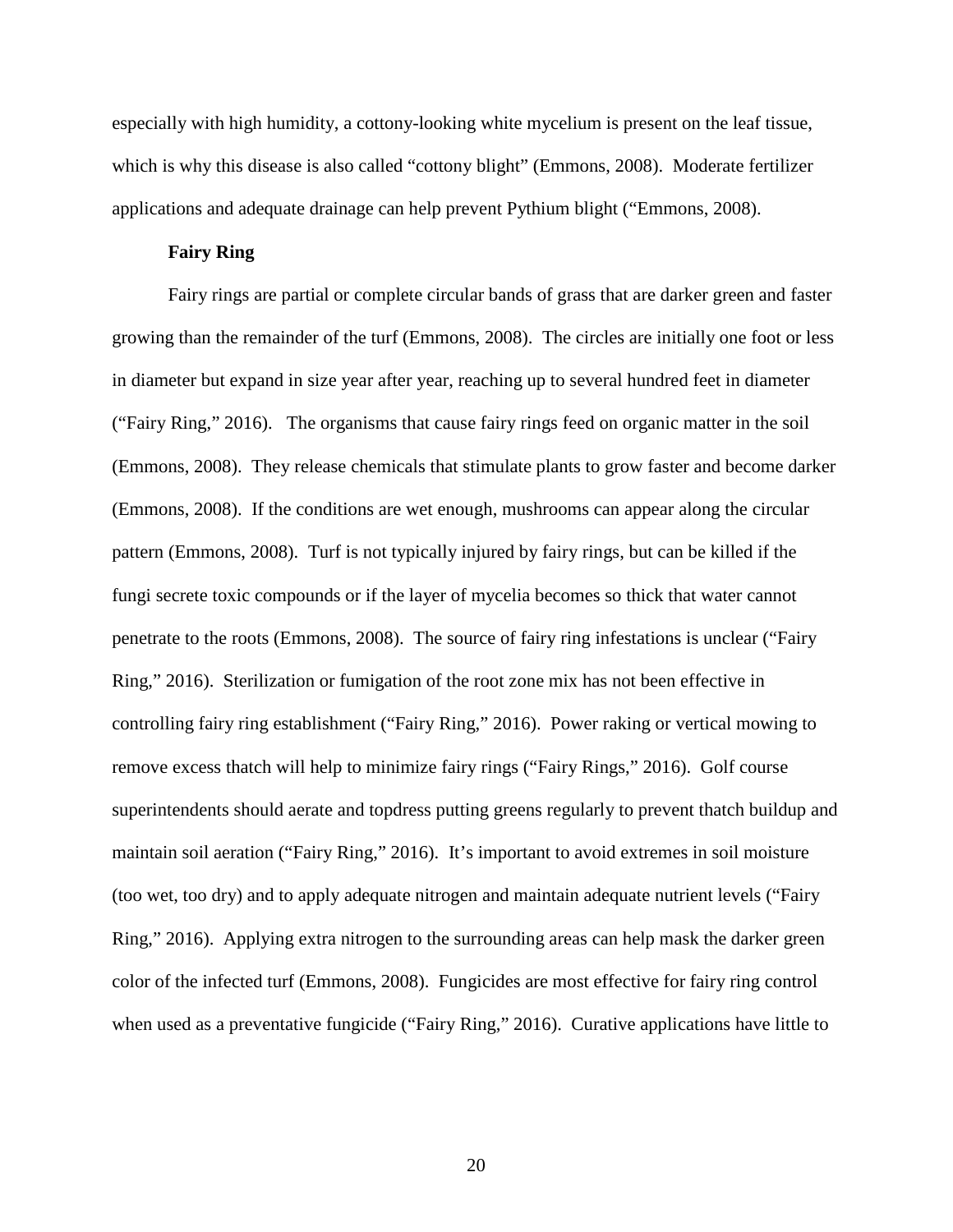no effect because the symptoms are caused by a change in the soil environment and fungicides do nothing to change the soil environment ("Fairy Ring," 2016).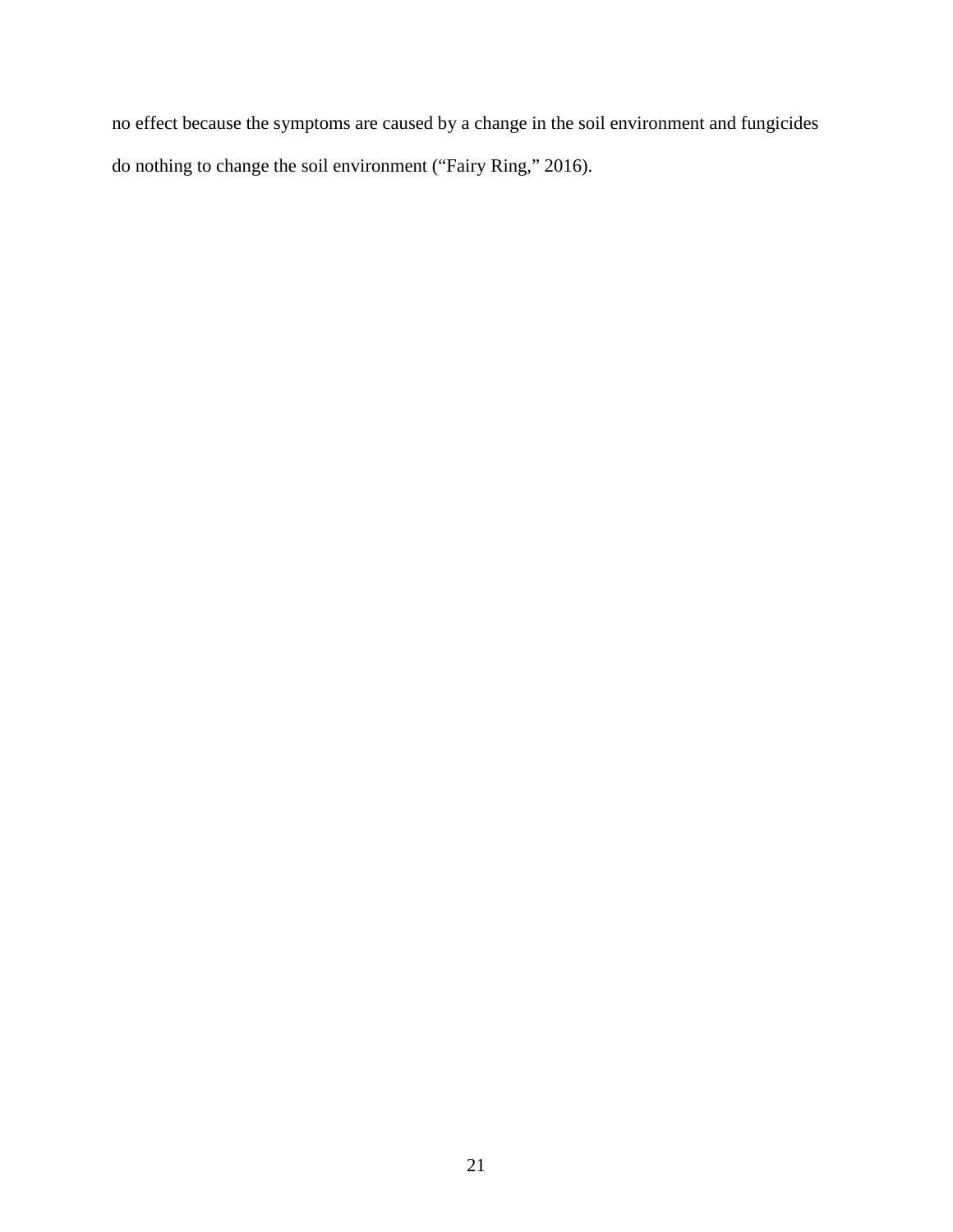#### **REFERENCES**

- <span id="page-33-0"></span>Alcaraz-López, C., M. Botia, C.F. Alcaraz, and F. Riqueime. (2004). Effect of foliar sprays containing calcium, magnesium and titanium on peach (*Prunus persica* L.) fruit quality. J. Sci. Food Agric. 84(9):949–954.
- Balogh, J.C. and Walker, W.J. (1992). *Golf course management & construction: Environmental issues*. CRC Press, Boca Raton, FL.
- Belanger, F.C., Bonos, S., and Meyer, W.A. (2004). Dollar spot resistant hybrids between creeping bentgrass and colonial bentgrass. Crop Sci. 44(2):581-586.
- Bigelow, C.A., Bowman, D.C., and Cassel, D.K. (2001). Nitrogen leaching in sand-based rootzones amended with inorganic soil amendments and sphagnum peat. Amer. Soc. Hort. Sci. 126(1):151-156.
- Blevins, D.G. and Lukaszewski, K.M. (1998). Boron in plant structure and function. Ann. Rev. Plant Biol. 49(1):481-500.
- Brauen, S.E. and Stahnke, G.K. (1995). Leaching of Nitrogen from Sand Putting Greens. February 9, 2017, from

<http://gsrpdf.lib.msu.edu/ticpdf.py?file=/1990s/1995/950129.pdf>

Brewbaker, J.L. and Kwack, B.H. (1963). The essential role of calcium ion in pollen germination and pollen tube growth. Amer. J. Bot. 50(9):859-865.

Brockhoff, S.R., N.E. Christians, R.J. Kilorn, and D. David. (2010, November). Physical and Mineral-Nutrition Properties of Sand-Based Turgrass Root Zones Amended with Biochar. Retrieved February 9, 2017, from <https://dl.sciencesocieties.org/publications/aj/pdfs/102/6/1627>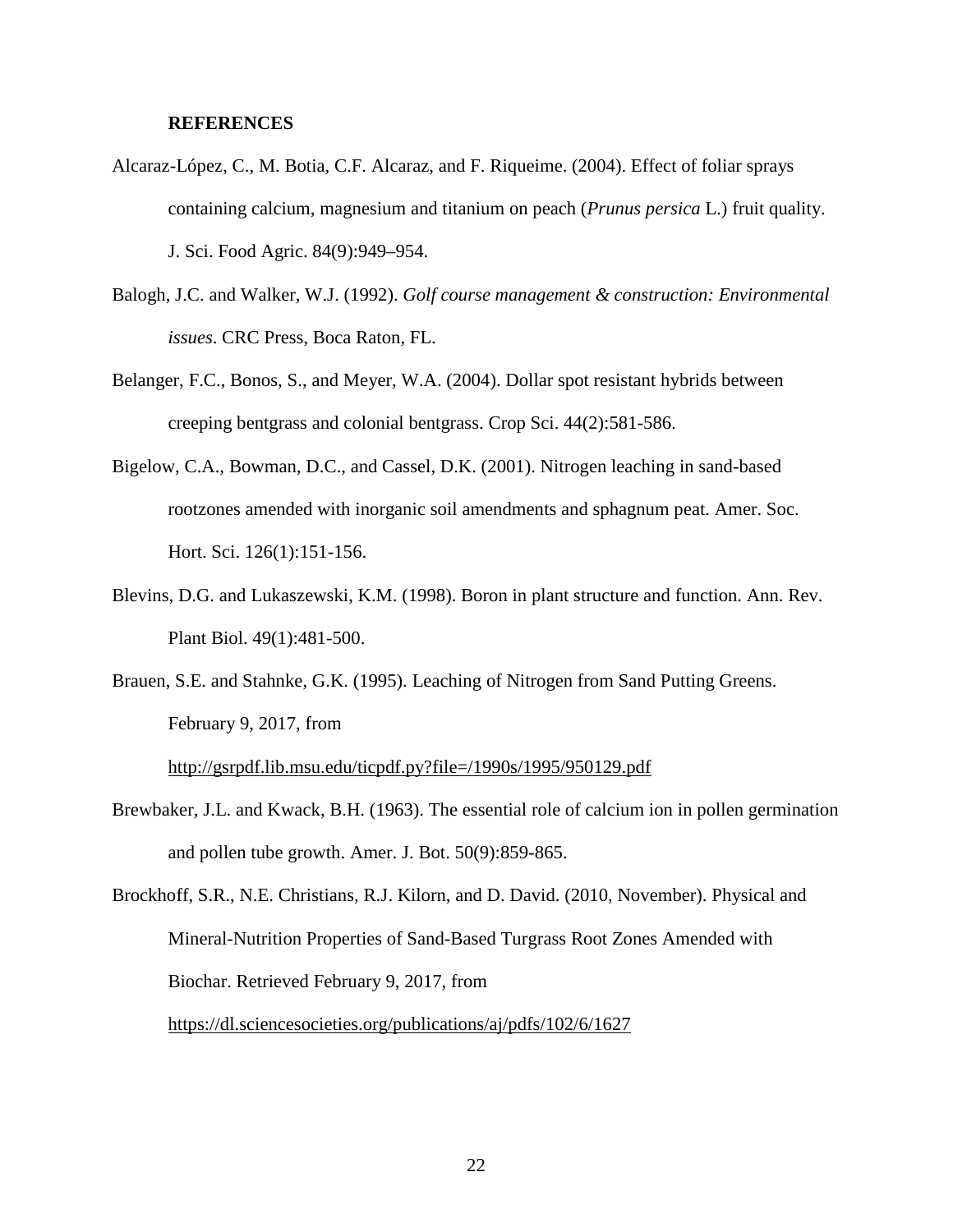Bonos, S.A. (2006). Heritability of dollar spot resistance in creeping bentgrass. Phytopathology 96(8):808-812.

Buckhout, T.J. and W. Schmidt. (2013). Iron in plants. *eLS*.

- Busman et al., (2002). The nature of phosphorus in soils. Retrieved February 10, 2017, from <http://www.extension.umn.edu/agriculture/nutrient-management/phosphorus/the-nature-> -phosphorus/
- Caravjal, M. and Alcaraz, C.F. (1998) Why titanium is a beneficial element for plants. J. Plant Nutr. 21(4):655-664.
- Chapman, H.D. (1965). Cation-exchange capacity. *Methods of soil analysis. Part 2. Chemical and microbiological properties*, (methodsofsoilanb), 891-901.
- Chen, C., D. Huang., and J. Liu. (2009). Functions and toxicity of nickel in plants: recent advances and future prospects. CLEAN–Soil, Air, Water 37(4‐5):304-313.
- Clemson University. (2018). There are 7 Essential Plant Nutrient Elements Defined as Micronutrients. Retrieved February 26, 2018, from <https://www.clemson.edu/public/regulatory/ag-srvc-lab/soil> testing/pdf/micronutrients.pdf
- Cook, T. (2008, February 1). Creeping Bentgrass. Retrieved April 7, 2017, from <http://horticulture.oregonstate.edu/content/creeping-bentgrass>
- Crittenden, J. (2017, March 28). Golf course reduction continues, NGF reports. Retrieved February 27, 2018, from [http://www.golfincmagazine.com/content/golf-course-reduction](http://www.golfincmagazine.com/content/golf-course-reduction-)continues-ngf-reports
- Dernoeden, P. (2013). *Creeping Bentgrass Management* (2nd ed.). Boca Raton, Florida: CRC Press, Taylor and Francis Group.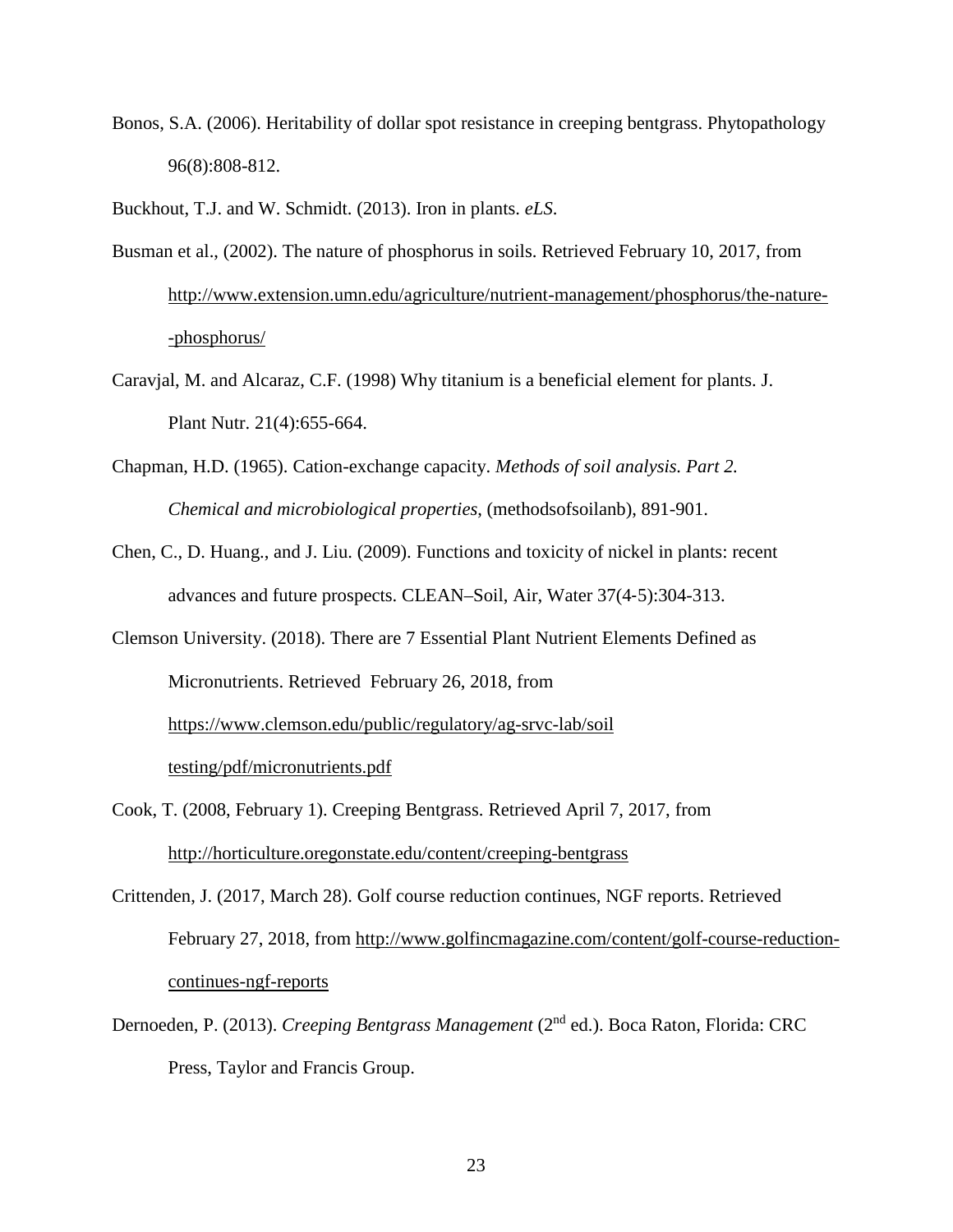- Ellram, A., B. Horgan, and B. Hulke. (2007). Mowing strategies and dew removal to minimize dollar spot on creeping bentgrass. Crop Sci. 47(5):2129-2137.
- Elmore, M., J. Brosnan, G. Armel, D. Kopsell, M. Best, T. Mueller, and J. Sorochan. (2015, July 17). Cytochrome P450 Inhibitors Reduce Creeping Bentgrass (*Agrostis stolonifera*) Tolerance to Topramezone. Retrieved February 07, 2017, from <http://journals.plos.org/plosone/article?id=10.1371%2Fjournal.pone.0130947>

Emmons, R.D. (2008). *Turfgrass science and management*. Clifton Park, NY: Delmar.

- Eskew, D.L., R.M. Welch, and W.A. Norvell. (1984). Nickel in higher plants further evidence for an essential role. Plant Physiol. 76(3):691-693.
- Fageria, N.K., M.P. Barbosa Filho, A. Moreira, and C.M. Guimaraes. (2009). Foliar fertilization of crop plants. J. Plant Nutr. 32(6):1044-1064.
- Fairy Ring TurfFiles. (2016). Retrieved April 17, 2017, from <http://www.turffiles.ncsu.edu/diseases/fairy-ring>
- Fitzpatrick, R.J. and K. Guillard. (2004). Kentucky bluegrass response to potassium and nitrogen fertilization. Crop Sci. 44(5):1721-1728.
- Garling, D.C. and M.J. Boehm. (2001, January). Temporal Effects of Compost and Fertilizer Applications on Nitrogen Fertility of Golf Course Turfgrass. Agron J. 93:548-555.

Goodman, D.M. and L.L. Burpee. (1991, July 19). Biological Control of Dollar Spot Disease of Creeping Bentgrass. Retrieved February 8, 2017, from [https://www.apsnet.org/publications/phytopathology/backissues/Documents/1991Articles](https://www.apsnet.org/publications/phytopathology/backissues/Documents/1991Articles/Phyto81n11_1438.PDF) [/Phyto81n11\\_1438.PDF](https://www.apsnet.org/publications/phytopathology/backissues/Documents/1991Articles/Phyto81n11_1438.PDF)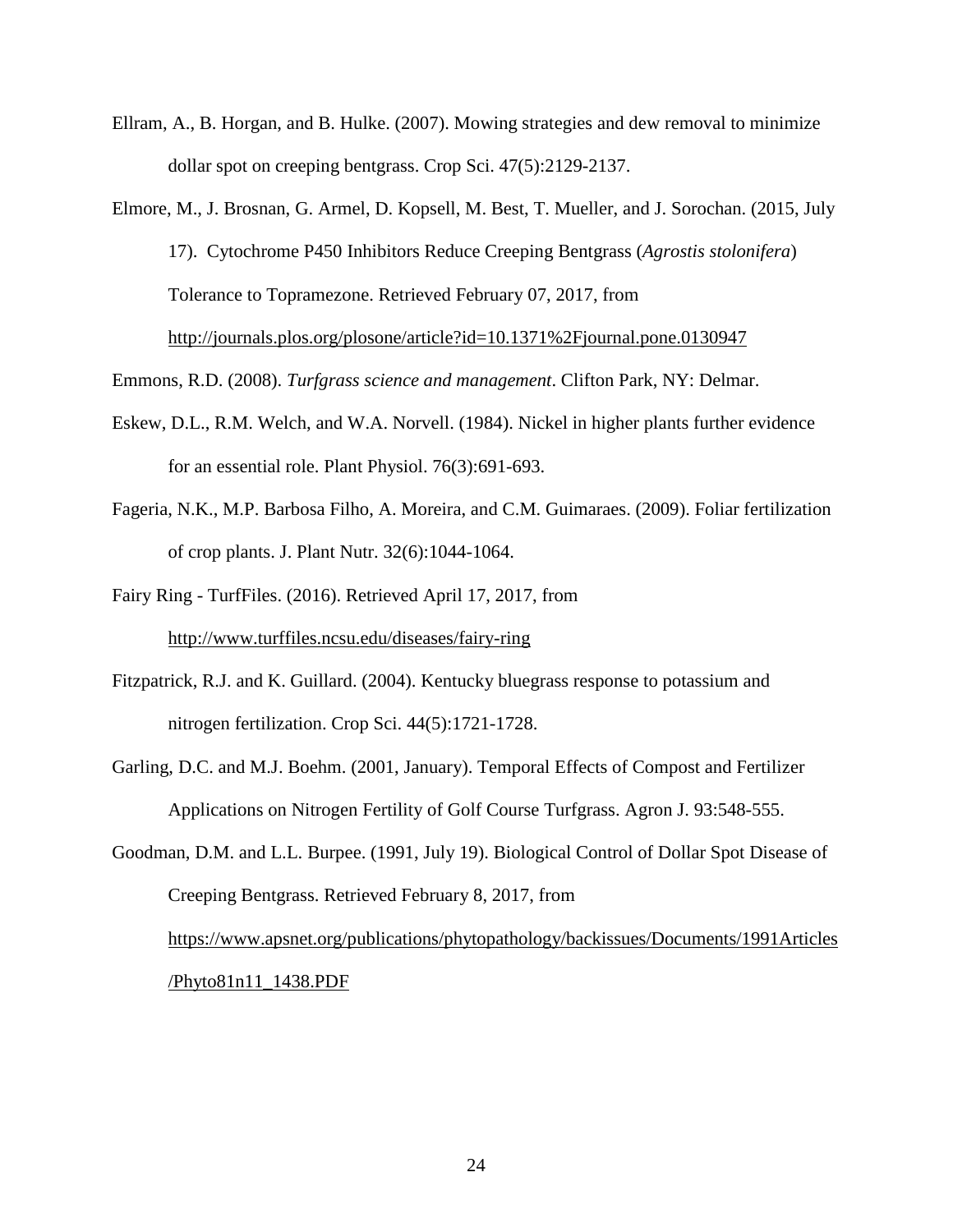- Guzman, C.A. and D.J. Fernandez. (2014). Environmental Impacts by Golf Courses and Strategies to Minimize Them: State of the Art. Retrieved June 14, 2017, from [https://www.researchgate.net/profile/Carlos\\_Pena5/publication/270510886\\_Environment](https://www.researchgate.net/profile/Carlos_Pena5/publication/270510886_Environmental_impacts_by_golf_courses_and_strategies_to_minimize_them_state_of_the_art/links/54ac6a040cf21c477139f5cf/Environmental-impacts-by-golf-courses-and-strategies-to-minimize-them-state-of-the-art.pdf) al impacts by golf courses and strategies to minimize them state of the art/links/5 [4ac6a040cf21c477139f5cf/Environmental-impacts-by-golf-courses-and-strategies-to](https://www.researchgate.net/profile/Carlos_Pena5/publication/270510886_Environmental_impacts_by_golf_courses_and_strategies_to_minimize_them_state_of_the_art/links/54ac6a040cf21c477139f5cf/Environmental-impacts-by-golf-courses-and-strategies-to-minimize-them-state-of-the-art.pdf)[minimize-them-state-of-the-art.pdf](https://www.researchgate.net/profile/Carlos_Pena5/publication/270510886_Environmental_impacts_by_golf_courses_and_strategies_to_minimize_them_state_of_the_art/links/54ac6a040cf21c477139f5cf/Environmental-impacts-by-golf-courses-and-strategies-to-minimize-them-state-of-the-art.pdf)
- Havlin, J.L., S.L. Tisdale, W.L. Nelson, and J.D. Beaton. (2005). *Soil fertility and fertilizers: An introduction to nutrient management*. Upper Saddle River, NJ: Pearson Prentice Hall.
- Hepler, P.K. (2005). Calcium: a central regulator of plant growth and development. Plant Cell 17(8):2142-2155.
- Hirschi, K.D. (2004). The calcium conundrum. Both versatile nutrient and specific signal. Plant Physiol. 136(1):2438-2442.
- Huber, D.M. and N.S. Wilhelm. (1988). The role of manganese in resistance to plant diseases. In *Manganese in Soils and Plants* (pp. 155-173). Springer Netherlands.
- Hull, R. and D. Kopec. (2001, January). You Get What You Spray For Foliar Feeding Facts and Fantasy. Retrieved March 30, 2017, from<https://turf.arizona.edu/ccps101.htm>
- Hummel, N.W. (1993). Rationale for the Revisions of the USGA Green Construction Specifications. Retrieved February 9, 2017, from <http://gsrpdf.lib.msu.edu/ticpdf.py?file=/1990s/1993/930307.pdf>
- Jia, B., H. He, F. Ma, M. Diao, G. Jiang, Z. Zheng, and H. Fan. (2014, February 27). Use of a Digital Camera to Monitor the Growth and Nitrogen Status of Cotton. Retrieved February 27, 2018, from https://www.hindawi.com/journals/tswj/2014/602647/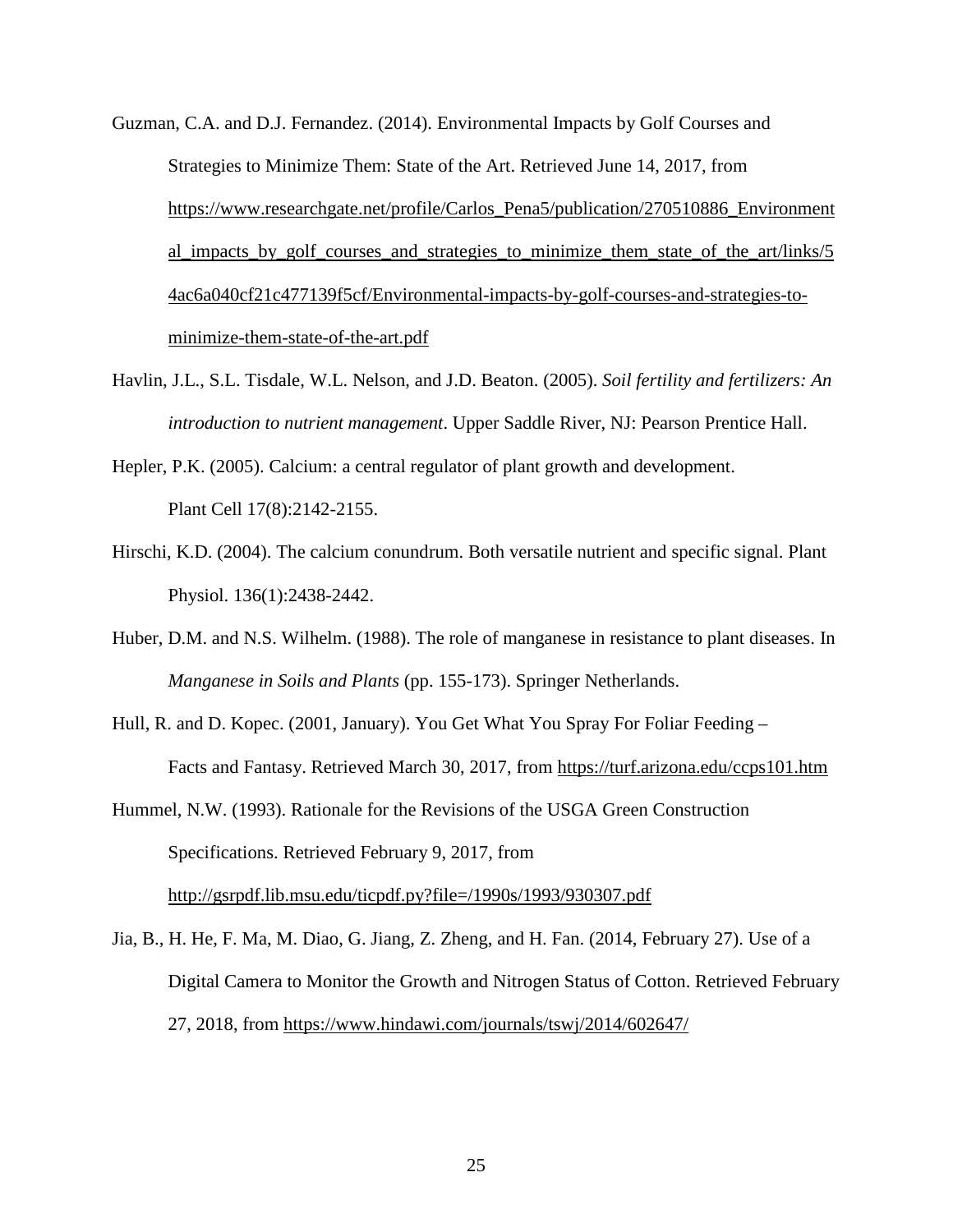Jeschke, M. and K. Diedrick. (2017). Sulfur Fertility for Crop Production. Retrieved January 30, 2017, from

<https://www.pioneer.com/home/site/us/agronomy/sulfur-fertility-crop-production/>

- Johnson, P. G., R.T. Koenig, and K.L. Kopp. (2003, May). Nitrogen, Phosphorus, and Potassium Responses and Requirements in Calcareous Sand Greens. Retrieved February 10, 2017, from <https://dl.sciencesocieties.org/publications/aj/pdfs/95/3/697>
- Jones, Jr., J.B. (2001). *Laboratory Guide For Conducting Soil Tests and Plant Analysis*. Boca Raton, Florida: CRC Press, Taylor and Francis Group.
- Kaiser, B., K. Gridley, J. Ngaire Brady, T. Phillips, and S. Tyerman. (2005). The role of molybdenum in agricultural plant production. Ann. Bot. 96(5):745-754.

Kaiser, D. E., C.J. Rosen, and J.A. Lamb. (2016). Magnesium for crop production. Retrieved January 30, 2017, from

[http://www.extension.umn.edu/agriculture/nutrient- management/secondary](http://www.extension.umn.edu/agriculture/nutrient-%20%20%20management/secondary-macronutrients/magnesium-for-crop-production-in-minnesota/)[macronutrients/magnesium-for-crop-production-in-minnesota/](http://www.extension.umn.edu/agriculture/nutrient-%20%20%20management/secondary-macronutrients/magnesium-for-crop-production-in-minnesota/)

Kaur, S., N. Kaur, K.H. Siddique, and H. Nayyar. (2015, October 27). Beneficial elements for agricultural crops and their functional relevance in defense against stresses. Retrieved February 27, 2018, from

<https://www.tandfonline.com/doi/abs/10.1080/03650340.2015.1101070>

Kennelly, M. (2008). Pythium blight of turfgrass. Kansas State University Agriculture Experiment Station and Cooperative Extension Service EP-159.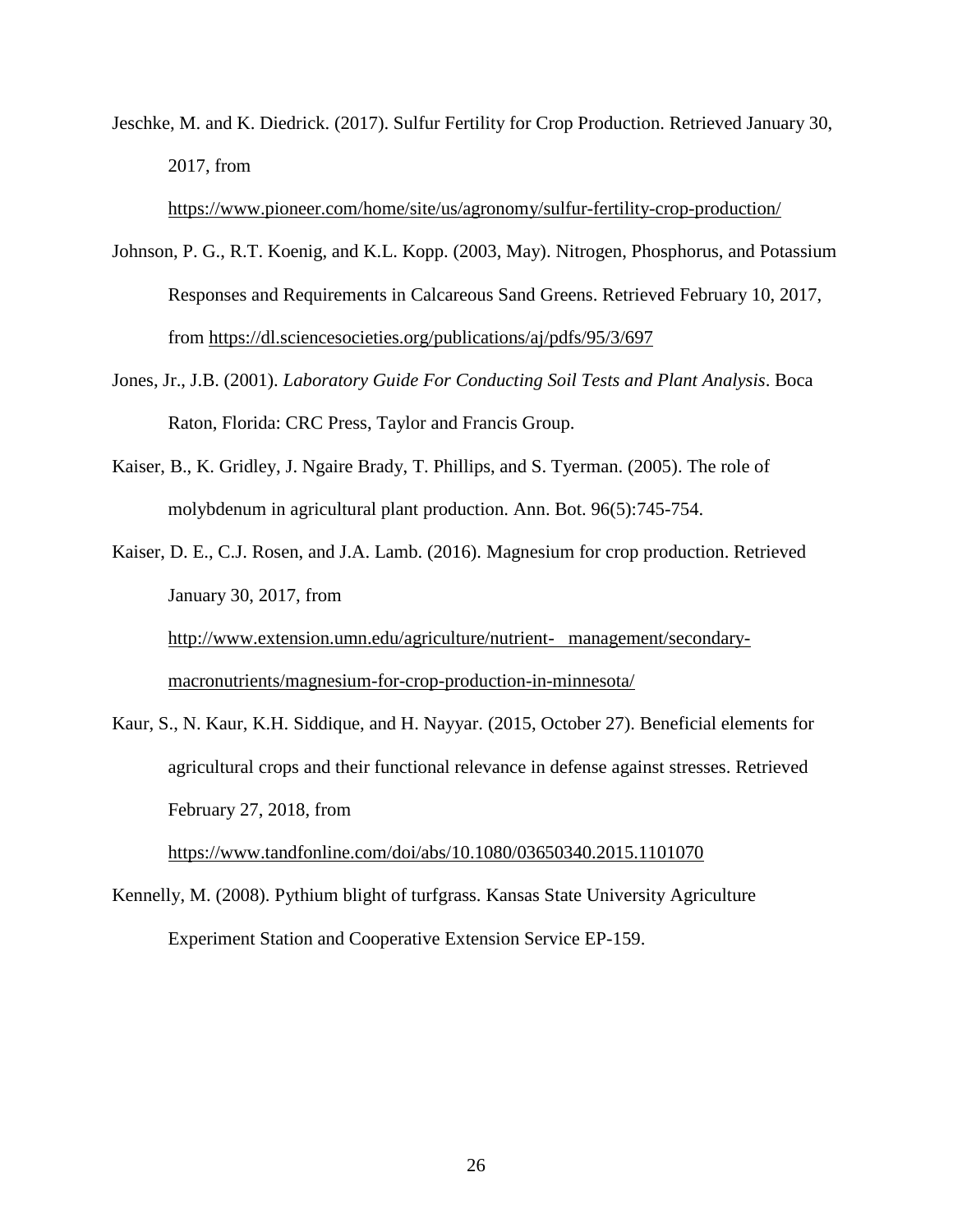- Khachatryan, H., A. Rihn, and M. Dukes. (2014, December 12). Consumer Lawn Care and Fertilizer Use in the United States. Retrieved April 3, 2017, from [http://gardeningsolutions.ifas.ufl.edu/clce/faculty/pdf/pubs/clce\\_fertilizer\\_report\\_dec121](http://gardeningsolutions.ifas.ufl.edu/clce/faculty/pdf/pubs/clce_fertilizer_report_dec121) 4.pdf
- Lichtenthaler, H.K. (1987). Chlorophylls and carotenoids: pigments of photosynthetic biomembranes. Methods in Enzymology 34:350-382.
- Little, T. M. and F.J. Hills. (1978). *Agricultural experimentation*. New York: John Wiley and Sons, Inc.
- Liu et al., (2003, August 21). Foliar Fertilization of Turfgrasses. Retrieved March 30, 2017, from [http://www.planet-](http://www.planet-/) turf.com/brochures/FoliarManuscriptClemson.pdf

Liu, X., and B. Huang. (2002, July). Mowing Effects on Root Production, Growth, and Mortality of Creeping Bentgrass. Retrieved February 21, 2018, from <https://dl.sciencesocieties.org/publications/cs/pdfs/42/4/1241>

- Lyu, S., X. Wei, J. Chen, C. Wang, X. Wang, and D. Pan. (2017). Titanium as a Beneficial Element for Crop Production. Retrieved February 26, 2018, from <https://www.ncbi.nlm.nih.gov/pmc/articles/PMC5404504/>
- Maathuis, F.J. (2009). Physiological functions of mineral macronutrients. Current Opinion in Plant Biology 12(3):250-258.
- Martens, D.C. and D.T. Westermann. (1991). Fertilizer application for correcting micronutrient deficiencies. Micronutrients in Agriculture, Soil Science Society of America, Madison, 549-592.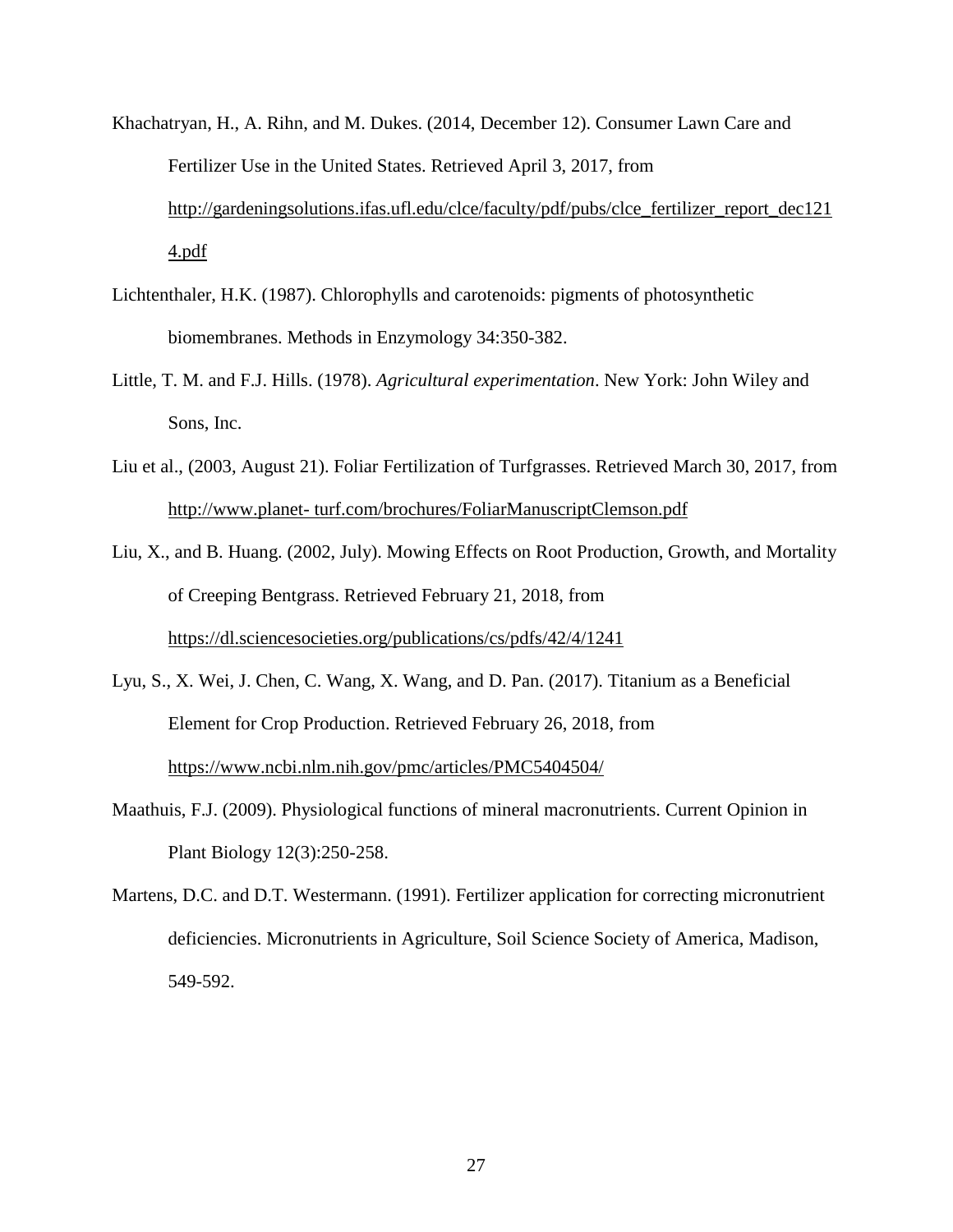- McCullough, P.E., H. Liu, L.B. McCarty, T. Whitwell, and J.E. Toler. (2006). Bermudagrass putting green growth, color, and nutrient partitioning influenced by nitrogen and trinexapac ethyl. Crop Sci. 46(4):1515-1525.
- Mendel, R. R. (2011). Cell biology of molybdenum in plants. Plant Cell Reports 30(10):1787- 1797.
- Mengel, K., and E.A. Kirkby. (1987). Princ. of Plant Nutr., (4<sup>th</sup> ed.). Switzerland: International Polish Institute.
- Moore, J.F. (2004). Revising the USGA's Recommendations for a Method of Putting Green Construction. Retrieved February 9, 2017, from

<http://gsrpdf.lib.msu.edu/ticpdf.py?file=/2000s/2004/040526.pdf>

- Ok, C.H., S.H. Anderson, and E.H. Ervin. (2003). Amendments and construction systems for improving the performance of sand-based putting greens. Agron. J. 95(6): 1583-1590.
- Pittman, J., H. Zhang, J. Schroder, and M. Payton. (2007, February 5). Differences of Phosphorus in Mehlich 3 Extracts Determined by Colorimetric and Spectroscopic Methods. Retrieved February 27, 2018, from <https://www.tandfonline.com/doi/abs/10.1081/CSS-200059112>
- Pythium blight (Center for Turfgrass Science). (2017). Retrieved April 17, 2017, from [http://plantscience.psu.edu/research/centers/turf/extension/factsheets/managing](http://plantscience.psu.edu/research/centers/turf/extension/factsheets/managing-)diseases/pythium
- Raven, J.A. (1988). The iron and molybdenum use efficiencies of plant growth with different energy, carbon and nitrogen sources. New Phytologist, 109(3), 279-287.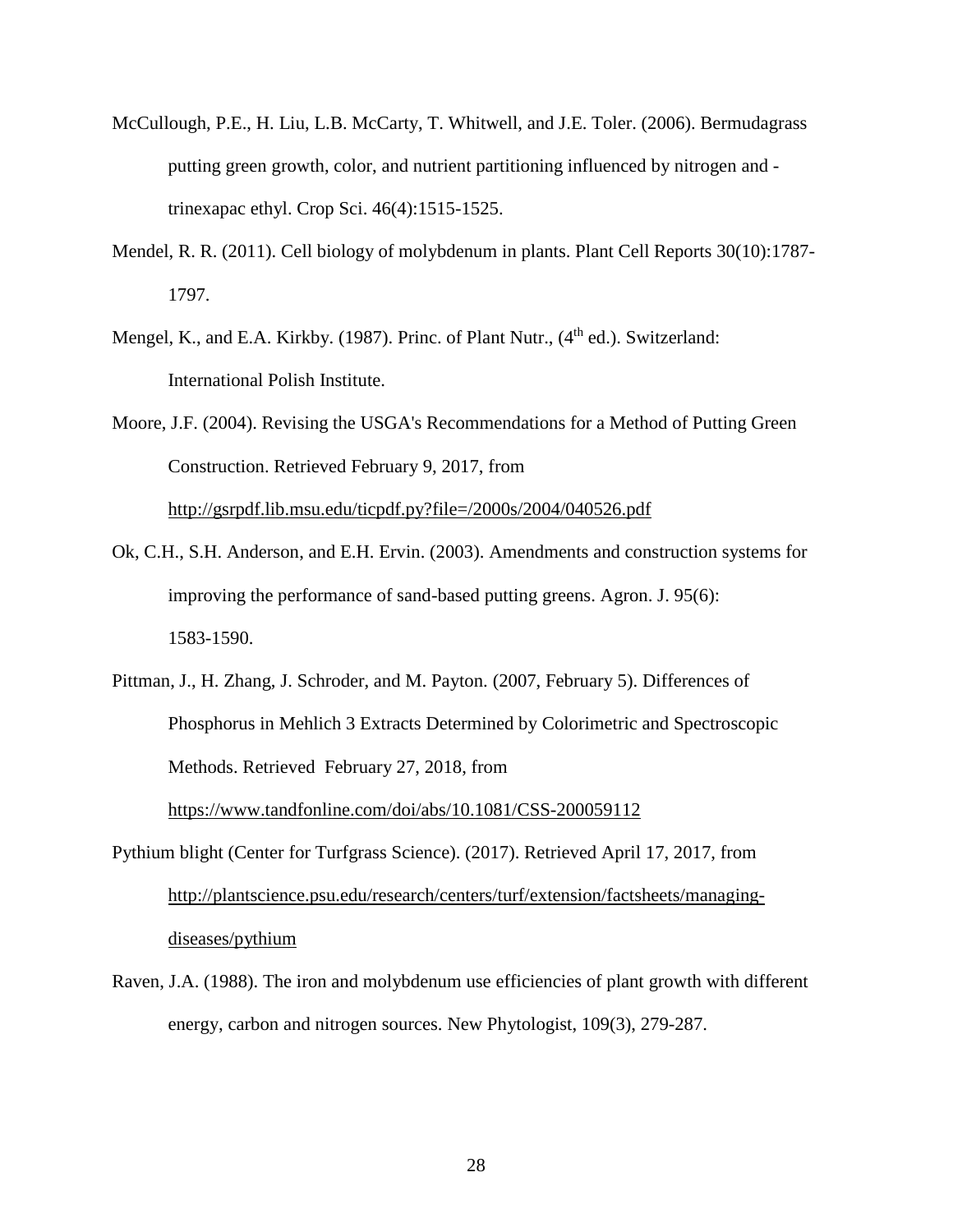- Razmjoo, K., T. Imada, J. Suguira, and S. Kaneko. (2008). Effect of nitrogen rates and mowing heights on color, density, uniformity, and chemical composition of creeping bentgrass cultivars in winter. J. Plant Nutr. 19(12):1499-1509.
- Rhoades, J.D. (1982). Cation exchange capacity. *Methods of soil analysis. Part 2. Chemical and microbiological properties*, (methodsofsoilan2), 149-157.
- Rodriguez, I.R., Miller, G.L., and McCarty, L.B. (2002). Bermudagrass establishment on high sand-content soils using various NPK ratios. HortScience 37(1):208-209.
- Samaranayake, H., T.J. Lawson, and J.A. Murphy. (2008). Traffic stress effects on bentgrass putting green and fairway turf. Crop Sci. 48(3):1193-1202.
- Schlossberg, M.J. and J.P. Schmidt. (2007). Influence of nitrogen rate and form on quality of putting greens cohabited by creeping bentgrass and annual bluegrass. Agron. J. 99(1):99-106.
- Seregin, I.V. and A.D. Kozhevnikova. (2006). Physiological role of nickel and its toxic effects on higher plants. Russian J. Plant Physiol. 53(2):257-277.
- Settle, D., J. Fry, and N. Tisserat. (2001). Dollar spot and brown patch fungicide management strategies in four creeping bentgrass cultivars. Crop Sci. 41(4):1190-1197.
- Shenker, M., O.E. Plessner, and E. Tel-Or. (2004). Manganese nutrition effects on tomato growth, chlorophyll concentration, and superoxide dismutase activity. J. Plant Physiol. 161(2):197-202.
- Stiegler, J., M. Richardson, D. Karcher, and A. Patton. (2010, Jan. & feb.). Foliar Nutrient Uptake by Cool-Season and Warm-Season Turfgrasses. Retrieved March 30, 2017, from <http://gsrpdf.lib.msu.edu/ticpdf.py?file=/2010s/2010/100107.pdf>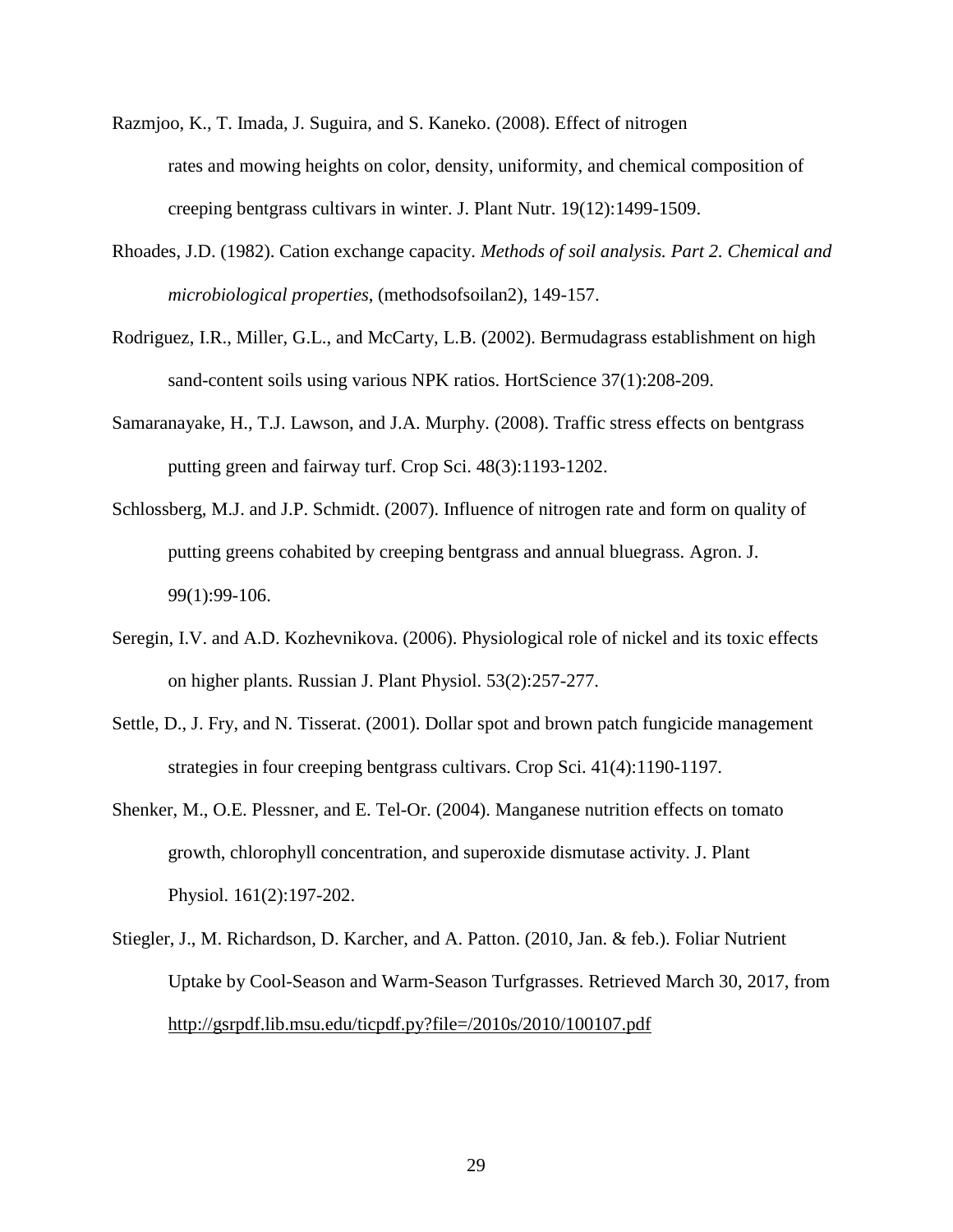Terman, M. R. (1997). Natural links: naturalistic golf courses as wildlife habitat. Retrieved February 13, 2017, from

<http://www.sciencedirect.com/science/article/pii/S0169204697000339>

Tlustos, P., P. Cigler, M. Hruby, S. Kuzel, J. Szakova, and J. Balik. (2005). The role of titanium in biomass production and its influence on essential elements' contents in growing crops. Retrieved January 30, 2017, from

<http://www.agriculturejournals.cz/publicFiles/50934.pdf>

Totten, F. (2006, December). Long-Term Evaluation of Liquid Vs. Granular Nitrogen Fertilization on Creeping Bentgrass. Retrieved March 30, 2017, from http://tigerprints.clemson.edu/cgi/viewcontent.cgiarticle=1030&context=alldissertations

University of Connecticut. (n.d.). Plant Science and Landscape Architecture. Retrieved February 26, 2018, from

<http://www.soiltest.uconn.edu/analysis.php>

Vista, S.P. and S.K. Brasnet. (2015, December). Economic Rationalization of Phosphorus Crisis and Scope of Sustainable Agriculture in Developing Countries. Retrieved February 26, 2018, from [https://www.researchgate.net/publication/314503208\\_Economic\\_Rationalization\\_of\\_Pho](https://www.researchgate.net/publication/314503208_Economic_Rationalization_of_Phosphorus_Crisis_and_Scope_of_Sustainable_Agriculture_in_Developing_Countries)

[sphorus\\_Crisis\\_and\\_Scope\\_of\\_Sustainable\\_Agriculture\\_in\\_Developing\\_Countries](https://www.researchgate.net/publication/314503208_Economic_Rationalization_of_Phosphorus_Crisis_and_Scope_of_Sustainable_Agriculture_in_Developing_Countries)

- Wang, M., Q. Zheng, Q. Shen, and S. Guo. (2013). The critical role of potassium in plant stress response. Intern. J. Mol. Sci. 14(4):7370-7390.
- Whitted-Haag, B., D. Kopsell, D. Kopsell, and R. Rhykerd. (2014). Foliar silicon and titanium applications influence growth and quality characteristics of annual bedding plants. Open Hort. J. 7:6-15.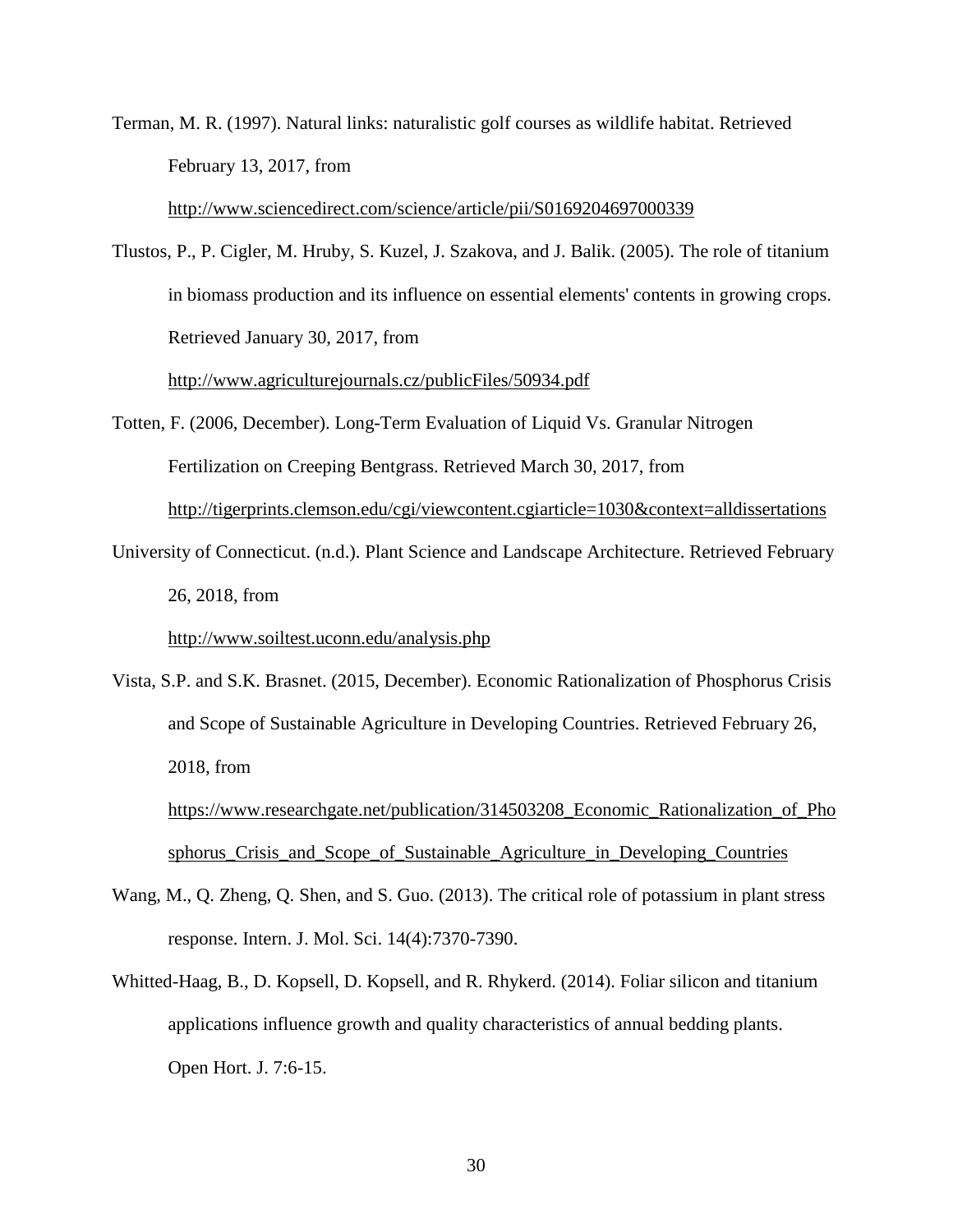Yruela, I. (2005). Copper in plants. Brazilian J. Plant Physiol. 17(1):145-156.

Zhou, M., Q. Hu, Z. Li, D. Li, C.F. Chen, and H. Luo. (2011, September 12). Expression of a Novel Antimicrobial Peptide Penaeidin4-1 in Creeping Bentgrass (*Agrostis stolonifera* L.) Enhances Plant Fungal Disease Resistance. Retrieved February 08, 2017, from <http://journals.plos.org/plosone/article?id=10.1371%2Fjournal.pone.0024677>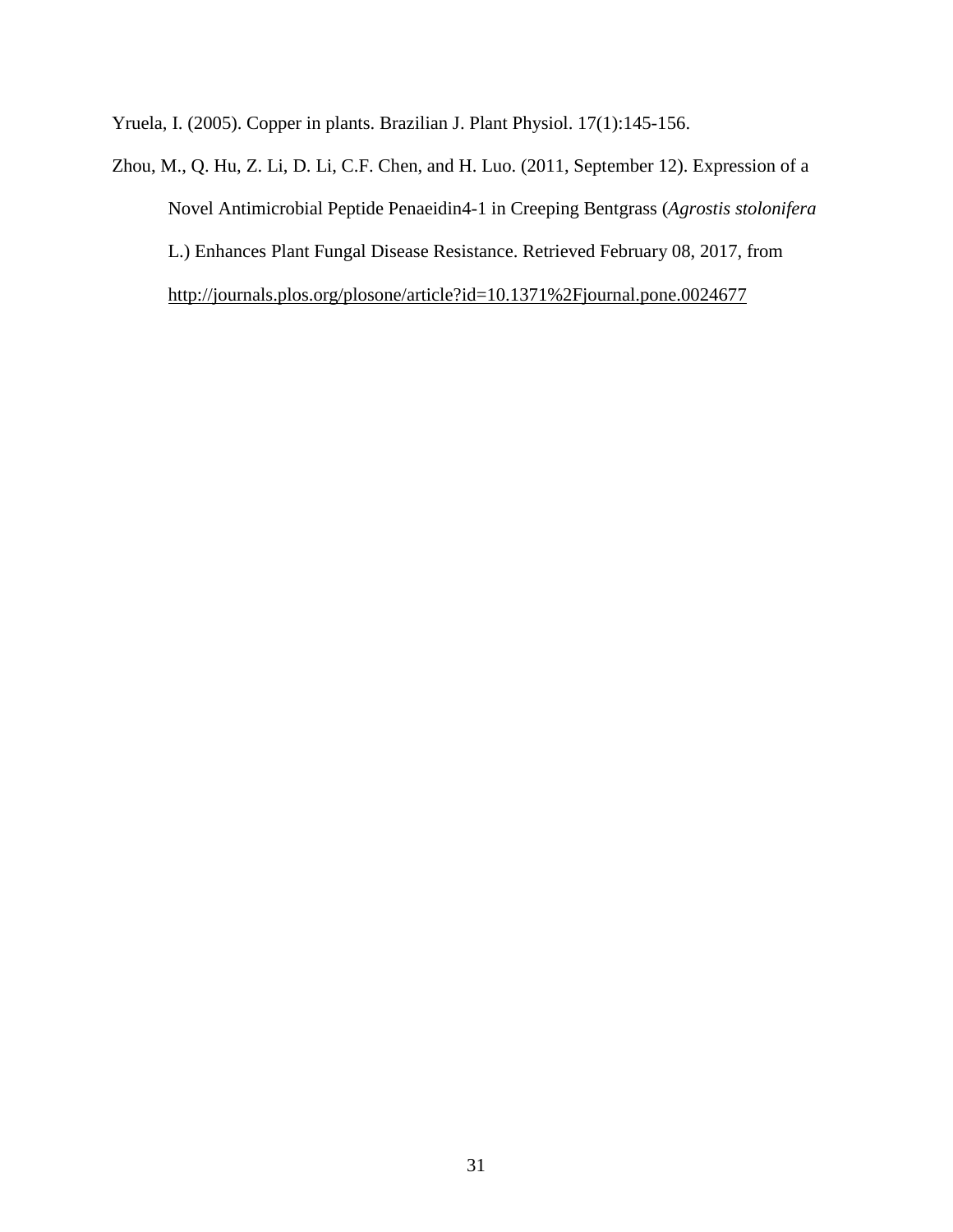# CHAPTER III: EFFECTS OF FOLIAR APPLIED TITANIUM (TI) ON QUALITY AND NUTRIENT UPTAKE OF CREEPING BENTGRASS (*AGROSTIS STOLONIFERA*) ON PROFESSIONAL GOLF COURSE GREENS

# **ABSTRACT**

Golf course putting greens typically consist of creeping bentgrass on sandy soils. Creeping bentgrass is mowed at extremely short heights, limiting root growth and making it vulnerable to different pests. Sandy profiles make it difficult for creeping bentgrass to take up nutrients and water. Tytanit<sup>®</sup> combines sulfur, magnesium, and titanium-ascorbate as a biostimulant to increase chlorophyll content within the plant, increase yields, and assist in fighting biotic and abiotic diseases such as diseases and drought. Previous studies have shown benefits in plant growth, but results have been inconsistent. No previously reported studies have been performed on turfgrass using Tytanit<sup>®</sup>. Therefore, this study determined the effect of foliar applied titanium to L-93 creeping bentgrass putting greens on engineered sand rooting profiles at two locations in Central Illinois. Two treatment plots and a control plot were studied during this research project. The label rate for horticulture crops (0.07% of total tank volume; 1x) and the label rate for agronomic crops (0.14% of total tank volume; 2x) were both applied and studied during this project. Soil and tissue samples were analyzed throughout the duration of the project. Digital photos were analyzed to test visual chlorophyll differences between the treatment areas. Potassium tissue concentration increased with magnesium, sulfur, and copper tissue concentration with the agronomic rate of Tytanit<sup>®</sup> at Mounier Golf Training Center at Weibring Golf Club in Normal, IL. Phosphorus, manganese, and zinc tissue concentration decreased during this time frame. Calcium, magnesium, iron, and manganese tissue concentration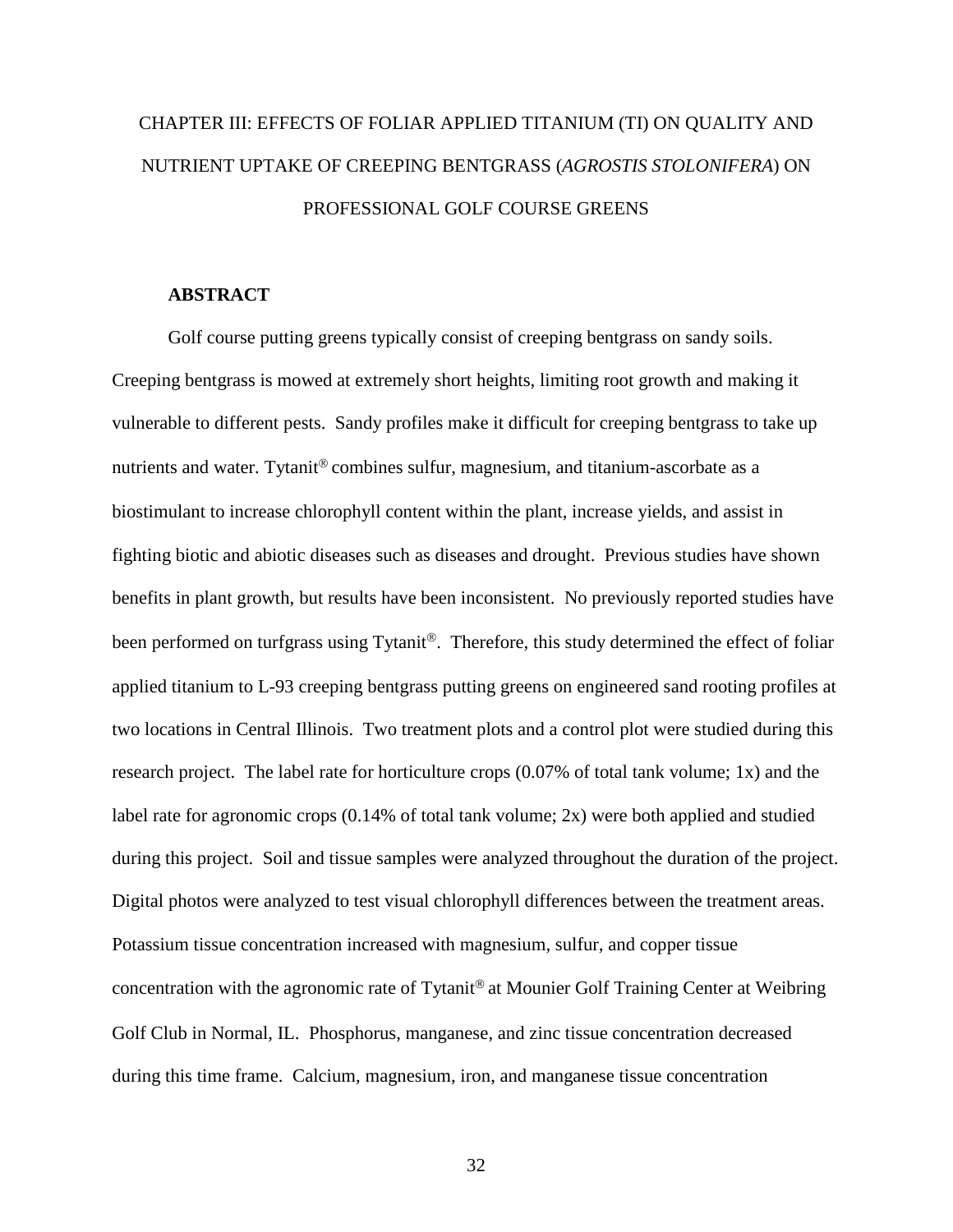increased with the horticultural rate of Tytanit® at Lauritsen/Wohler's Outdoor Golf Practice Facility, Urbana, IL. Titanium did impact plant growth in this study, but the results were location and nutrient specific, so it is recommended that further research be conducted on this product.

KEYWORDS: macronutrients, micronutrients, sandy profiles, chlorophyll content, putting greens, root growth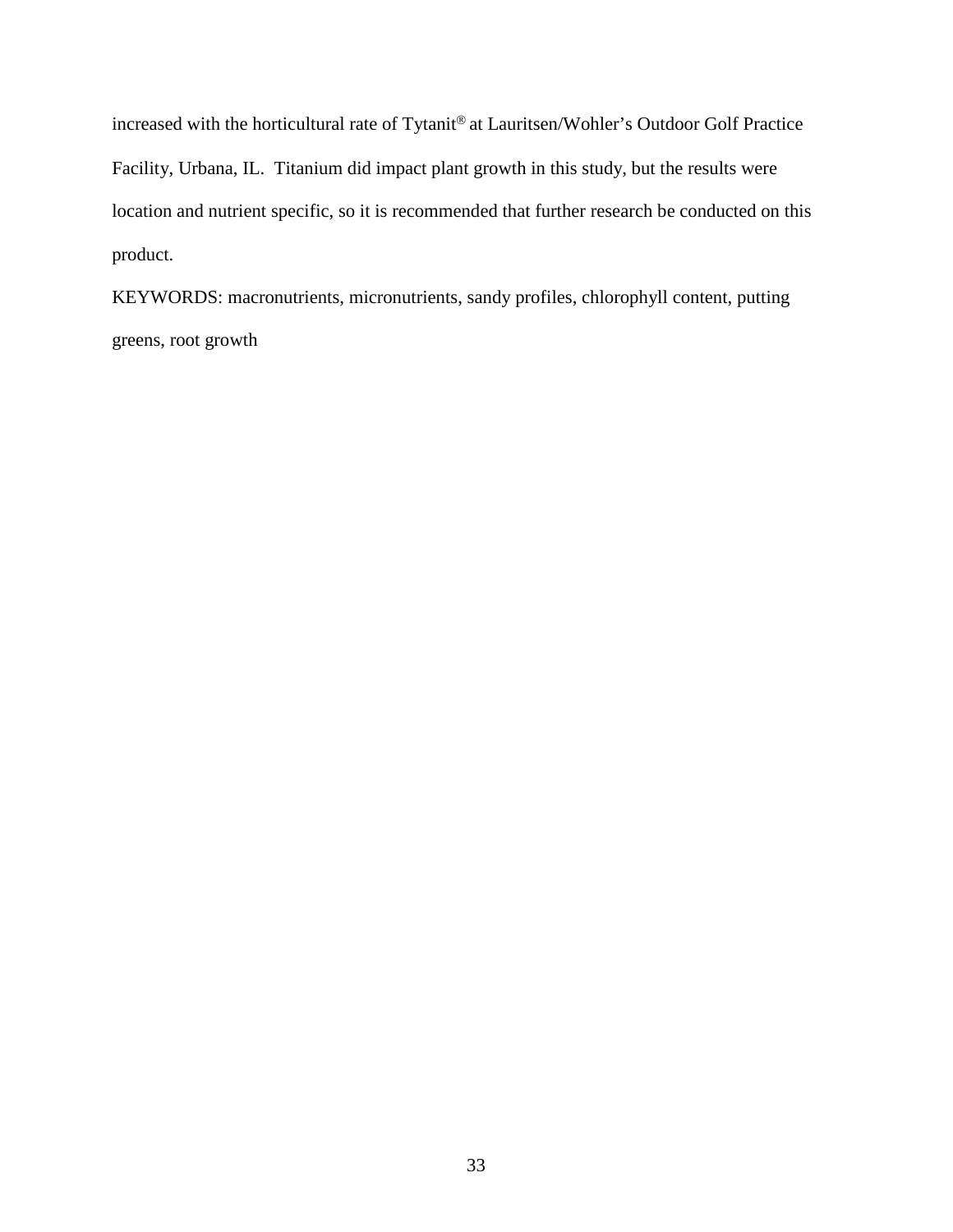#### **INTRODUCTION**

Golf courses are an important part of the turf industry. The popularity of golf in the world continues to grow and the number of golf courses now exceeds 25,000 worldwide (Guzman and Fernandez, 2014; Terman, 1997). Creeping bentgrass (*Agrostis stolonifera*) is the most commonly used cool season turfgrass on golf course fairways, tees and putting greens in the U.S. (Elmore et al., 2015; Emmons, 2008).

Creeping bentgrass is a very commonly used cool season turfgrass on golf course greens in the transition zone and cool climate areas (Liu and Huang, 2002). On putting greens, lower mowing heights are a common practice to increase golf ball speed (Liu and Huang, 2002). Creeping bentgrass is typically mowed at 0.30 cm with a reel mower (Emmons, 2008). When cut this short, creeping bentgrass is highly attractive but becomes shallow rooted and is more prone to damage and reduced playing quality (Emmons, 2008; Dernoeden, 2012). However, low mowing heights are generally preferred to maintain surface smoothness in high density cultivars (Dernoeden, 2012).

Sand provides an ideal root zone for bentgrass putting greens due to its particle size, which provides a firm surface for foot traffic and compaction resistance, while remaining highly permeable (Ok, Anderson, and Ervin, 2003). Sands also have low water and nutrient retention properties, even with added peat moss because the peat moss deteriorates in three to four years (Brockhoff et al, 2010). In addition, sandy soils often need supplemental fertilization because of their low cation exchange capacity (CEC). The CEC of a soil is determined by the amount and type of colloids in a soil (Havlin et al., 2005). Colloids consist of organic matter and clay particles less than 0.001 mm in diameter (Havlin et al., 2005). CEC is measured in milliequivalents per cmol<sub>c</sub> per  $kg^{-1}$  of soil and is a measure of the quantity of readily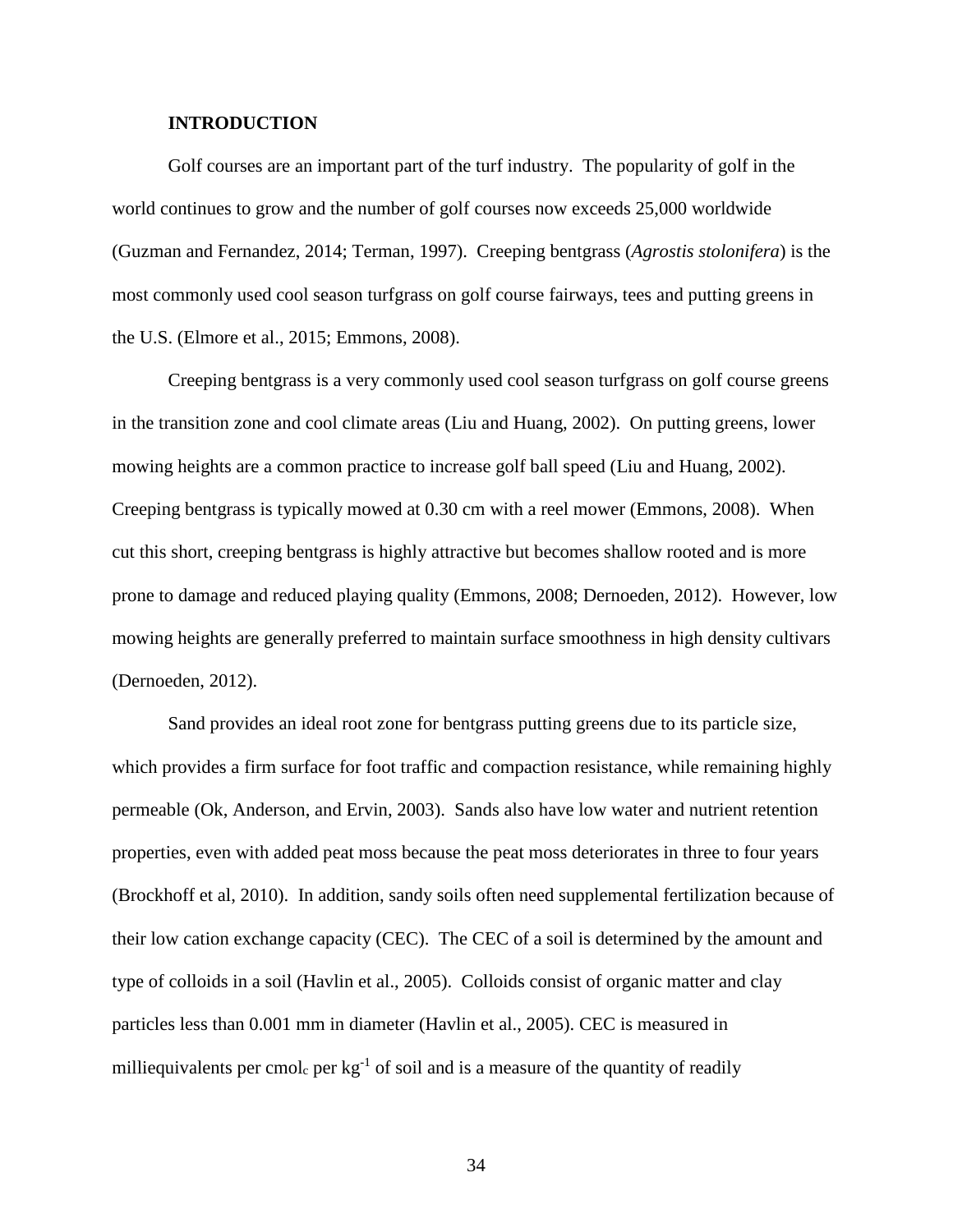exchangeable cations neutralizing negative charge in the soil (Rhoades, 1982). CEC describes the potential of a soil to hold onto positively charged nutrients (cation) and water without them leaching or leaving the soil profile. The higher the CEC, the more nutrients and water the soil can retain. Sands typically have a low CEC, thus they retain fewer nutrients and water.

Sixteen elements have been identified as essential for plants to complete their life cycle. Of these elements, carbon, hydrogen, and oxygen generally come from carbon dioxide and water. The atmospheric concentration of  $CO<sub>2</sub>$  is currently approximately 400 ppm. Studies evaluating CO<sub>2</sub> fertilization have shown mixed results in enhancing plant groth and are dependent on plant species, temperature, and the availability of other plant essential elements. While soil water content can vary widely, plant growth tends to be optimal at field capacity and decreases above and below this level.

Perhaps no other nutrient has as much of an impact on golf greens in terms of canopy color, vigor, root-to-shoot ratios, and disease resistance than nitrogen (N) (Schlossberg and Schmidt, 2007). Nitrogen levels can decrease quickly due to leaching and low CEC of sandy soils (Johnson, Koenig, and Kopp, 2003). Nitrogen deficiencies show a direct correlation in chlorophyll production synthesized by bentgrass, which, in turn, has a direct positive impact on the health of the plant (Johnson, Koenig, and Kopp, 2003).

Phosphorus (P) is critical for plant growth and development because it provides energy storage and transfer within the plant (Havlin et al., 2005). Phosphorus is also essential for optimal root growth and deficiencies can drastically reduce plant growth (Emmons, 2008). It is important to note many turf areas generally have adequate P levels because it does not leave the soil profile readily; however, sand-based golf greens could be an exception (Emmons, 2008).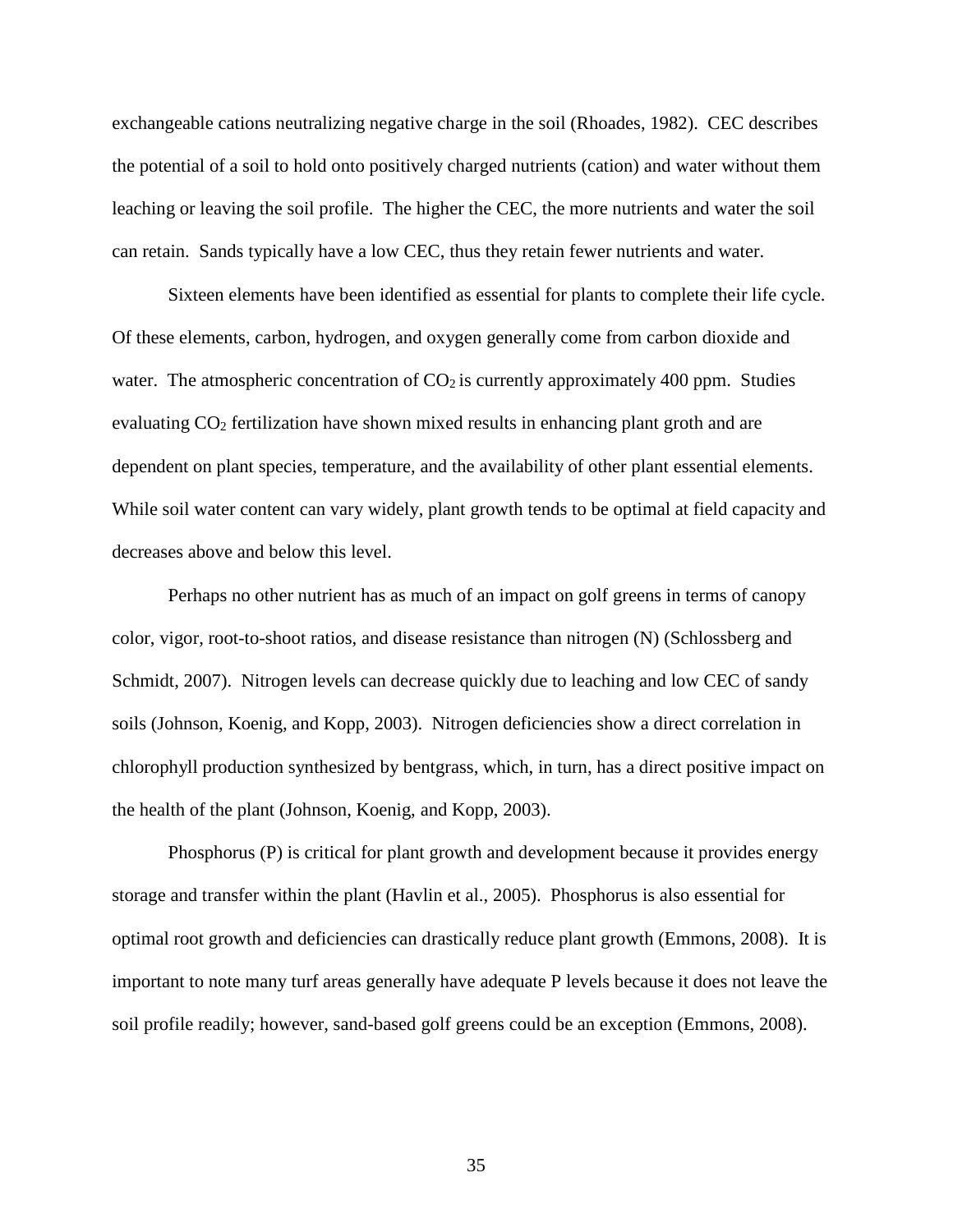Adequate amounts of potassium (K) are known to improve plant drought resistance, which keeps plants healthy and strong (Wang et al., 2013). A lack of response to applied K has been observed and explained by lack of stress on the plant due to high amounts of K initially present in the sand (Johnson, Koenig, and Kopp, 2003). Another explanation for lack of response to K fertilization is the inability of the K to adsorb to the sand particles due to low CEC, which can lead to subsequent leaching of K through the root zone (Johnson, Koenig, and Kopp, 2003). It is important to note that creeping bentgrass managed at short growing heights is more susceptible to drought (Wang et al., 2013; Fitzpatrick and Guillard, 2004). However, K fertilizer has been shown to improve creeping bentgrass drought resistance on golf greens (Wang et al., 2013; Fitzpatrick and Guillard, 2004).

Calcium (Ca) stabilizes cell membranes by connecting various proteins and lipids at membrane surfaces (Hirschi, 2004). Plants growing under Ca deficiencies are more susceptible to disease pathogens (Hirschi, 2004). While Ca deficiency is uncommon, it has been observed in highly leached, unlimed soils (Havlin et al., 2005).

Magnesium is a secondary macronutrient that is present in the earth's crust and absorbed by plant roots as  $Mg^{2+}$  (Havlin et al., 2005). Even though Mg is a secondary macronutrient, it is an important chlorophyll molecule in plant tissue and helps to activate specific enzyme systems (Kaiser, Rosen and Lamb, 2016). It is also required for carbohydrate metabolism (Havlin et al., 2005). Thus, when Mg is deficient, there is a shortage of chlorophyll causing stunted growth (Kaiser et al., 2016). Most Midwest soils contain adequate amounts of Mg (Kaiser et al., 2016). Arid soils tend to show deficiencies. Magnesium is a mobile nutrient, meaning deficiencies would be seen on the lower portion of the plant.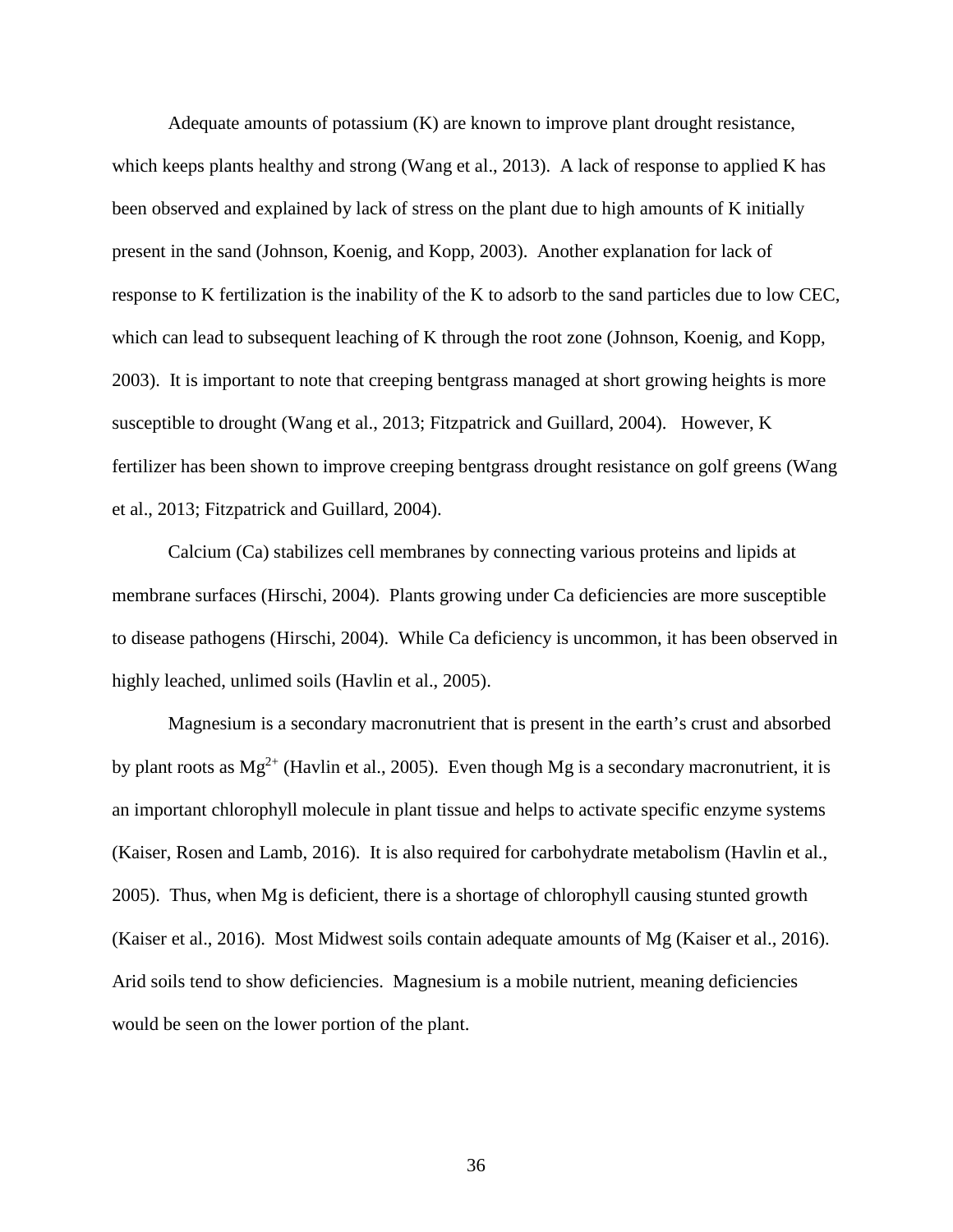Sulfur (S) is also a secondary macronutrient and is primarily absorbed as  $SO_4^{-2}$  (Havlin et al., 2005). It is taken up primarily as sulfate and required for synthesis of S-containing amino acids, which are essential components of plant proteins (Jeschke and Diedrick, 2017) that compromise nearly 90% of S in plants (Havlin et al., 2005). In the early spring, an application of sulfur may be beneficial as mineralization needs warm weather to take place (Jeschke and Diedrick, 2017). Mineralization is the conversion of S from organic to inorganic sulfate, which the plant can use. There is a benefit to applying S to young plants or plants with shallow root systems because S can be translocated out of the root zone, causing a deficiency (Jeschke and Diedrick, 2017).

Manganese (Mn) has been shown to help with production of chlorophyll but excessive amounts have a toxic effect, decreasing chlorophyll levels (Shenker, Plessner, and Tel-Or, 2004). Iron (Fe) assists in photosynthesis, respiration, and nitrogen assimilation (Raven, 1988). Chlorine (Cl) is critical to aid Mn with the photosynthetic production of carbohydrates in plants (Havlin et al., 2005). For plants to use nutrients efficiently, nutrients accumulate in the vacuole until being transported to growing plant parts; Cl helps with maintaining balance in the tonoplasts, which are membranes that protect the vacuole (Havlin et al., 2005). Worldwide, boron (B) deficiency is observed in plants more than any other micronutrient, (Blevins and Lukaszewski, 1998). Deficiencies are typically seen in light-textured soils where the B can leach in a water-soluble form (Blevins and Lukaszewski, 1998). Boron assists with plant cell wall structure development, cell wall expansion, and lignin production with cell wall expansion (Blevins and Lukaszewski, 1998; Havlin et al., 2005). Zinc (Zn) is required for the production of growth hormones (Havlin et al., 2005). Zinc also enhances chlorophyll synthesis, enzyme activation, and cell wall integrity (Havlin et al., 2005). Copper (Cu) provides structure in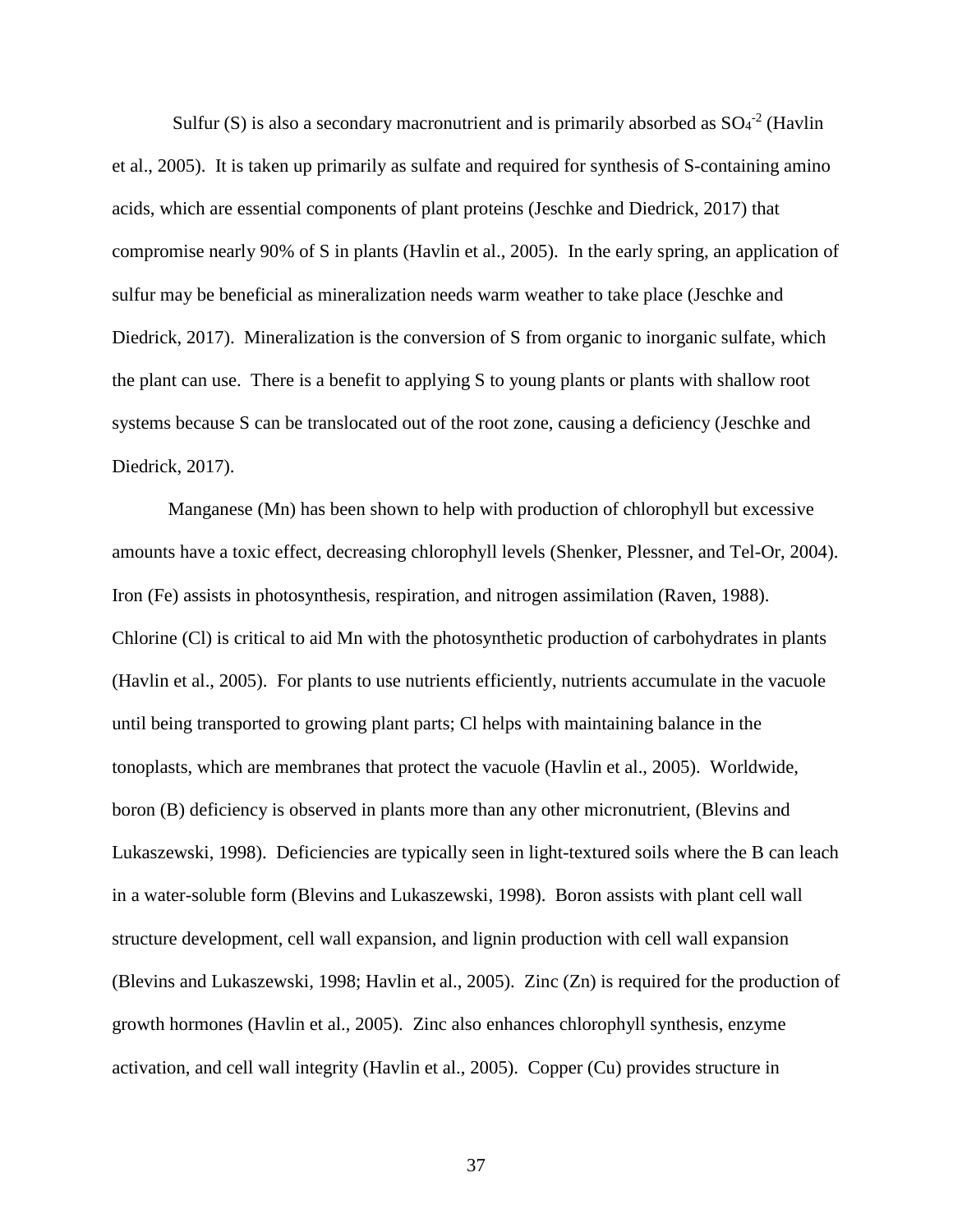regulatory proteins, improves photosynthetic electron transport, mitochondrial respiration, oxidative stress response, cell wall metabolism, and hormone signaling (Yruela, 2005). Considered a transition element, molybdenum (Mo) is required by enzymes that catalyze important reactions within the cell (Mendel, 2011). Nickel (Ni) deficiency has been shown to increase nitrogen uptake, causing necrosis among leaves (Eskew et al., 1984).

Although not an essential element, there is evidence to indicate that titanium (Ti) is a beneficial element. It is the tenth most abundant element in the earth, is available as  $Ti^{2+}$ ,  $Ti^{3+}$ , and  $Ti^{4+}$ , and is present in the soil at relatively high concentrations (57% by weight of the crust); however, it is insoluble at the pH range of 4 to 8, which is considered the optimal range for plant growth because most nutrients exhibit optimal availability in this pH range (Carvajal and Alcaraz, 1998; Lyu et al., 2017). Titanium content has been shown to intensify plant growth and development, as well as cause increased chlorophyll content (Tlustos et al., 2005). However, results have varied from plant-to-plant, as well as how much Ti benefits the plant. No reported studies have been published on turfgrass evaluating foliar applied Ti, but there have been studies completed analyzing various agronomic and horticultural crops. Another study published tested annual bedding plants and growth and quality effects fluctuated from plant-to-plant (Whitted-Haag, et al., 2014).

Tytanit<sup>®</sup> is a liquid fertilizer that combines titanium, magnesium, and sulfur to create a fertilizer that aids in plant growth by increasing chlorophyll content and helping resist biotic and abiotic disease stress. It is composed of 10% sulfur trioxide, five percent magnesium oxide, and 0.85% titanium-ascorbate. Tytanit<sup>®</sup> provides the previously mentioned nutrients in soluble forms and is made by INTERMAG in Poland.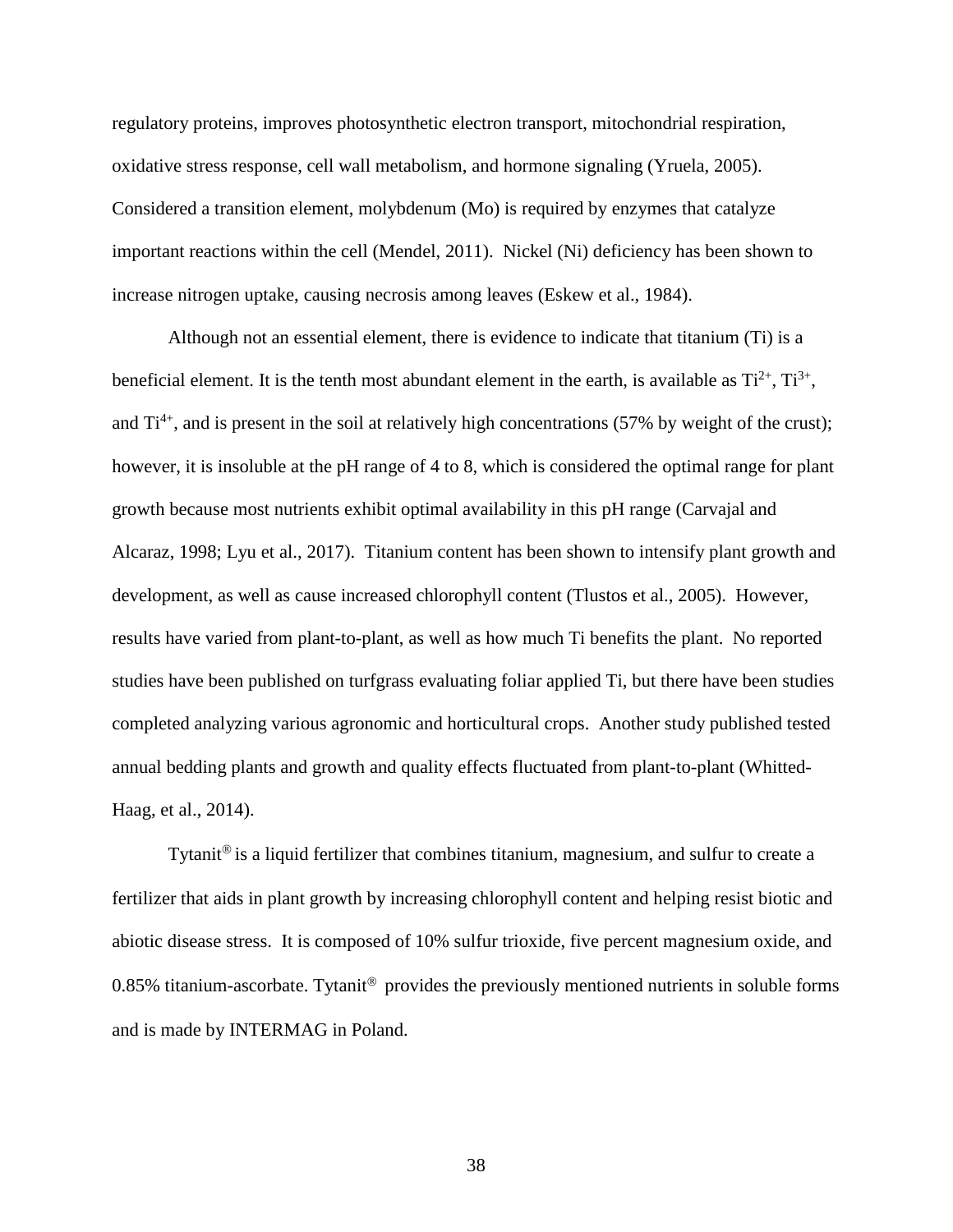All 16 essential plant nutrients have been reported to be absorbed by leaves (Liu et al., 2003). The use of foliar fertilizers has increased for turfgrass management, including home lawns and sports turf, especially golf courses (Liu et al., 2003; Stiegler et al., 2010). Total fertilizer input may be reduced by using foliar fertilization (Liu et al., 2003). Cool season grasses can absorb foliar fertilizers better than warm season grasses due to a higher concentration of stomates in the leaves (Hull and Kopec, 2001). The process of nutrient uptake by leaf cells is at the very least comparable to that of root cell absorption (Mengel and Kirby, 1987). The transport of the nutrients through the biological membrane, the plasmalemma, is the main process (Mengel and Kirby, 1987). It is important to note that unabsorbed liquid fertilizer still has a better chance of being available to the plant than granular fertilizers because liquid fertilizers are already dissolved and readily available for leaf and root absorption (Liu et al., 2003).

#### **MATERIALS AND METHODS**

In order to assess the effect of a titanium biostimulant product on creeping bentgrass growth and quality, applications were made to sand-based putting greens using a split plot experimental design (Little and Hills, 1978). The main plots were the 1x Tytanit<sup>®</sup> rate (label horticulture) treatment, the  $2x$  Tytanit<sup>®</sup> (label agronomic) treatment, and the untreated control treatment. Sub plots were the sampling dates over time for soil and tissue nutrient analysis and digital image analysis. Strips of each treatment were made on turf surfaces and soil, tissue, and digital images were replicated four (4) times within each strip. Research was conducted in two (2) separate locations; 1) Mounier Golf Training Center at Weibring Golf Club in Normal, IL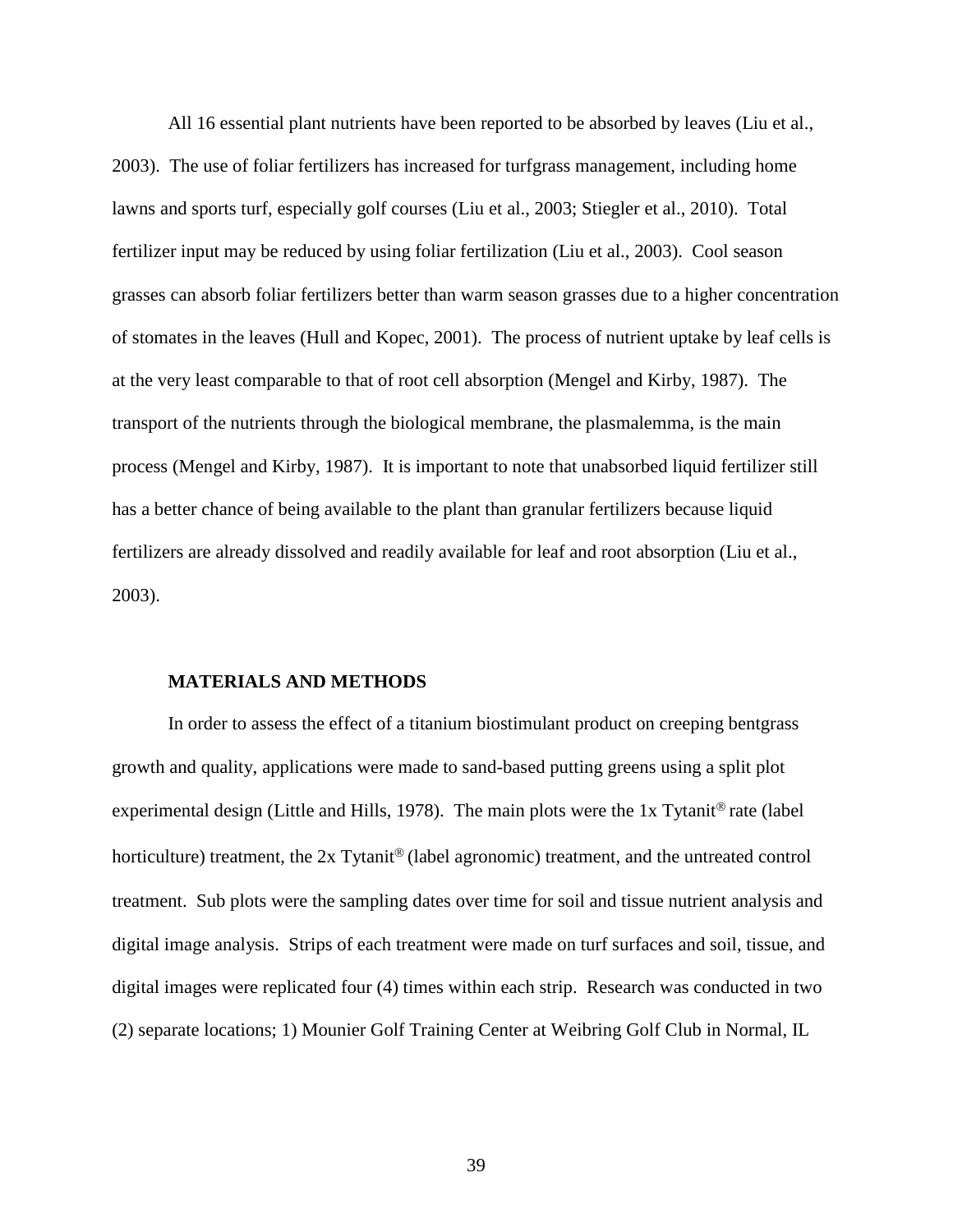and at the 2) Lauritsen/Wohlers Outdoor Golf Practice Facility in Champaign, IL. The greens chosen at each location were approximately 3,000 square feet in size.

Titanium treatments consisted of the product label rate (0.07% of total tank volume for horticulture crops), doubled the product label rate (0.14% of total tank volume for the agronomic rate), and an untreated control plot. (Tytanit<sup>®</sup>, Intermag, Olkusz, Poland) was applied along with a non-ionic surfactant (Spreader Sticker, Lesco, Cleveland, Ohio) to the horticulture (1x) treatment plot and agronomic (2x) treatment plot at 0.5 liters of surfactant per 379 liters of water using sprayer models (Smithco Spraystar 3180, John Deere HD 200) going one direction and mowed the plots (John Deere 180E, John Deere 220E) going in the same direction to collect the clippings. Clipping were collected during mowing. There was a 1.5 m wide buffer zone between each research plot. Each individual plot was 7.62 m long and 1.5 m wide. The total plot was 7.62 m long and 22.86 m wide at each location.

Soil samples were collected from each of the twenty-four subsampling locations before the Tytanit<sup>®</sup> applications and at two and four weeks after the application for a total of three soil samples per subsampling location. Three (3) soil tests per subsampling locations x twenty-four (24) subsampling locations = 72 total soil samples. Tissue samples were collected individually from reel mower clippings of each subsampling location with the treatment plots prior to the Tytanit<sup>®</sup> applications, and then every three (3) days over a six (6) week period. There were twelve (12) total tissue analysis samples per subsampling location. Twelve (12) tissue tests per subsampling locations x twenty-four (24) subsampling locations = 288 total tissue samples. Soil and tissue samples were analyzed for elemental content by GMS Labs in Cropsey, IL using Inductively Coupled Plasma (ICP) analysis.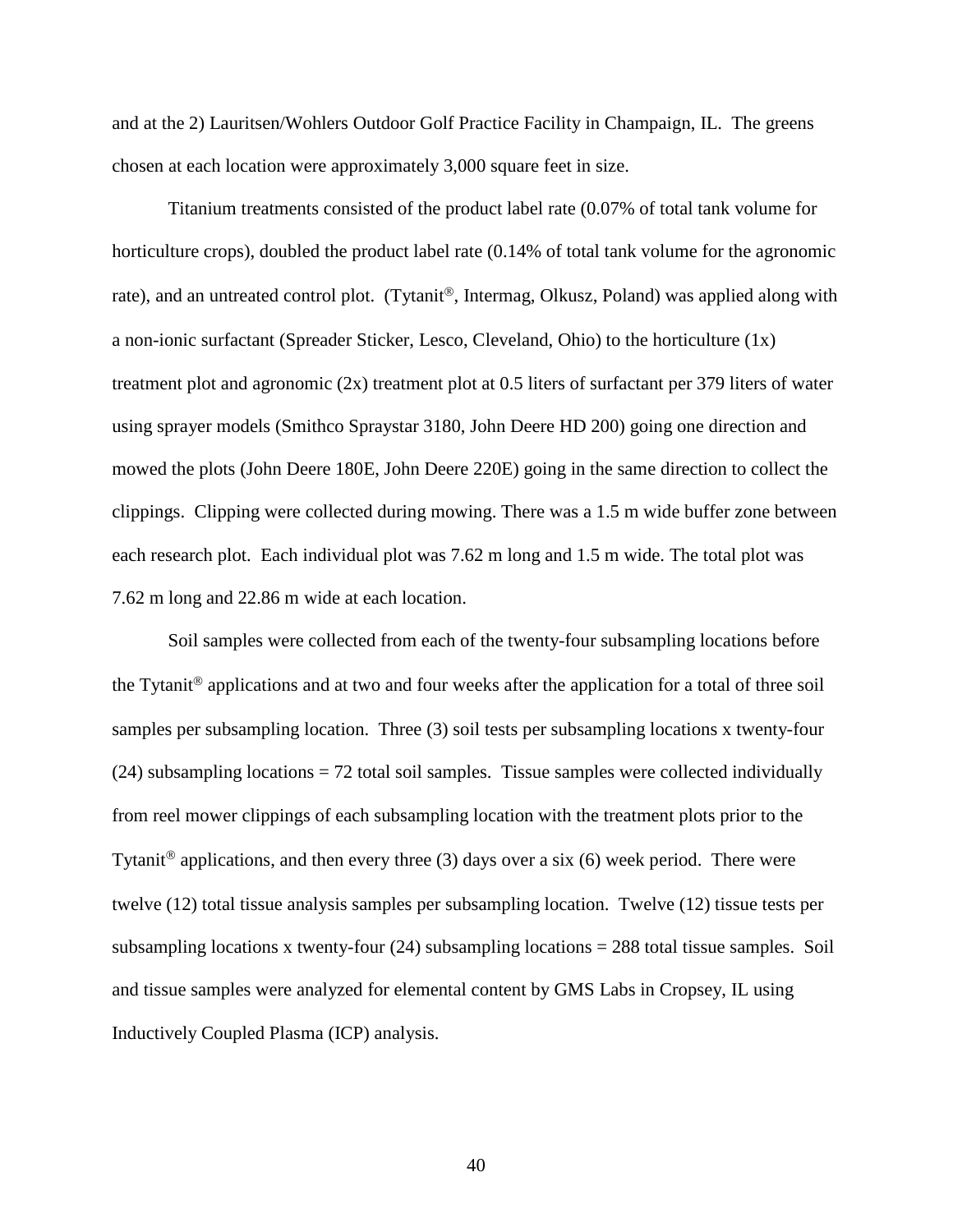### **Chlorophyll Analysis- Tissue Extraction**

A key component of this project was measuring chlorophyll levels in the plant tissue. Leaf tissue from each mowing was assessed for chlorophyll content using the Lichtenthaler Method (Lichtenthaler, 1987). Harvested plant tissues were frozen at -20° C, until analyzed. The process required 0.5 g of fresh tissue. To begin the extraction, the plant tissue sample was soaked in 20 mL of ethanol in a mortar and pestle. The addition of approximately 1 g of sand aided in grinding the tissue to rupture the cell walls. The sand was sea sand purchased from (Fisher Scientific, Houston, TX). The physical and chemical approaches served to bleach the tissue. Once the tissue was bleached, it was transferred into a graduated cylinder with the addition of another 30 mL of ethanol. The solution was stirred for 1 minute by twisting my wrist and then transferred to a centrifuge tube where it was rotated for three minutes. Once centrifugation was complete, an aliquot was transferred pipette dropper to a spectrophotometer tube that was placed in the spectrophotometer at 470 nm wavelengths, 649 nm wavelengths, and 664 nm wavelengths. These three readings were used to determine the chlorophyll concentration number. The higher the number correlates with more chlorophyll in the tissue.

#### **Digital Analysis**

To visually evaluate chlorophyll content, two pictures were obtained from every treatment rep before application and every three days following application using a Canon EOS Rebel T6 (Tokyo, Japan). Pictures were analyzed using Turf Analyzer (Karcher et al., 2017) software to compare plant chlorophyll content between the treatments. The purpose of this portion of the project was to visually test chlorophyll content for general health of the turf but also because dark green turf is less desirable to golfers.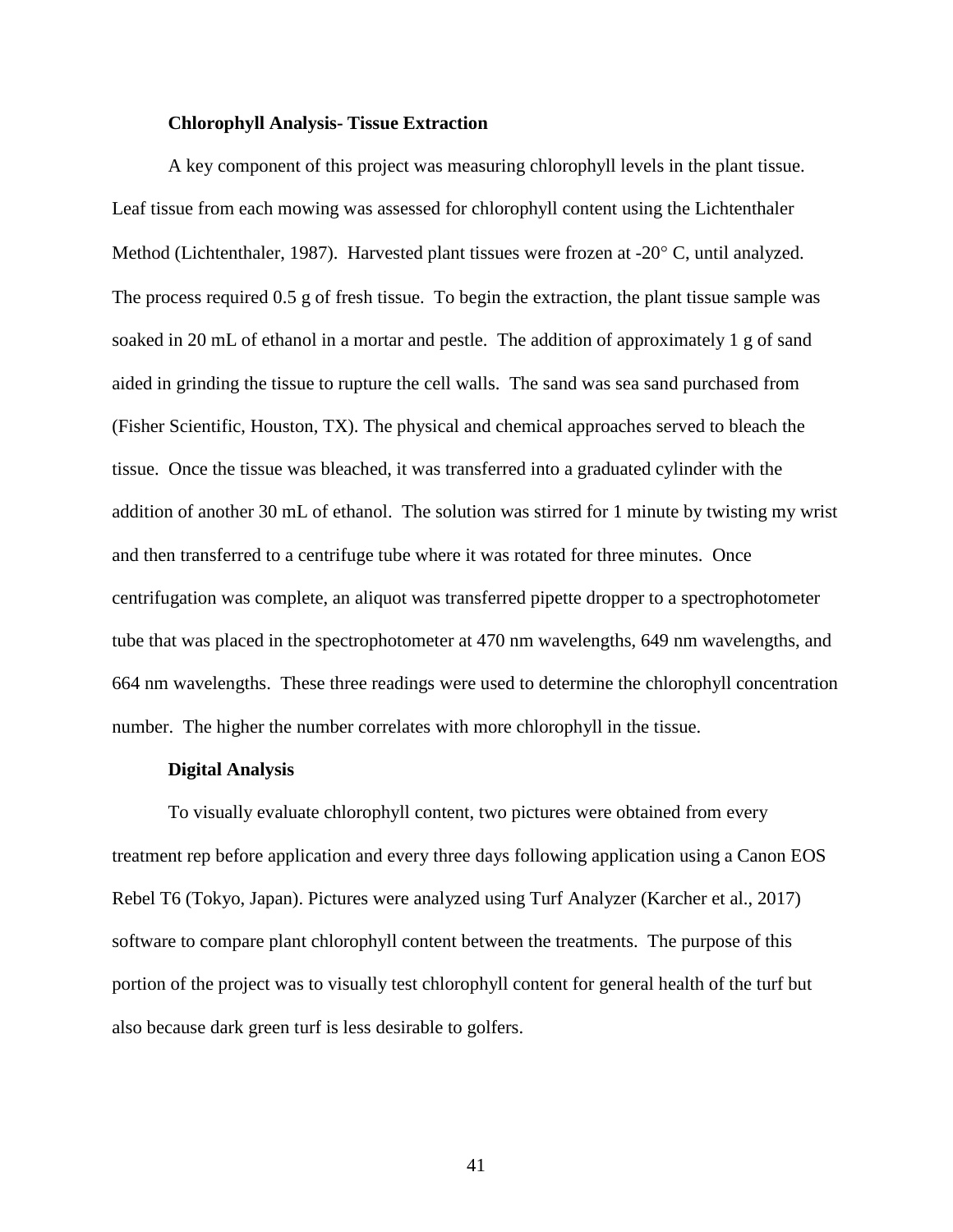## **Chlorophyll Content**

At Weibring, the control plot had a higher chlorophyll concentration than the treated areas prior to the Tytanit<sup>®</sup> application. Following the application, the agronomic rate (2x) plot had the highest concentration among the three plots through July  $18<sup>th</sup>$  (five weeks). At Lauritsen/Wohler's, the control plot had a higher chlorophyll concentration than the treated areas prior to the Tytanit<sup>®</sup> application. Following the application, the horticultural rate (1x) was the highest concentration through July 4<sup>th</sup> (two and a half weeks). Chlorophyll content in previous research has varied from plant-to-plant. (Whitted-Haag et al., 2014) found Ti applications to have linear increases and decreases in chlorophyll content, depending on the plant. The results were inconsistent.

### **Tissue Analysis**

These research study results agree with previous research in foliar titanium having an impact on plant growth. Results have varied depending on the individual project and the individual plants being researched. This project evaluated the same soil type (sandy), same creeping bentgrass cultivar (L-93), but two separate locations within Central Illinois to complete this project. By doing this, we feel results will be beneficial to golf course superintendents throughout Central Illinois.

Tytanit<sup>®</sup> was applied the same day at both locations. Mounier Golf Training Center at Weibring Golf Club in Normal received a 23-0-23 fertilizer three days following the Tytanit<sup>®</sup> application. The potassium tissue concentration immediately jumped in the agronomic rate treated plot. This increase in concentration lasted for only two days following the 23-0-23 liquid application, which was three days after the Tytanit<sup>®</sup> application. Essentially, Tytanit<sup>®</sup> made the fertilizer application more efficient in nutrient uptake compared to the other two plots in the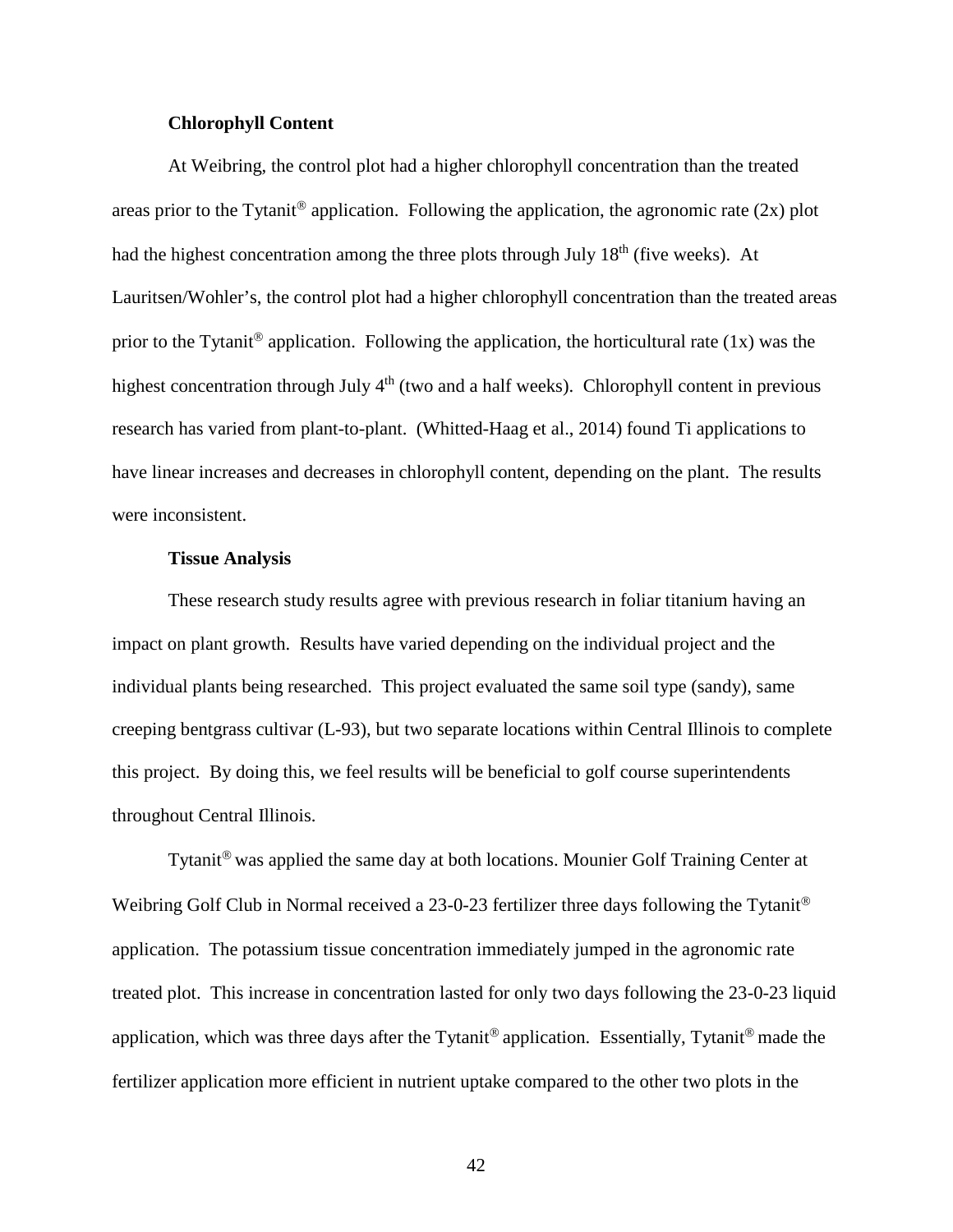study. However, with the application, there was a decrease in calcium and iron concentration in both treated plots compared to the control plot. At Lauritsen/Wohler's Outdoor Golf Practice Facility in Urbana, there was a delayed response to the Tytanit<sup>®</sup>. No fertilizer was applied during the time frame of the research project. However, on day 10 following the Tytanit<sup>®</sup> application, there was an increase in calcium and magnesium concentration but only for the horticultural rate. Four days after this increase, nutrient concentration levels decreased back to the amount they were before the dramatic increase. (Carvajal and Alcaraz, 1998) found consistent magnesium uptake in cereal grains after a Ti application. (Alcaraz-Lopez et al., 2004) saw increased calcium uptake, which led to branch elongation, flowering, fruit set intensities, and fruit size studying peach trees.

# **STATISTICAL ANALYSIS**

Data was subjected to analysis of variance (ANOVA) and regression to test the significance of main treatment effect using SPSS statistical software. (IBM SPSS Statistics 21, Armonk, North Castle, New York).

## **RESULTS AND DISCUSSION**

Results varied by location. Mounier Golf Training Center at Weibring Golf Club saw an increased K uptake along with Mg, S, and Cu with the agronomic rate application of Tytanit<sup>®</sup>. The enhanced nutrient stimulation was observed for only two days following the 23-0-23 liquid fertilizer that was applied three days following the Ti application. During this time frame, P, Mn, and Zn tissue concentration decreased. Ca, Mg, Fe, and Mn uptake increased at Lauristen/Wohler's Outdoor Golf Practice Facility but not until 10 days following the Ti application. During this time frame, K tissue concentration decreased. The nutrient stimulation lasted four days following that. Previous research had shown benefits and drawbacks to nutrient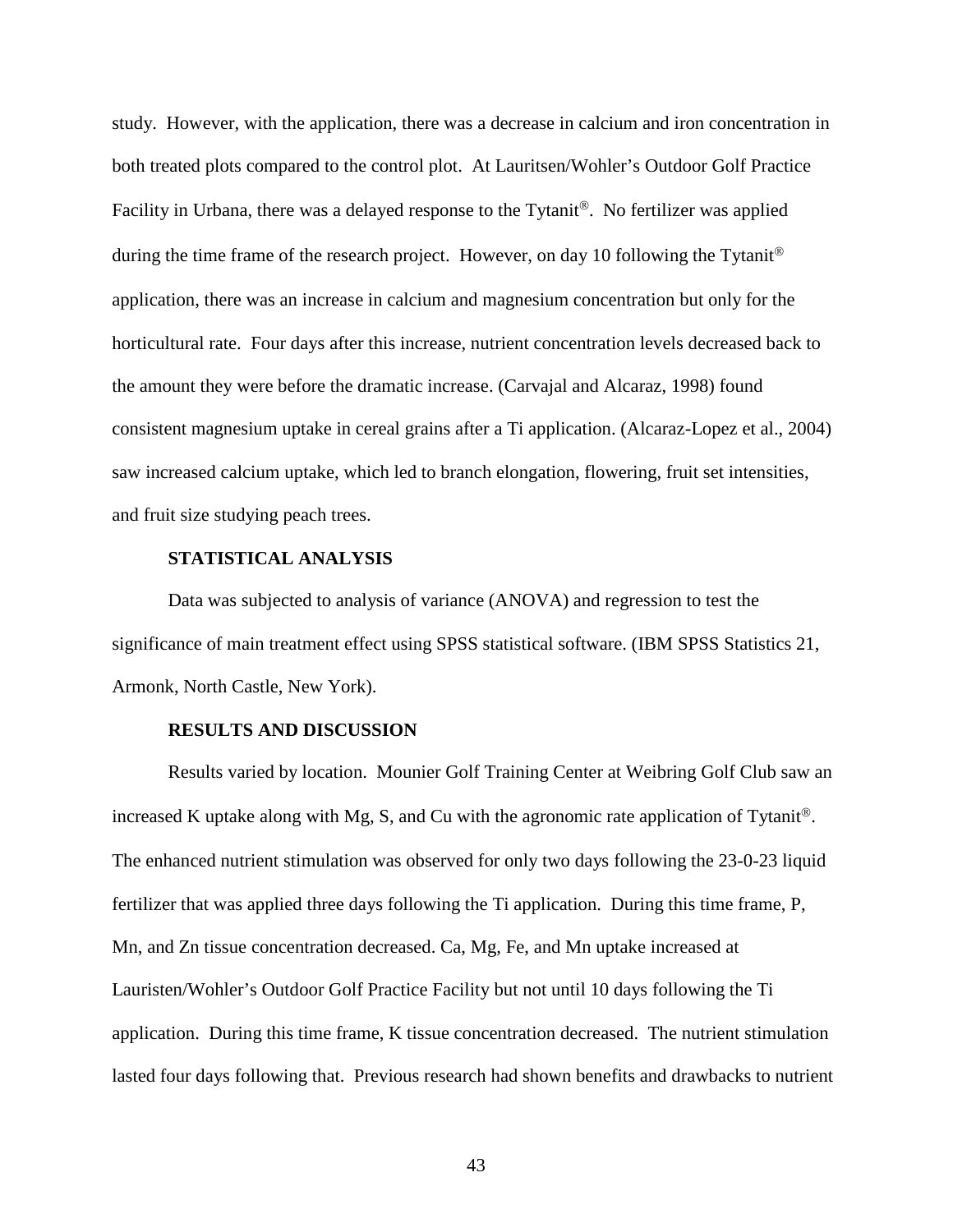uptake and chlorophyll content, as well as other factors that were tested in other projects. There was an increase in nutrient stimulation following a 23-0-23 liquid fertilizer applied at Weibring and due to the compatibility of Tytanit® with numerous other fertilizers and pesticides, it could make sense to apply Tytanit® with those fertilizers and/or pesticides to make nutrient stimulation more efficient.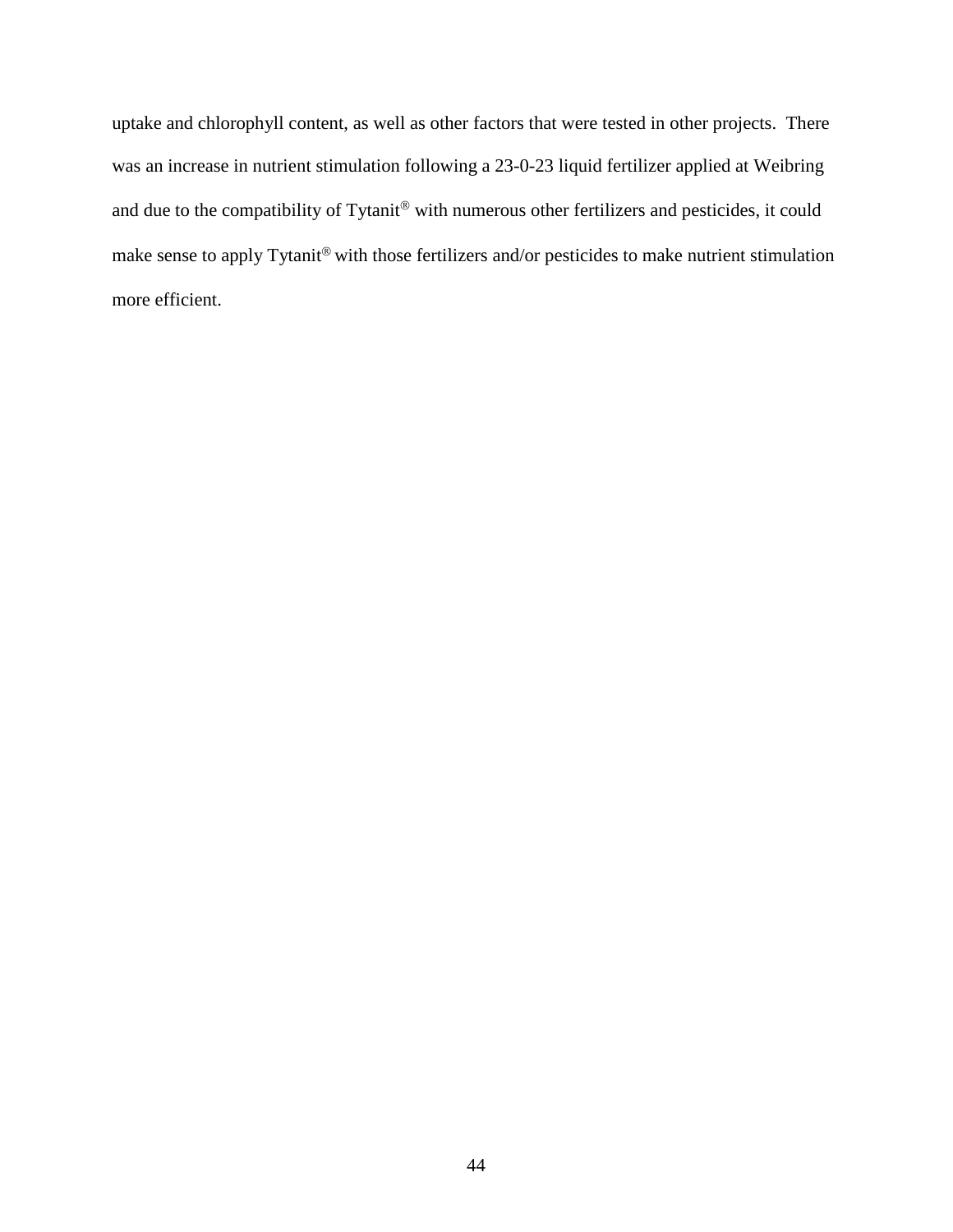#### **REFERENCES**

- Alcaraz-López, C., M. Botia, C.F. Alcaraz, and F. Riqueime. (2004). Effect of foliar sprays containing calcium, magnesium and titanium on peach (*Prunus persica* L) fruit quality. J. Sci. Food Agr. 84(9):949-954.
- Blevins, D. G. and Lukaszewski, K. M. (1998). Boron in plant structure and function. Ann. Rev. Plant Biol. 49(1):481-500.
- Brockhoff, S.R., N.E. Christians, R.J. Kilorn, and D. David. (2010, November). Physical and mineral-nutrition properties of sand-based turgrass root zones amended with biochar. Retrieved February 9, 2017, from <https://dl.sciencesocieties.org/publications/aj/pdfs/102/6/1627>

Caravjal, M. and Alcaraz, C.F. (1998) Why titanium is a beneficial element for plants, J.

Plant Nutr. 21(4):655-664.

- Dernoeden, P. (2013). *Creeping Bentgrass Management* (2nd ed.). Boca Raton, Florida: CRC Press, Taylor and Francis Group.
- Elmore, M., J. Brosnan, G. Armel, D. Kopsell, M. Best, T. Mueller, and J. Sorochan. (2015, July 17). Cytochrome P450 Inhibitors Reduce Creeping Bentgrass (*Agrostis stolonifera*) Tolerance to Topramezone. Retrieved February 07, 2017, from <http://journals.plos.org/plosone/article?id=10.1371%2Fjournal.pone.0130947>

Emmons, R.D. (2008). *Turfgrass science and management*. Clifton Park, NY: Delmar.

- Eskew, D.L., R.M. Welch, and W.A. Norvell. (1984). Nickel in higher plants further evidence for an essential role. Plant Physiol. 76(3):691-693.
- Fitzpatrick, R.J. and K. Guillard. (2004). Kentucky bluegrass response to potassium and nitrogen fertilization. Crop Sci. 44(5):1721-1728.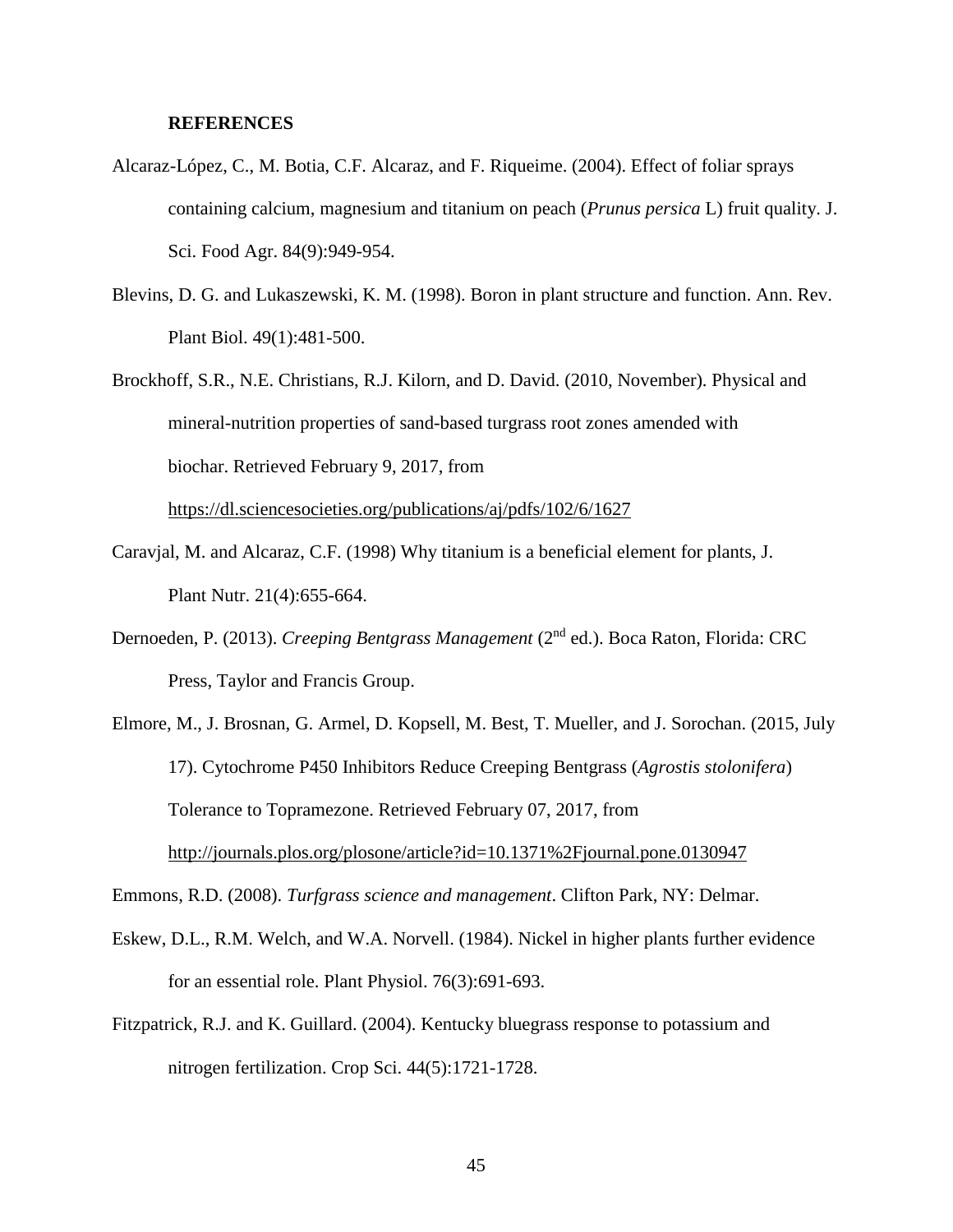- Guzman, C.A. and D.J. Fernandez. (2014). Environmental impacts by golf courses and strategies to minimize them: State of the art. Retrieved June 14, 2017, from [https://www.researchgate.net/profile/Carlos\\_Pena5/publication/270510886\\_Environment](https://www.researchgate.net/profile/Carlos_Pena5/publication/270510886_Environmental_impacts_by_golf_courses_and_strategies_to_minimize_them_state_of_the_art/links/54ac6a040cf21c477139f5cf/Environmental-impacts-by-golf-courses-and-strategies-to-minimize-them-state-of-the-art.pdf) al impacts by golf courses and strategies to minimize them state of the art/links/5 [4ac6a040cf21c477139f5cf/Environmental-impacts-by-golf-courses-and-strategies-to](https://www.researchgate.net/profile/Carlos_Pena5/publication/270510886_Environmental_impacts_by_golf_courses_and_strategies_to_minimize_them_state_of_the_art/links/54ac6a040cf21c477139f5cf/Environmental-impacts-by-golf-courses-and-strategies-to-minimize-them-state-of-the-art.pdf)[minimize-them-state-of-the-art.pdf](https://www.researchgate.net/profile/Carlos_Pena5/publication/270510886_Environmental_impacts_by_golf_courses_and_strategies_to_minimize_them_state_of_the_art/links/54ac6a040cf21c477139f5cf/Environmental-impacts-by-golf-courses-and-strategies-to-minimize-them-state-of-the-art.pdf)
- Havlin, J.L., S.L. Tisdale, W.L. Nelson, and J.D. Beaton. (2005). *Soil fertility and fertilizers: An introduction to nutrient management*. Upper Saddle River, NJ: Pearson Prentice Hall.
- Hirschi, K.D. (2004). The calcium conundrum. Both versatile nutrient and specific signal. Plant Physiol. 136(1):2438-2442.
- Hull, R., D. Kopec. (2001, January). You get what you spray for foliar feeding facts and fantasy. Retrieved March 30, 2017, from<https://turf.arizona.edu/ccps101.htm>
- Jeschke, M. and K. Diedrick. (2017). Sulfur fertility for crop production. Retrieved January 30, 2017, from

<https://www.pioneer.com/home/site/us/agronomy/sulfur-fertility-crop-production/>

- Johnson, P. G., R.T. Koenig, and K.L. Kopp. (2003, May). Nitrogen, phosphorus, and potassium responses and requirements in calcareous sand greens. Retrieved February 10, 2017, from<https://dl.sciencesocieties.org/publications/aj/pdfs/95/3/697>
- Kaiser, B., K. Gridley, J. Ngaire Brady, T. Phillips, and S. Tyerman. (2005). The role of molybdenum in agricultural plant production. Ann. Bot. 96(5):745-754.
- Kaiser, D. E., C.J. Rosen, and J.A. Lamb. (2016). Magnesium for crop production. Retrieved January 30, 2017, from [http://www.extension.umn.edu/agriculture/nutrient](http://www.extension.umn.edu/agriculture/nutrient-%20%20%20management/secondary-macronutrients/magnesium-for-crop-production-in-minnesota/)[management/secondary-macronutrients/magnesium-for-crop-production-in-minnesota/](http://www.extension.umn.edu/agriculture/nutrient-%20%20%20management/secondary-macronutrients/magnesium-for-crop-production-in-minnesota/)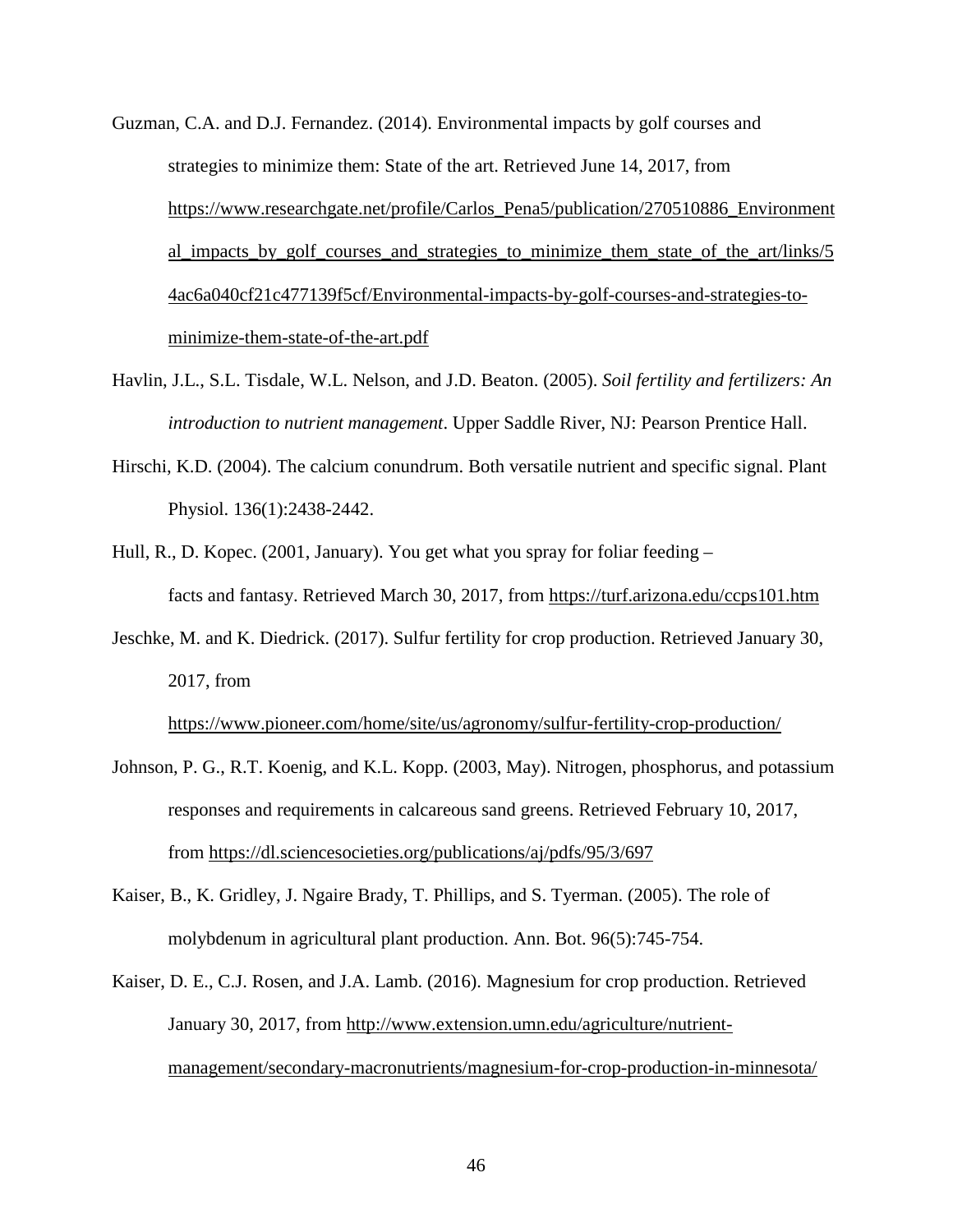- Lichtenthaler, H.K. (1987). Chlorophylls and carotenoids: Pigments of photosynthetic biomembranes. Methods in Ezymology 34:350-382.
- Liu et al., (2003, August 21). Foliar fertilization of turfgrasses. Retrieved March 30, 2017, from [http://www.planet-](http://www.planet-/) turf.com/brochures/FoliarManuscriptClemson.pdf
- Liu, X. and B. Huang. (2002, July). Mowing effects on root production, growth, and mortality of creeping bentgrass. Retrieved February 21, 2018, from <https://dl.sciencesocieties.org/publications/cs/pdfs/42/4/1241>
- Lyu, S., X. Wei, J. Chen, C. Wang, X. Wang, and D. Pan. (2017). Titanium as a beneficial element for crop production. Retrieved February 26, 2018, from <https://www.ncbi.nlm.nih.gov/pmc/articles/PMC5404504/>
- Mendel, R.R. (2011). Cell biology of molybdenum in plants. Plant Cell Reports 30(10):1787- 1797.
- Mengel, K. and E.A. Kirkby. (1987). *Principles of Plant Nutrition*. (4<sup>th</sup> ed.). Switzerland: International Polish Institute.
- Ok, C.H., S.H. Anderson, and E.H. Ervin. (2003). Amendments and construction systems for improving the performance of sand-based putting greens. Agron. J. 95(6): 1583-1590.
- Raven, J. A. (1988). The iron and molybdenum use efficiencies of plant growth with different energy, carbon and nitrogen sources. New Phytologist. 109(3):279-287.
- Rhoades, J. D. (1982). Cation exchange capacity. *Methods of soil analysis. Part 2. Chemical and microbiological properties*, (methodsofsoilan2), 149-157.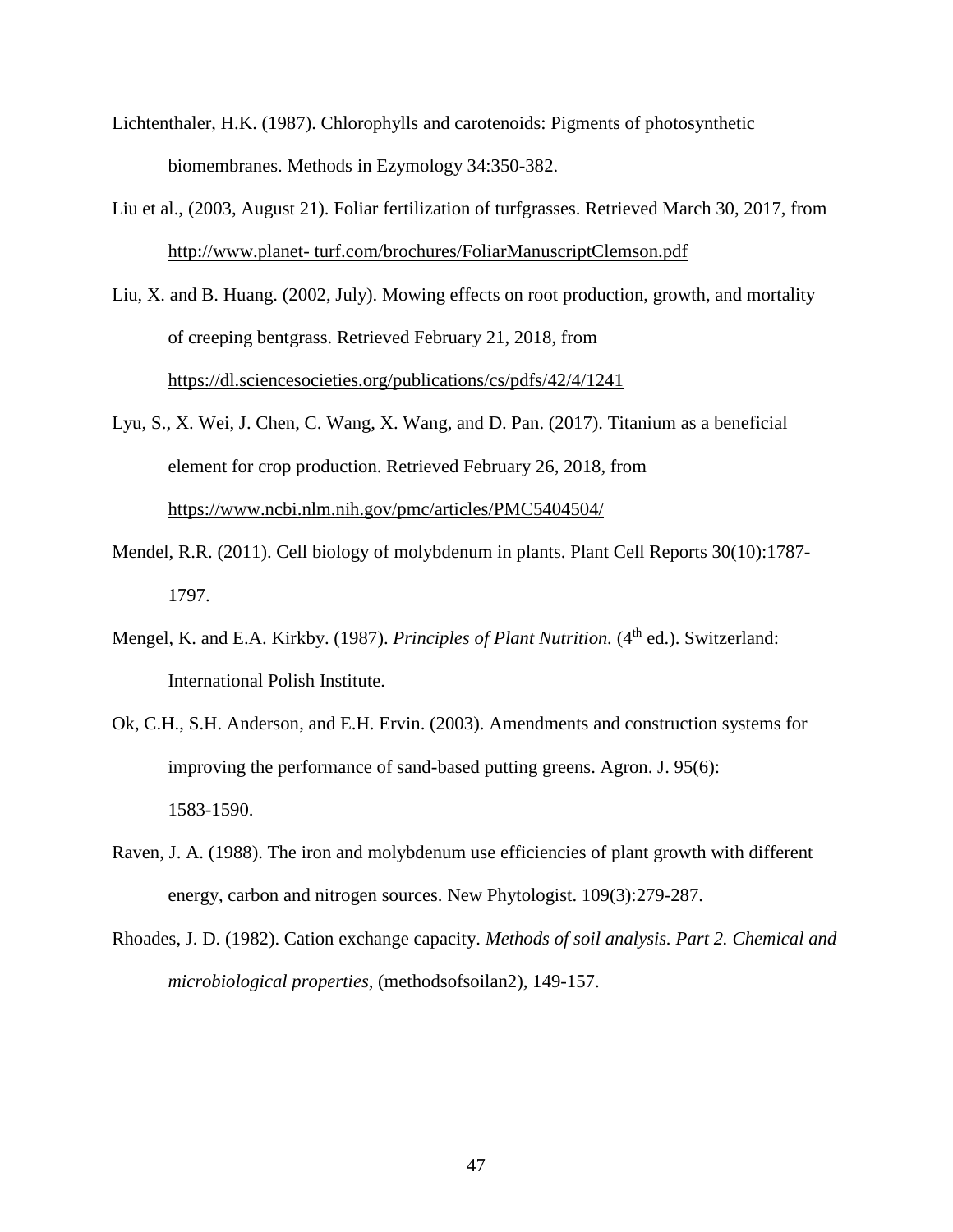- Schlossberg, M.J. and J.P. Schmidt. (2007). Influence of nitrogen rate and form on quality of putting greens cohabited by creeping bentgrass and annual bluegrass. Agron. J. 99(1):99-106.
- Shenker, M., O.E. Plessner, and E. Tel-Or. (2004). Manganese nutrition effects on tomato growth, chlorophyll concentration, and superoxide dismutase activity. J. Plant Physiol. 161(2):197-202.
- Stiegler, J., M. Richardson, D. Karcher, and A. Patton. (2010, Jan. & Feb.). Foliar nutrient uptake by cool-season and warm-season turfgrasses. Retrieved March 30, 2017, from <http://gsrpdf.lib.msu.edu/ticpdf.py?file=/2010s/2010/100107.pdf>
- Terman, M.R. (1997). Natural links: Naturalistic golf courses as wildlife habitat. Retrieved February 13, 2017, from

<http://www.sciencedirect.com/science/article/pii/S0169204697000339>

Tlustos, P., P. Cigler, M. Hruby, S. Kuzel, J. Szakova, and J. Balik. (2005). The role of titanium in biomass production and its influence on essential elements' contents in growing crops. Retrieved January 30, 2017, from

<http://www.agriculturejournals.cz/publicFiles/50934.pdf>

- Wang, M., Q. Zheng, Q. Shen, and S. Guo. (2013). The critical role of potassium in plant stress response. Intern. J. Mol. Sci. 14(4):7370-7390.
- Whitted-Haag, B., D. Kopsell, D. Kopsell, and R. Rhykerd. (2014). Foliar silicon and titanium applications influence growth and quality characteristics of annual bedding plants. Open Hort. J. 7:6-15.
- Yruela, I. (2005). Copper in plants. Brazilian J. Plant Physiol. 17(1):145-156.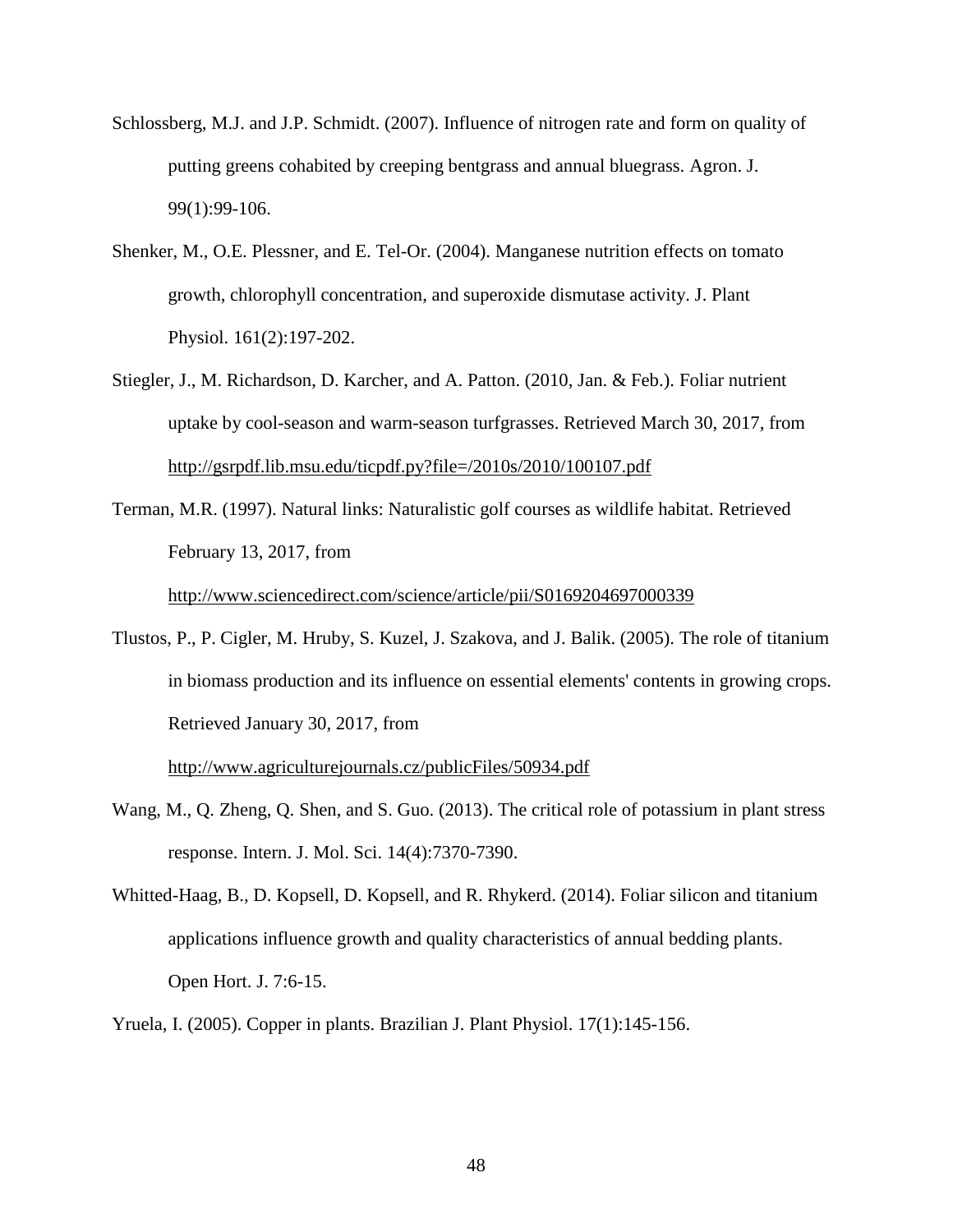|                  | % Tissue Concentration |               |               |               |               |  |
|------------------|------------------------|---------------|---------------|---------------|---------------|--|
| DAT <sup>y</sup> | Ca                     | K             | Mg            | $\mathbf{P}$  | S             |  |
| $-1$             | $0.8 \pm 0.2$          | $1.6 + -0.2$  | $0.4 +/- 0.1$ | $0.4 + -0.0$  | $0.4 + -0.0$  |  |
| $\overline{2}$   | $0.9 \pm 0.1$          | $4.5 + -0.7$  | $1.9 + - 0.2$ | $0.3 + -0.0$  | $3.2 + -0.5$  |  |
| 6                | $0.9 \pm 0.1$          | $1.9 + - 0.3$ | $0.7 + -0.1$  | $0.3 + -0.1$  | $0.9 + -0.1$  |  |
| 9                | $1.3 + - 0.4$          | $1.1 + - 0.1$ | $0.6 + - 0.2$ | $4.9 +/- 1.0$ | $0.6 + -0.1$  |  |
| 13               | $0.9 + -0.3$           | $2.2 +/- 0.1$ | $0.5 + -0.1$  | $0.9 + -0.1$  | $0.6 + -0.0$  |  |
| 16               | $1.1 + - 0.4$          | $2.0 + -0.2$  | $0.6 + - 0.2$ | $0.7 + -0.1$  | $0.5 + -0.0$  |  |
| 20               | $0.8 + -0.5$           | $2.3 + -0.5$  | $0.4 + -0.2$  | $0.6 + - 0.1$ | $0.4 +/- 0.1$ |  |
| 23               | $0.9 + - 0.2$          | $2.4 +/- 0.1$ | $0.4 +/- 0.1$ | $0.7 + -0.0$  | $0.5 + -0.0$  |  |
| 28               | $0.9 + -0.3$           | $2.1 + -0.2$  | $0.5 + -0.1$  | $0.5 + -0.0$  | $0.4 +/- 0.0$ |  |
| 31               | $1.3 + - 0.6$          | $2.1 +/- 0.1$ | $0.7 + -0.2$  | $0.6 + -0.0$  | $0.4 + -0.0$  |  |
| 35               | $1.8 + -0.8$           | $2.0 +/- 0.4$ | $0.8 + -0.3$  | $0.4 + -0.3$  | $0.3 + -0.1$  |  |
| 38               | $1.0 + - 0.4$          | $2.1 + -0.2$  | $0.5 + -0.2$  | $0.7 + -0.1$  | $0.3 + -0.0$  |  |
| $Contrast^x$     |                        |               |               |               |               |  |
| Linear           | <b>NS</b>              | <b>NS</b>     | <b>NS</b>     | <b>NS</b>     | <b>NS</b>     |  |
| Quadratic        | <b>NS</b>              | <b>NS</b>     | <b>NS</b>     | <b>NS</b>     | <b>NS</b>     |  |

Table 1. Mean Value<sup>z</sup> and Standard Deviation for Leaf Tissue Macronutrient Content of Creeping Bentgrass (*Agrostis stolonifera*) in the Control Plot at Mounier Golf Training Center at Weibring Golf Club, Normal, IL.

 $\frac{z}{2}$  Means are of four replications of an homogenous tissue sample removed from a plot 7.62 m long and 1.5 m wide.

y DAT=days after treatment. Experimental sampling occurred from June 19 to July 28, 2017.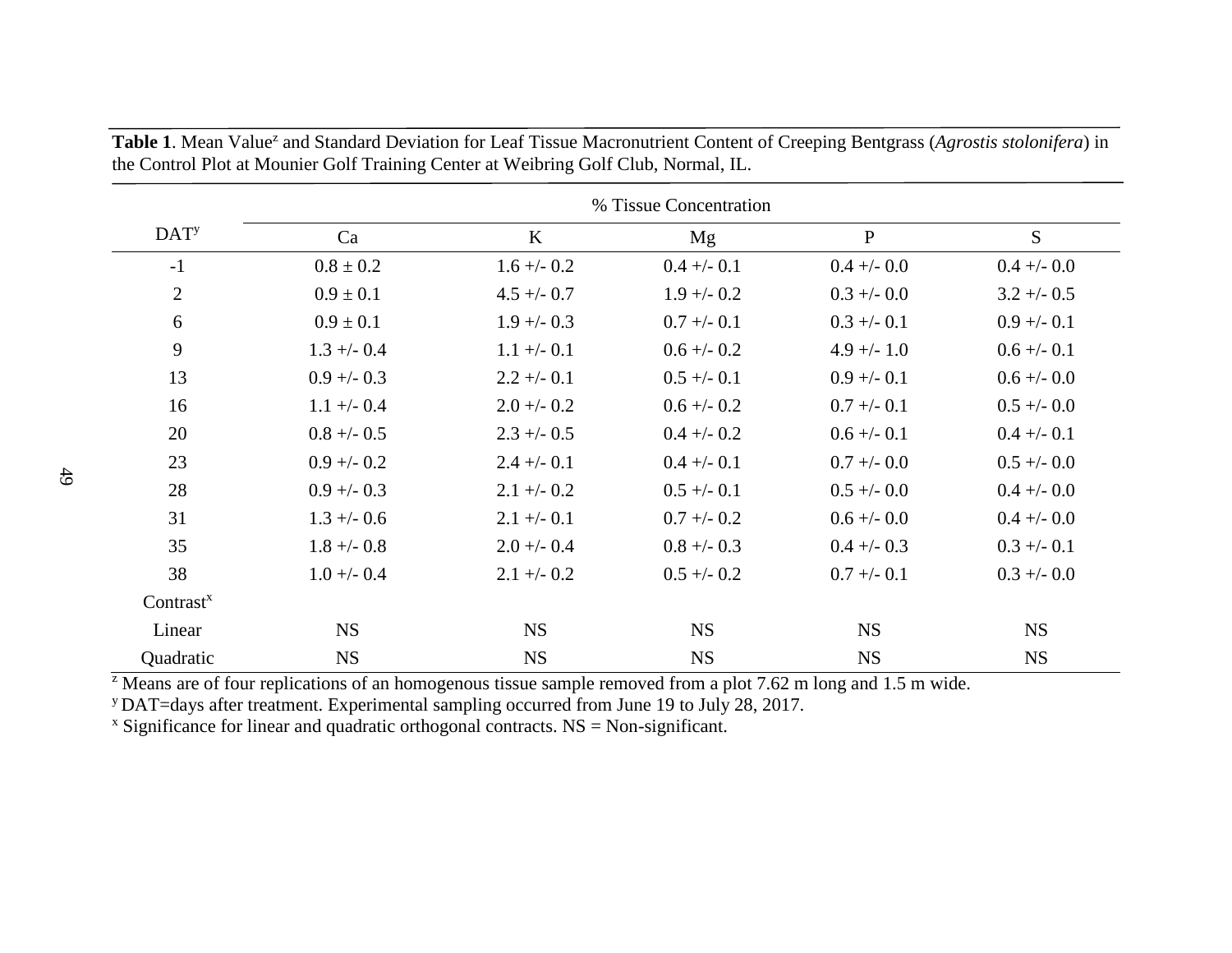|                         | <b>Tissue Concentration ppm</b> |                |                     |                  |                  |  |
|-------------------------|---------------------------------|----------------|---------------------|------------------|------------------|--|
| <b>DAT</b> <sup>y</sup> | B                               | Cu             | Fe                  | Mn               | Zn               |  |
| $-1$                    | $19.7 \pm 1.7$                  | $11.5 \pm 1.0$ | $1378.3 \pm 546.7$  | $86.0 \pm 32.9$  | $37.8 \pm 4.0$   |  |
| $\overline{2}$          | $23.7 \pm 1.2$                  | $11.0 \pm 7.7$ | $879.7 \pm 169.9$   | $60.0 \pm 1.7$   | $19.8 \pm 3.1$   |  |
| 6                       | $31.8 \pm 5.5$                  | $13.5 \pm 2.1$ | $1221.3 \pm 219.3$  | $73.3 \pm 13.2$  | $27.3 \pm 4.4$   |  |
| 9                       | $58.9 \pm 12.6$                 | $32.2 \pm 9.4$ | $5037.8 \pm 593.8$  | $203.4 \pm 20.3$ | $210.2 \pm 70.2$ |  |
| 13                      | $72.7 \pm 11.2$                 | $15.4 \pm 1.5$ | $1538.0 \pm 606.4$  | $181.4 \pm 62.4$ | $58.9 \pm 14.6$  |  |
| 16                      | $19.9 \pm 2.1$                  | $14.5 \pm 1.4$ | $1395.3 \pm 714.4$  | $149.8 \pm 5.1$  | $39.7 \pm 7.3$   |  |
| 20                      | $23.5 \pm 2.9$                  | $13.2 \pm 2.8$ | $834.5 \pm 535.0$   | $94.2 \pm 9.3$   | $27.6 \pm 4.2$   |  |
| 23                      | $36.4 \pm 1.2$                  | $17.3 \pm 0.8$ | $932.5 \pm 389.4$   | $124.4 \pm 35.6$ | $34.7 \pm 6.6$   |  |
| 28                      | $27.5 \pm 3.3$                  | $14.8 \pm 0.7$ | $1342.3 \pm 756.7$  | $87.3 \pm 19.3$  | $24.0 \pm 2.0$   |  |
| 31                      | $22.5 \pm 1.2$                  | $14.4 \pm 0.8$ | $1174.0 \pm 506.2$  | $106.6 \pm 54.7$ | $26.4 \pm 2.0$   |  |
| 35                      | $26.4 \pm 2.0$                  | $12.8 \pm 2.1$ | $2036.3 \pm 1080.7$ | $118.9 \pm 47.5$ | $25.6 \pm 2.8$   |  |
| 38                      | $24.7 \pm 2.0$                  | $18.0 \pm 2.2$ | $1123.8 \pm 547.4$  | $121.0 \pm 10.4$ | $26.3 \pm 3.9$   |  |
| Contrast <sup>x</sup>   |                                 |                |                     |                  |                  |  |
| Linear                  | <b>NS</b>                       | <b>NS</b>      | <b>NS</b>           | <b>NS</b>        | <b>NS</b>        |  |
| Quadratic               | <b>NS</b>                       | <b>NS</b>      | <b>NS</b>           | <b>NS</b>        | <b>NS</b>        |  |

Table 2. Mean Value<sup>z</sup> and Standard Deviation for Leaf Tissue Micronutrient Content of Creeping Bentgrass (*Agrostis stolonifera*) in the Control Plot at Mounier Golf Training Center at Weibring Golf Club, Normal, IL.

 $\frac{1}{2}$  Means are of four replications of an homogenous tissue sample removed from a plot 7.62 m long and 1.5 m wide.

y DAT=days after treatment. Experimental sampling occurred from June 19 to July 28, 2017.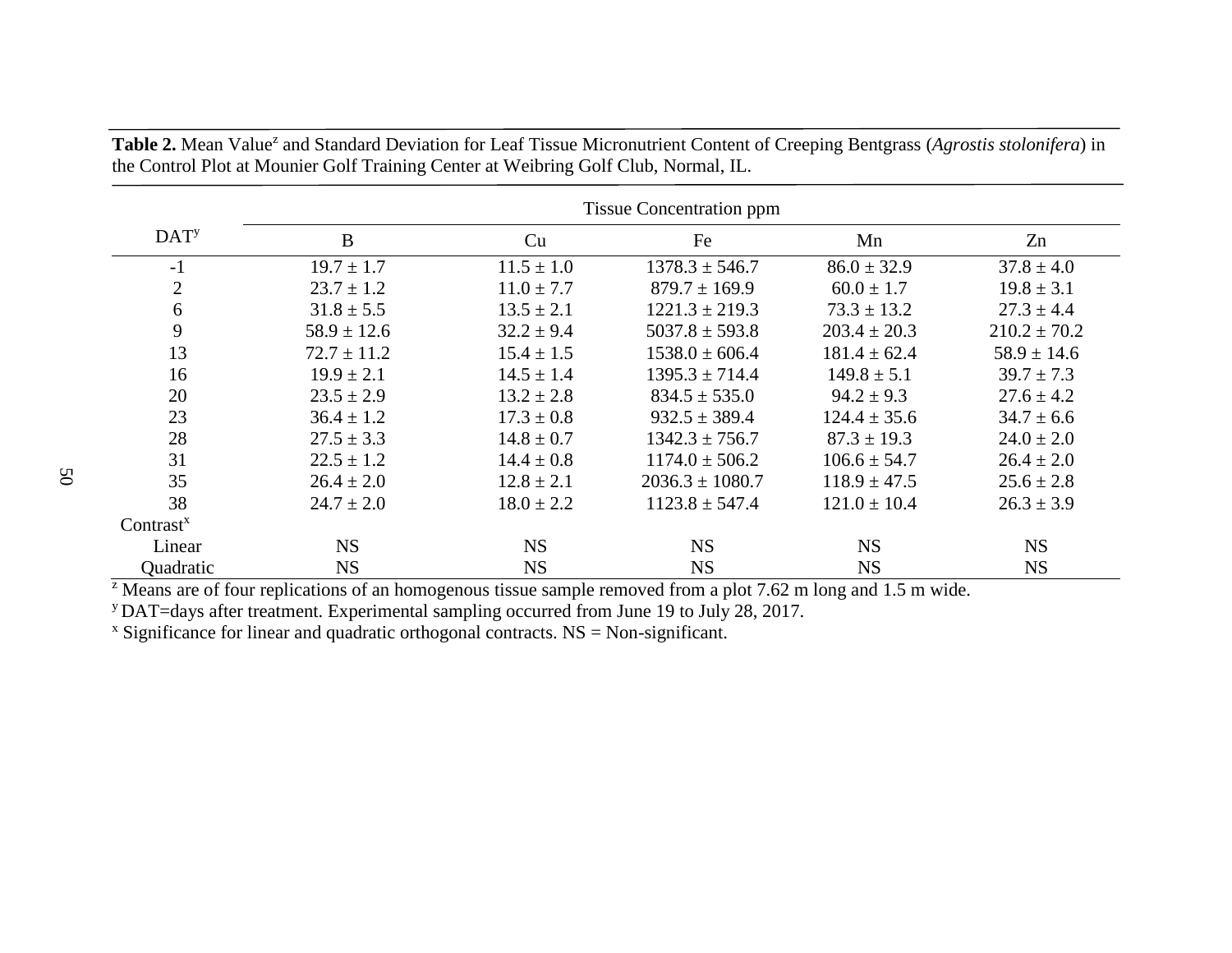|                  | % Tissue Concentration |               |               |               |               |
|------------------|------------------------|---------------|---------------|---------------|---------------|
| DAT <sup>y</sup> | Ca                     | $\bf K$       | Mg            | $\mathbf{P}$  | S             |
| $-1$             | $0.7 \pm 0.2$          | $1.7 \pm 0.2$ | $0.3 \pm 0.1$ | $0.4 \pm 0.0$ | $0.4 \pm 0.0$ |
| $\overline{2}$   | $1.0 \pm 0.4$          | $4.7 \pm 0.8$ | $2.0 \pm 0.2$ | $0.3 \pm 0.0$ | $3.5 \pm 0.5$ |
| 6                | $1.0 \pm 0.5$          | $1.8 \pm 0.2$ | $0.7 \pm 0.1$ | $0.3 \pm 0.0$ | $0.8 \pm 0.2$ |
| 9                | $0.9 \pm 0.2$          | $1.1 \pm 0.1$ | $0.5 \pm 0.0$ | $5.3 \pm 0.1$ | $0.6 \pm 0.1$ |
| 13               | $1.0 \pm 0.7$          | $2.3 \pm 0.2$ | $0.5 \pm 0.1$ | $0.9 \pm 0.1$ | $0.6 \pm 0.1$ |
| 16               | $0.5 \pm 0.2$          | $2.2 \pm 0.2$ | $0.4 \pm 0.1$ | $0.7 \pm 0.1$ | $0.6 \pm 0.1$ |
| 20               | $0.5 \pm 0.0$          | $2.6 \pm 0.0$ | $0.3 \pm 0.0$ | $0.6 \pm 0.0$ | $0.4 \pm 0.0$ |
| 23               | $0.5 \pm 0.1$          | $2.5 \pm 0.1$ | $0.3 \pm 0.0$ | $0.7 \pm 0.0$ | $0.5 \pm 0.0$ |
| 28               | $0.5 \pm 0.1$          | $2.4 \pm 0.2$ | $0.3 \pm 0.0$ | $0.7 \pm 0.1$ | $0.4 \pm 0.0$ |
| 31               | $0.7 \pm 0.2$          | $2.2 \pm 0.2$ | $0.5 \pm 0.1$ | $0.7 \pm 0.1$ | $0.4 \pm 0.0$ |
| 35               | $1.0 \pm 0.4$          | $2.5 \pm 0.1$ | $0.5 \pm 0.1$ | $0.7 \pm 0.0$ | $0.4 \pm 0.0$ |
| 38               | $1.2 \pm 0.6$          | $3.0 \pm 0.3$ | $0.6 \pm 0.2$ | $0.9 \pm 0.1$ | $0.4 \pm 0.0$ |
| $Contrast^x$     |                        |               |               |               |               |
| Linear           | <b>NS</b>              | <b>NS</b>     | <b>NS</b>     | <b>NS</b>     | <b>NS</b>     |
| Quadratic        | <b>NS</b>              | <b>NS</b>     | <b>NS</b>     | <b>NS</b>     | <b>NS</b>     |

Table 3. Mean Value<sup>z</sup> and Standard Deviation for Leaf Tissue Macronutrient Content of Creeping Bentgrass (*Agrostis stolonifera*) in the Horticulture Treatment Plot (1x) at Mounier Golf Training Center at Weibring Golf Club, Normal, IL.

 $\frac{1}{2}$  Means are of four replications of an homogenous tissue sample removed from a plot 7.62 m long and 1.5 m wide.

y DAT=days after treatment. Experimental sampling occurred from June 19 to July 28, 2017.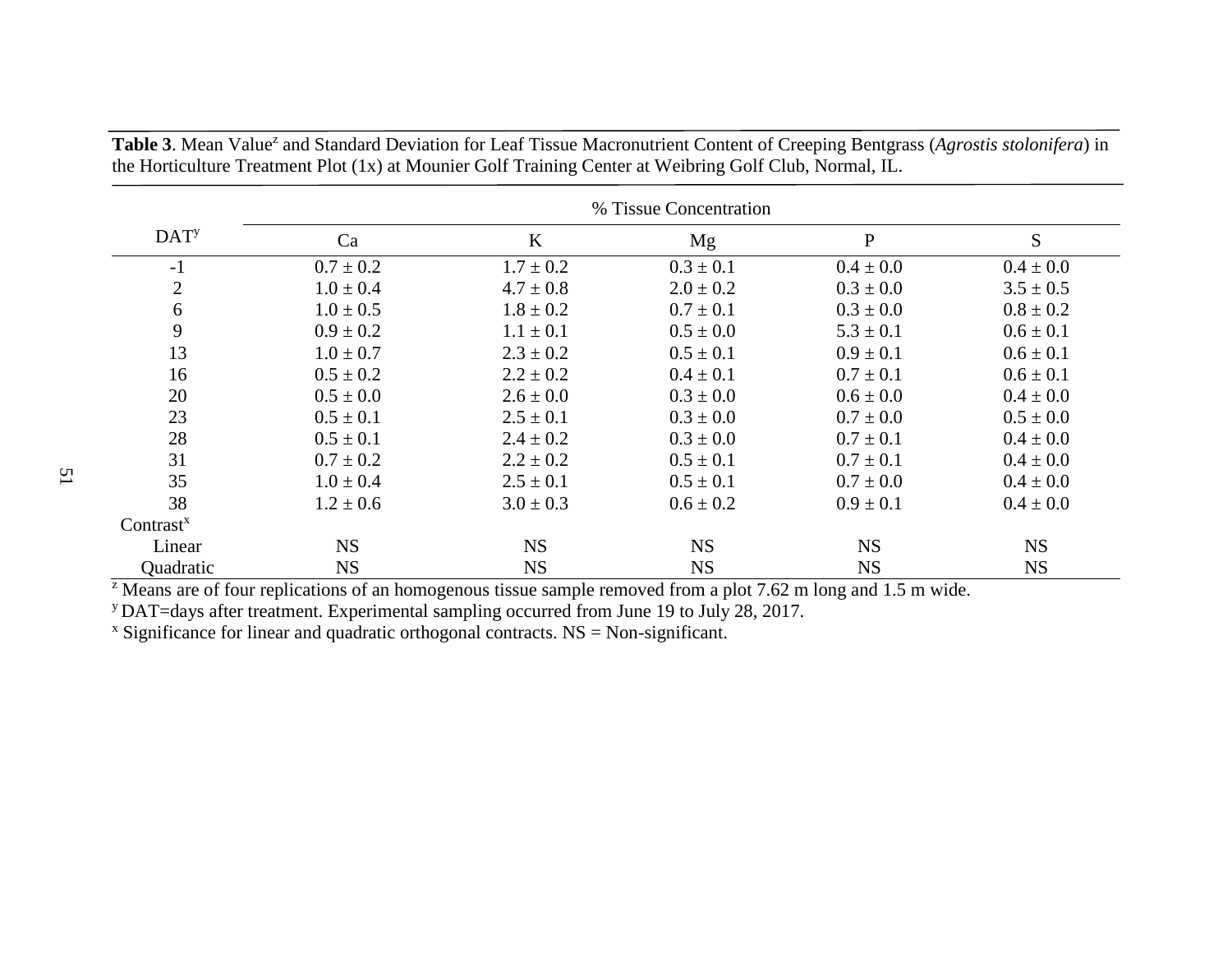|                                    | <b>Tissue Concentration ppm</b> |                 |                    |                  |                 |  |
|------------------------------------|---------------------------------|-----------------|--------------------|------------------|-----------------|--|
| DATA <sup>y</sup>                  | B                               | Cu              | Fe                 | Mn               | Zn              |  |
| $-1$                               | $16.7 \pm 1.8$                  | $14.5 \pm 4.7$  | $610.0 \pm 113.2$  | $52.1 \pm 11.8$  | $33.8 \pm 2.7$  |  |
| $\overline{2}$                     | $23.2 \pm 1.9$                  | $39.5 \pm 28.6$ | $946.9 \pm 514.4$  | $70.2 \pm 20.3$  | $20.1 \pm 2.2$  |  |
| 6                                  | $27.9 \pm 1.9$                  | $14.2 \pm 0.8$  | $1053.0 \pm 788.0$ | $73.0 \pm 34.6$  | $24.8 \pm 1.5$  |  |
| 9                                  | $57.3 \pm 9.8$                  | $25.2 \pm 6.6$  | $4960.3 \pm 132.8$ | $210.2 \pm 18.1$ | $286.6 \pm 1.7$ |  |
| 13                                 | $75.1 \pm 6.9$                  | $17.6 \pm 1.0$  | $1227.8 \pm 465.3$ | $151.0 \pm 35.1$ | $58.5 \pm 7.4$  |  |
| 16                                 | $20.0 \pm 0.5$                  | $16.3 \pm 0.4$  | $337.5 \pm 115.6$  | $120.9 \pm 4.7$  | $41.9 \pm 2.0$  |  |
| 20                                 | $24.9 \pm 1.0$                  | $15.1 \pm 0.1$  | $395.8 \pm 38.9$   | $82.6 \pm 2.0$   | $32.0 \pm 0.9$  |  |
| 23                                 | $38.1 \pm 1.9$                  | $18.5 \pm 0.7$  | $349.0 \pm 53.9$   | $84.1 \pm 7.7$   | $33.2 \pm 1.7$  |  |
| 28                                 | $25.2 \pm 2.6$                  | $16.8 \pm 1.7$  | $386.8 \pm 75.0$   | $59.1 \pm 12.0$  | $29.0 \pm 3.8$  |  |
| 31                                 | $24.0 \pm 1.5$                  | $19.8 \pm 6.1$  | $753.3 \pm 243.2$  | $69.2 \pm 11.6$  | $29.3 \pm 1.4$  |  |
| 35                                 | $28.0 \pm 1.1$                  | $15.7 \pm 0.7$  | $957.3 \pm 429.1$  | $87.8 \pm 25.0$  | $30.6 \pm 1.0$  |  |
| 38                                 | $29.2 \pm 1.9$                  | $20.9 \pm 1.7$  | $1041.3 \pm 494.3$ | $132.2 \pm 10.3$ | $25.8 \pm 2.2$  |  |
| Contrast <sup><math>x</math></sup> |                                 |                 |                    |                  |                 |  |
| Linear                             | <b>NS</b>                       | <b>NS</b>       | <b>NS</b>          | <b>NS</b>        | <b>NS</b>       |  |
| Quadratic                          | <b>NS</b>                       | <b>NS</b>       | <b>NS</b>          | <b>NS</b>        | <b>NS</b>       |  |

Table 4. Mean Value<sup>z</sup> and Standard Deviation for Leaf Tissue Micronutrient Content of Creeping Bentgrass (*Agrostis stolonifera*) in the Horticulture Treatment Plot (1x) at Mounier Golf Training Center at Weibring Golf Club, Normal, IL.

 $\frac{1}{2}$  Means are of four replications of an homogenous tissue sample removed from a plot 7.62 m long and 1.5 m wide.

y DAT=days after treatment. Experimental sampling occurred from June 19 to July 28, 2017.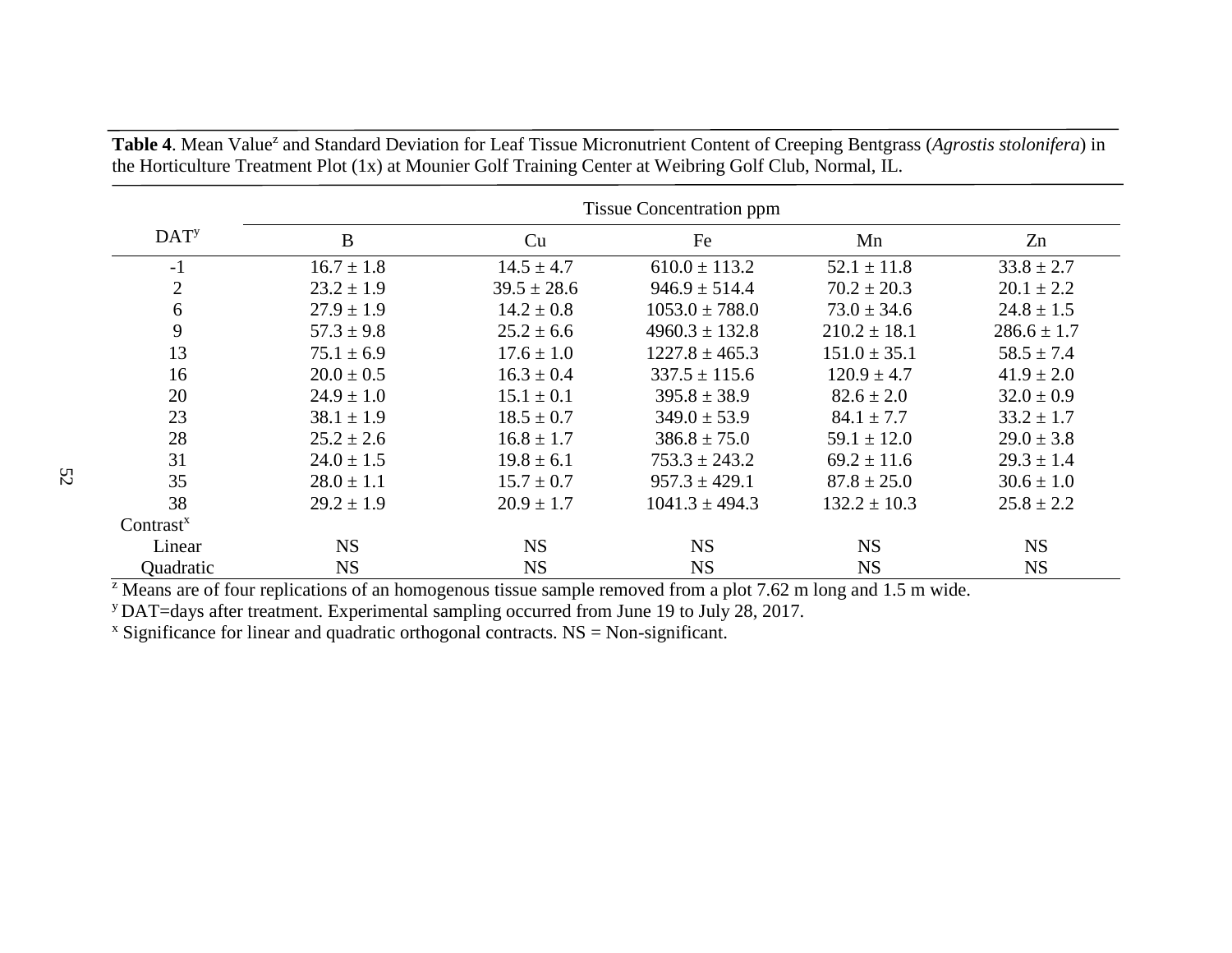|                   | % Tissue Concentration |                 |                 |                 |                 |  |
|-------------------|------------------------|-----------------|-----------------|-----------------|-----------------|--|
| DATA <sup>y</sup> | Ca                     | $\bf K$         | Mg              | $\mathbf P$     | ${\bf S}$       |  |
| $-1$              | $0.84 \pm 0.14$        | $1.91 \pm 0.18$ | $0.45 \pm 0.06$ | $0.51 \pm 0.06$ | $0.46 \pm 0.06$ |  |
| $\overline{2}$    | $0.65 \pm 0.06$        | $5.66 \pm 0.75$ | $2.23 \pm 0.22$ | $0.33 \pm 0.04$ | $4.05 \pm 0.46$ |  |
| 6                 | $0.71 \pm 0.05$        | $2.28 \pm 0.26$ | $0.69 \pm 0.06$ | $0.4 \pm 0.04$  | $1.05 \pm 0.11$ |  |
| 9                 | $0.63 \pm 0.08$        | $1.12 \pm 0.02$ | $0.47 \pm 0.03$ | $5.6 \pm 0.34$  | $0.66 \pm 0.05$ |  |
| 13                | $0.52 \pm 0.03$        | $2.35 \pm 0.06$ | $0.41 \pm 0.01$ | $1 \pm 0.02$    | $0.61 \pm 0.03$ |  |
| 16                | $0.39 \pm 0.04$        | $2.35 \pm 0.19$ | $0.35 \pm 0.02$ | $0.83 \pm 0.08$ | $0.62 \pm 0.07$ |  |
| 20                | $0.47 \pm 0.05$        | $2.82 \pm 0.47$ | $0.34 \pm 0.04$ | $0.73 \pm 0.09$ | $0.48 \pm 0.07$ |  |
| 23                | $0.52 \pm 0.13$        | $2.48 \pm 0.1$  | $0.33 \pm 0.01$ | $0.77 \pm 0.04$ | $0.49 \pm 0.01$ |  |
| 28                | $0.43 \pm 0.04$        | $2.45 \pm 0.27$ | $0.32 \pm 0.02$ | $0.76 \pm 0.08$ | $0.44 \pm 0.04$ |  |
| 31                | $0.73 \pm 0.11$        | $2.18 \pm 0.08$ | $0.44 \pm 0.06$ | $0.76 \pm 0.02$ | $0.43 \pm 0.01$ |  |
| 35                | $0.72 \pm 0.43$        | $2.36 \pm 0.24$ | $0.41 \pm 0.13$ | $0.69 \pm 0.07$ | $0.36 \pm 0.03$ |  |
| 38                | $0.73 \pm 0.06$        | $3.44 \pm 0.17$ | $0.47 \pm 0.03$ | $1.06 \pm 0.05$ | $0.32 \pm 0.19$ |  |
| $Contrast^x$      |                        |                 |                 |                 |                 |  |
| Linear            | <b>NS</b>              | <b>NS</b>       | <b>NS</b>       | <b>NS</b>       | <b>NS</b>       |  |
| Quadratic         | $P = 0.04$             | <b>NS</b>       | <b>NS</b>       | <b>NS</b>       | <b>NS</b>       |  |

Table 5. Mean Value<sup>z</sup> and Standard Deviation for Leaf Tissue Macronutrient Content of Creeping Bentgrass (*Agrostis stolonifera*) in the Agronomic Treatment Plot (2x) at Mounier Golf Training Center at Weibring Golf Club, Normal, IL.

 $\frac{1}{2}$  Means are of four replications of an homogenous tissue sample removed from a plot 7.62 m long and 1.5 m wide.

y DAT=days after treatment. Experimental sampling occurred from June 19 to July 28, 2017.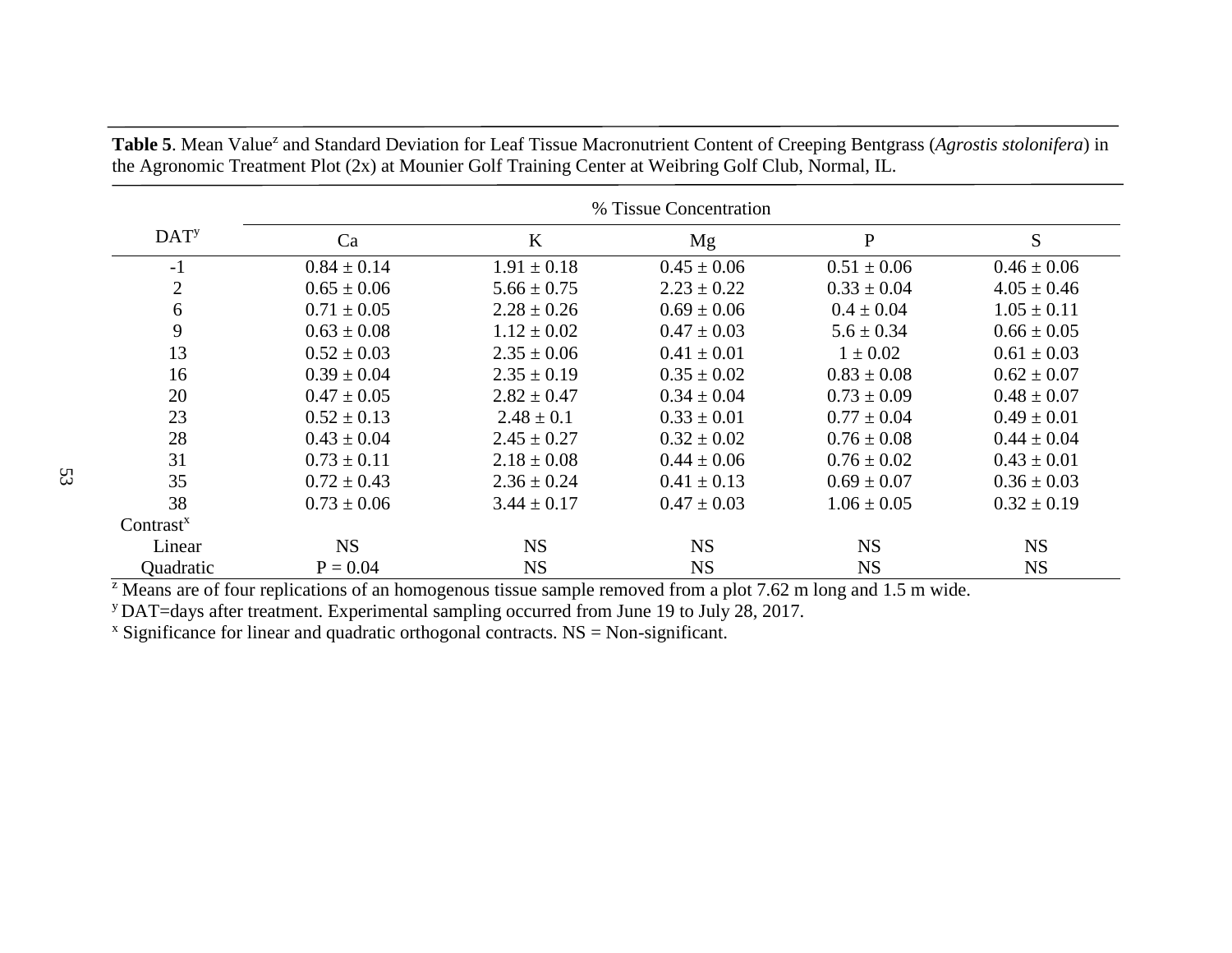|                         | <b>Tissue Concentration ppm</b> |                 |                   |                 |                 |  |
|-------------------------|---------------------------------|-----------------|-------------------|-----------------|-----------------|--|
| <b>DAT</b> <sup>y</sup> | $\bf{B}$                        | Cu              | Fe                | Mn              | Zn              |  |
| $-1$                    | $19.6 \pm 3.61$                 | $15.4 \pm 3.2$  | $777.1 \pm 139.4$ | $54.9 \pm 8.1$  | $39.4 \pm 6.06$ |  |
| $\overline{2}$          | $25.2 \pm 3.66$                 | $37.3 \pm 16.8$ | $1112 \pm 1091$   | $47.7 \pm 5.11$ | $22.3 \pm 2.14$ |  |
| 6                       | $34.1 \pm 3.19$                 | $14 \pm 0.42$   | $732 \pm 140.9$   | $56.1 \pm 2.24$ | $29.8 \pm 2.75$ |  |
| 9                       | $55.6 \pm 5.38$                 | $26.2 \pm 4.53$ | $5214 \pm 477.8$  | $208 \pm 23.3$  | $262 \pm 28.2$  |  |
| 13                      | $82.9 \pm 0.92$                 | $16.5 \pm 1.01$ | $1090 \pm 78.05$  | $137 \pm 12.3$  | $67.1 \pm 11$   |  |
| 16                      | $20.8 \pm 2.41$                 | $18.4 \pm 1.73$ | $328.5 \pm 49.56$ | $132 \pm 8.21$  | $43.4 \pm 5.7$  |  |
| 20                      | $26 \pm 3.53$                   | $16.6 \pm 2.24$ | $405 \pm 34.41$   | $90.4 \pm 12$   | $34.5 \pm 4.37$ |  |
| 23                      | $36.4 \pm 2.01$                 | $18.7 \pm 1.26$ | $318.3 \pm 28.48$ | $84.7 \pm 9.6$  | $33 \pm 0.42$   |  |
| 28                      | $24.1 \pm 1.85$                 | $17.5 \pm 2.11$ | $268 \pm 55.41$   | $56.1 \pm 4.37$ | $31.3 \pm 3.65$ |  |
| 31                      | $22.2 \pm 0.75$                 | $16.7 \pm 0.53$ | $612.8 \pm 150$   | $69.5 \pm 14.2$ | $28.1 \pm 0.57$ |  |
| 35                      | $25.6 \pm 3.02$                 | $14.3 \pm 1.84$ | $475 \pm 562.2$   | $65.4 \pm 30.6$ | $29.1 \pm 2.73$ |  |
| 38                      | $32.2 \pm 0.84$                 | $23.8 \pm 1$    | $660.5 \pm 117$   | $131 \pm 3.43$  | $30.7 \pm 1.08$ |  |
| $Contrast^x$            |                                 |                 |                   |                 |                 |  |
| Linear                  | <b>NS</b>                       | <b>NS</b>       | <b>NS</b>         | <b>NS</b>       | <b>NS</b>       |  |
| Quadratic               | <b>NS</b>                       | <b>NS</b>       | <b>NS</b>         | <b>NS</b>       | <b>NS</b>       |  |

Table 6. Mean Value<sup>z</sup> and Standard Deviation for Leaf Tissue Micronutrient Content of Creeping Bentgrass (*Agrostis stolonifera*) in the Agronomic Treatment Plot (2x) at Mounier Golf Training Center at Weibring Golf Club, Normal, IL.

 $\frac{1}{2}$  Means are of four replications of an homogenous tissue sample removed from a plot 7.62 m long and 1.5 m wide.

y DAT=days after treatment. Experimental sampling occurred from June 19 to July 28, 2017.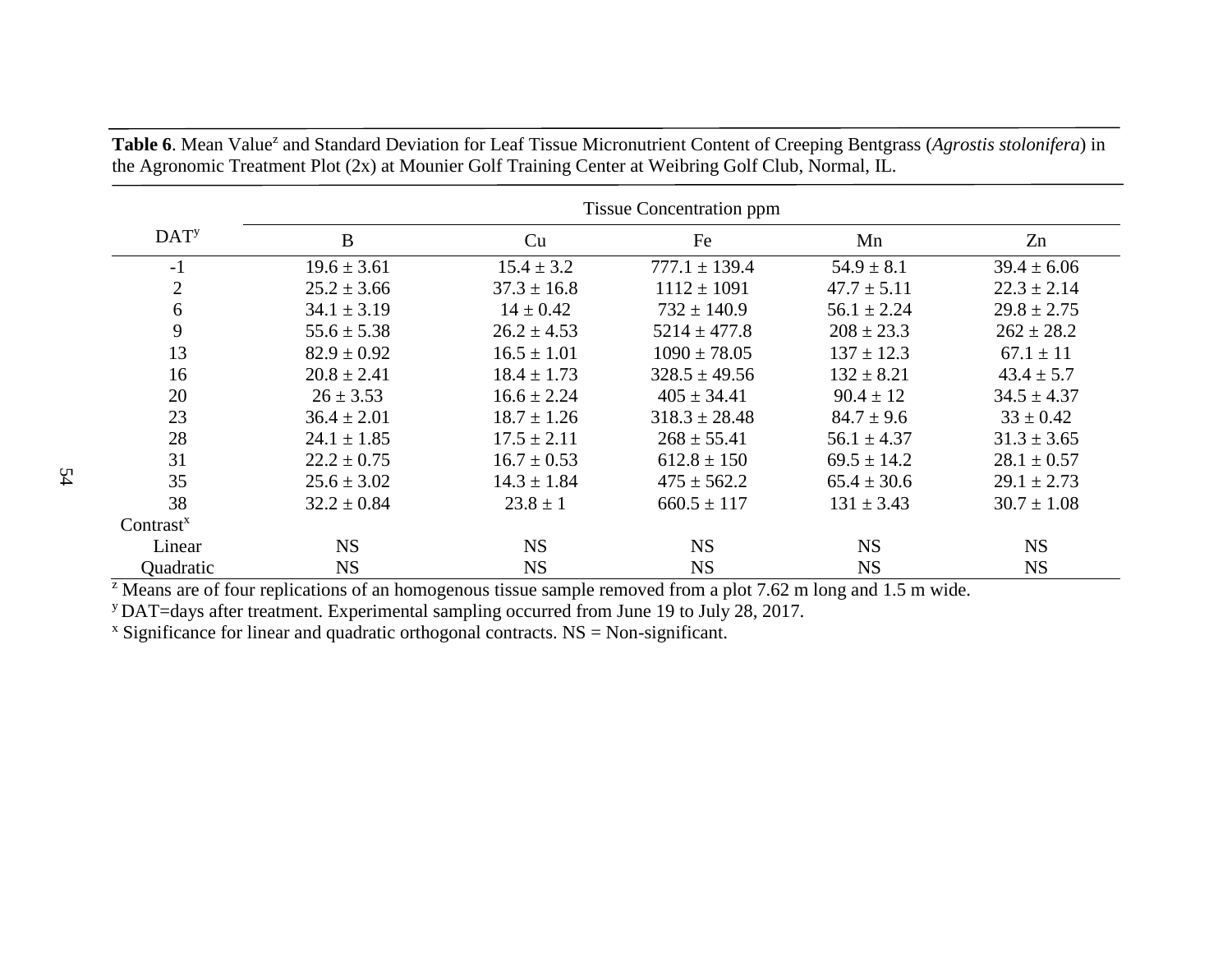- growth, chlorophyll concentration, and superoxide dismutase activity. J. Plant Physiol. 161(2):197-202.
- Stiegler, J., M. Richardson, D. Karcher, and A. Patton. (2010, Jan. & Feb.). Foliar nutrient uptake by cool-season and warm-season turfgrasses. Retrieved March 30, 2017, from http://gsrpdf.lib.msu.edu/ticpdf.py?file=/2010s/2010/100107.pdf
- Terman, M.R. (1997). Natural links: Naturalistic golf courses as wildlife habitat. Retrieved February 13, 2017, from

http://www.sciencedirect.com/science/article/pii/S0169204697000339

Tlustos, P., P. Cigler, M. Hruby, S. Kuzel, J. Szakova, and J. Balik. (2005). The role of titanium in biomass production and its influence on essential elements' contents in growing crops. Retrieved January 30, 2017, from

http://www.agriculturejournals.cz/publicFiles/50934.pdf

- Wang, M., Q. Zheng, Q. Shen, and S. Guo. (2013). The critical role of potassium in plant stress response. Intern. J. Mol. Sci. 14(4):7370-7390.
- Whitted-Haag, B., D. Kopsell, D. Kopsell, and R. Rhykerd. (2014). Foliar silicon and titanium applications influence growth and quality characteristics of annual bedding plants. Open Hort. J. 7:6-15.
- Yruela, I. (2005). Copper in plants. Brazilian J. Plant Physiol. 17(1):145-156.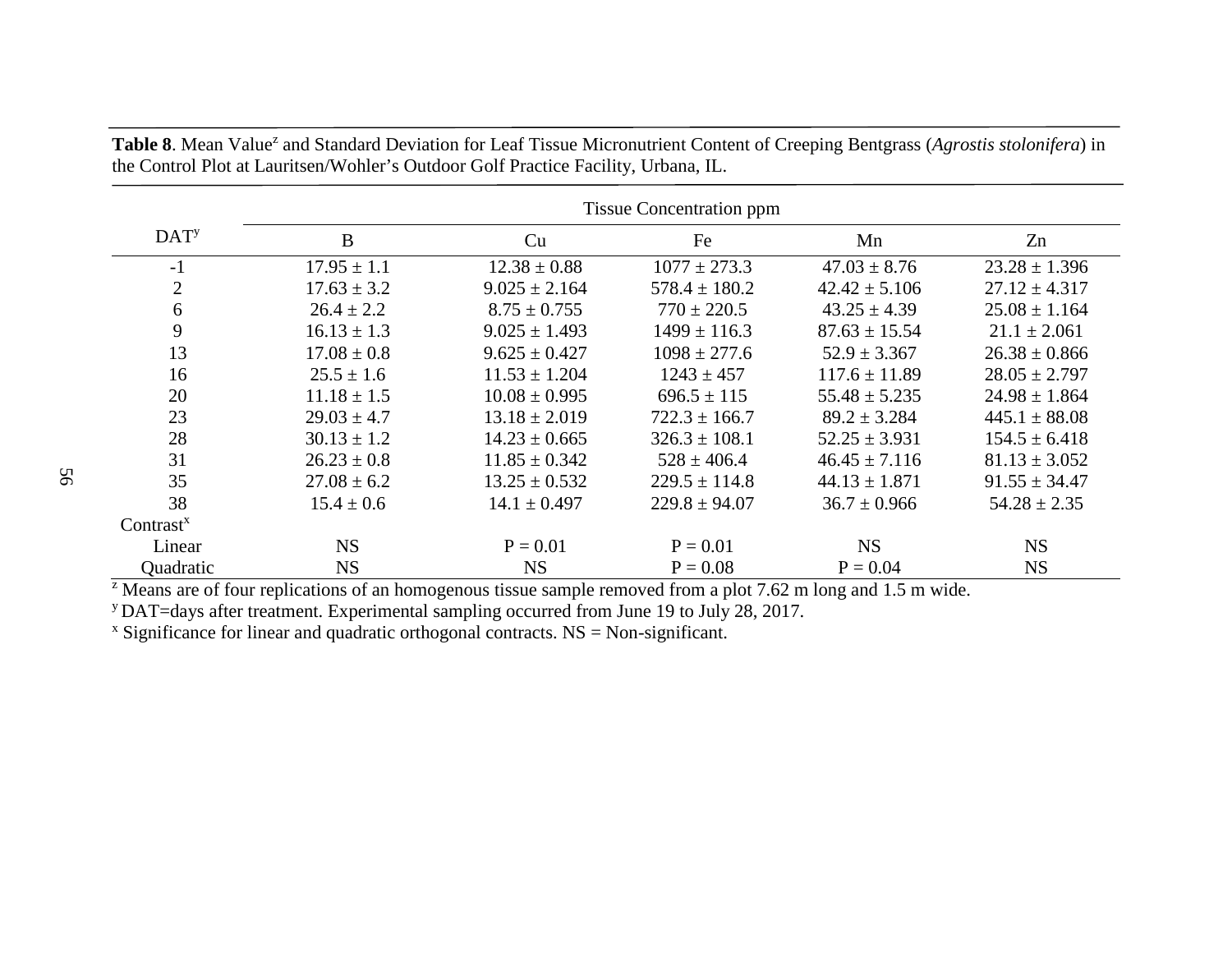|                   | % Tissue Concentration |                   |                   |                   |                   |
|-------------------|------------------------|-------------------|-------------------|-------------------|-------------------|
| DATA <sup>y</sup> | Ca                     | $\bf K$           | Mg                | $\mathbf P$       | S                 |
| $-1$              | $0.79 \pm 0.085$       | $1.265 \pm 0.056$ | $0.425 \pm 0.05$  | $8.745 \pm 16.84$ | $0.258 \pm 0.021$ |
| $\overline{2}$    | $0.678 \pm 0.074$      | $1.26 \pm 0.069$  | $0.375 \pm 0.05$  | $0.333 \pm 0.024$ | $0.255 \pm 0.017$ |
| 6                 | $0.668 \pm 0.102$      | $1.433 \pm 0.242$ | $0.35 \pm 0.041$  | $0.34 \pm 0.057$  | $0.245 \pm 0.049$ |
| 9                 | $1.783 \pm 0.417$      | $1.31 \pm 0.282$  | $0.878 \pm 0.184$ | $0.303 \pm 0.061$ | $0.213 \pm 0.05$  |
| 13                | $1.213 \pm 0.296$      | $1.1 \pm 0.115$   | $0.63 \pm 0.017$  | $0.325 \pm 0.035$ | $0.22 \pm 0.032$  |
| 16                | $1.02 \pm 0.104$       | $1.375 \pm 0.096$ | $0.57 \pm 0.102$  | $0.415 \pm 0.062$ | $0.243 \pm 0.035$ |
| 20                | $0.783 \pm 0.151$      | $1.503 \pm 0.114$ | $0.478 \pm 0.07$  | $0.403 \pm 0.035$ | $0.263 \pm 0.03$  |
| 23                | $0.905 \pm 0.185$      | $1.873 \pm 0.092$ | $0.505 \pm 0.079$ | $0.638 \pm 0.05$  | $0.373 \pm 0.034$ |
| 28                | $0.638 \pm 0.068$      | $2.148 \pm 0.066$ | $0.39 \pm 0.026$  | $0.543 \pm 0.022$ | $0.359 \pm 0.012$ |
| 31                | $0.688 \pm 0.15$       | $1.45 \pm 0.129$  | $0.433 \pm 0.078$ | $0.475 \pm 0.031$ | $0.305 \pm 0.026$ |
| 35                | $0.635 \pm 0.062$      | $1.568 \pm 0.068$ | $0.383 \pm 0.017$ | $0.503 \pm 0.019$ | $0.313 \pm 0.019$ |
| 38                | $0.53 \pm 0.029$       | $1.495 \pm 0.061$ | $0.34 \pm 0.008$  | $0.51 \pm 0.022$  | $0.34 \pm 0.014$  |
| $Contrast^x$      |                        |                   |                   |                   |                   |
| Linear            | <b>NS</b>              | $P = 0.07$        | <b>NS</b>         | <b>NS</b>         | $P = 0.01$        |
| Quadratic         | <b>NS</b>              | <b>NS</b>         | $P = 0.08$        | $P = 0.04$        | <b>NS</b>         |

Table 9. Mean Value<sup>z</sup> and Standard Deviation for Leaf Tissue Macronutrient Content of Creeping Bentgrass (*Agrostis stolonifera*) in the Horticulture Treatment Plot (1x) at Lauritsen/Wohler's Outdoor Golf Practice Facility, Urbana, IL.

 $\frac{1}{2}$  Means are of four replications of an homogenous tissue sample removed from a plot 7.62 m long and 1.5 m wide.

y DAT=days after treatment. Experimental sampling occurred from June 19 to July 28, 2017.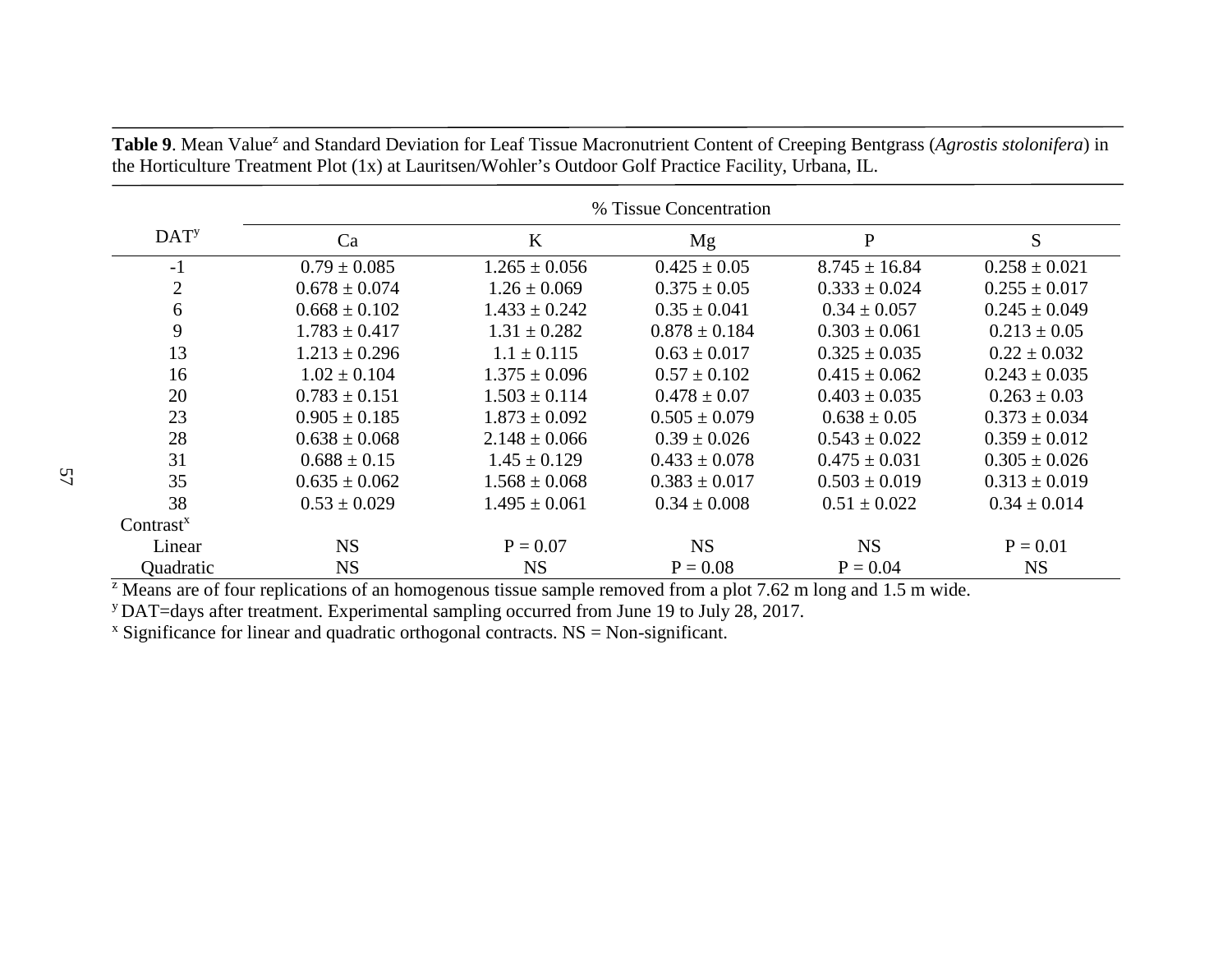|                  | <b>Tissue Concentration ppm</b> |                   |                   |                   |                   |  |
|------------------|---------------------------------|-------------------|-------------------|-------------------|-------------------|--|
| DAT <sup>y</sup> | $\bf{B}$                        | Cu                | Fe                | Mn                | Zn                |  |
| $-1$             | $19.53 \pm 1.333$               | $10.8 \pm 4.414$  | $395.7 \pm 81.78$ | $40.77 \pm 4.414$ | $23.21 \pm 1.943$ |  |
| $\overline{2}$   | $15.6 \pm 0.632$                | $8.25 \pm 0.806$  | $397.2 \pm 93.24$ | $40.81 \pm 2.557$ | $24.97 \pm 1.174$ |  |
| 6                | $26.33 \pm 2.54$                | $7.875 \pm 1.884$ | $447.5 \pm 118.7$ | $42.95 \pm 5.422$ | $23.25 \pm 3.042$ |  |
| 9                | $20.33 \pm 2.066$               | $10.68 \pm 1.702$ | $1897 \pm 377.9$  | $121.5 \pm 3.553$ | $26.83 \pm 0.738$ |  |
| 13               | $19.75 \pm 1.895$               | $9.175 \pm 0.714$ | $1195 \pm 376.5$  | $66.8 \pm 14.35$  | $26.48 \pm 3.381$ |  |
| 16               | $24.1 \pm 3.483$                | $12 \pm 1.052$    | $903.8 \pm 172.3$ | $137.5 \pm 8.7$   | $22.93 \pm 3.326$ |  |
| 20               | $10.55 \pm 0.617$               | $10.95 \pm 0.755$ | $557.3 \pm 165.4$ | $64.25 \pm 9.385$ | $25.38 \pm 0.746$ |  |
| 23               | $36.65 \pm 1.515$               | $12.55 \pm 0.332$ | $677.5 \pm 248.5$ | $94.18 \pm 12.77$ | $510.2 \pm 14.27$ |  |
| 28               | $32.13 \pm 3.214$               | $14.58 \pm 1.132$ | $239.5 \pm 80.46$ | $49.23 \pm 6.025$ | $147.3 \pm 12.89$ |  |
| 31               | $22.2 \pm 1.095$                | $10.6 \pm 0.825$  | $402 \pm 110.5$   | $39.08 \pm 2.29$  | $60.2 \pm 3.349$  |  |
| 35               | $23.08 \pm 1.187$               | $14.08 \pm 0.714$ | $286.8 \pm 37.21$ | $42.63 \pm 2.953$ | $55.25 \pm 1.287$ |  |
| 38               | $17.13 \pm 0.395$               | $14.18 \pm 0.85$  | $153.8 \pm 17.21$ | $34.03 \pm 3.583$ | $47.55 \pm 2.412$ |  |
| $Contrast^x$     |                                 |                   |                   |                   |                   |  |
| Linear           | <b>NS</b>                       | $P = 0.00$        | <b>NS</b>         | <b>NS</b>         | <b>NS</b>         |  |
| Quadratic        | <b>NS</b>                       | <b>NS</b>         | $P = 0.06$        | $P = 0.02$        | <b>NS</b>         |  |

Table 10. Mean Value<sup>z</sup> and Standard Deviation for Leaf Tissue Micronutrient Content of Creeping Bentgrass (*Agrostis stolonifera*) in the Horticulture Treatment Plot (1x) at Lauritsen/Wohler's Outdoor Golf Practice Facility, Urbana, IL.

 $\frac{1}{2}$  Means are of four replications of an homogenous tissue sample removed from a plot 7.62 m long and 1.5 m wide.

y DAT=days after treatment. Experimental sampling occurred from June 19 to July 28, 2017.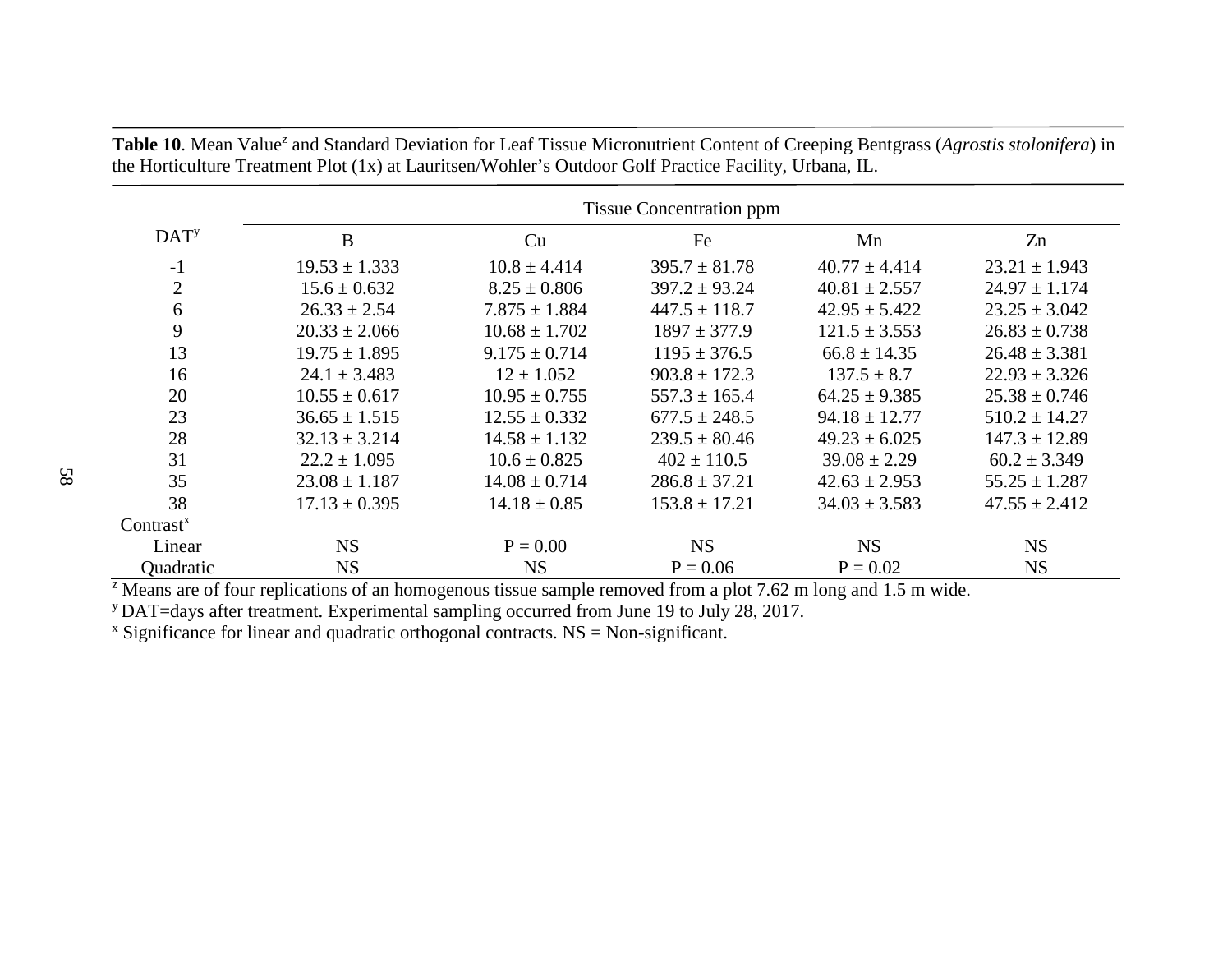|                         | % Tissue Concentration |                   |                   |                   |                   |  |
|-------------------------|------------------------|-------------------|-------------------|-------------------|-------------------|--|
| <b>DAT</b> <sup>y</sup> | Ca                     | $\bf K$           | Mg                | $\mathbf P$       | S                 |  |
| $-1$                    | $0.755 \pm 0.029$      | $1.283 \pm 0.057$ | $0.4 \pm 0$       | $0.315 \pm 0.006$ | $0.285 \pm 0.013$ |  |
| $\overline{2}$          | $0.728 \pm 0.089$      | $1.605 \pm 0.266$ | $0.375 \pm 0.05$  | $0.39 \pm 0.048$  | $0.335 \pm 0.052$ |  |
| 6                       | $0.565 \pm 0.07$       | $1.578 \pm 0.127$ | $0.32 \pm 0.032$  | $0.315 \pm 0.031$ | $0.28 \pm 0.042$  |  |
| 9                       | $1.02 \pm 0.271$       | $1.483 \pm 0.159$ | $0.53 \pm 0.122$  | $0.338 \pm 0.042$ | $0.265 \pm 0.045$ |  |
| 13                      | $0.748 \pm 0.152$      | $1.25 \pm 0.1$    | $0.41 \pm 0.047$  | $0.343 \pm 0.032$ | $0.265 \pm 0.034$ |  |
| 16                      | $0.71 \pm 0.153$       | $1.4 \pm 0.082$   | $0.433 \pm 0.057$ | $0.428 \pm 0.061$ | $0.285 \pm 0.041$ |  |
| 20                      | $0.57 \pm 0.086$       | $1.555 \pm 0.114$ | $0.38 \pm 0.024$  | $0.43 \pm 0.029$  | $0.308 \pm 0.032$ |  |
| 23                      | $0.73 \pm 0.098$       | $2.06 \pm 0.032$  | $0.448 \pm 0.042$ | $0.7 \pm 0.05$    | $0.445 \pm 0.024$ |  |
| 28                      | $0.628 \pm 0.123$      | $1.88 \pm 0.158$  | $0.315 \pm 0.064$ | $0.348 \pm 0.165$ | $0.238 \pm 0.124$ |  |
| 31                      | $0.645 \pm 0.051$      | $1.6 \pm 0.082$   | $0.415 \pm 0.021$ | $0.488 \pm 0.046$ | $0.355 \pm 0.019$ |  |
| 35                      | $0.53 \pm 0.051$       | $1.628 \pm 0.105$ | $0.355 \pm 0.024$ | $0.493 \pm 0.033$ | $0.338 \pm 0.026$ |  |
| 38                      | $0.483 \pm 0.013$      | $1.415 \pm 0.102$ | $0.31 \pm 0.018$  | $0.47 \pm 0.029$  | $0.325 \pm 0.026$ |  |
| $Contrast^x$            |                        |                   |                   |                   |                   |  |
| Linear                  | $P = 0.05$             | <b>NS</b>         | <b>NS</b>         | $P = 0.05$        | <b>NS</b>         |  |
| Quadratic               | <b>NS</b>              | <b>NS</b>         | <b>NS</b>         | <b>NS</b>         | <b>NS</b>         |  |

Table 11. Mean Value<sup>z</sup> and Standard Deviation for Leaf Tissue Macronutrient Content of Creeping Bentgrass (*Agrostis stolonifera*) in the Agronomic Treatment Plot (2x) at Lauritsen/Wohler's Outdoor Golf Practice Facility, Urbana, IL.

 $\frac{1}{2}$  Means are of four replications of an homogenous tissue sample removed from a plot 7.62 m long and 1.5 m wide.

y DAT=days after treatment. Experimental sampling occurred from June 19 to July 28, 2017.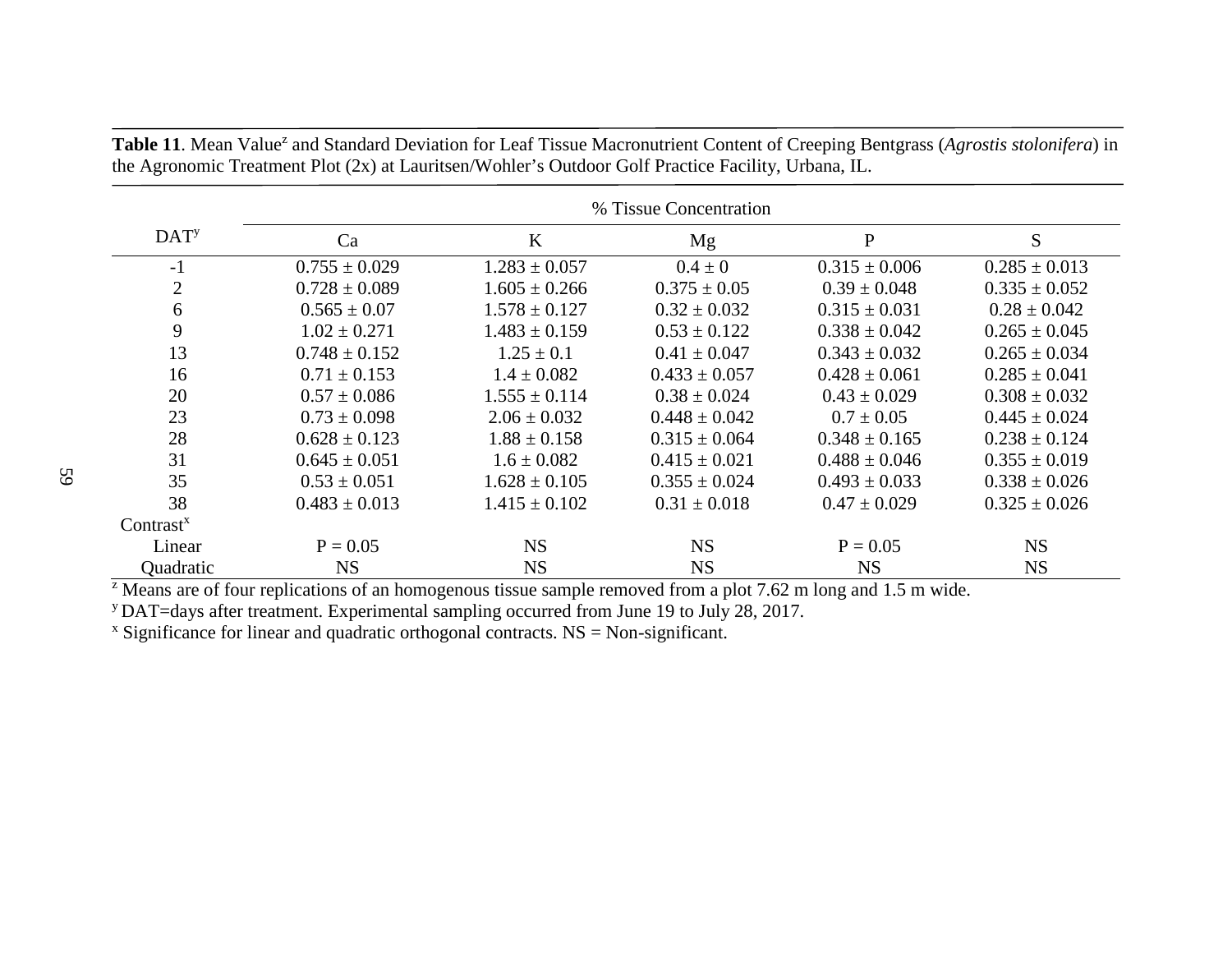|                  | <b>Tissue Concentration ppm</b> |                   |                   |                   |                   |  |
|------------------|---------------------------------|-------------------|-------------------|-------------------|-------------------|--|
| DAT <sup>y</sup> | $\bf{B}$                        | Cu                | Fe                | Mn                | Zn                |  |
| $-1$             | $19.2 \pm 2.893$                | $11.18 \pm 3.568$ | $355.1 \pm 92.35$ | $41.26 \pm 2.836$ | $23.41 \pm 0.598$ |  |
| $\overline{2}$   | $17.63 \pm 2.895$               | $12.7 \pm 3.218$  | $334.7 \pm 40.27$ | $50.19 \pm 7.864$ | $31.43 \pm 3.996$ |  |
| 6                | $27.05 \pm 4.173$               | $8.15 \pm 1.156$  | $311.8 \pm 143.7$ | $36.15 \pm 7.117$ | $23.13 \pm 2.226$ |  |
| 9                | $19.53 \pm 2.105$               | $12.08 \pm 1.274$ | $986.8 \pm 357.5$ | $108.3 \pm 10.11$ | $24.69 \pm 2.199$ |  |
| 13               | $18.55 \pm 0.998$               | $9.15 \pm 0.603$  | $615.3 \pm 192.6$ | $49.53 \pm 5.278$ | $25.58 \pm 1.144$ |  |
| 16               | $29.35 \pm 5.546$               | $13.2 \pm 1.219$  | $708.5 \pm 229$   | $118 \pm 9.288$   | $23.8 \pm 3.424$  |  |
| 20               | $11.45 \pm 1.012$               | $11.75 \pm 0.819$ | $379.5 \pm 78.67$ | $54.7 \pm 3.303$  | $27.08 \pm 2.019$ |  |
| 23               | $43.2 \pm 3.176$                | $14.03 \pm 0.32$  | $483.3 \pm 91.6$  | $92.53 \pm 6.904$ | $614.2 \pm 69.42$ |  |
| 28               | $20.45 \pm 9.56$                | $11.75 \pm 2.768$ | $140.5 \pm 34.32$ | $31.68 \pm 12.04$ | $79.25 \pm 65.69$ |  |
| 31               | $27.85 \pm 2.014$               | $13.28 \pm 1.431$ | $388.3 \pm 45.75$ | $42.83 \pm 2.406$ | $63.65 \pm 9.479$ |  |
| 35               | $25.13 \pm 2.933$               | $14.73 \pm 0.768$ | $219.8 \pm 32.19$ | $40.93 \pm 2.49$  | $55.65 \pm 5.798$ |  |
| 38               | $18.2 \pm 1.936$                | $13.98 \pm 1.502$ | $192 \pm 30.3$    | $35.28 \pm 1.841$ | $46.05 \pm 1.733$ |  |
| $Contrast^x$     |                                 |                   |                   |                   |                   |  |
| Linear           | <b>NS</b>                       | $P = 0.03$        | <b>NS</b>         | <b>NS</b>         | <b>NS</b>         |  |
| Quadratic        | <b>NS</b>                       | <b>NS</b>         | $P = 0.07$        | $P = 0.07$        | <b>NS</b>         |  |

Table 12. Mean Value<sup>z</sup> and Standard Deviation for Leaf Tissue Micronutrient Content of Creeping Bentgrass (*Agrostis stolonifera*) in the Agronomic Treatment Plot (2x) at Lauritsen/Wohler's Outdoor Golf Practice Facility, Urbana, IL.

 $\frac{1}{2}$  Means are of four replications of an homogenous tissue sample removed from a plot 7.62 m long and 1.5 m wide.

y DAT=days after treatment. Experimental sampling occurred from June 19 to July 28, 2017.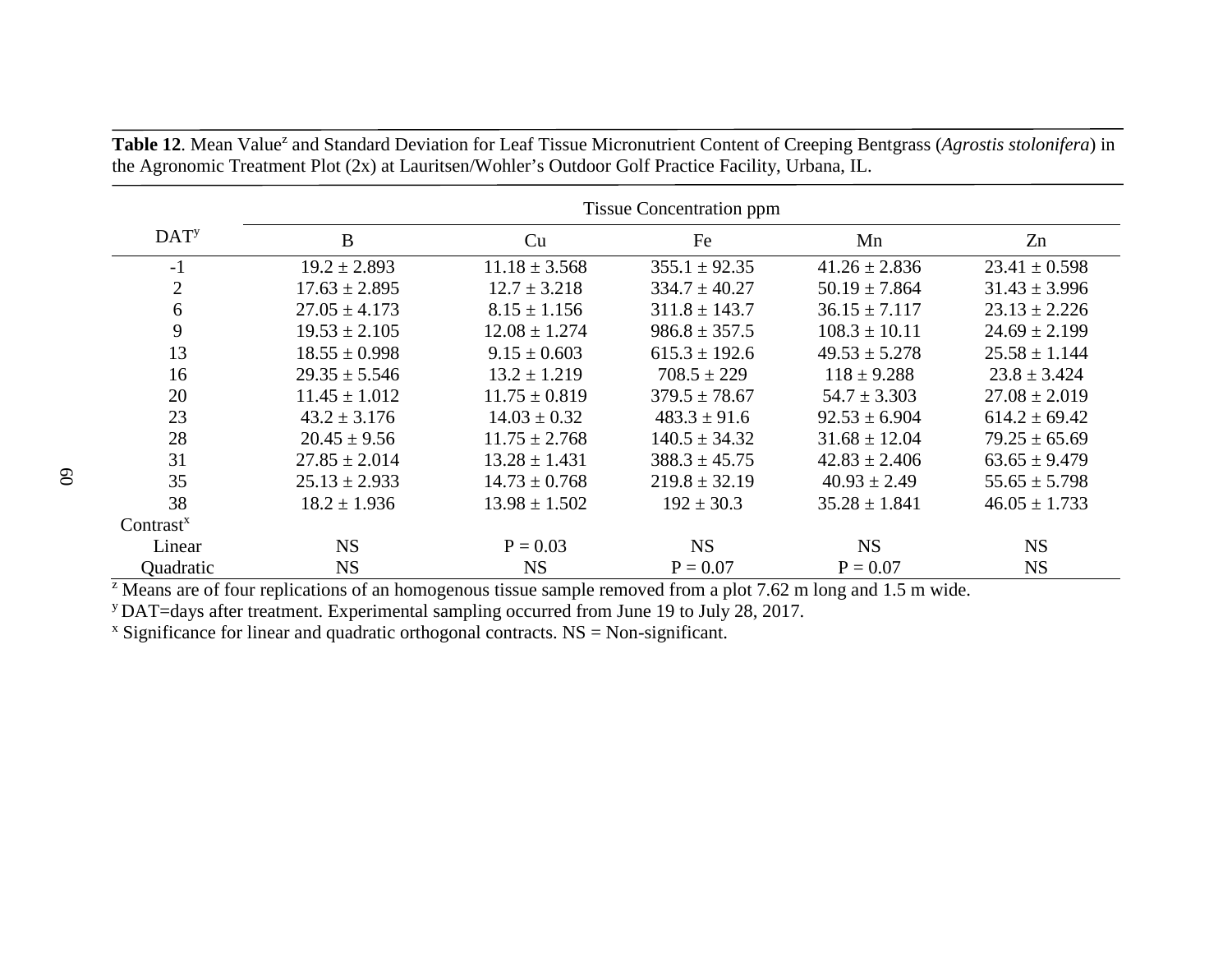## CHAPTER IV: CONCLUSIONS AND RECOMMENDATIONS

The goal of this experiment was to determine if foliar applied titanium affected the growth and quality of creeping bentgrass at two locations in Central Illinois using two different rates. Based on the results from the experiment, it can be reasoned that foliar titanium affected the growth and quality of creeping bentgrass at both locations. However, these effects were site and rate specific, causing nutrient concentrations to increase or decrease which makes it difficult to make a single, universal recommendation for creeping bentgrass. Individual rates would be more beneficial for each individual location at this time, as well as applying  $Tytanit^{\circledR}$  at the same time as a fertilizer application, which was proven to make the fertilizer application more efficient in this study.

The delayed response at Lauritsen/Wohler's Outdoor Golf Practice Facility in nutrient response to the Ti application is hard to explain. Since it is a newer putting green, it is possible the Tytanit<sup>®</sup> stayed in the upper soil surface where the peat is. Peat typically deteriorates in a few years following putting green construction, but this green is only a few years old. Other than that, there was adequate moisture at the time so it is possible a lack of rainfall or irrigation following the application left the Tytanit<sup>®</sup> in the upper soil profile.

Nitrogen uptake was not tested with the soil and tissue samples. One reason for this is the extra cost per sample to test for nitrogen at the lab. The other reason is each golf course superintendent has his or her own nitrogen application plan in terms of "spoon-feeding" the creeping bentgrass, meaning it would have been difficult to track each superintendent's nitrogen plan with the Ti application. Rainfall was not tracked either because if there was a shortage of water, the superintendents irrigated the putting green, so that also would have difficult to track and not really feasible.

61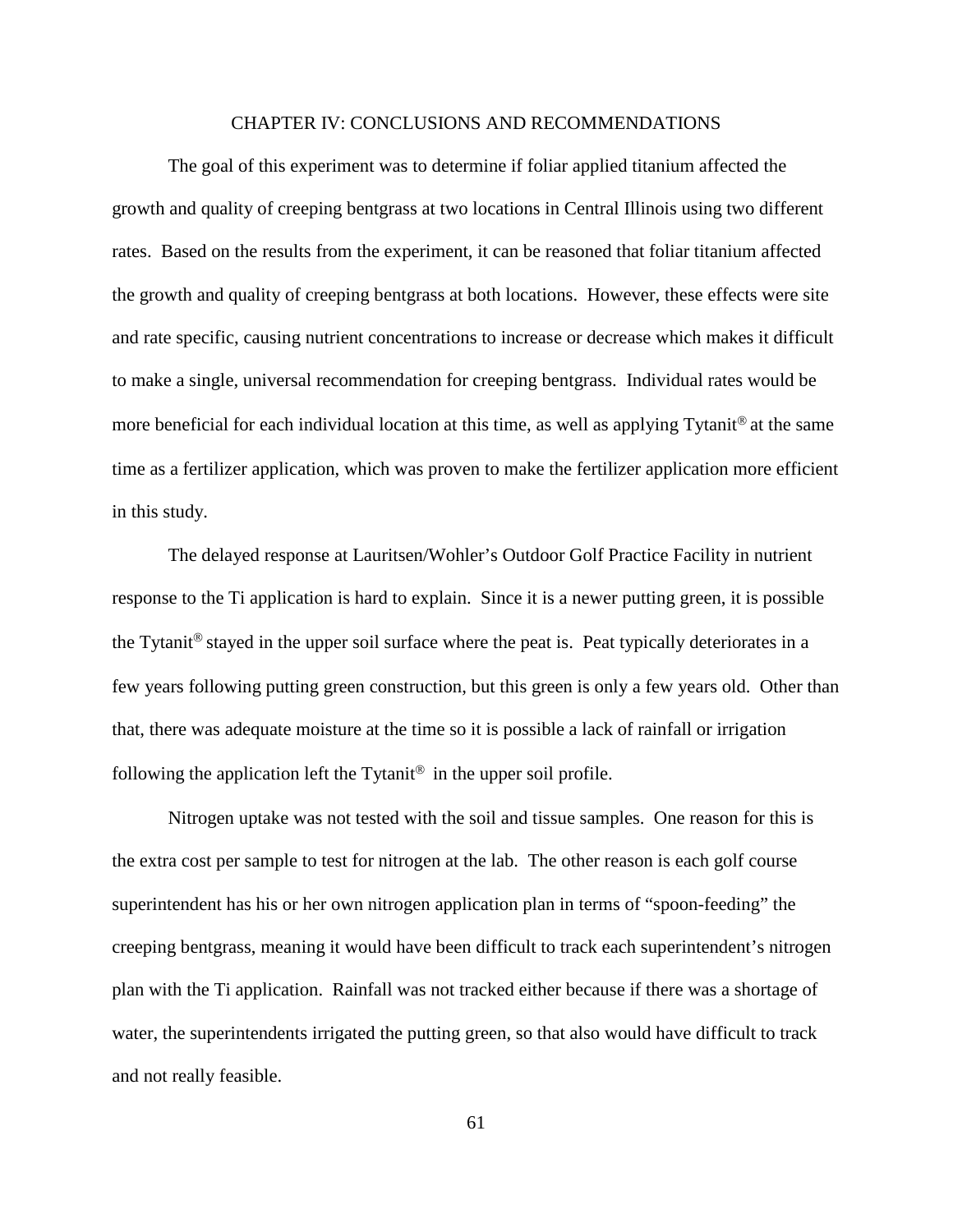Tytanit $\mathbb{R}$  has the potential to benefit creeping bentgrass in a sandy profile on golf courses in Central Illinois. However, because of the limited research previously done with applying Tytanit<sup>®</sup> on turf, more research could be done to gain a better understanding of the exact impact Tytanit<sup>®</sup> has on turf, specifically creeping bentgrass in a more consistent manner. Our research indicated it does make sense to apply Tytanit® with your fertilizer application either before, with, or immediately after for more efficient fertilizer usage and nutrient uptake. Other than that, it'd be hard for us to recommend a single, universal rate for creeping bentgrass on sandy profiles at this time.

Results from this 2017 research study were presented to the Central Illinois Golf Course Superintendents Association of America (CI-GCSAA) at their regional meetings in December 2017, developed into a popular press article for the regional and state GCSAA group newsletters, and submitted for publication to a professional turfgrass journal. A final project report will be delivered to the CI-CGSAA by June 30, 2018.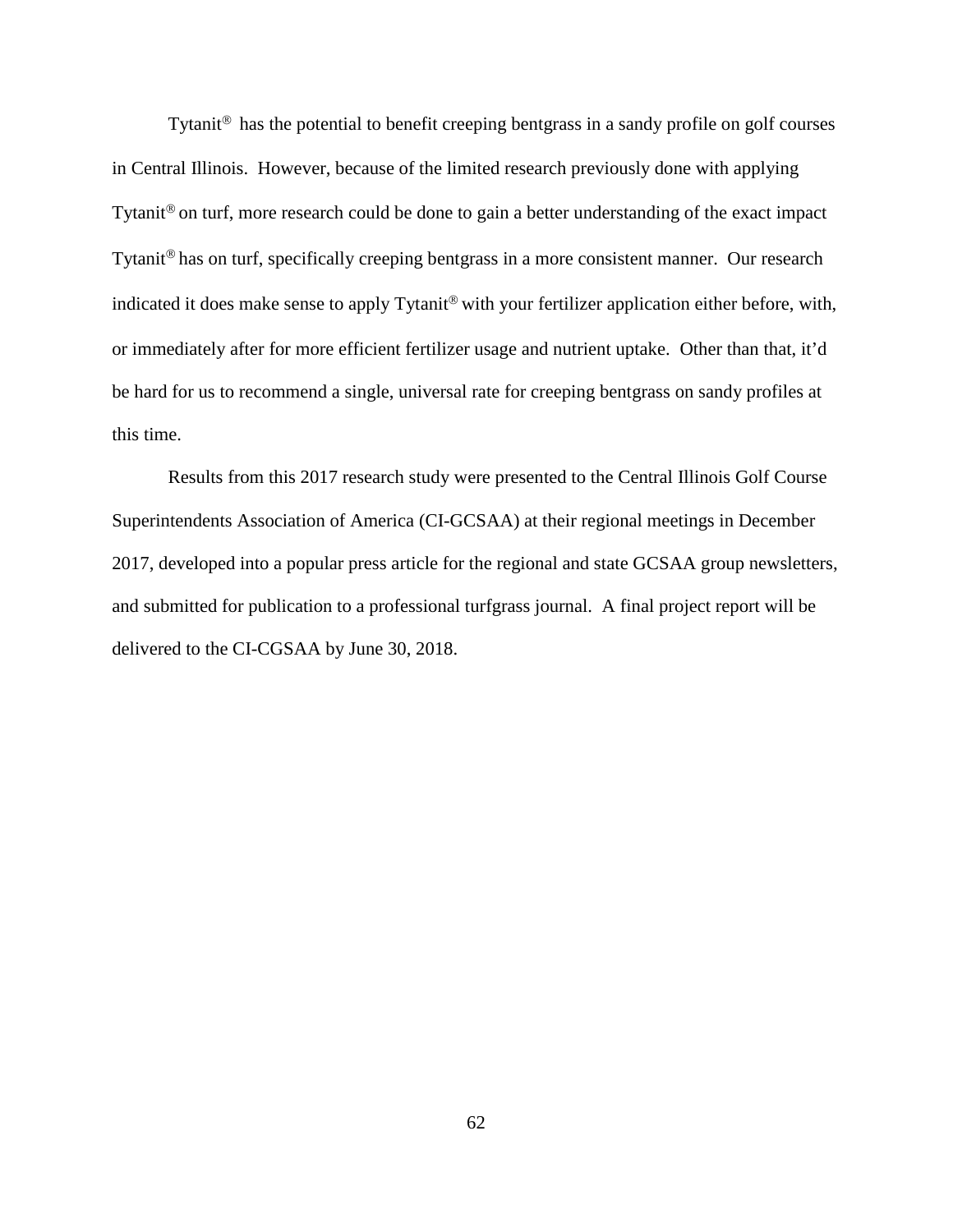APPENDIX A: TYTANIT® PRODUCT LABEL



INTERMAG

 $6998$ 

**GROWTH STIMULATOR** 



## **HIGHER YIELD MORE PROFIT**

Increased crop yield

Improved biological quality of yield

Enhanced natural plant resistance



www.intermag.eu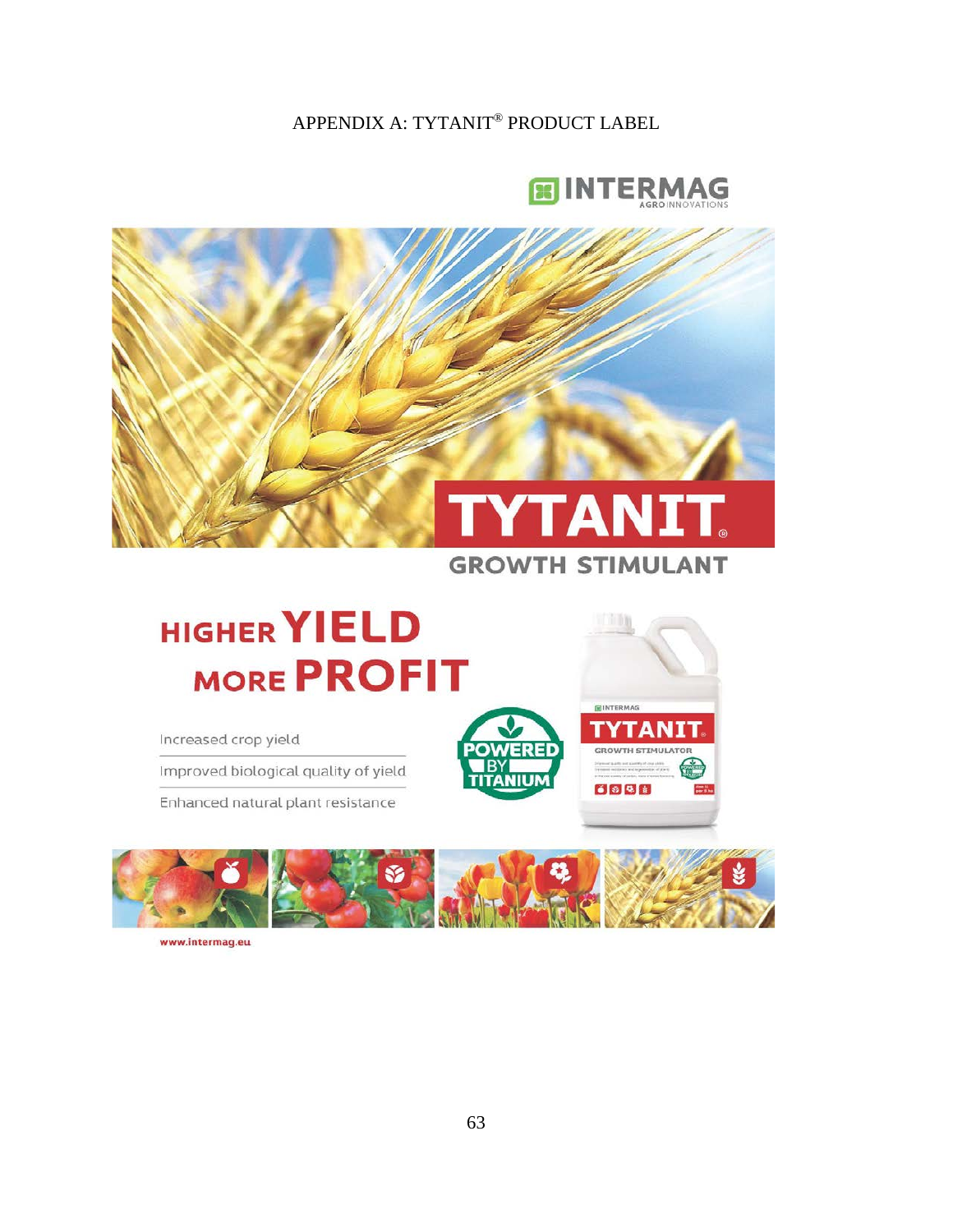## APPENDIX B: SOIL TESTING RESULTS

| Sample # |       | pH water pH buffer OM% |      | $CEC$ meq $/100g$ |
|----------|-------|------------------------|------|-------------------|
| Control  | 7.0   | 7.0                    | 1.0  | 17.0              |
| Control  | 7.0   | 7.0                    | 0.6  | 16.4              |
| Control  | 8.0   | 7.0                    | 0.5  | 17.1              |
| Control  | 7.0   | 7.0                    | 0.6  | 17.1              |
| 1x       | 8.0   | 7.0                    | 1.1  | 17.9              |
| 1x       | 8.0   | 7.0                    | 0.4  | 17.4              |
| 1x       | 7.0   | 7.0                    | 0.4  | 15.2              |
| 1x       | 7.8.0 | 7.0                    | 0.8  | 17.3              |
| 2x       | 8.1   | 7.0                    | 0.6  | 16.4              |
| 2x       | 8.1   | 7.0                    | 1.2  | 18.1              |
| 2x       | 8.0   | 7.0                    | 0.4  | 14.8              |
| 2x       | 8.0   | 7.0                    | 0.6  | 19.2              |
| Averages | 7.7   | 7.0                    | 0.68 | 17.0              |

**Table B-1.** Soil Statistics at Mounier Golf Training Center at Weibring Golf Club, Normal, IL, June 19, 2017.

Control Plot

1x- (Horticultural Rate)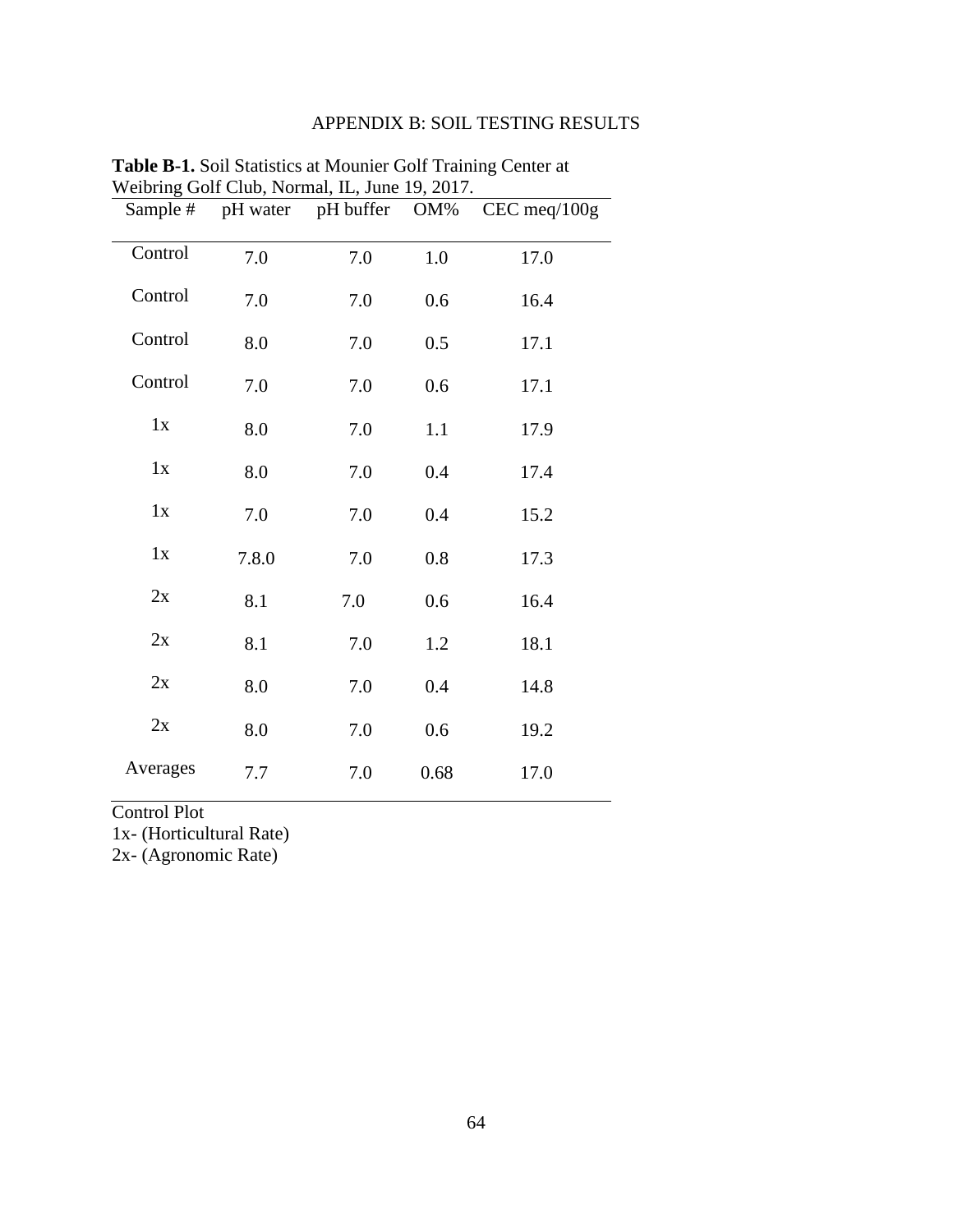| Sample # |     | $m$ croting Oon Crab, Formal, i.e., $\frac{1}{2}m$ of $\frac{1}{2}m$ .<br>pH water pH buffer OM% |     | CEC meq/100g |
|----------|-----|--------------------------------------------------------------------------------------------------|-----|--------------|
| Control  | 7.1 | 7.0                                                                                              | 1.9 | 13.6         |
| Control  | 7.5 | 7.0                                                                                              | 1.5 | 18.3         |
| Control  | 7.3 | 7.0                                                                                              | 1.6 | 13.7         |
| Control  | 7.4 | 7.0                                                                                              | 1.5 | 19.1         |
| 1x       | 7.5 | 7.0                                                                                              | 1.1 | 16.7         |
| 1x       | 7.6 | 7.0                                                                                              | 0.9 | 21.3         |
| 1x       | 7.7 | 7.0                                                                                              | 1.0 | 17.6         |
| 1x       | 7.7 | 7.0                                                                                              | 1.6 | 21.8         |
| 2x       | 7.7 | 7.0                                                                                              | 2.0 | 19.1         |
| 2x       | 7.5 | 7.0                                                                                              | 0.9 | 18.3         |
| 2x       | 7.6 | 7.0                                                                                              | 1.1 | 18.1         |
| 2x       | 7.4 | 7.0                                                                                              | 1.0 | 20.0         |
| Averages | 7.5 | 7.0                                                                                              | 1.3 | 18.1         |

**Table B-2.** Soil Statistics at Mounier Golf Training Center at Weibring Golf Club, Normal, IL, July 6, 2017.

1x- (Horticultural Rate)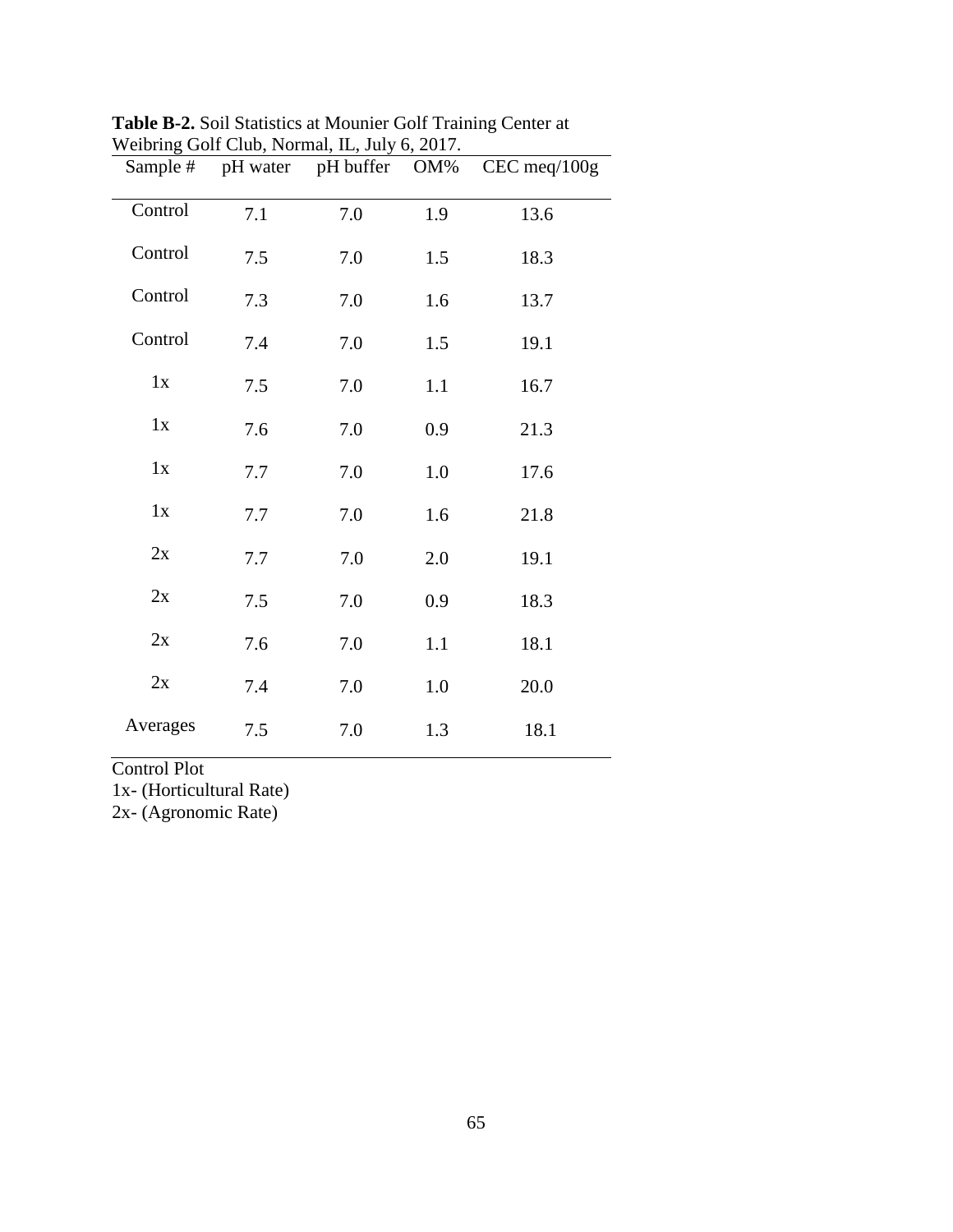| Sample # |      | $\alpha$ crossing Cont Crac, Formal, i.e., sary 20, 2017.<br>pH water pH buffer OM% |      | CEC meq/100g |
|----------|------|-------------------------------------------------------------------------------------|------|--------------|
| Control  | 7.7  | 7.0                                                                                 | 0.7  | 26.3         |
| Control  | 8.0  | 7.0                                                                                 | 0.6  | 21.5         |
| Control  | 7.7  | 7.0                                                                                 | 0.5  | 20.8         |
| Control  | 8.0  | 7.0                                                                                 | 0.6  | 18.9         |
| 1x       | 7.9  | 7.0                                                                                 | 0.4  | 25.1         |
| 1x       | 8.4  | 7.0                                                                                 | 0.5  | 17.9         |
| 1x       | 8.2  | 7.0                                                                                 | 0.7  | 23.4         |
| 1x       | 8.3  | 7.0                                                                                 | 0.7  | 26.6         |
| 2x       | 8.3  | 7.0                                                                                 | 0.6  | 28.9         |
| 2x       | 8.5  | 7.0                                                                                 | 0.5  | 16.5         |
| 2x       | 8.3  | 7.0                                                                                 | 0.5  | 19.4         |
| 2x       | 8.6  | 7.0                                                                                 | 0.4  | 17.3         |
| Averages | 8.15 | 7.0                                                                                 | 0.55 | 21.8         |

**Table B-3.** Soil Statistics at Mounier Golf Training Center at Weibring Golf Club, Normal, IL, July 20, 2017.

1x- (Horticultural Rate)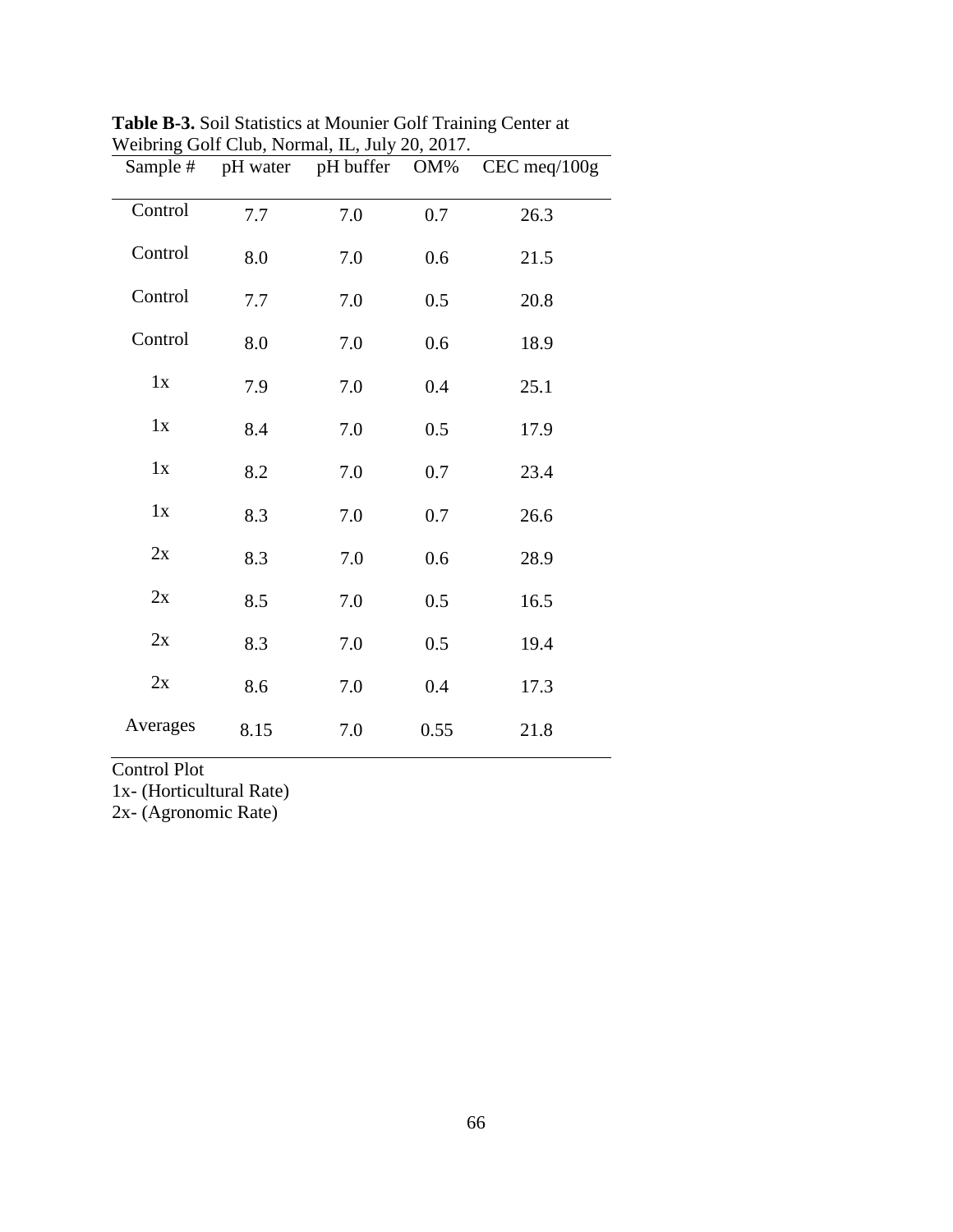| Sample # |     | Tractice Tachity, Orbana, IL, June 20, 2017.<br>pH water pH buffer OM% |     | CEC meq/100g |
|----------|-----|------------------------------------------------------------------------|-----|--------------|
| Control  | 8.4 | 7.0                                                                    | 0.4 | 16.7         |
| Control  | 8.3 | 7.0                                                                    | 0.4 | 14.1         |
| Control  | 8.4 | 7.0                                                                    | 0.5 | 18.5         |
| Control  | 8.2 | 7.0                                                                    | 0.6 | 21.3         |
| 1x       | 8.5 | 7.0                                                                    | 0.4 | 15.6         |
| 1x       | 8.3 | 7.0                                                                    | 0.4 | 24.1         |
| 1x       | 8.4 | 7.0                                                                    | 0.5 | 16.8         |
| 1x       | 8.5 | 7.0                                                                    | 0.5 | 18.7         |
| 2x       | 8.7 | 7.0                                                                    | 0.6 | 19.5         |
| 2x       | 8.5 | 7.0                                                                    | 0.7 | 16.9         |
| 2x       | 8.5 | 7.0                                                                    | 0.5 | 20.6         |
| 2x       | 8.6 | 7.0                                                                    | 0.4 | 25.7         |
| Averages | 8.4 | 7.0                                                                    | 0.5 | 19.0         |

**Table B-4.** Soil Statistics at Lauritsen/Wohler's Outdoor Golf Practice Facility, Urbana, IL, June 20, 2017.

1x- (Horticultural Rate)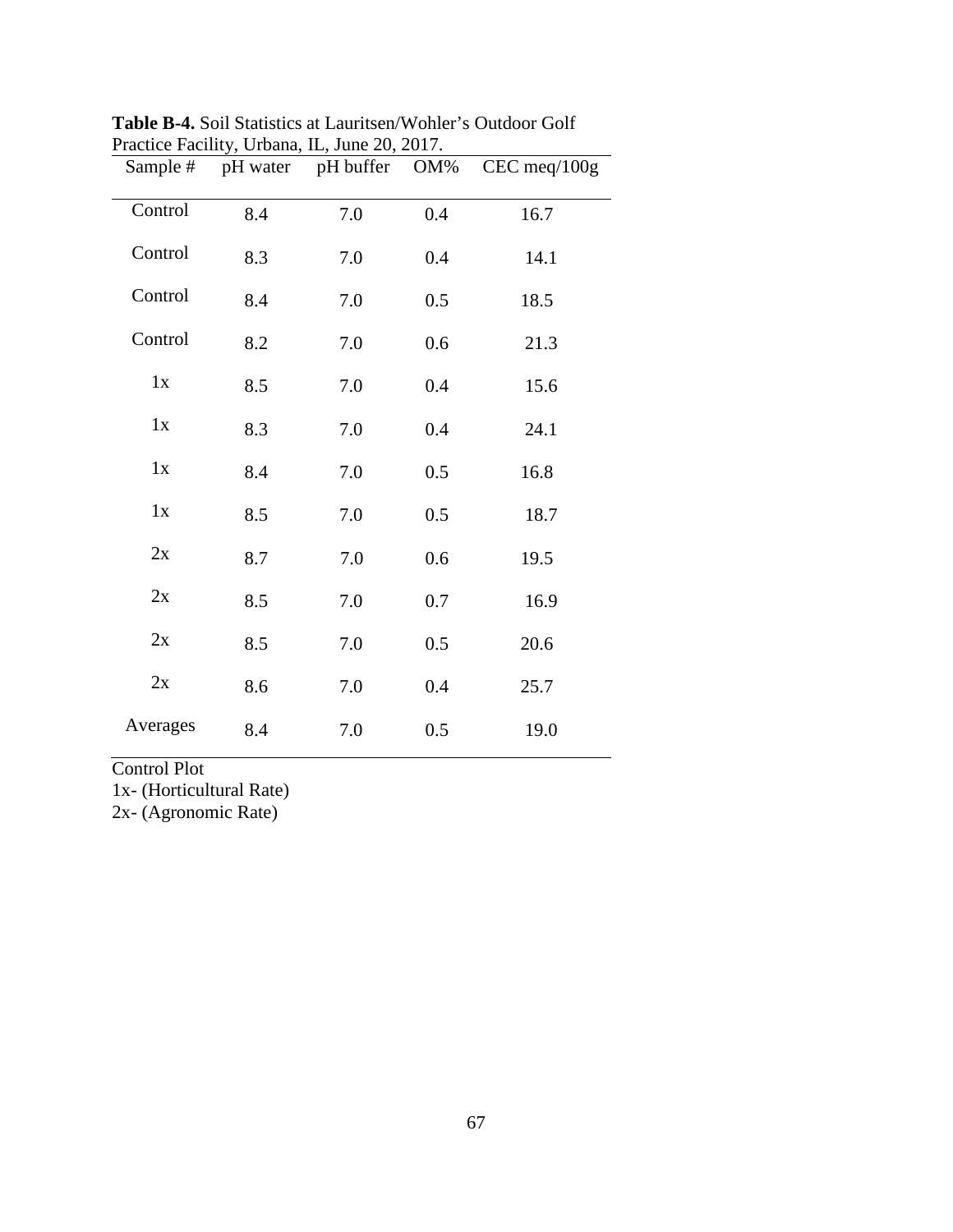| Sample # |     | $1$ ractice T actinty, Orbana, ID, $\frac{1}{2}$ or $\frac{1}{2}$ , $\frac{201}{1}$ .<br>pH water pH buffer OM% |     | CEC meq/100g |
|----------|-----|-----------------------------------------------------------------------------------------------------------------|-----|--------------|
| Control  | 7.7 | 7.0                                                                                                             | 1.0 | 26.2         |
| Control  | 7.8 | 7.0                                                                                                             | 0.6 | 19.8         |
| Control  | 8.0 | 7.0                                                                                                             | 0.5 | 23.4         |
| Control  | 8.1 | 7.0                                                                                                             | 0.6 | 19.2         |
| 1x       | 8.2 | 7.0                                                                                                             | 1.1 | 26.1         |
| 1x       | 8.2 | 7.0                                                                                                             | 0.4 | 18.5         |
| 1x       | 7.9 | 7.0                                                                                                             | 0.4 | 16.3         |
| 1x       | 7.8 | 7.0                                                                                                             | 0.8 | 18.7         |
| 2x       | 8.2 | 7.0                                                                                                             | 0.6 | 25.6         |
| 2x       | 8.0 | 7.0                                                                                                             | 1.2 | 20.4         |
| 2x       | 7.9 | 7.0                                                                                                             | 0.4 | 20.2         |
| 2x       | 8.5 | 7.0                                                                                                             | 0.6 | 19.7         |
| Averages | 8.0 | 7.0                                                                                                             | 0.7 | 21.2         |

**Table B-5.** Soil Statistics at Lauritsen/Wohler's Outdoor Golf Practice Facility, Urbana, IL, July 7, 2017.

1x- (Horticultural Rate)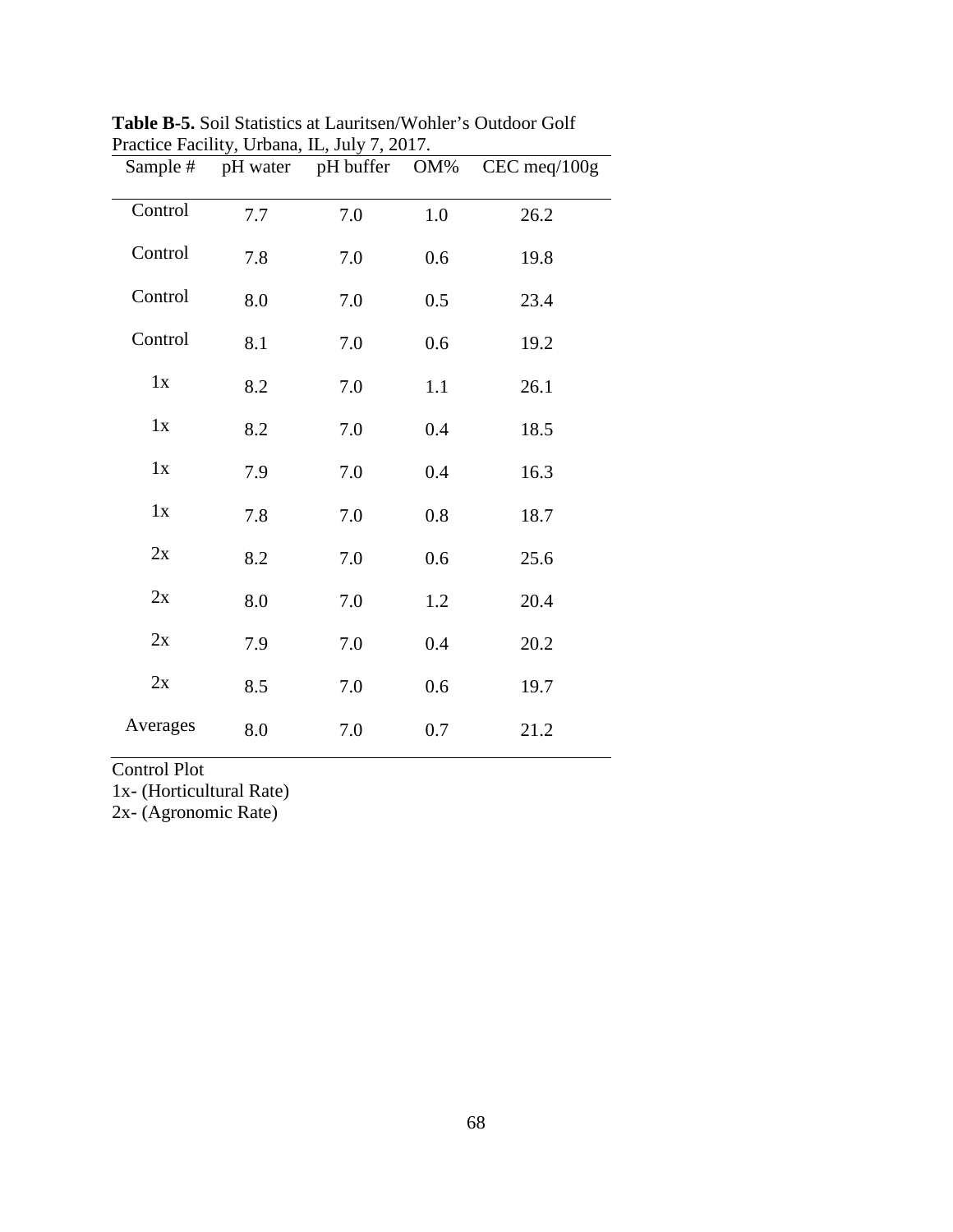| Sample # |     | I ractice I actinty, Orbana, $\frac{1}{2}$ ary $\frac{201}{1}$ .<br>pH water pH buffer OM% |     | CEC meq/100g |
|----------|-----|--------------------------------------------------------------------------------------------|-----|--------------|
| Control  | 8.1 | 7.0                                                                                        | 1.1 | 17.3         |
| Control  | 8.0 | 7.0                                                                                        | 1.5 | 18.2         |
| Control  | 8.1 | 7.0                                                                                        | 1.4 | 16.6         |
| Control  | 8.1 | 7.0                                                                                        | 1.5 | 17.1         |
| 1x       | 8.1 | 7.0                                                                                        | 1.1 | 20.3         |
| 1x       | 8.3 | 7.0                                                                                        | 1.1 | 19.2         |
| 1x       | 8.2 | 7.0                                                                                        | 1.5 | 18.1         |
| 1x       | 8.1 | 7.0                                                                                        | 1.4 | 17.9         |
| 2x       | 8.2 | 7.0                                                                                        | 1.1 | 15.4         |
| 2x       | 8.4 | 7.0                                                                                        | 1.7 | 16.7         |
| 2x       | 8.6 | 7.0                                                                                        | 1.4 | 15.8         |
| 2x       | 8.4 | 7.0                                                                                        | 1.6 | 13.9         |
| Averages | 8.2 | 7.0                                                                                        | 1.4 | 17.2         |

**Table B-6.** Soil Statistics at Lauritsen/Wohler's Outdoor Golf Practice Facility, Urbana, July 21, 2017.

1x- (Horticultural Rate)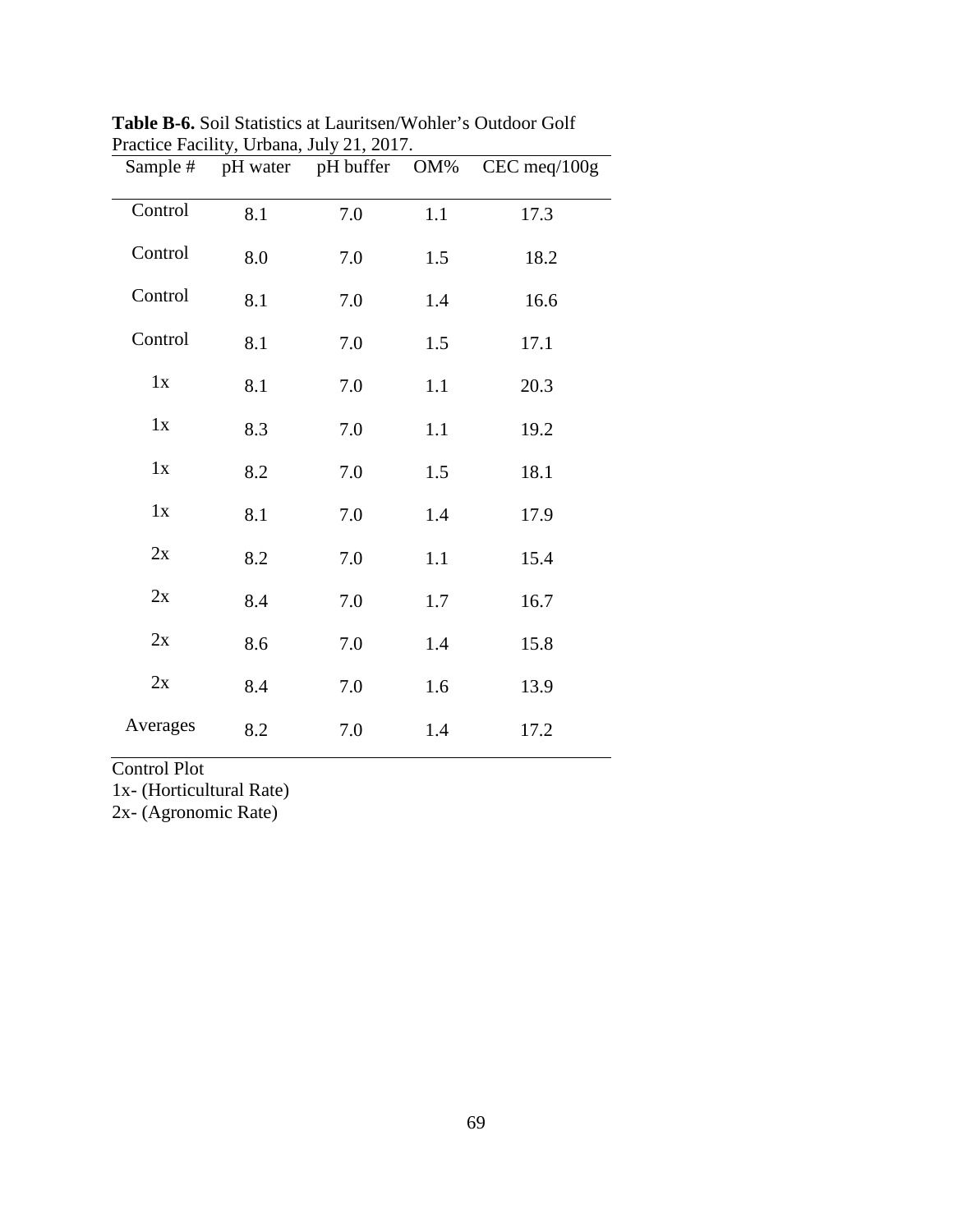## APPENDIX C: TISSUE TESTING RESULTS

**Table C-1.** Nutrient Concentration in Plant Tissue at Mounier Golf Training Center at Weibring Golf Club, Normal, IL, June 19, 2017.

| Lab ID  | <b>Boron</b><br><b>PPM</b> | Calcium Copper<br>$\%$ | <b>PPM</b> | Iron<br><b>PPM</b> | $\%$ | Potassium Magnesium Manganese Sodium<br>$\%$ | <b>PPM</b> | %     | Phosphorus Sulfur<br>$\%$ | $\%$ | Zinc<br><b>PPM</b> |
|---------|----------------------------|------------------------|------------|--------------------|------|----------------------------------------------|------------|-------|---------------------------|------|--------------------|
| Control | 20.3                       | 1.04                   | 10.6       | 2108.              | 1.40 | .5                                           | 81.71      | .025  | .37                       | .33  | 41.85              |
| Control | 21.7                       | .98                    | 12.3       | 1398               | 1.66 | $\mathcal{A}$                                | 68.55      | .036  | .43                       | .40  | 39.42              |
| Control | 18.5                       | .65                    | 10.6       | 1207               | 1.63 | .3                                           | 133.53     | .028  | .41                       | .37  | 32.43              |
| Control | 18.1                       | .70                    | 12.3       | 800.0              | 1.79 | $\cdot$ 3                                    | 60.08      | .019  | .46                       | .43  | 37.37              |
| 1x      | 16.1                       | .59                    | 14.2       | 486.5              | 1.94 | $\cdot$ 3                                    | 45.22      | .022  | .49                       | .42  | 37.77              |
| 1x      | 14.6                       | .63                    | 10.7       | 585.0              | 1.51 | $\cdot$ 3                                    | 41.77      | .004  | .39                       | .35  | 31.81              |
| 1x      | 17.0                       | .78                    | 21.2       | 608.4              | 1.68 | $\cdot$ 3                                    | 53.29      | .007  | .43                       | .37  | 32.52              |
| 1x      | 18.9                       | .96                    | 11.7       | 760.1              | 1.64 | $\mathcal{A}$                                | 68.26      | .037  | .42                       | .37  | 33.09              |
| 2x      | 16.9                       | .71                    | 13.1       | 651.7              | 1.91 | $\mathcal{A}$                                | 47.57      | .0258 | .47                       | .43  | 35.59              |
| 2x      | 19.4                       | .97                    | 14.7       | 890.1              | 1.83 | .5                                           | 58.61      | .056  | .50                       | .43  | 37.22              |
| 2x      | 17.2                       | .73                    | 13.7       | 661.4              | 1.75 | $\mathcal{A}$                                | 48.9       | .052  | .47                       | .42  | 36.47              |
| 2x      | 24.7                       | .95                    | 20.1       | 905.2              | 2.16 | .5                                           | 64.56      | .064  | .60                       | .54  | 48.48              |

Control Plot

1x- (Horticultural Rate)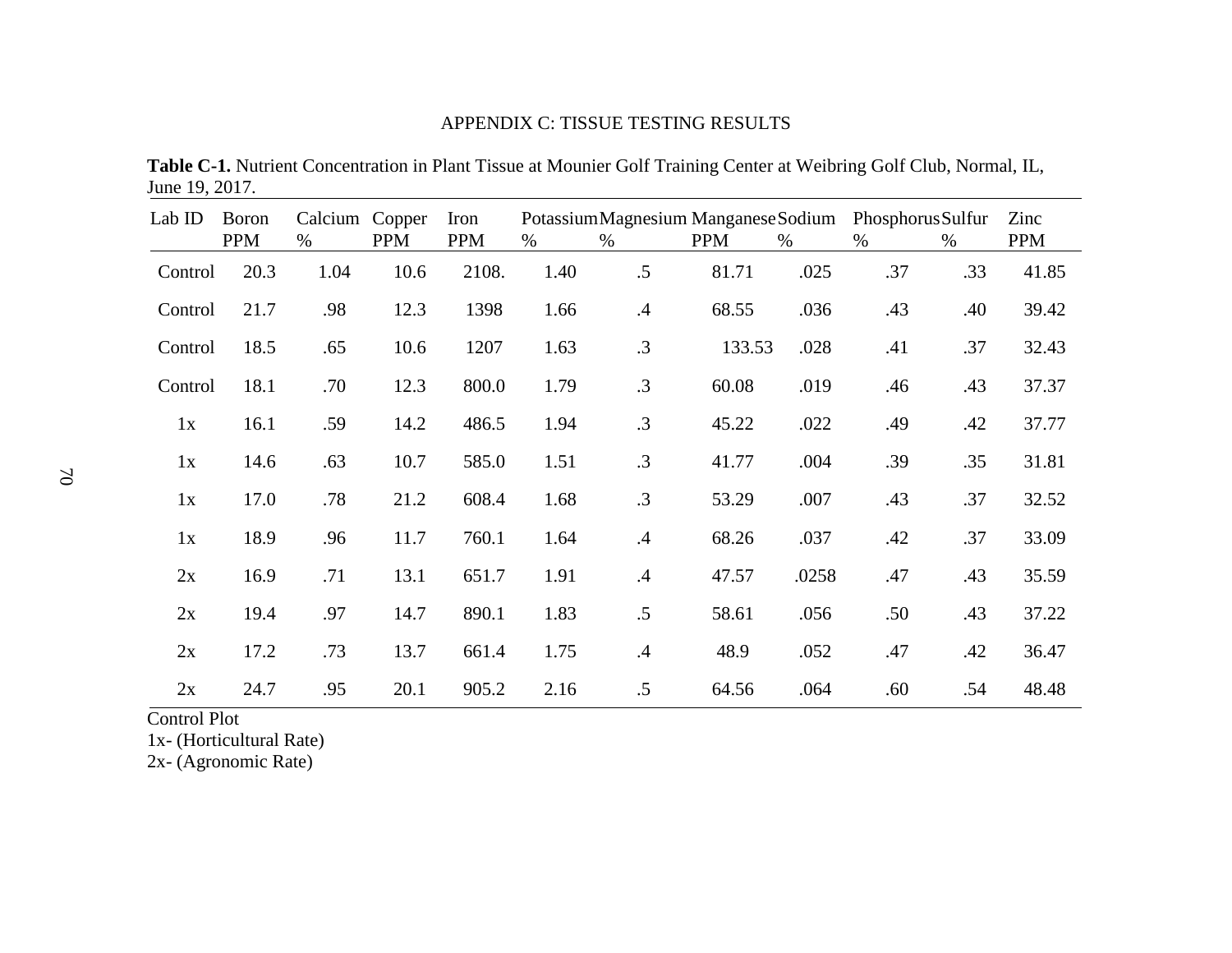| Lab ID  | <b>PPM</b> | Boron Calcium<br>$\%$ | Copper<br><b>PPM</b> | Iron<br><b>PPM</b> | %    | $\%$ | PotassiumMagnesium Manganese Sodium Phosphorus<br><b>PPM</b> | $\%$ | $\%$ | Sulfur<br>% | Zinc<br><b>PPM</b> |
|---------|------------|-----------------------|----------------------|--------------------|------|------|--------------------------------------------------------------|------|------|-------------|--------------------|
| Control | 24.9       | 1.00                  | 8.1                  | 1122               | 3.66 | 1.6  | 59.36                                                        | .077 | .33  | 2.56        | 24.45              |
| Control | 24.4       | 1.00                  | 6.2                  | 855.3              | 5.42 | 2.2  | 57.95                                                        | .075 | .27  | 3.67        | 18.26              |
| Control | 22.6       | .78                   | 7.1                  | 729.0              | 4.44 | 1.9  | 60.76                                                        | .079 | .27  | 3.26        | 17.87              |
| Control | 22.7       | .91                   | 22.5                 | 812.3              | 4.58 | 1.9  | 61.95                                                        | .066 | .27  | 3.43        | 18.72              |
| 1x      | 21.1       | .62                   | 24.7                 | 448.5              | 4.59 | 1.9  | 50.75                                                        | .076 | .30  | 3.65        | 20.45              |
| 1x      | 22.8       | .74                   | 21.2                 | 666.0              | 5.91 | 2.3  | 58.62                                                        | .055 | .24  | 4.08        | 16.91              |
| 1x      | 23.3       | 1.23                  | 82.0                 | 1051.2             | 4.48 | 2.0  | 74.61                                                        | .069 | .31  | 3.25        | 21.86              |
| 1x      | 25.6       | 1.53                  | 30.1                 | 1622               | 3.93 | 1.9  | 96.79                                                        | .067 | .30  | 2.85        | 21.05              |
| 2x      | 30.2       | .62                   | 45.4                 | 2741               | 4.84 | 2.0  | 53.12                                                        | .062 | .31  | 3.74        | 20.73              |
| 2x      | 21.6       | .65                   | 56.0                 | 515.9              | 6.60 | 2.5  | 45.54                                                        | .060 | .29  | 4.70        | 20.16              |
| 2x      | 23.7       | .60                   | 29.4                 | 474.7              | 5.87 | 2.3  | 41.71                                                        | .072 | .35  | 4.02        | 23.97              |
| 2x      | 25.1       | .74                   | 18.2                 | 716.1              | 5.34 | 2.1  | 50.59                                                        | .072 | .37  | 3.72        | 24.27              |

**Table C-2.** Nutrient Concentration in Plant Tissue at Mounier Golf Training Center at Weibring Golf Club, Normal, IL, June 22, 2017.

1x- (Horticultural Rate)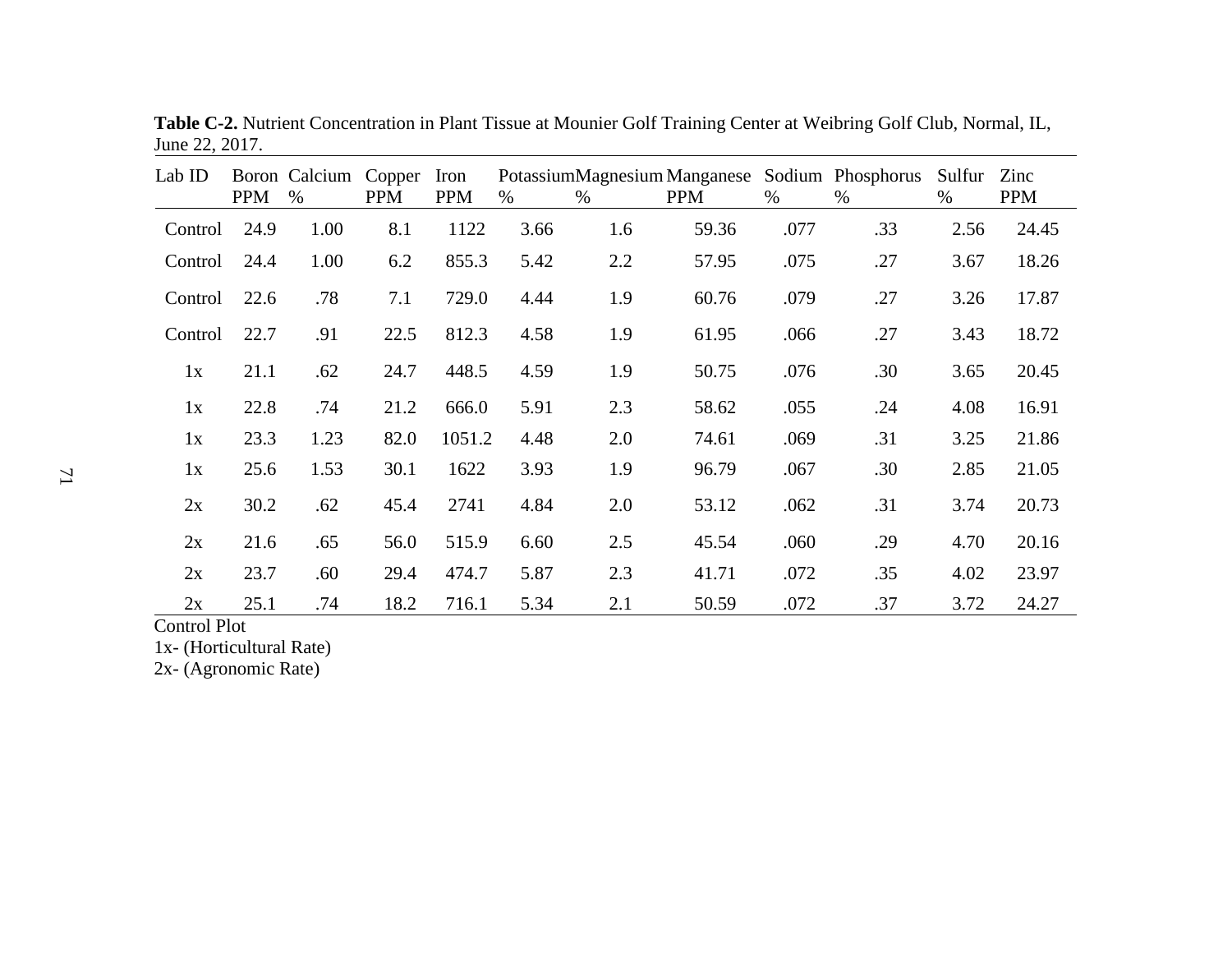| Lab ID  | <b>Boron</b><br><b>PPM</b> | Calcium<br>% | Copper<br><b>PPM</b> | Iron<br><b>PPM</b> | $\%$ | Potassium Magnesium Manganese Sodium Phosphorus Sulfur Zinc<br>$\%$ | <b>PPM</b> | $\%$ | $\%$ | $\%$ | <b>PPM</b> |
|---------|----------------------------|--------------|----------------------|--------------------|------|---------------------------------------------------------------------|------------|------|------|------|------------|
| Control | 26.4                       | 0.70         | 12.4                 | 1218               | 1.72 | 0.62                                                                | 59.0       | 0.06 | 0.30 | 0.88 | 30.9       |
|         |                            |              |                      |                    |      |                                                                     |            |      |      |      |            |
| Control | 27.8                       | 1.00         | 11.4                 | 1433               | 1.61 | 0.65                                                                | 79.6       | 0.05 | 0.25 | 0.78 | 21.3       |
| Control | 34.9                       | 0.93         | 13.9                 | 1315               | 1.85 | 0.78                                                                | 88.5       | 0.06 | 0.31 | 0.84 | 26.7       |
| Control | 37.9                       | 0.88         | 16.3                 | 919                | 2.24 | 0.71                                                                | 66.2       | 0.06 | 0.41 | 1.02 | 30.2       |
| 1x      | 29.8                       | 0.81         | 15.0                 | 575                | 2.06 | 0.67                                                                | 53.2       | 0.05 | 0.34 | 1.00 | 26.6       |
| 1x      | 29.0                       | 0.64         | 14.6                 | 731                | 1.96 | 0.66                                                                | 56.8       | 0.05 | 0.33 | 1.01 | 25.5       |
| 1x      | 25.4                       | 0.84         | 13.4                 | 675                | 1.77 | 0.56                                                                | 57.0       | 0.05 | 0.30 | 0.76 | 23.4       |
| 1x      | 27.4                       | 1.82         | 13.7                 | 2231               | 1.50 | 0.8                                                                 | 124.8      | 0.04 | 0.25 | 0.58 | 23.8       |
| 2x      | 29.4                       | 0.75         | 14.4                 | 766                | 1.93 | 0.61                                                                | 56.5       | 0.05 | 0.34 | 0.88 | 25.8       |
| 2x      | 34.88                      | 0.70         | 13.4                 | 847                | 2.29 | 0.74                                                                | 57.7       | 0.05 | 0.39 | 1.12 | 30.1       |
| 2x      | 36.40                      | 0.73         | 14.1                 | 788                | 2.35 | 0.72                                                                | 57.3       | 0.57 | 0.42 | 1.10 | 31.9       |
| 2x      | 35.72                      | 0.64         | 13.92                | 527                | 2.54 | 0.67                                                                | 52.8       | 0.06 | 0.43 | 1.10 | 31.3       |

**Table C-3.** Nutrient Concentration in Plant Tissue at Mounier Golf Training Center at Weibring Golf Club, Normal, IL, June 26, 2017.

1x- (Horticultural Rate)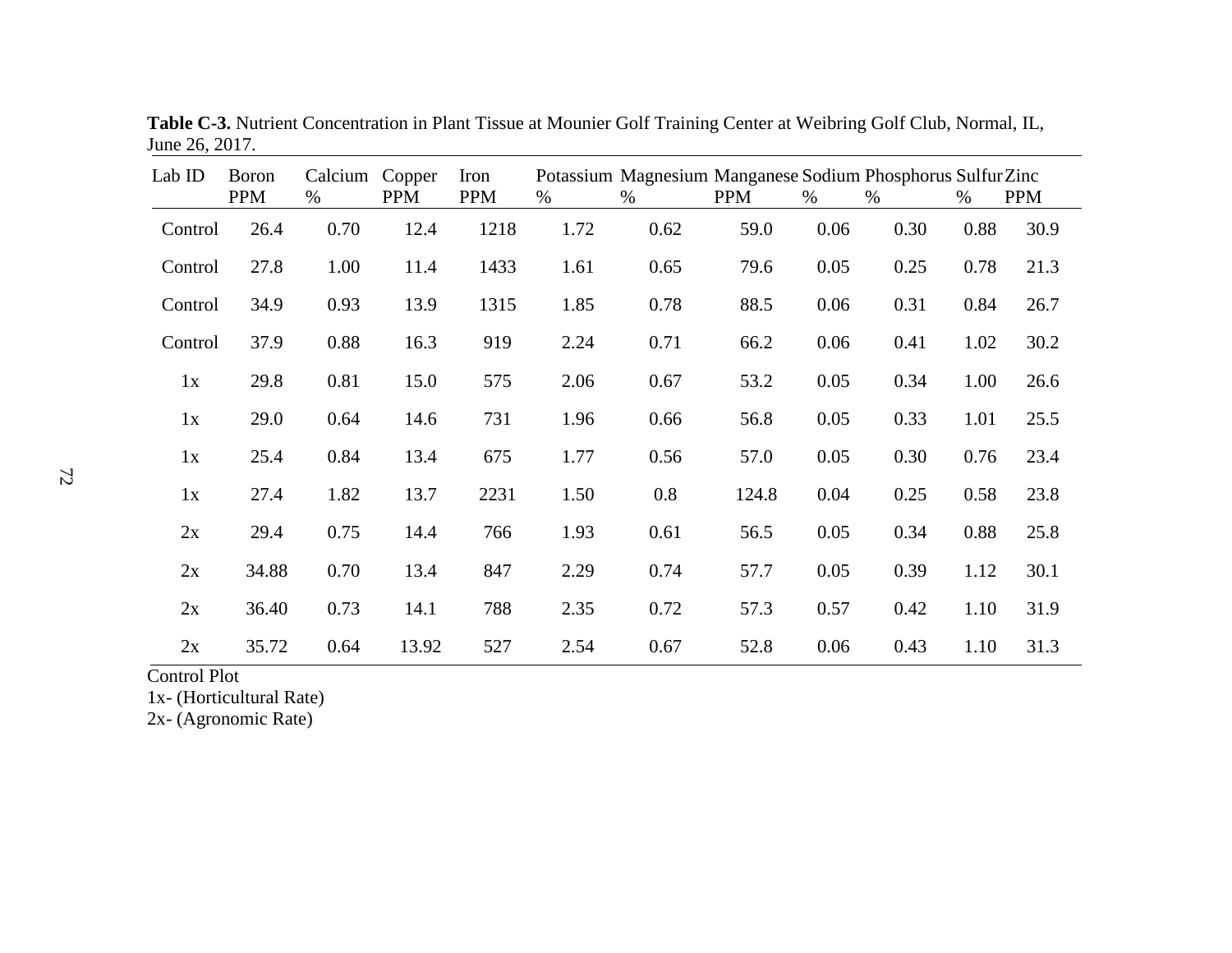| Lab ID  | <b>Boron</b><br><b>PPM</b> | Calcium<br>% | Copper<br><b>PPM</b> | Iron<br><b>PPM</b> | $\%$ | Potassium Magnesium Manganese Sodium Phosphorus Sulfur Zinc<br>$\%$ | <b>PPM</b> | $\%$  | $\%$ | $\%$ | <b>PPM</b> |
|---------|----------------------------|--------------|----------------------|--------------------|------|---------------------------------------------------------------------|------------|-------|------|------|------------|
| Control | 43.2                       | 1.74         | 27.2                 | 4235               | 1.20 | 0.87                                                                | 174.0      | 0.070 | 3.55 | 0.51 | 122.2      |
| Control | 63.0                       | 1.60         | 46.3                 | 5078               | 1.06 | 0.71                                                                | 220.7      | 0.079 | 4.76 | 0.54 | 192.1      |
| Control | 73.3                       | 0.98         | 28.9                 | 5665               | 1.07 | 0.51                                                                | 208.1      | 0.08  | 5.68 | 0.63 | 239.8      |
| Control | 56.0                       | 0.88         | 26.5                 | 5173               | 1.16 | 0.50                                                                | 210.8      | 0.085 | 5.68 | 0.67 | 286.6      |
| 1x      | 71.9                       | 0.71         | 34.3                 | 4827               | 1.18 | 0.49                                                                | 236.0      | 0.094 | 5.41 | 0.70 | 256.1      |
| 1x      | 52.7                       | 0.67         | 20.8                 | 4902               | 1.14 | 0.46                                                                | 193.6      | 0.087 | 5.30 | 0.65 | 245.1      |
| 1x      | 52.9                       | 1.06         | 25.7                 | 5138               | 1.05 | 0.54                                                                | 207.0      | 0.093 | 5.26 | 0.58 | 441.1      |
| 1x      | 51.5                       | 0.97         | 20.0                 | 4974               | 1.20 | 0.47                                                                | 204.3      | 0.094 | 5.30 | 0.62 | 204.0      |
| 2x      | 53.6                       | 0.72         | 32.9                 | 5196               | 1.10 | 0.47                                                                | 229.3      | 0.09  | 5.46 | 0.66 | 244.5      |
| 2x      | 63.6                       | 0.61         | 25.1                 | 5881               | 1.12 | 0.46                                                                | 226.2      | 0.10  | 6.08 | 0.73 | 303.3      |
| 2x      | 52.9                       | 0.67         | 23.1                 | 4770               | 1.12 | 0.50                                                                | 184.2      | 0.08  | 5.31 | 0.64 | 244.0      |
| 2x      | 52.2                       | 0.53         | 23.8                 | 5008               | 1.14 | 0.43                                                                | 191.5      | 0.09  | 5.53 | 0.62 | 255.3      |

**Table C-4.** Nutrient Concentration in Plant Tissue at Mounier Golf Training Center at Weibring Golf Club, Normal, IL, June 29, 2017.

1x- (Horticultural Rate)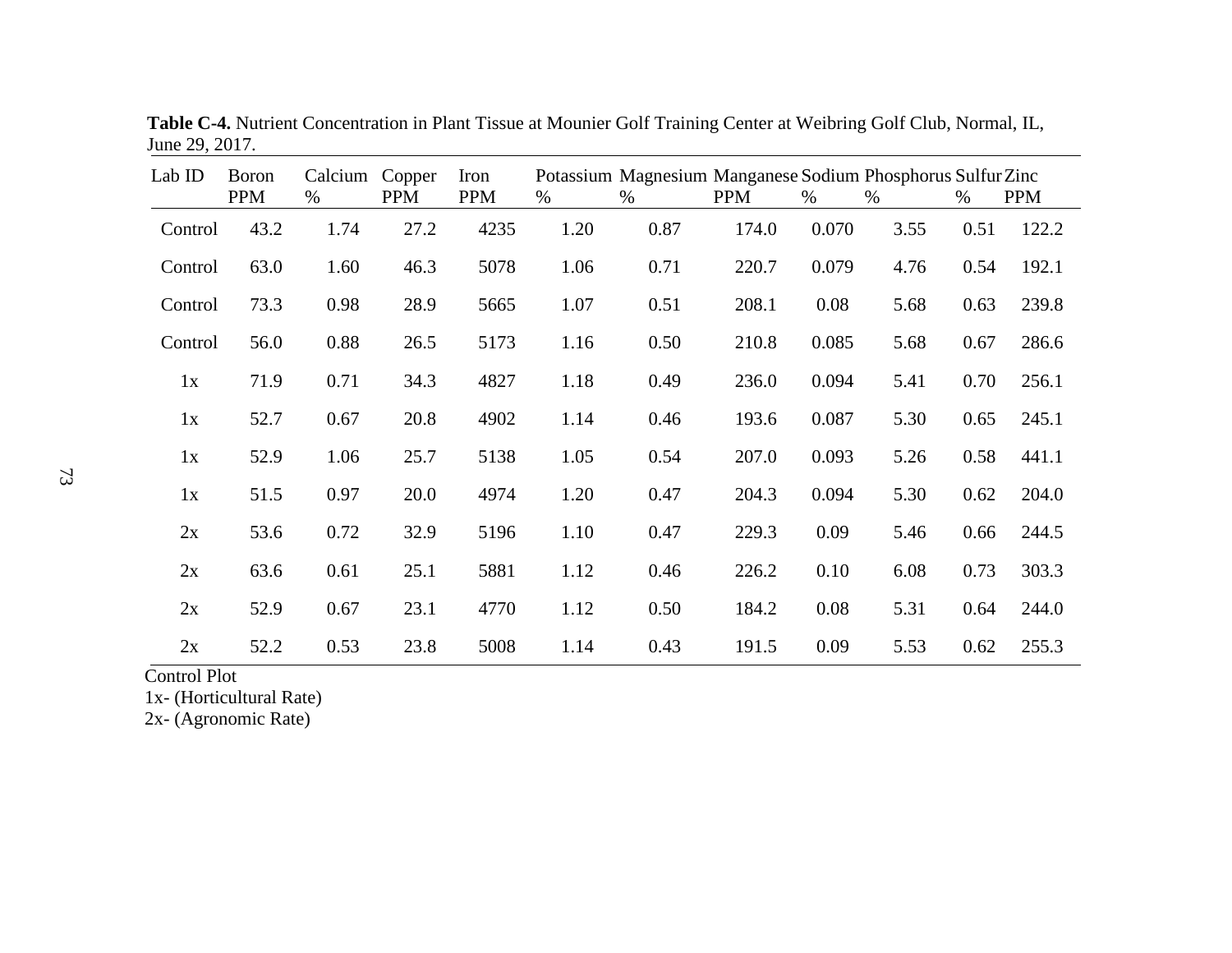| Lab ID  | PPM % |      | Boron Calcium Copper Iron<br><b>PPM</b> | <b>PPM</b> | $\%$ | Potassium Magnesium<br>$\%$ | Manganese Sodium Phosphorus Sulfur Zinc<br><b>PPM</b> | $\%$  | $\%$ | $\%$ | <b>PPM</b> |
|---------|-------|------|-----------------------------------------|------------|------|-----------------------------|-------------------------------------------------------|-------|------|------|------------|
| Control | 59.1  | 1.25 | 14.4                                    | 2411       | 2.0  | 0.58                        | 156.1                                                 | 0.050 | 0.81 | 0.52 | 48.1       |
| Control | 67.9  | 1.02 | 14.0                                    | 1471       | 2.2  | 0.54                        | 274.6                                                 | 0.046 | 0.85 | 0.54 | 45.4       |
| Control | 82.1  | 0.63 | 16.1                                    | 1211       | 2.3  | 0.42                        | 152.0                                                 | 0.049 | 1.02 | 0.62 | 66.2       |
| Control | 81.8  | 0.51 | 17.1                                    | 1059       | 2.3  | 0.40                        | 142.9                                                 | 0.046 | 0.97 | 0.60 | 75.9       |
| 1x      | 83.0  | 0.49 | 17.7                                    | 921        | 2.6  | 0.43                        | 159.7                                                 | 0.061 | 1.04 | 0.74 | 68.4       |
| 1x      | 66.5  | 0.63 | 16.1                                    | 964        | 2.1  | 0.44                        | 118.2                                                 | 0.046 | 0.85 | 0.58 | 52.0       |
| 1x      | 73.5  | 0.95 | 18.4                                    | 1111       | 2.2  | 0.55                        | 129.6                                                 | 0.051 | 0.92 | 0.59 | 53.6       |
| 1x      | 77.2  | 1.97 | 18.2                                    | 1915       | 2.3  | 0.68                        | 196.6                                                 | 0.056 | 0.97 | 0.60 | 59.9       |
| 2x      | 82.6  | 0.51 | 17.4                                    | 1150       | 2.4  | 0.41                        | 137.3                                                 | 0.049 | 1.03 | 0.63 | 64.1       |
| 2x      | 82.8  | 0.51 | 15.7                                    | 1149       | 2.3  | 0.42                        | 153.5                                                 | 0.048 | 0.97 | 0.60 | 83.3       |
| 2x      | 84.1  | 0.49 | 17.3                                    | 985        | 2.4  | 0.41                        | 124.8                                                 | 0.050 | 1.00 | 0.64 | 61.7       |
| 2x      | 81.9  | 0.57 | 15.5                                    | 1077       | 2.3  | 0.41                        | 131.5                                                 | 0.051 | 1.00 | 0.57 | 59.3       |

**Table C-5.** Nutrient Concentration in Plant Tissue at Mounier Golf Training Center at Weibring Golf Club, Normal, IL, July 3, 2017.

1x- (Horticultural Rate)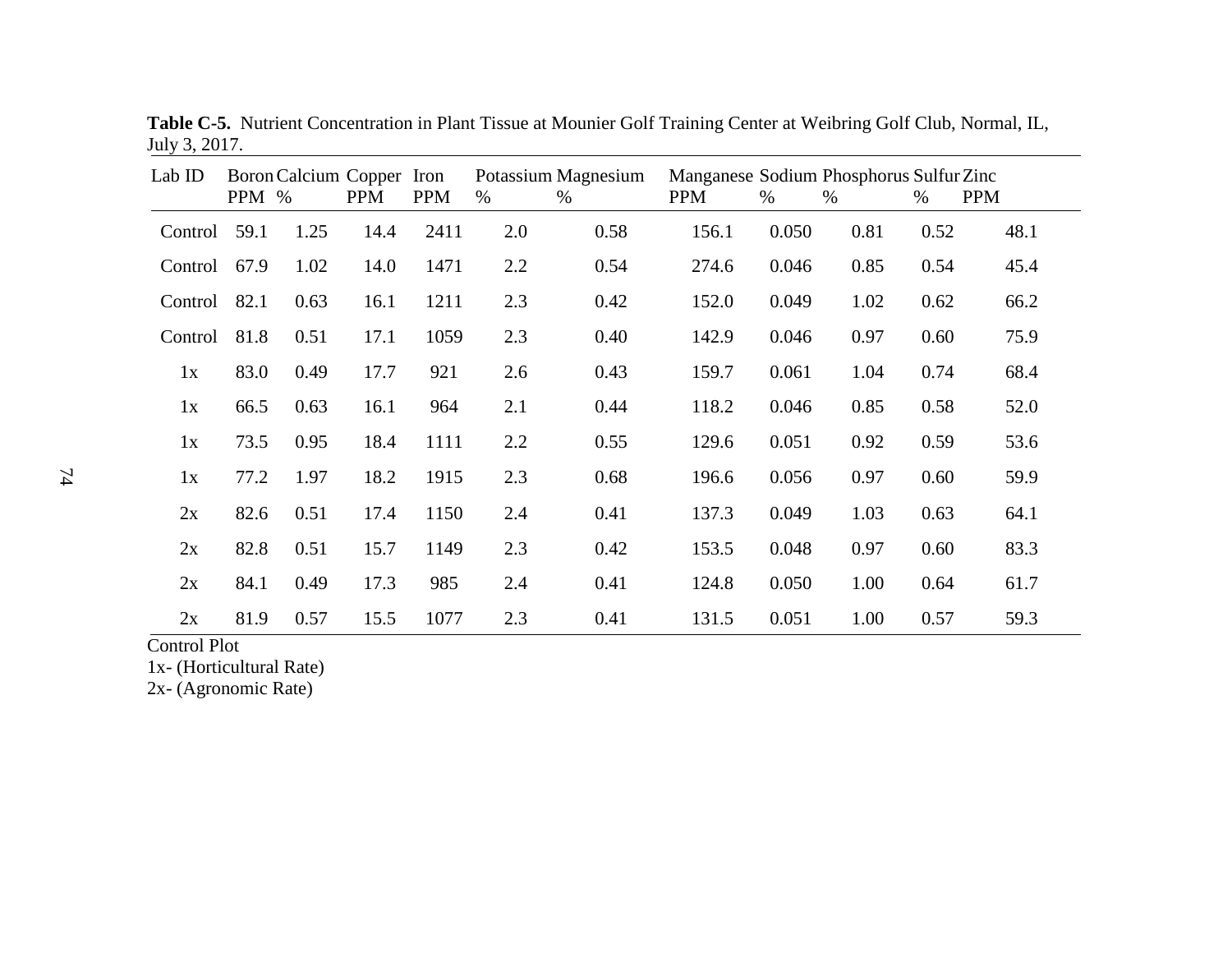| Lab ID  | <b>Boron</b><br><b>PPM</b> | Calcium<br>$\%$ | Copper<br><b>PPM</b> | Iron<br><b>PPM</b> | $\%$ | Potassium Magnesium Manganese Sodium Phosphorus Sulfur Zinc<br>$\%$ | <b>PPM</b> | %     | $\%$ | $\%$ | <b>PPM</b> |
|---------|----------------------------|-----------------|----------------------|--------------------|------|---------------------------------------------------------------------|------------|-------|------|------|------------|
| Control | 22.8                       | 1.60            | 13.3                 | 2142               | 1.8  | 0.83                                                                | 150.0      | 0.047 | 0.62 | 0.48 | 33.8       |
| Control | 20.0                       | 1.09            | 13.4                 | 1837               | 1.7  | 0.58                                                                | 142.6      | 0.045 | 0.58 | 0.45 | 50.0       |
| Control | 18.5                       | 0.86            | 15.2                 | 991                | 2.1  | 0.48                                                                | 152.1      | 0.049 | 0.68 | 0.51 | 35.1       |
| Control | 18.4                       | 0.67            | 16.2                 | 611                | 2.2  | 0.39                                                                | 154.4      | 0.050 | 0.74 | 0.55 | 39.7       |
| 1x      | 19.4                       | 0.40            | 16.2                 | 261                | 2.4  | 0.36                                                                | 126.9      | 0.053 | 0.80 | 0.63 | 42.1       |
| 1x      | 20.4                       | 0.32            | 16.8                 | 243                | 2.1  | 0.31                                                                | 118.6      | 0.044 | 0.76 | 0.60 | 42.6       |
| 1x      | 20.5                       | 0.41            | 15.9                 | 350                | 2.2  | 0.33                                                                | 116.0      | 0.044 | 0.74 | 0.57 | 39.2       |
| 1x      | 19.7                       | 0.77            | 16.4                 | 496                | 2.0  | 0.43                                                                | 122.2      | 0.053 | 0.65 | 0.50 | 43.8       |
| 2x      | 18.8                       | 0.44            | 17.2                 | 371                | 2.2  | 0.34                                                                | 126.8      | 0.044 | 0.75 | 0.56 | 36.3       |
| 2x      | 20.1                       | 0.36            | 17.3                 | 308                | 2.2  | 0.33                                                                | 126.2      | 0.045 | 0.79 | 0.59 | 42.4       |
| 2x      | 24.33                      | 0.40            | 20.9                 | 367                | 2.6  | 0.37                                                                | 143.9      | 0.051 | 0.94 | 0.71 | 50.0       |
| 2x      | 20.1                       | 0.37            | 18.2                 | 268                | 2.4  | 0.34                                                                | 131.9      | 0.050 | 0.82 | 0.60 | 45.0       |

**Table C-6.** Nutrient Concentration in Plant Tissue at Mounier Golf Training Center at Weibring Golf Club, Normal, IL, July 6, 2017.

1x- (Horticultural Rate)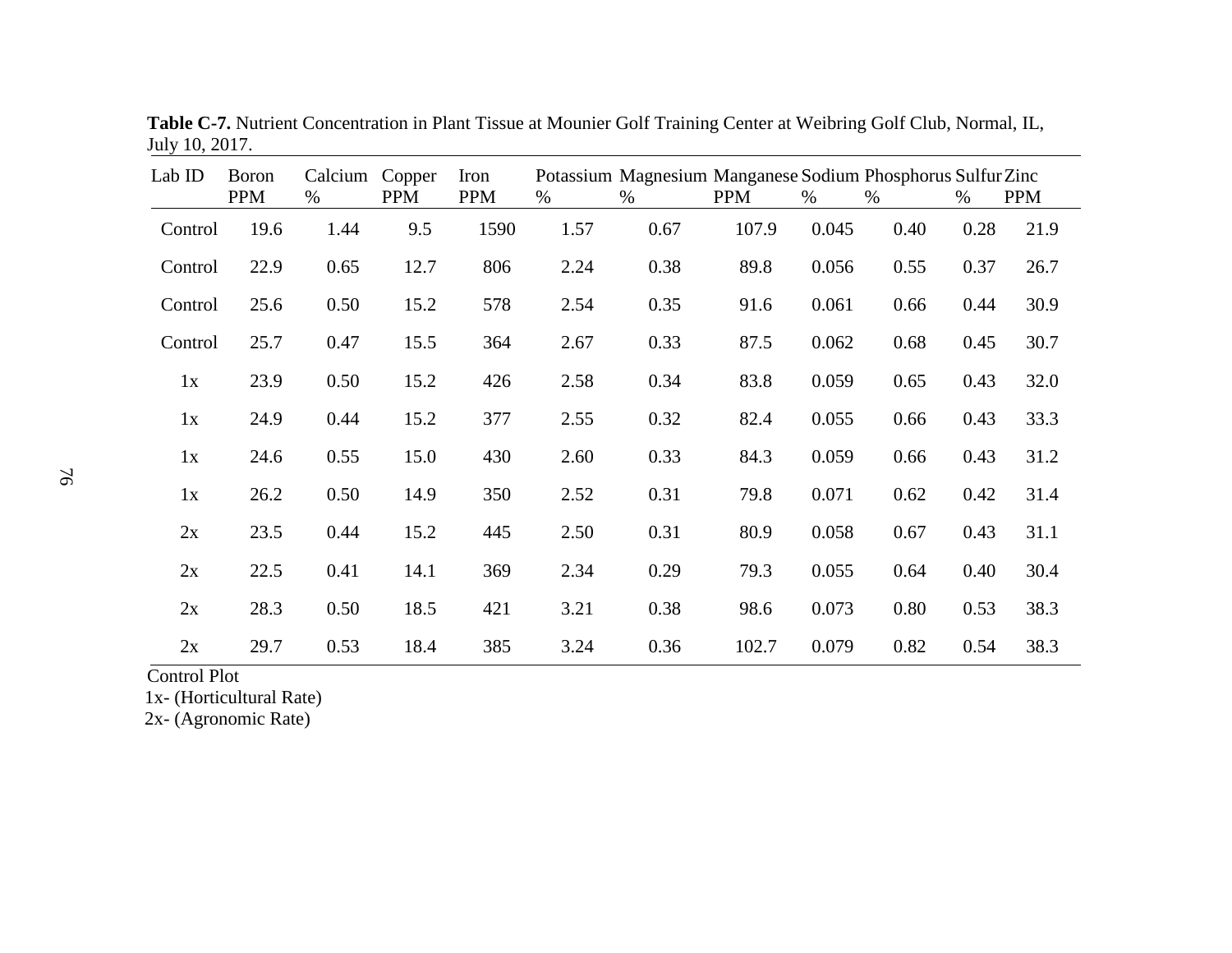| Lab ID  | <b>PPM</b> | Boron Calcium<br>$\%$ | Copper<br><b>PPM</b> | Iron<br><b>PPM</b> | $\%$ | Potassium Magnesium Manganese<br>$\%$ | <b>PPM</b> | $\%$   | Sodium Phosphorus Sulfur Zinc<br>$\%$ | $\%$ | <b>PPM</b> |
|---------|------------|-----------------------|----------------------|--------------------|------|---------------------------------------|------------|--------|---------------------------------------|------|------------|
| Control | 37.9       | 1.09                  | 18.3                 | 1242               | 2.4  | 0.48                                  | 173.4      | 0.0420 | 0.75                                  | 0.50 | 35.6       |
| Control | 35.7       | 1.02                  | 16.4                 | 1292               | 2.3  | 0.55                                  | 126.0      | 0.0347 | 0.66                                  | 0.44 | 30.5       |
| Control | 35.1       | 0.83                  | 16.9                 | 653                | 2.4  | 0.39                                  | 106.6      | 0.0343 | 0.69                                  | 0.46 | 29.1       |
| Control | 36.9       | 0.62                  | 17.6                 | 543                | 2.5  | 0.36                                  | 91.6       | 0.0328 | 0.73                                  | 0.48 | 43.7       |
| 1x      | 35.3       | 0.47                  | 17.5                 | 281                | 2.4  | 0.31                                  | 72.6       | 0.0321 | 0.70                                  | 0.45 | 31.2       |
| 1x      | 38.3       | 0.52                  | 19.1                 | 405                | 2.6  | 0.36                                  | 88.6       | 0.0285 | 0.77                                  | 0.49 | 35.0       |
| 1x      | 38.9       | 0.59                  | 18.6                 | 334                | 2.6  | 0.33                                  | 88.4       | 0.0323 | 0.76                                  | 0.49 | 34.3       |
| 1x      | 39.7       | 0.60                  | 18.8                 | 376                | 2.5  | 0.37                                  | 86.7       | 0.0453 | 0.72                                  | 0.49 | 32.4       |
| 2x      | 38.3       | 0.45                  | 19.9                 | 358                | 2.5  | 0.33                                  | 82.8       | 0.0311 | 0.79                                  | 0.50 | 33.5       |
| 2x      | 36.6       | 0.72                  | 19.5                 | 319                | 2.4  | 0.34                                  | 96.7       | 0.0285 | 0.79                                  | 0.49 | 32.9       |
| 2x      | 33.6       | 0.43                  | 17.1                 | 302                | 2.4  | 0.31                                  | 73.4       | 0.0269 | 0.72                                  | 0.47 | 32.5       |
| 2x      | 37.2       | 0.48                  | 18.3                 | 294                | 2.6  | 0.33                                  | 85.7       | 0.0331 | 0.79                                  | 0.50 | 33.1       |

**Table C-8.** Nutrient Concentration in Plant Tissue at Mounier Golf Training Center at Weibring Golf Club, Normal, IL, July 14, 2017.

1x- (Horticultural Rate)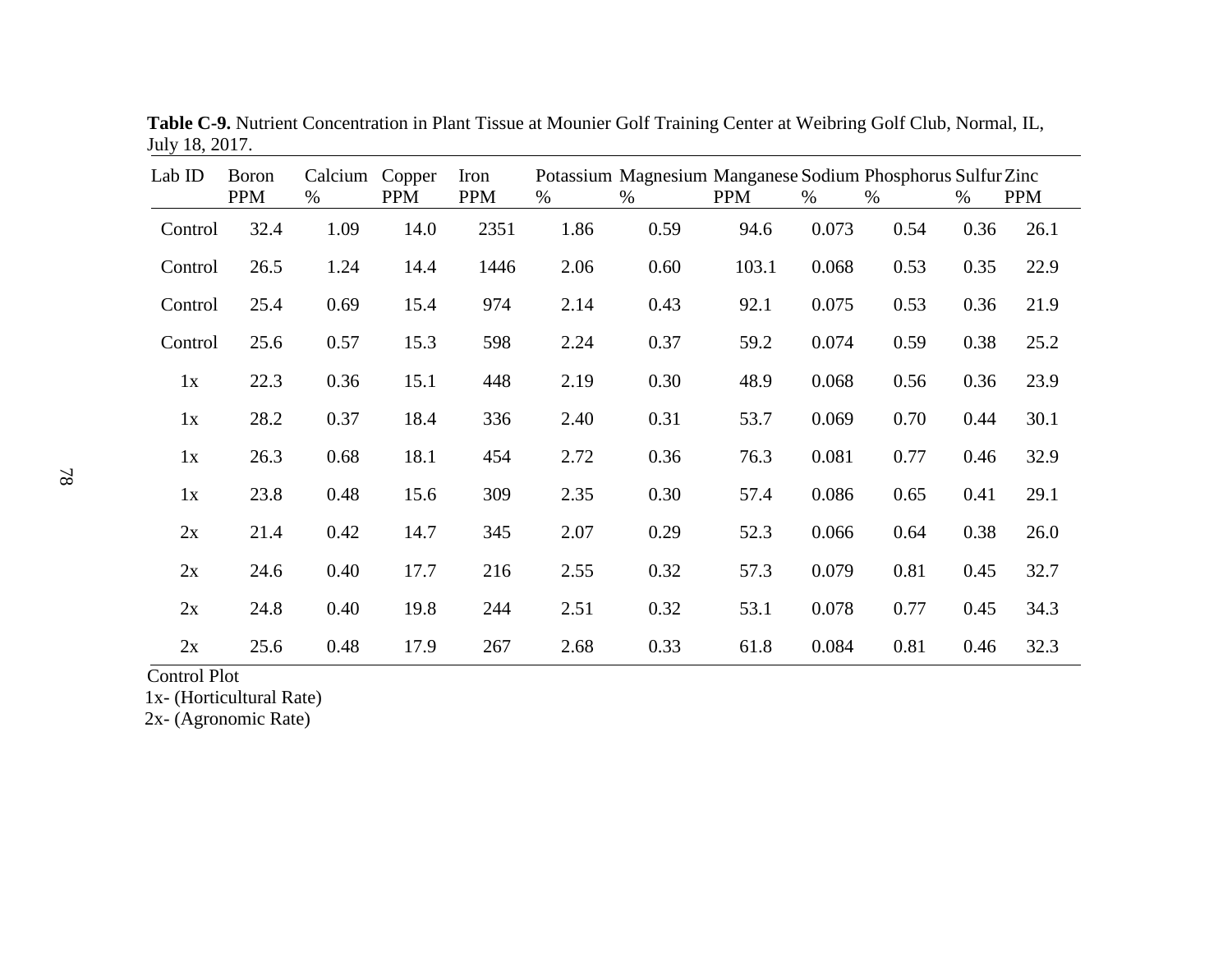| Lab ID  | Boron<br><b>PPM</b> | Calcium<br>$\%$ | Copper<br><b>PPM</b> | Iron<br><b>PPM</b> | %    | Potassium Magnesium Manganese Sodium Phosphorus Sulfur Zinc<br>$\%$ | <b>PPM</b> | $\%$  | %    | $\%$ | <b>PPM</b> |
|---------|---------------------|-----------------|----------------------|--------------------|------|---------------------------------------------------------------------|------------|-------|------|------|------------|
| Control | 23.8                | 1.84            | 13.5                 | 1697               | 1.86 | 0.78                                                                | 93.8       | 0.061 | 0.58 | 0.36 | 27.0       |
| Control | 23.2                | 1.85            | 14.1                 | 1515               | 2.12 | 0.95                                                                | 187.2      | 0.061 | 0.61 | 0.38 | 24.6       |
| Control | 21.3                | 0.84            | 14.7                 | 795                | 2.11 | 0.49                                                                | 69.1       | 0.060 | 0.65 | 0.39 | 25.1       |
| Control | 21.7                | 0.75            | 15.3                 | 689                | 2.20 | 0.43                                                                | 76.3       | 0.060 | 0.68 | 0.41 | 28.9       |
| 1x      | 22.5                | 0.62            | 16.0                 | 545                | 2.29 | 0.42                                                                | 58.1       | 0.066 | 0.72 | 0.42 | 28.2       |
| 1x      | 25.7                | 0.78            | 18.6                 | 885                | 2.41 | 0.48                                                                | 77.7       | 0.064 | 0.79 | 0.45 | 31.2       |
| 1x      | 22.9                | 0.60            | 28.7                 | 553                | 2.22 | 0.40                                                                | 60.4       | 0.064 | 0.72 | 0.43 | 29.7       |
| 1x      | 24.7                | 0.97            | 15.7                 | 1030               | 2.0  | 0.54                                                                | 80.5       | 0.066 | 0.65 | 0.40 | 28.2       |
| 2x      | 22.0                | 0.79            | 17.0                 | 513                | 2.29 | 0.38                                                                | 87.0       | 0.065 | 0.78 | 0.45 | 28.1       |
| 2x      | 22.3                | 0.77            | 16.6                 | 735                | 2.09 | 0.48                                                                | 73.1       | 0.060 | 0.74 | 0.42 | 27.4       |
| 2x      | 23.1                | 0.78            | 17.2                 | 747                | 2.16 | 0.49                                                                | 64.3       | 0.060 | 0.76 | 0.43 | 28.8       |
| 2x      | 21.3                | 0.57            | 16.0                 | 456                | 2.18 | 0.39                                                                | 53.5       | 0.061 | 0.75 | 0.42 | 28.1       |

**Table C-10.** Nutrient Concentration in Plant Tissue at Mounier Golf Training Center at Weibring Golf Club, Normal, IL, July 21, 2017.

1x- (Horticultural Rate)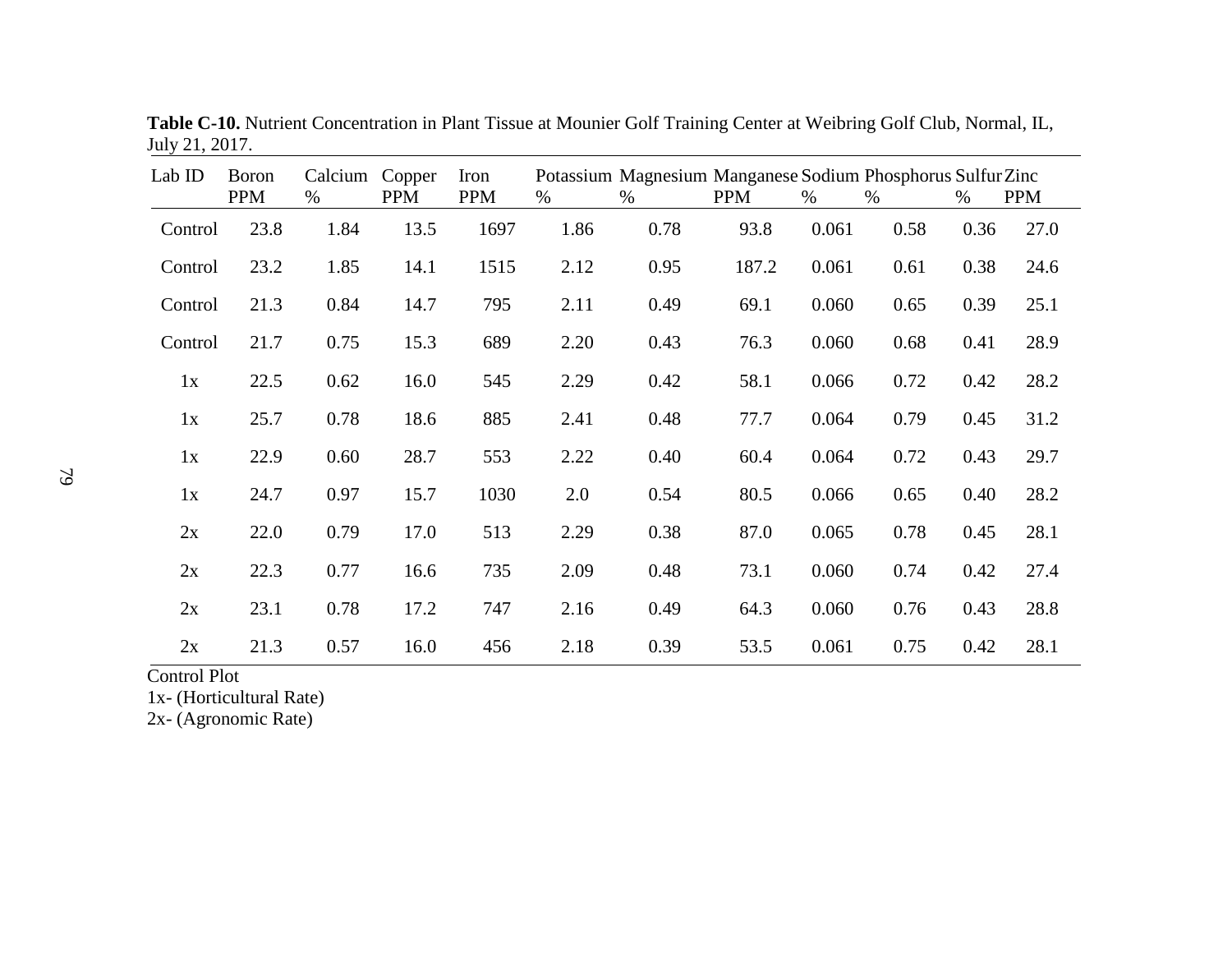| Lab ID  | <b>Boron</b><br><b>PPM</b> | Calcium<br>$\%$ | Copper<br><b>PPM</b> | Iron<br><b>PPM</b> | %    | Potassium Magnesium Manganese Sodium Phosphorus Sulfur Zinc<br>$\%$ | <b>PPM</b> | %     | $\%$ | %    | <b>PPM</b> |
|---------|----------------------------|-----------------|----------------------|--------------------|------|---------------------------------------------------------------------|------------|-------|------|------|------------|
| Control | 28.2                       | 2.72            | 12.1                 | 3158               | 1.67 | 1.15                                                                | 177.8      | 0.062 | .045 | 0.27 | 26.7       |
| Control | 24.9                       | 2.14            | 10.2                 | 2697               | 1.62 | 0.94                                                                | 134.3      | 0.056 | 0.41 | 0.25 | 23.7       |
| Control | 24.5                       | 1.32            | 13.7                 | 1477               | 2.09 | 0.62                                                                | 93.7       | 0.066 | 0.54 | 0.30 | 22.9       |
| Control | 28.1                       | 0.89            | 15.2                 | 813                | 2.56 | 0.51                                                                | 69.7       | 0.081 | 0.66 | 0.37 | 29.1       |
| 1x      | 27.0                       | 0.71            | 15.0                 | 900                | 2.57 | 0.42                                                                | 82.8       | 0.086 | 0.69 | 0.37 | 29.9       |
| 1x      | 28.5                       | 0.66            | 16.5                 | 494                | 2.71 | 0.42                                                                | 63.6       | 0.085 | 0.74 | 0.39 | 32.0       |
| 1x      | 27.2                       | 0.96            | 15.9                 | 902                | 2.48 | 0.47                                                                | 82.1       | 0.079 | 0.70 | 0.38 | 30.4       |
| 1x      | 29.3                       | 1.59            | 15.2                 | 1533               | 2.36 | 0.64                                                                | 122.8      | 0.081 | 0.66 | 0.36 | 30.1       |
| 2x      | 27.8                       | 1.35            | 15.0                 | 1303               | 2.35 | 0.59                                                                | 109.0      | 0.082 | 0.65 | 0.35 | 29.4       |
| 2x      | 28.6                       | 0.65            | 16.6                 | 56                 | 2.69 | 0.43                                                                | 64.5       | 0.090 | 0.78 | 0.40 | 32.8       |
| 2x      | 22.5                       | 0.49            | 12.6                 | 312                | 2.14 | 0.33                                                                | 45.4       | 0.071 | 0.63 | 0.34 | 26.8       |
| 2x      | 23.6                       | 0.40            | 13.1                 | 229                | 2.25 | 0.30                                                                | 42.8       | 0.075 | 0.68 | 0.36 | 27.3       |

**Table C-11.** Nutrient Concentration in Plant Tissue at Mounier Golf Training Center at Weibring Golf Club, Normal, IL, July 25, 2017.

1x- (Horticultural Rate)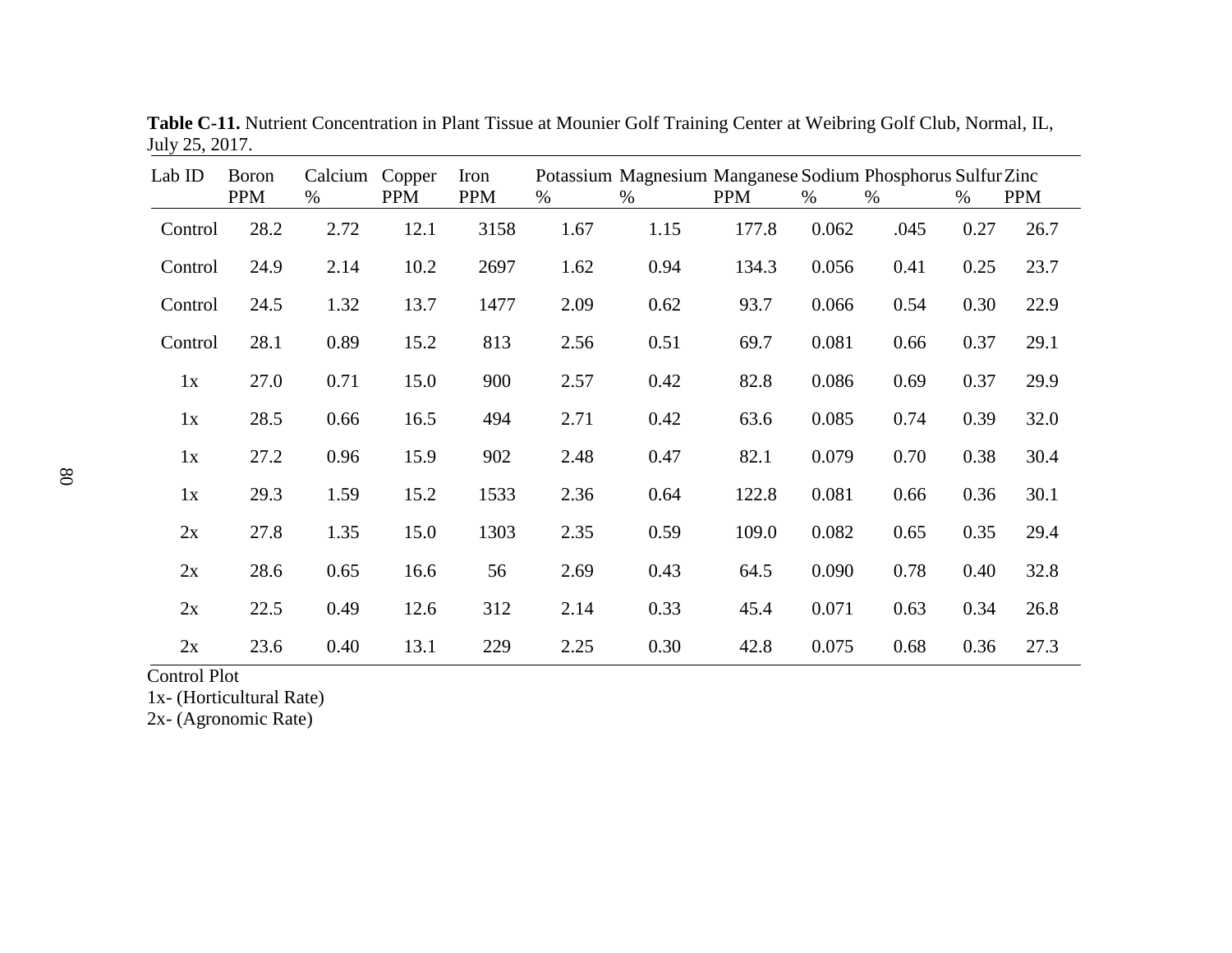| Lab ID  | <b>Boron</b><br><b>PPM</b> | Calcium<br>$\%$ | Copper<br><b>PPM</b> | Iron<br><b>PPM</b> | %    | Potassium Magnesium Manganese Sodium Phosphorus Sulfur Zinc<br>$\%$ | <b>PPM</b> | $\%$  | %    | $\%$ | <b>PPM</b> |
|---------|----------------------------|-----------------|----------------------|--------------------|------|---------------------------------------------------------------------|------------|-------|------|------|------------|
| Control | 22.5                       | 1.51            | 14.9                 | 1774               | 1.74 | 0.70                                                                | 128.2      | 0.052 | 0.60 | 0.27 | 21.4       |
| Control | 27.3                       | 0.97            | 18.7                 | 1300               | 2.11 | 0.53                                                                | 131.2      | 0.056 | 0.81 | 0.35 | 30.4       |
| Control | 24.2                       | 0.75            | 18.4                 | 938                | 2.18 | 0.43                                                                | 115.2      | 0.059 | 0.76 | 0.32 | 28.1       |
| Control | 24.8                       | 0.62            | 20.1                 | 483                | 2.29 | 0.35                                                                | 109.5      | 0.057 | 0.82 | 0.34 | 25.4       |
| 1x      | 30.4                       | 0.64            | 23.0                 | 579                | 3.31 | 0.43                                                                | 127.4      | 0.094 | 0.97 | 0.39 | 29.1       |
| 1x      | 26.6                       | 1.00            | 21.2                 | 981                | 2.96 | 0.52                                                                | 123.1      | 0.076 | 0.82 | 0.34 | 25.4       |
| 1x      | 30.8                       | 2.00            | 18.9                 | 1738               | 2.57 | 0.84                                                                | 146.8      | 0.073 | 0.81 | 0.34 | 24.5       |
| 1x      | 28.9                       | 1.17            | 20.6                 | 867                | 3.04 | 0.68                                                                | 131.6      | 0.099 | 0.83 | 0.36 | 24.3       |
| 2x      | 32.0                       | 0.80            | 22.9                 | 782                | 3.24 | 0.51                                                                | 127.1      | 0.086 | 1.01 | .041 | 29.3       |
| 2x      | 31.5                       | 0.68            | 24.1                 | 610                | 3.44 | 0.47                                                                | 132.5      | 0.090 | 1.06 | 0.41 | 30.4       |
| 2x      | 31.8                       | 0.75            | 25.11                | 728                | 3.41 | 0.47                                                                | 129.9      | 0.089 | 1.04 | 0.41 | 31.2       |
| 2x      | 33.4                       | 0.69            | 23.2                 | 522                | 3.65 | 0.44                                                                | 135.1      | 0.097 | 1.12 | 0.43 | 31.8       |

**Table C-12.** Nutrient Concentration in Plant Tissue at Mounier Golf Training Center at Weibring Golf Club, Normal, IL, July 28, 2017.

1x- (Horticultural Rate)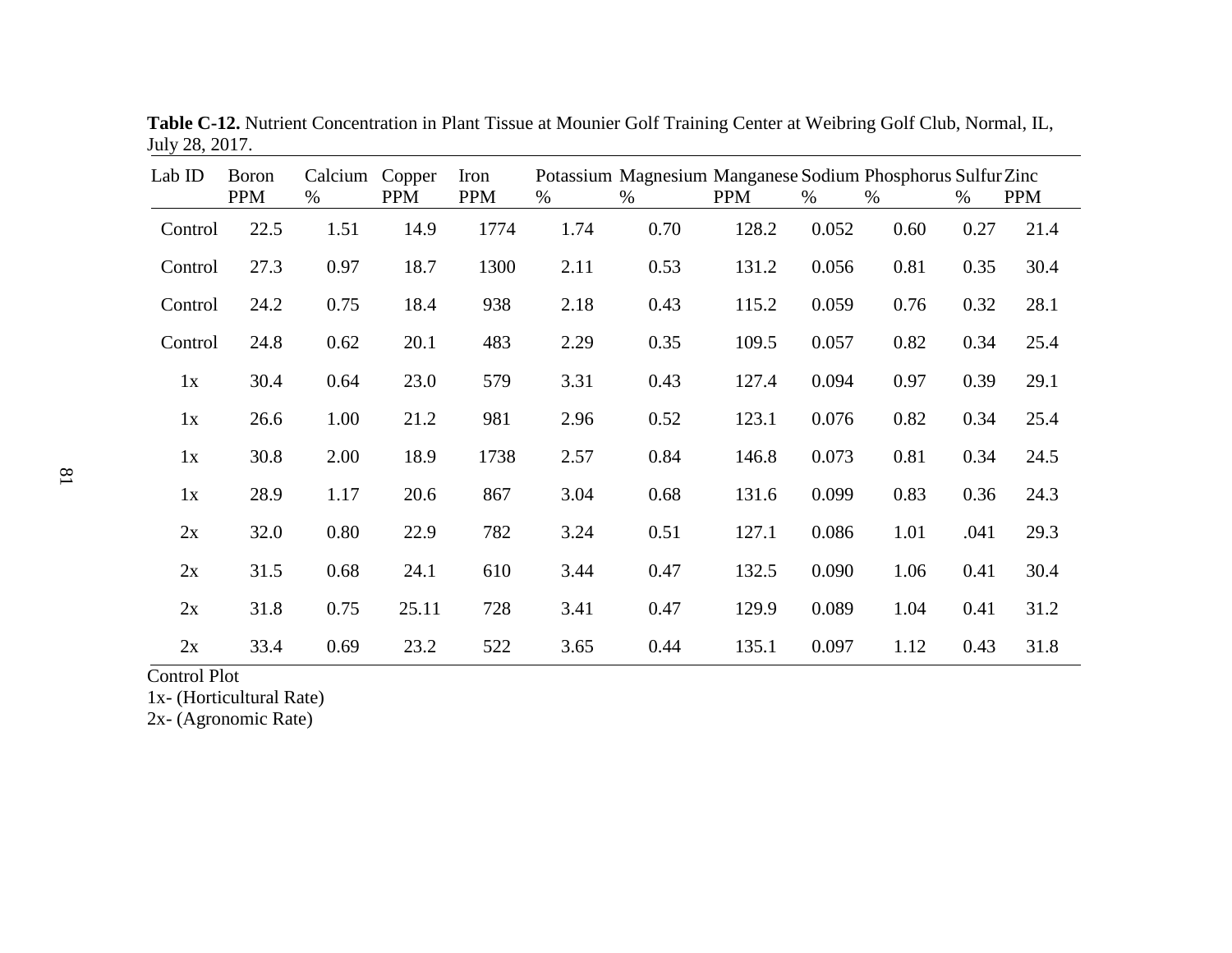| Lab ID  | <b>Boron</b><br><b>PPM</b> | Calcium<br>$\%$ | Copper<br><b>PPM</b> | Iron<br><b>PPM</b> | $\%$ | Potassium Magnesium Manganese Sodium Phosphorus Sulfur Zinc<br>$\%$ | <b>PPM</b> | $\%$ | $\%$ | $\%$ | <b>PPM</b> |
|---------|----------------------------|-----------------|----------------------|--------------------|------|---------------------------------------------------------------------|------------|------|------|------|------------|
|         |                            |                 |                      |                    |      |                                                                     |            |      |      |      |            |
| Control | 17.3                       | .73             | 11.2                 | 1058               | 1.16 | .4                                                                  | 39.54      | .103 | .30  | .23  | 22.43      |
| Control | 18.7                       | .83             | 12.7                 | 1442               | 1.11 | $.4\,$                                                              | 53.95      | .102 | .30  | .24  | 22.56      |
| Control | 16.8                       | .62             | 12.3                 | 779.8              | 1.12 | .4                                                                  | 39.37      | .098 | .31  | .25  | 22.75      |
| Control | 19.0                       | .89             | 13.3                 | 1030               | 1.23 | .5                                                                  | 55.25      | .102 | .33  | .27  | 25.36      |
| 1x      | 20.3                       | .73             | 13.2                 | 318.1              | 1.34 | $\mathcal{A}$                                                       | 43.54      | .084 | 34   | .28  | 24.98      |
| 1x      | 20.7                       | .89             | 13.3                 | 453.4              | 1.27 | .5                                                                  | 44.63      | .080 | .35  | .27  | 24.71      |
| 1x      | 17.7                       | .71             | 12.5                 | 333.2              | 1.24 | .4                                                                  | 34.82      | .084 | .32  | .24  | 21.02      |
| 1x      | 19.4                       | .83             | 4.2                  | 478.2              | 1.21 | $\mathcal{A}$                                                       | 40.09      | .085 | .31  | .24  | 22.14      |
| 2x      | 16.4                       | .75             | 9.3                  | 412.3              | 1.22 | .4                                                                  | 40.99      | .089 | .31  | .27  | 22.85      |
| 2x      | 17.8                       | .79             | 12.8                 | 453.4              | 1.25 | .4                                                                  | 39.11      | .085 | .32  | .30  | 22.95      |
| 2x      | 19.5                       | .76             | 7.3                  | 260.6              | 1.34 | $\mathcal{A}$                                                       | 39.59      | .089 | .31  | .29  | 23.80      |
| 2x      | 23.1                       | .72             | 15.3                 | 294.1              | 1.32 | .4                                                                  | 45.34      | .087 | .32  | .28  | 24.04      |

**Table C-13.** Nutrient Concentration in Plant Tissue at Lauritsen/Wohler's Outdoor Golf Practice Facility, Urbana, IL, June 20, 2017.

1x- (Horticultural Rate)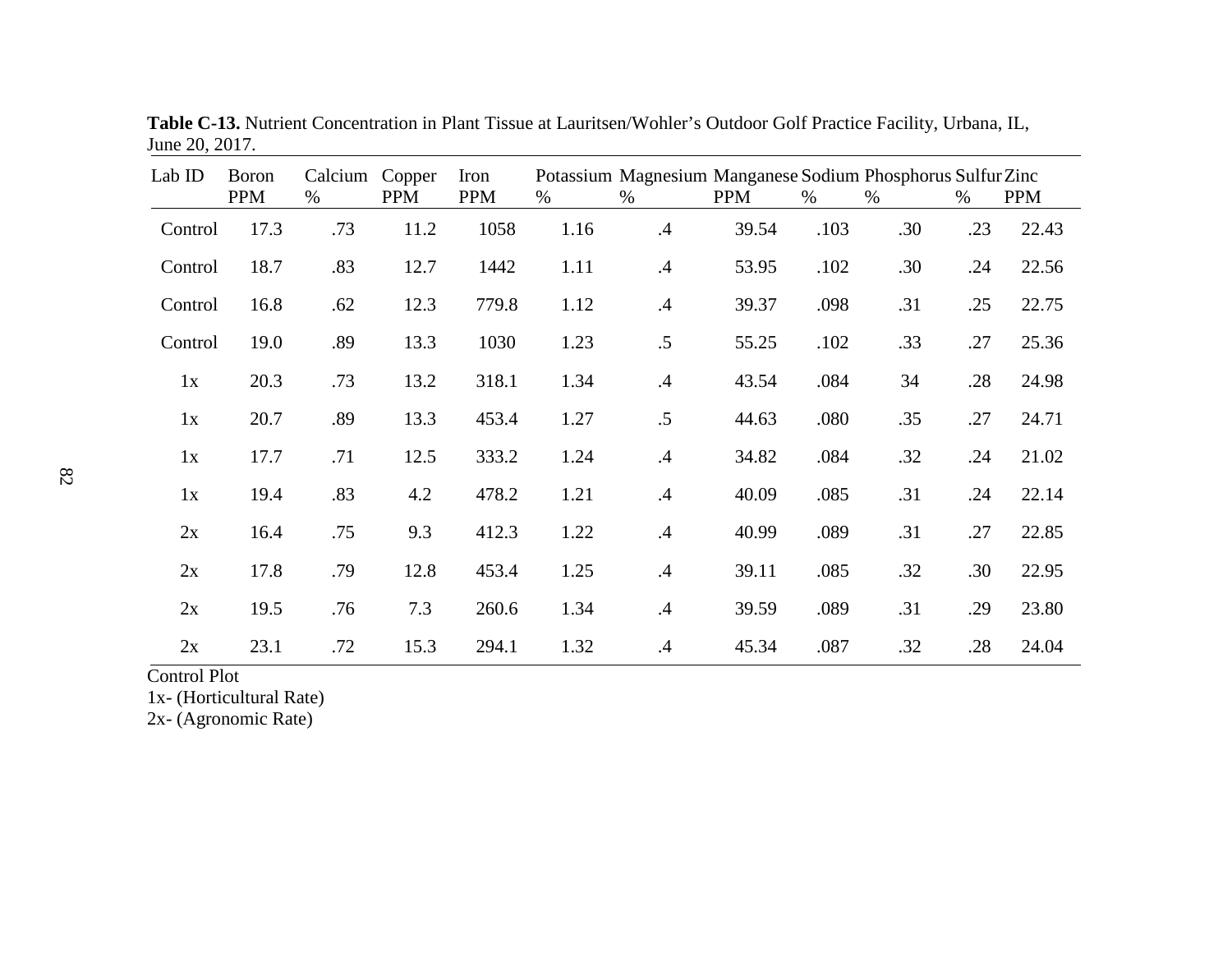| Lab ID  | <b>Boron</b><br><b>PPM</b> | Calcium<br>$\%$ | Copper<br><b>PPM</b> | Iron<br><b>PPM</b> | $\%$ | Potassium Magnesium Manganese Sodium Phosphorus Sulfur Zinc<br>$\%$ | <b>PPM</b> | $\%$ | $\%$ | %   | <b>PPM</b> |
|---------|----------------------------|-----------------|----------------------|--------------------|------|---------------------------------------------------------------------|------------|------|------|-----|------------|
|         |                            |                 |                      |                    |      |                                                                     |            |      |      |     |            |
| Control | 22.3                       | .88             | 12.2                 | 734.8              | 1.57 | .5                                                                  | 48.40      | .149 | .39  | .37 | 33.57      |
| Control | 15.0                       | .64             | 8.5                  | 440.8              | 1.24 | .4                                                                  | 36.94      | .122 | .33  | .26 | 24.79      |
| Control | 17.2                       | .77             | 7.4                  | 732.9              | 1.13 | .4                                                                  | 44.64      | .107 | .30  | .24 | 24.63      |
| Control | 16.0                       | .70             | 8.0                  | 404.9              | 1.22 | .4                                                                  | 39.68      | .109 | .33  | .26 | 25.48      |
| 1x      | 14.8                       | .58             | 7.6                  | 263.9              | 1.30 | .3                                                                  | 37.19      | .115 | .33  | .26 | 24.35      |
| 1x      | 16.0                       | .69             | 8.2                  | 440.2              | 1.27 | .4                                                                  | 42.64      | .110 | .35  | .27 | 25.72      |
| 1x      | 16.2                       | .76             | 9.4                  | 407.7              | 1.31 | .4                                                                  | 42.59      | .118 | .35  | .26 | 26.16      |
| 1x      | 15.4                       | .68             | 7.8                  | 476.9              | 1.16 | .4                                                                  | 40.82      | .103 | .30  | .23 | 23.64      |
| 2x      | 14.3                       | .62             | 8.0                  | 385.2              | 1.22 | $\cdot$ 3                                                           | 38.93      | .113 | .32  | .26 | 25.83      |
| 2x      | 16.1                       | .81             | 13.7                 | 344.9              | 1.69 | .4                                                                  | 50.64      | .142 | .40  | .35 | 32.08      |
| 2x      | 20.1                       | .79             | 15.3                 | 318.1              | 1.83 | .4                                                                  | 55.25      | .158 | .43  | .38 | 35.29      |
| 2x      | 20.0                       | .69             | 13.8                 | 290.7              | 1.68 | .4                                                                  | 55.93      | .150 | .41  | .35 | 32.53      |

**Table C-14.** Nutrient Concentration in Plant Tissue at Lauritsen/Wohler's Outdoor Golf Practice Facility, Urbana, IL, June 23, 2017.

1x- (Horticultural Rate)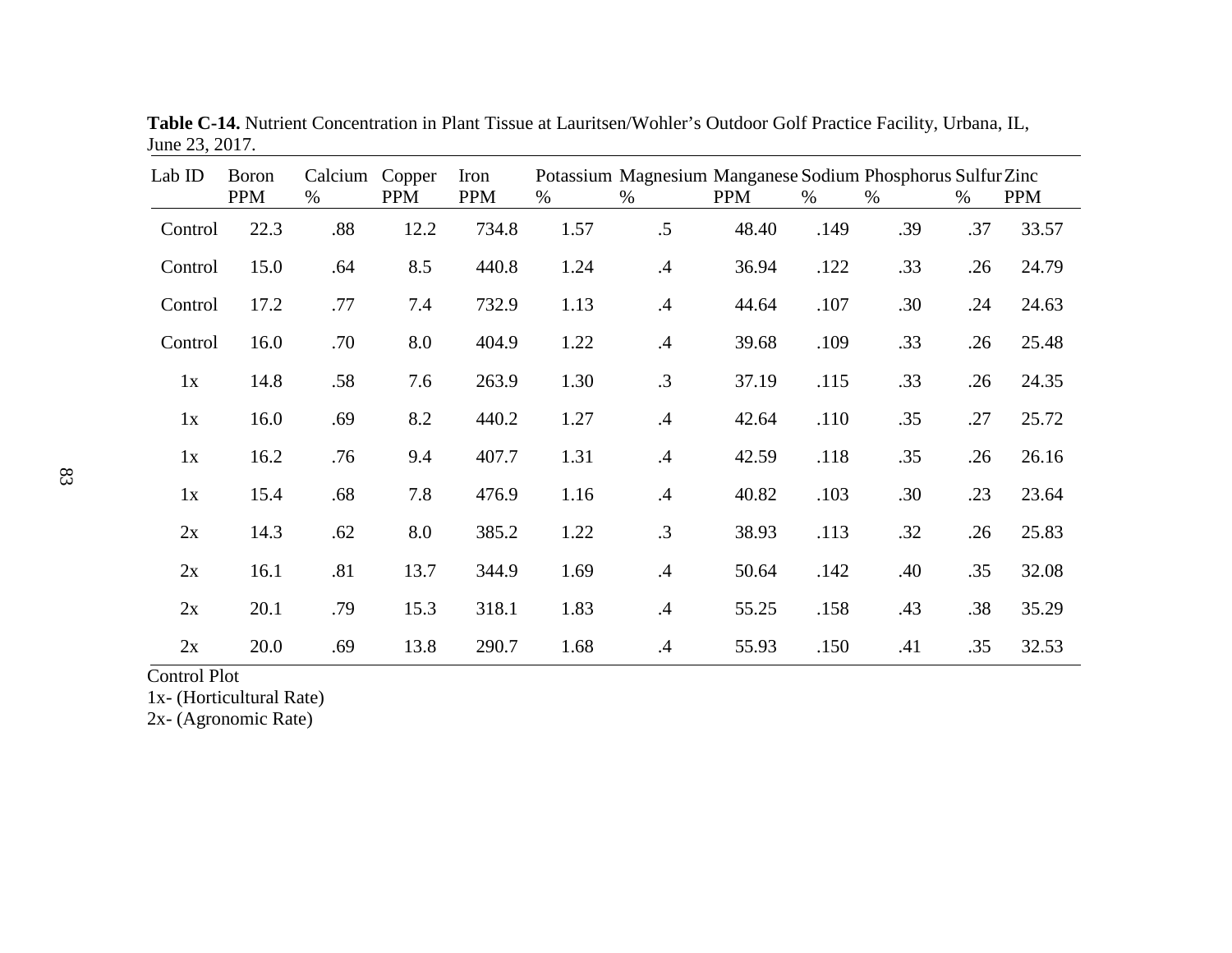| Lab ID  | <b>Boron</b><br><b>PPM</b> | Calcium<br>% | Copper<br><b>PPM</b> | Iron<br><b>PPM</b> | %    | Potassium Magnesium Manganese Sodium Phosphorus Sulfur Zinc<br>% | <b>PPM</b> | $\%$  | $\%$ | %    | <b>PPM</b> |
|---------|----------------------------|--------------|----------------------|--------------------|------|------------------------------------------------------------------|------------|-------|------|------|------------|
|         |                            |              |                      |                    |      |                                                                  |            |       |      |      |            |
| Control | 23.9                       | 0.59         | 7.7                  | 970                | 1.26 | 0.32                                                             | 40.2       | 0.125 | 0.30 | 0.23 | 24.9       |
| Control | 27.5                       | 0.63         | 8.9                  | 935                | 1.44 | 0.36                                                             | 44.7       | 0.147 | 0.34 | 0.28 | 24.7       |
| Control | 28.8                       | 0.70         | 9.5                  | 665                | 1.56 | 0.39                                                             | 48.8       | 0.153 | 0.36 | 0.28 | 26.73      |
| Control | 25.4                       | 0.61         | 8.9                  | 510                | 1.56 | 0.34                                                             | 39.3       | 0.149 | 0.35 | 0.26 | 24.0       |
| 1x      | 28.8                       | 0.60         | 9.9                  | 340                | 1.69 | 0.34                                                             | 44.6       | 0.172 | 0.40 | 0.30 | 26.0       |
| 1x      | 25.8                       | 0.62         | 8.7                  | 397                | 1.53 | 0.33                                                             | 42.6       | 0.150 | 0.37 | 0.27 | 24.0       |
| 1x      | 23.0                       | 0.63         | 5.5                  | 438                | 1.12 | 0.32                                                             | 35.8       | 0.108 | 0.27 | 0.19 | 18.9       |
| 1x      | 27.7                       | 0.82         | 7.4                  | 615                | 1.39 | 0.41                                                             | 48.8       | 0.125 | 0.32 | 0.22 | 24.1       |
| 2x      | 27.7                       | 0.65         | 8.7                  | 513                | 1.59 | 0.35                                                             | 40.8       | 0.161 | 0.36 | 0.28 | 25.2       |
| 2x      | 23.0                       | 0.56         | 7.4                  | 244                | 1.51 | 0.31                                                             | 31.0       | 0.149 | 0.31 | 0.25 | 21.2       |
| 2x      | 24.9                       | 0.48         | 7.0                  | 182                | 1.46 | 0.28                                                             | 29.2       | 0.149 | 0.30 | 0.25 | 21.2       |
| 2x      | 32.6                       | 0.57         | 9.5                  | 308                | 1.75 | 0.34                                                             | 43.6       | 0.181 | 0.29 | 0.34 | 24.9       |

**Table C-15.** Nutrient Concentration in Plant Tissue at Lauritsen/Wohler's Outdoor Golf Practice Facility, Urbana, IL, June 27, 2017.

1x- (Horticultural Rate)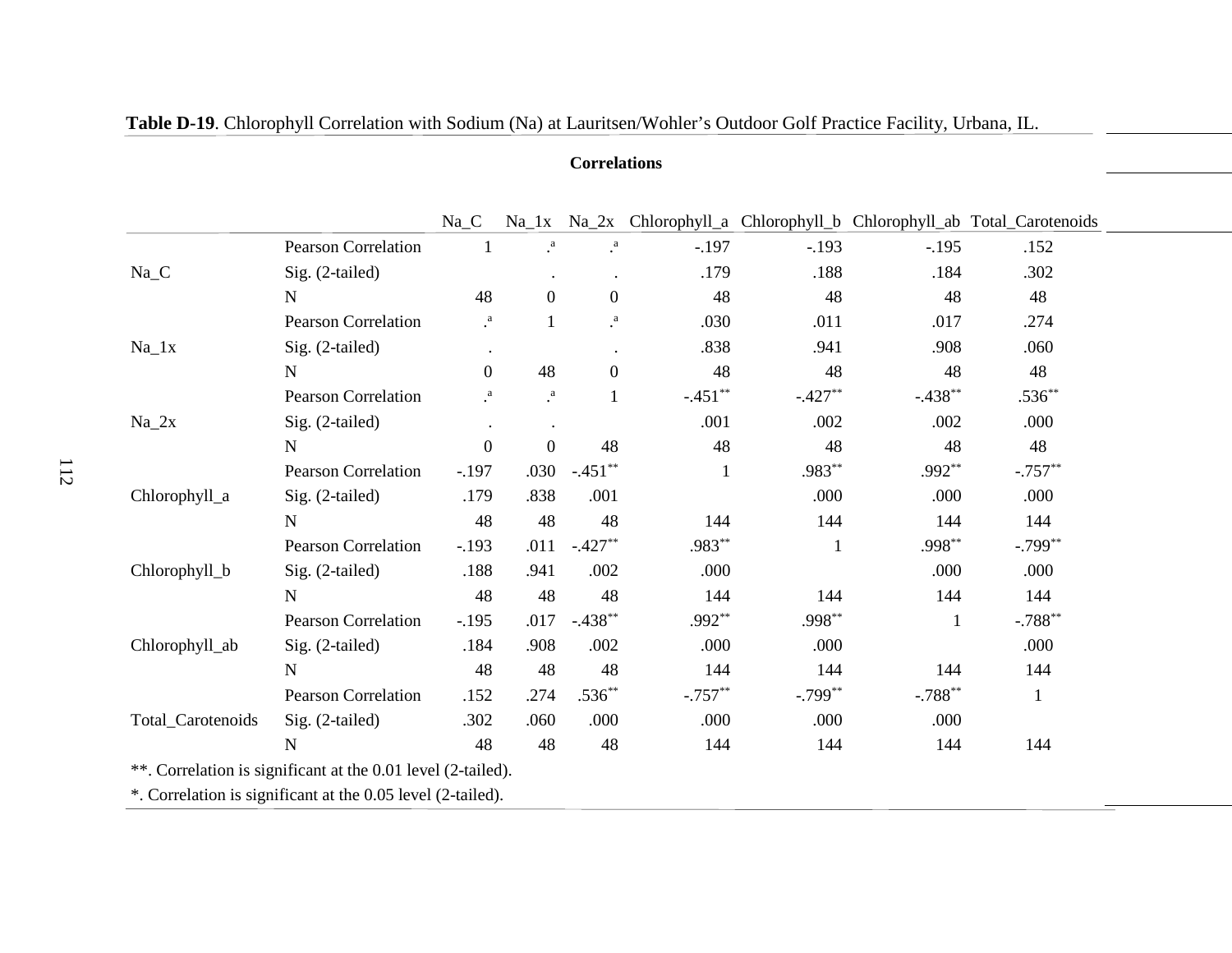| <b>Correlations</b> |                                                              |                  |                  |                  |              |           |             |                                                              |
|---------------------|--------------------------------------------------------------|------------------|------------------|------------------|--------------|-----------|-------------|--------------------------------------------------------------|
|                     |                                                              | $P_{C}$          | $P_1x$           | $P_2x$           |              |           |             | Chlorophyll_a Chlorophyll_b Chlorophyll_ab Total_Carotenoids |
|                     | <b>Pearson Correlation</b>                                   | 1                | $\cdot^a$        | $\cdot^a$        | $.583**$     | $.556**$  | $.566^{**}$ | $-.259$                                                      |
| $P_{C}$             | Sig. (2-tailed)                                              |                  | $\bullet$        | $\bullet$        | .000         | .000      | .000        | .075                                                         |
|                     | $\mathbf N$                                                  | 48               | $\boldsymbol{0}$ | $\boldsymbol{0}$ | 48           | 48        | 48          | 48                                                           |
|                     | <b>Pearson Correlation</b>                                   | a                | $\mathbf{1}$     | $\mathbf{a}$     | $-.112$      | $-.108$   | $-.109$     | $-.145$                                                      |
| $P_1x$              | Sig. (2-tailed)                                              | $\bullet$        |                  |                  | .449         | .466      | .459        | .324                                                         |
|                     | $\mathbf N$                                                  | $\boldsymbol{0}$ | 48               | $\boldsymbol{0}$ | 48           | 48        | 48          | 48                                                           |
|                     | <b>Pearson Correlation</b>                                   | $\mathbf{a}$     | $\rm{a}$         |                  | $.305*$      | .267      | .282        | $-.080$                                                      |
| $P_2x$              | Sig. (2-tailed)                                              |                  |                  |                  | .035         | .066      | .052        | .590                                                         |
|                     | $\mathbf N$                                                  | $\boldsymbol{0}$ | $\theta$         | 48               | 48           | 48        | 48          | 48                                                           |
|                     | <b>Pearson Correlation</b>                                   | $.583**$         | $-.112$          | $.305*$          | $\mathbf{1}$ | .983**    | $.992**$    | $-.757**$                                                    |
| Chlorophyll_a       | Sig. (2-tailed)                                              | .000             | .449             | .035             |              | .000      | .000        | .000                                                         |
|                     | $\mathbf N$                                                  | 48               | 48               | 48               | 144          | 144       | 144         | 144                                                          |
|                     | <b>Pearson Correlation</b>                                   | $.556**$         | $-.108$          | .267             | .983**       | 1         | $.998**$    | $-.799**$                                                    |
| Chlorophyll_b       | Sig. (2-tailed)                                              | .000             | .466             | .066             | .000         |           | .000        | .000                                                         |
|                     | N                                                            | 48               | 48               | 48               | 144          | 144       | 144         | 144                                                          |
| Chlorophyll_ab      | <b>Pearson Correlation</b>                                   | $.566**$         | $-.109$          | .282             | .992**       | $.998**$  | 1           | $-.788**$                                                    |
|                     | Sig. (2-tailed)                                              | .000             | .459             | .052             | .000         | .000      |             | .000                                                         |
|                     | N                                                            | 48               | 48               | 48               | 144          | 144       | 144         | 144                                                          |
| Total_Carotenoids   | <b>Pearson Correlation</b>                                   | $-.259$          | $-.145$          | $-.080$          | $-.757**$    | $-.799**$ | $-.788**$   | $\mathbf{1}$                                                 |
|                     | Sig. (2-tailed)                                              | .075             | .324             | .590             | .000         | .000      | .000        |                                                              |
|                     | $\mathbf N$                                                  | 48               | 48               | 48               | 144          | 144       | 144         | 144                                                          |
|                     | **. Correlation is significant at the 0.01 level (2-tailed). |                  |                  |                  |              |           |             |                                                              |
|                     | *. Correlation is significant at the 0.05 level (2-tailed).  |                  |                  |                  |              |           |             |                                                              |

|  |  |  | <b>Table D-20.</b> Chlorophyll Correlation with Phosphorus (P) at Lauritsen/Wohler's Outdoor Golf Practice Facility, Urbana, IL. |
|--|--|--|----------------------------------------------------------------------------------------------------------------------------------|
|--|--|--|----------------------------------------------------------------------------------------------------------------------------------|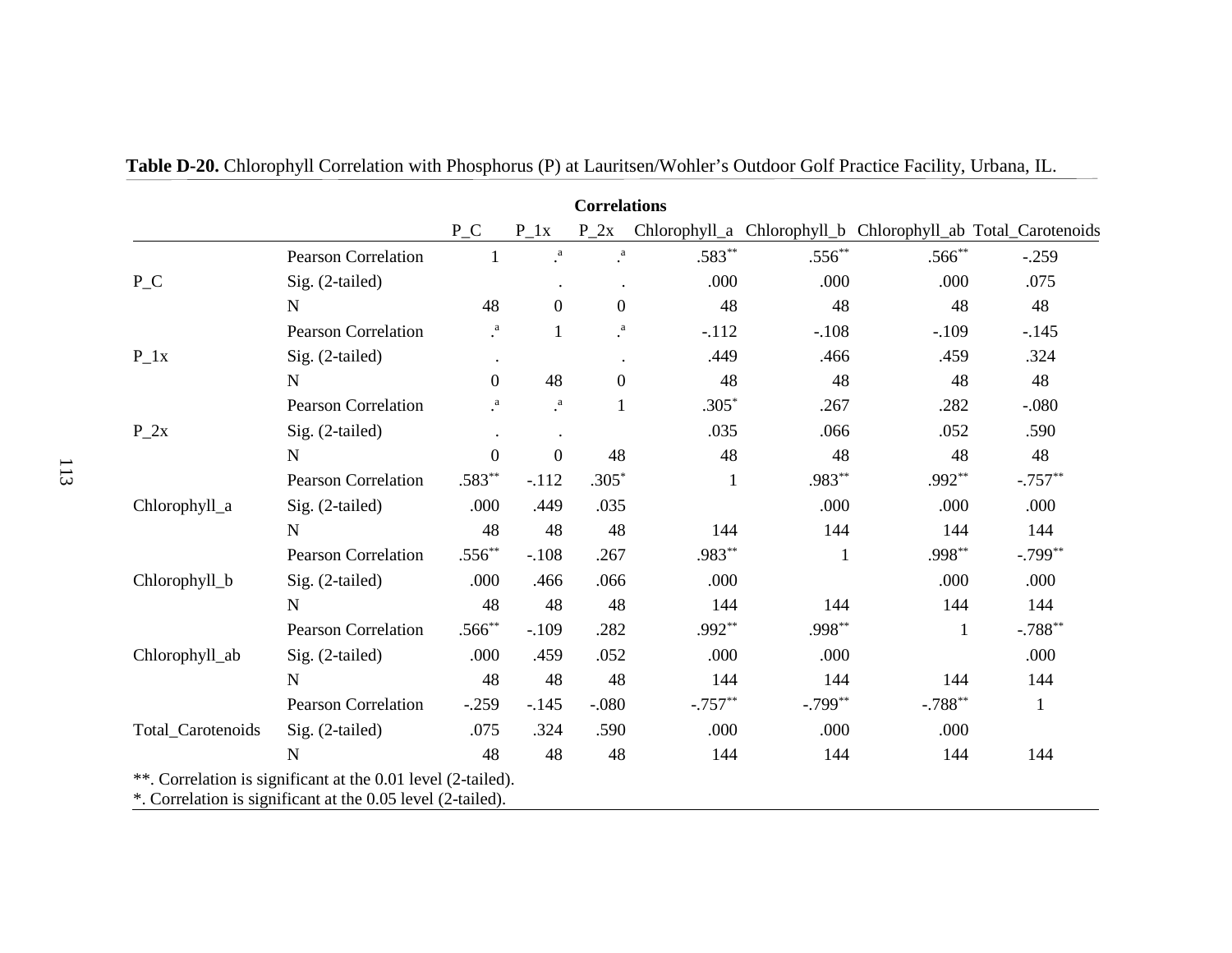| <b>Correlations</b> |                                                              |                  |                  |                  |           |              |              |                                                              |
|---------------------|--------------------------------------------------------------|------------------|------------------|------------------|-----------|--------------|--------------|--------------------------------------------------------------|
|                     |                                                              | $S_C$            | $S_1x$           | $S_2x$           |           |              |              | Chlorophyll_a Chlorophyll_b Chlorophyll_ab Total_Carotenoids |
| $S_C$               | <b>Pearson Correlation</b>                                   | $\mathbf{1}$     | $\cdot^a$        | $\cdot^{\rm a}$  | $-.044$   | $-.028$      | $-.033$      | .048                                                         |
|                     | Sig. (2-tailed)                                              |                  |                  |                  | .764      | .852         | .823         | .745                                                         |
|                     | $\mathbf N$                                                  | 48               | $\boldsymbol{0}$ | $\boldsymbol{0}$ | 48        | 48           | 48           | 48                                                           |
|                     | <b>Pearson Correlation</b>                                   | $\cdot^a$        | $\mathbf{1}$     | $\cdot^a$        | $.746**$  | $.694**$     | $.712**$     | $-.499$ **                                                   |
| $S_l x$             | Sig. (2-tailed)                                              |                  |                  |                  | .000      | .000         | .000         | .000                                                         |
|                     | N                                                            | $\overline{0}$   | 48               | $\overline{0}$   | 48        | 48           | 48           | 48                                                           |
|                     | <b>Pearson Correlation</b>                                   | $\it a$          | $\cdot^{\rm a}$  | $\mathbf{1}$     | .057      | .007         | .025         | .067                                                         |
| $S_2x$              | Sig. (2-tailed)                                              |                  |                  |                  | .702      | .963         | .868         | .653                                                         |
|                     | $\mathbf N$                                                  | $\boldsymbol{0}$ | $\overline{0}$   | 48               | 48        | 48           | 48           | 48                                                           |
|                     | <b>Pearson Correlation</b>                                   | $-.044$          | $.746**$         | .057             | 1         | .983**       | $.992**$     | $-.757**$                                                    |
| Chlorophyll_a       | Sig. (2-tailed)                                              | .764             | .000             | .702             |           | .000         | .000         | .000                                                         |
|                     | N                                                            | 48               | 48               | 48               | 144       | 144          | 144          | 144                                                          |
|                     | <b>Pearson Correlation</b>                                   | $-.028$          | $.694**$         | .007             | $.983**$  | $\mathbf{1}$ | .998**       | $-.799**$                                                    |
| Chlorophyll_b       | $Sig. (2-tailed)$                                            | .852             | .000             | .963             | .000      |              | .000         | .000                                                         |
|                     | $\mathbf N$                                                  | 48               | 48               | 48               | 144       | 144          | 144          | 144                                                          |
| Chlorophyll_ab      | <b>Pearson Correlation</b>                                   | $-.033$          | $.712**$         | .025             | $.992**$  | .998**       | $\mathbf{1}$ | $-.788**$                                                    |
|                     | $Sig. (2-tailed)$                                            | .823             | .000             | .868             | .000      | .000         |              | .000                                                         |
|                     | N                                                            | 48               | 48               | 48               | 144       | 144          | 144          | 144                                                          |
| Total_Carotenoids   | Pearson Correlation                                          | .048             | $-.499**$        | .067             | $-.757**$ | $-.799**$    | $-.788$ **   | $\mathbf{1}$                                                 |
|                     | $Sig. (2-tailed)$                                            | .745             | .000             | .653             | .000      | .000         | .000         |                                                              |
|                     | N                                                            | 48               | 48               | 48               | 144       | 144          | 144          | 144                                                          |
|                     | **. Correlation is significant at the 0.01 level (2-tailed). |                  |                  |                  |           |              |              |                                                              |
|                     | *. Correlation is significant at the 0.05 level (2-tailed).  |                  |                  |                  |           |              |              |                                                              |

**Table D-21**. Chlorophyll Correlation with Sulfur (S) at Lauritsen/Wohler's Outdoor Golf Practice Facility, Urbana, IL.